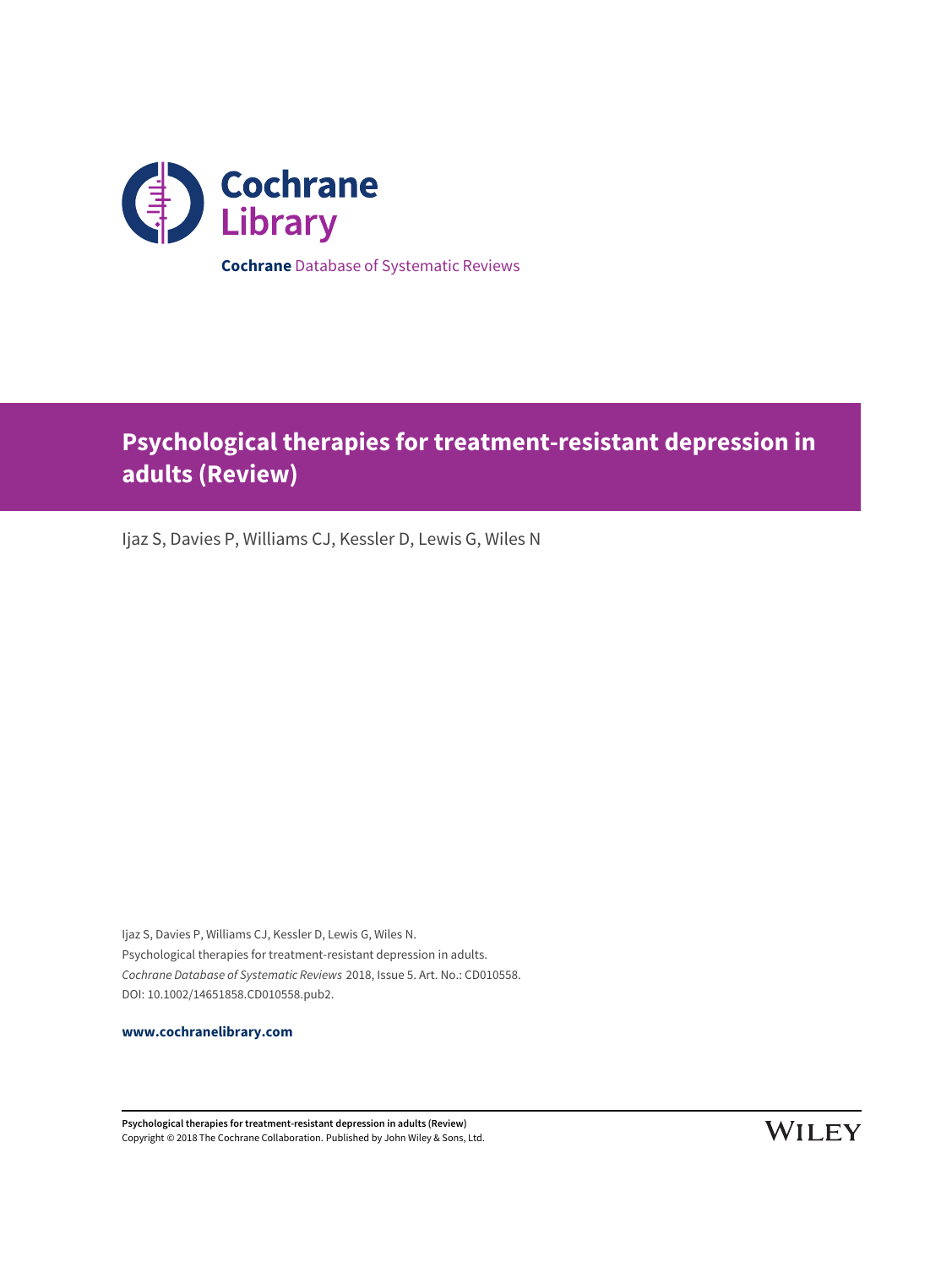# **TABLE OF CONTENTS**

|                                                                                                                        | 1  |
|------------------------------------------------------------------------------------------------------------------------|----|
|                                                                                                                        | 1  |
|                                                                                                                        | 3  |
|                                                                                                                        | 4  |
|                                                                                                                        | 7  |
|                                                                                                                        | 8  |
|                                                                                                                        | 8  |
|                                                                                                                        | 13 |
|                                                                                                                        | 14 |
|                                                                                                                        | 17 |
|                                                                                                                        | 18 |
|                                                                                                                        | 23 |
|                                                                                                                        | 27 |
|                                                                                                                        | 29 |
|                                                                                                                        | 30 |
|                                                                                                                        | 30 |
|                                                                                                                        | 39 |
|                                                                                                                        | 56 |
| Analysis 1.1. Comparison 1 Psychotherapy with usual care versus usual care alone, Outcome 1 Self-reported depressive   |    |
|                                                                                                                        | 58 |
| Analysis 1.2. Comparison 1 Psychotherapy with usual care versus usual care alone, Outcome 2 Self-reported depressive   |    |
|                                                                                                                        | 59 |
| Analysis 1.3. Comparison 1 Psychotherapy with usual care versus usual care alone, Outcome 3 Self-reported depressive   |    |
| symptoms short term (up to 6 months) - SMD (BDI & PHQ-9).                                                              | 60 |
| Analysis 1.4. Comparison 1 Psychotherapy with usual care versus usual care alone, Outcome 4 Clinician-rated depressive |    |
| symptoms short term (up to 6 months) - HAMD.                                                                           | 61 |
| Analysis 1.5. Comparison 1 Psychotherapy with usual care versus usual care alone, Outcome 5 Self-reported depressive   |    |
|                                                                                                                        | 62 |
| Analysis 1.6. Comparison 1 Psychotherapy with usual care versus usual care alone, Outcome 6 Self-reported depressive   |    |
| symptoms medium term (7 to 12 months) - PHQ-9. $\ldots$ $\ldots$ $\ldots$ $\ldots$ $\ldots$ $\ldots$ $\ldots$ $\ldots$ | 62 |
| Analysis 1.7. Comparison 1 Psychotherapy with usual care versus usual care alone, Outcome 7 Clinician-rated depressive |    |
|                                                                                                                        | 63 |
| Analysis 1.8. Comparison 1 Psychotherapy with usual care versus usual care alone, Outcome 8 Self-reported depressive   |    |
|                                                                                                                        | 64 |
| Analysis 1.9. Comparison 1 Psychotherapy with usual care versus usual care alone, Outcome 9 Self-reported depressive   |    |
|                                                                                                                        | 64 |
| Analysis 1.10. Comparison 1 Psychotherapy with usual care versus usual care alone, Outcome 10 Dropout short term (up   |    |
|                                                                                                                        | 65 |
| Analysis 1.11. Comparison 1 Psychotherapy with usual care versus usual care alone, Outcome 11 Dropout medium term (7   |    |
|                                                                                                                        | 66 |
| Analysis 1.12. Comparison 1 Psychotherapy with usual care versus usual care alone, Outcome 12 Dropout long term        |    |
|                                                                                                                        | 67 |
| Analysis 1.13. Comparison 1 Psychotherapy with usual care versus usual care alone, Outcome 13 Response (50% reduction  |    |
|                                                                                                                        | 68 |
| Analysis 1.14. Comparison 1 Psychotherapy with usual care versus usual care alone, Outcome 14 Response (50% reduction  |    |
| in depressive symptoms from baseline) medium term (7 to 12 months).                                                    | 69 |
| Analysis 1.15. Comparison 1 Psychotherapy with usual care versus usual care alone, Outcome 15 Response (50% reduction  |    |
| in depressive symptoms from baseline) long term (longer than 12 months).                                               | 69 |
| Analysis 1.16. Comparison 1 Psychotherapy with usual care versus usual care alone, Outcome 16 Remission (< 7 on        |    |
|                                                                                                                        | 70 |

**Psychological therapies for treatment-resistant depression in adults (Review) i**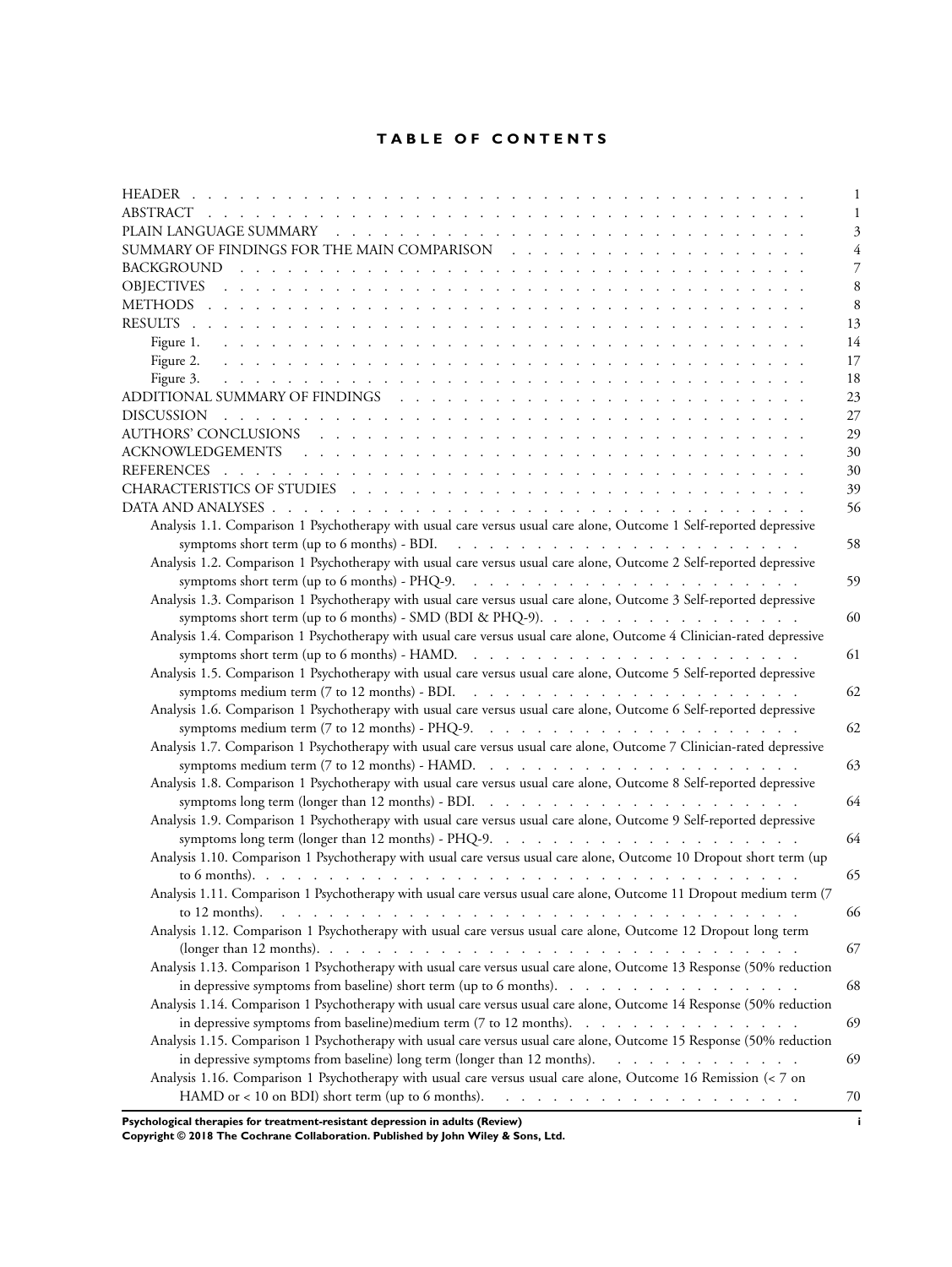| Analysis 1.17. Comparison 1 Psychotherapy with usual care versus usual care alone, Outcome 17 Remission (< 7 on |  |
|-----------------------------------------------------------------------------------------------------------------|--|
|                                                                                                                 |  |
| Analysis 1.18. Comparison 1 Psychotherapy with usual care versus usual care alone, Outcome 18 Remission (< 7 on |  |
|                                                                                                                 |  |
|                                                                                                                 |  |
|                                                                                                                 |  |
|                                                                                                                 |  |
|                                                                                                                 |  |
|                                                                                                                 |  |
|                                                                                                                 |  |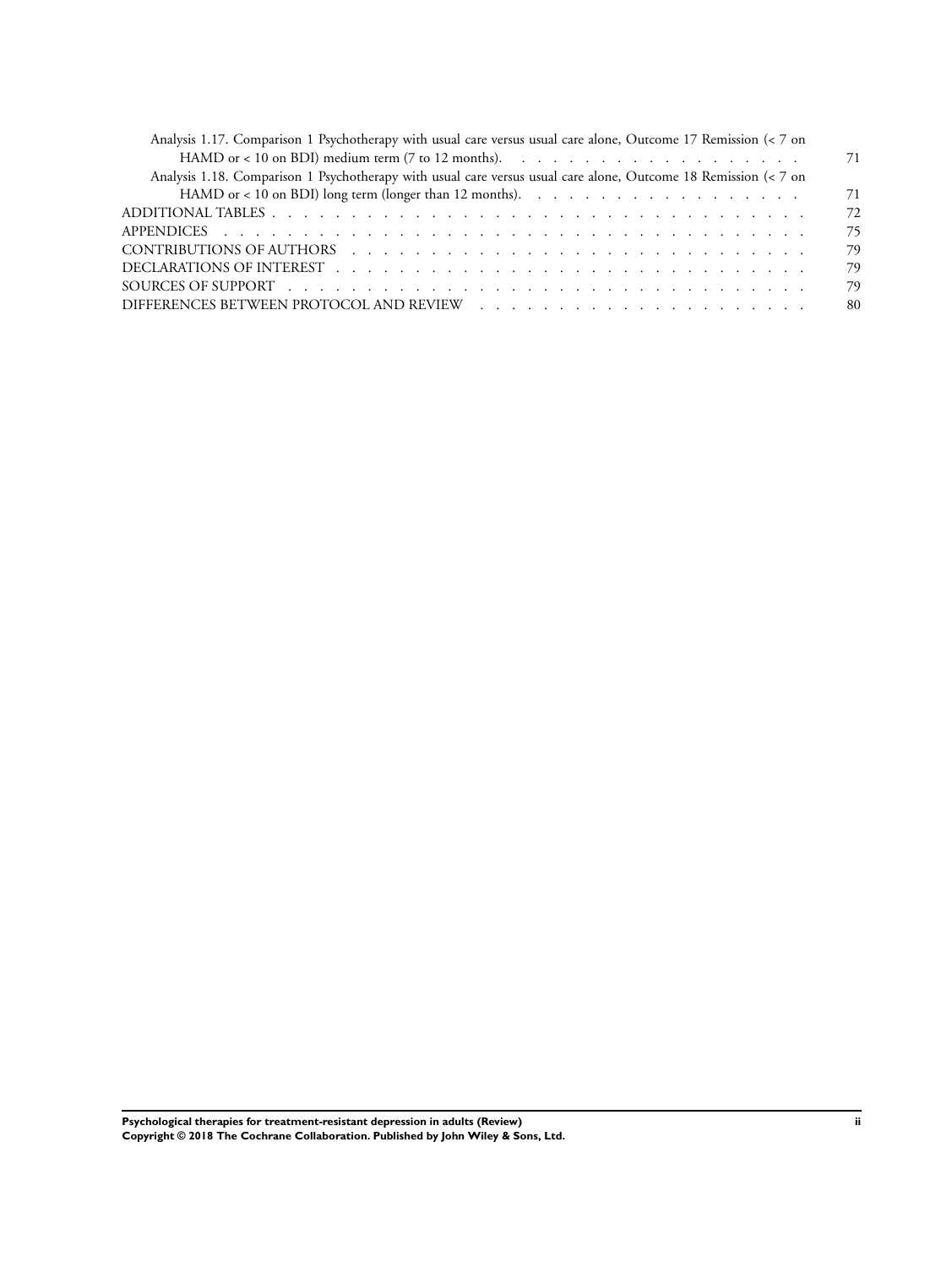**[Intervention Review]**

# **Psychological therapies for treatment-resistant depression in adults**

Sharea Ijaz<sup>1</sup>, Philippa Davies<sup>2</sup>, Catherine J Williams<sup>3a</sup>, David Kessler<sup>3</sup>, Glyn Lewis<sup>4</sup>, Nicola Wiles<sup>2</sup>

<sup>1</sup>NIHR CLAHRC West at University Hospitals Bristol NHS Foundation Trust, Population Health Sciences, Bristol Medical School, University of Bristol, Bristol, UK. <sup>2</sup>Population Health Sciences, Bristol Medical School, University of Bristol, Bristol, UK. <sup>3</sup>School of Social and Community Medicine, University of Bristol, Bristol, UK. <sup>4</sup>UCL Division of Psychiatry, UCL, London, UK

<sup>a</sup>Deceased

Contact address: Sharea Ijaz, NIHR CLAHRCWest at University Hospitals Bristol NHS Foundation Trust, Population Health Sciences, Bristol Medical School, University of Bristol, Lewins Mead, Whitefriars Building, Bristol, BS1 2NT, UK. [shareaijaz@hotmail.com,](mailto:shareaijaz@hotmail.com) [s.ijaz@bristol.ac.uk.](mailto:s.ijaz@bristol.ac.uk)

**Editorial group:** Cochrane Common Mental Disorders Group. **Publication status and date:** New, published in Issue 5, 2018.

**Citation:** Ijaz S, Davies P, Williams CJ, Kessler D, Lewis G, Wiles N. Psychological therapies for treatment-resistant depression in adults. *Cochrane Database of Systematic Reviews* 2018, Issue 5. Art. No.: CD010558. DOI: 10.1002/14651858.CD010558.pub2.

Copyright © 2018 The Cochrane Collaboration. Published by John Wiley & Sons, Ltd.

# **A B S T R A C T**

## **Background**

Antidepressants are a first-line treatment for adults with moderate to severe major depression. However, many people prescribed antidepressants for depression don't respond fully to such medication, and little evidence is available to inform the most appropriate 'next step' treatment for such patients, who may be referred to as having treatment-resistant depression (TRD). National Institute for Health and Care Excellence (NICE) guidance suggests that the 'next step' for those who do not respond to antidepressants may include a change in the dose or type of antidepressant medication, the addition of another medication, or the start of psychotherapy. Different types of psychotherapies may be used for TRD; evidence on these treatments is available but has not been collated to date.

Along with the sister review of pharmacological therapies for TRD, this review summarises available evidence for the effectiveness of psychotherapies for adults (18 to 74 years) with TRD with the goal of establishing the best 'next step' for this group.

## **Objectives**

To assess the effectiveness of psychotherapies for adults with TRD.

## **Search methods**

We searched the Cochrane Common Mental Disorders Controlled Trials Register (until May 2016), along with CENTRAL, MEDLINE, Embase, and PsycINFO via OVID (until 16 May 2017). We also searched the World Health Organization (WHO) trials portal (ICTRP) and ClinicalTrials.gov to identify unpublished and ongoing studies. There were no date or language restrictions.

## **Selection criteria**

We included randomised controlled trials (RCTs) with participants aged 18 to 74 years diagnosed with unipolar depression that had not responded to minimum four weeks of antidepressant treatment at a recommended dose. We excluded studies of drug intolerance. Acceptable diagnoses of unipolar depression were based onthe *Diagnostic and Statistical Manual of Mental Disorders* (DSM-IV-TR) or earlier versions, International Classification of Diseases (ICD)-10, Feighner criteria, or Research Diagnostic Criteria. We included the following comparisons.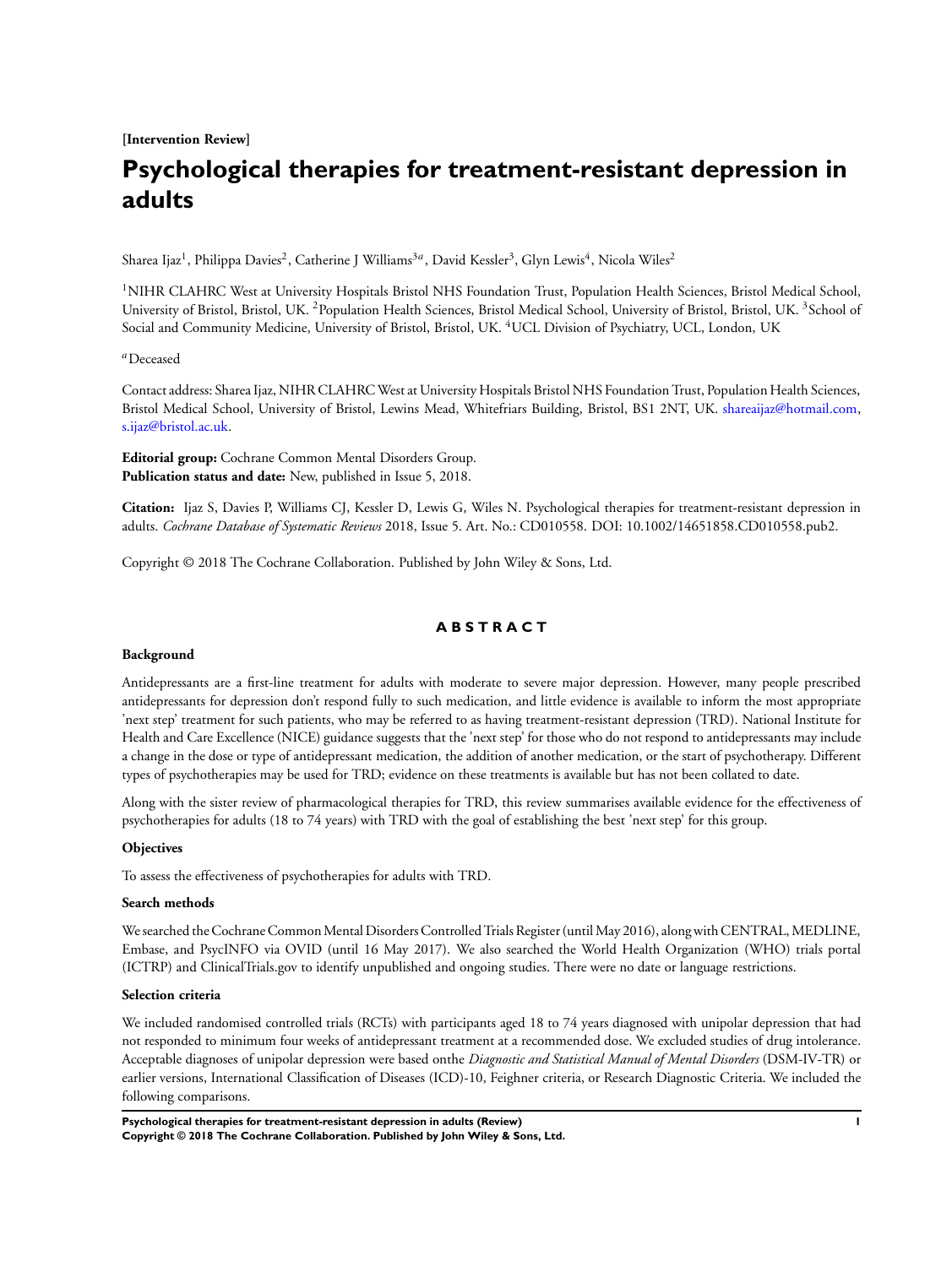1. Any psychological therapy versus antidepressant treatment alone, or another psychological therapy.

2. Any psychological therapy given in addition to antidepressant medication versus antidepressant treatment alone, or a psychological therapy alone.

Primary outcomes required were change in depressive symptoms and number of dropouts from study or treatment (as a measure of acceptability).

## **Data collection and analysis**

We extracted data, assessed risk of bias in duplicate, and resolved disagreements through discussion or consultation with a third person. We conducted random-effects meta-analyses when appropriate. We summarised continuous outcomes using mean differences (MDs) or standardised mean differences (SMDs), and dichotomous outcomes using risk ratios (RRs).

## **Main results**

We included six trials (n = 698; most participants were women approximately 40 years of age). All studies evaluated psychotherapy plus usual care (with antidepressants) versus usual care (with antidepressants). Three studies addressed the addition of cognitivebehavioural therapy (CBT) to usual care (n = 522), and one each evaluated intensive short-term dynamic psychotherapy (ISTDP) (n  $= 60$ ), interpersonal therapy (IPT) (n = 34), or group dialectical behavioural therapy (DBT) (n = 19) as the intervention. Most studies were small (except one trial of CBT was large), and all studies were at high risk of detection bias for the main outcome of self-reported depressive symptoms.

A random-effects meta-analysis of five trials (n = 575) showed that psychotherapy given in addition to usual care (vs usual care alone) produced improvement in self-reported depressive symptoms (MD -4.07 points, 95% confidence interval (CI) -7.07 to -1.07 on the Beck Depression Inventory (BDI) scale) over the short term (up to six months). Effects were similar when data from all six studies were combined for self-reported depressive symptoms (SMD -0.40, 95% CI -0.65 to -0.14; n = 635). The quality of this evidence was moderate. Similar moderate-quality evidence of benefit was seen on the Patient Health Questionnaire-9 Scale (PHQ-9) from two studies (MD -4.66, 95% CI 8.72 to -0.59; n = 482) and on the Hamilton Depression Rating Scale (HAMD) from four studies (MD  $-3.28$ , 95% CI  $-5.71$  to  $-0.85$ ; n = 193).

High-quality evidence shows no differential dropout (a measure of acceptability) between intervention and comparator groups over the short term (RR 0.85, 95% CI 0.58 to 1.24; six studies; n = 698).

Moderate-quality evidence for remission from six studies (RR 1.92, 95% CI 1.46 to 2.52; n = 635) and low-quality evidence for response from four studies (RR 1.80, 95% CI 1.2 to 2.7; n = 556) indicate that psychotherapy was beneficial as an adjunct to usual care over the short term.

With the addition of CBT, low-quality evidence suggests lower depression scores on the BDI scale over the medium term (12 months) (RR -3.40, 95% CI -7.21 to 0.40; two studies; n = 475) and over the long term (46 months) (RR -1.90, 95% CI -3.22 to -0.58; one study; n = 248). Moderate-quality evidence for adjunctive CBT suggests no difference in acceptability (dropout) over the medium term (RR 0.98, 95% CI 0.66 to 1.47; two studies; n = 549) and lower dropout over long term (RR 0.80, 95% CI 0.66 to 0.97; one study;  $n = 248$ .

Two studies reported serious adverse events (one suicide, two hospitalisations, and two exacerbations of depression) in 4.2% of the total sample, which occurred only in the usual care group (no events in the intervention group).

An economic analysis (conducted as part of an included study) from the UK healthcare perspective (National Health Service (NHS)) revealed that adjunctive CBT was cost-effective over nearly four years.

## **Authors' conclusions**

Moderate-quality evidence shows that psychotherapy added to usual care (with antidepressants) is beneficial for depressive symptoms and for response and remission rates over the short term for patients with TRD. Medium- and long-term effects seem similarly beneficial, although most evidence was derived from a single large trial. Psychotherapy added to usual care seems as acceptable as usual care alone.

Further evidence is needed on the effectiveness of different types of psychotherapies for patients with TRD. No evidence currently shows whether switching to a psychotherapy is more beneficial for this patient group than continuing an antidepressant medication regimen. Addressing this evidence gap is an important goal for researchers.

**Psychological therapies for treatment-resistant depression in adults (Review) 2 Copyright © 2018 The Cochrane Collaboration. Published by John Wiley & Sons, Ltd.**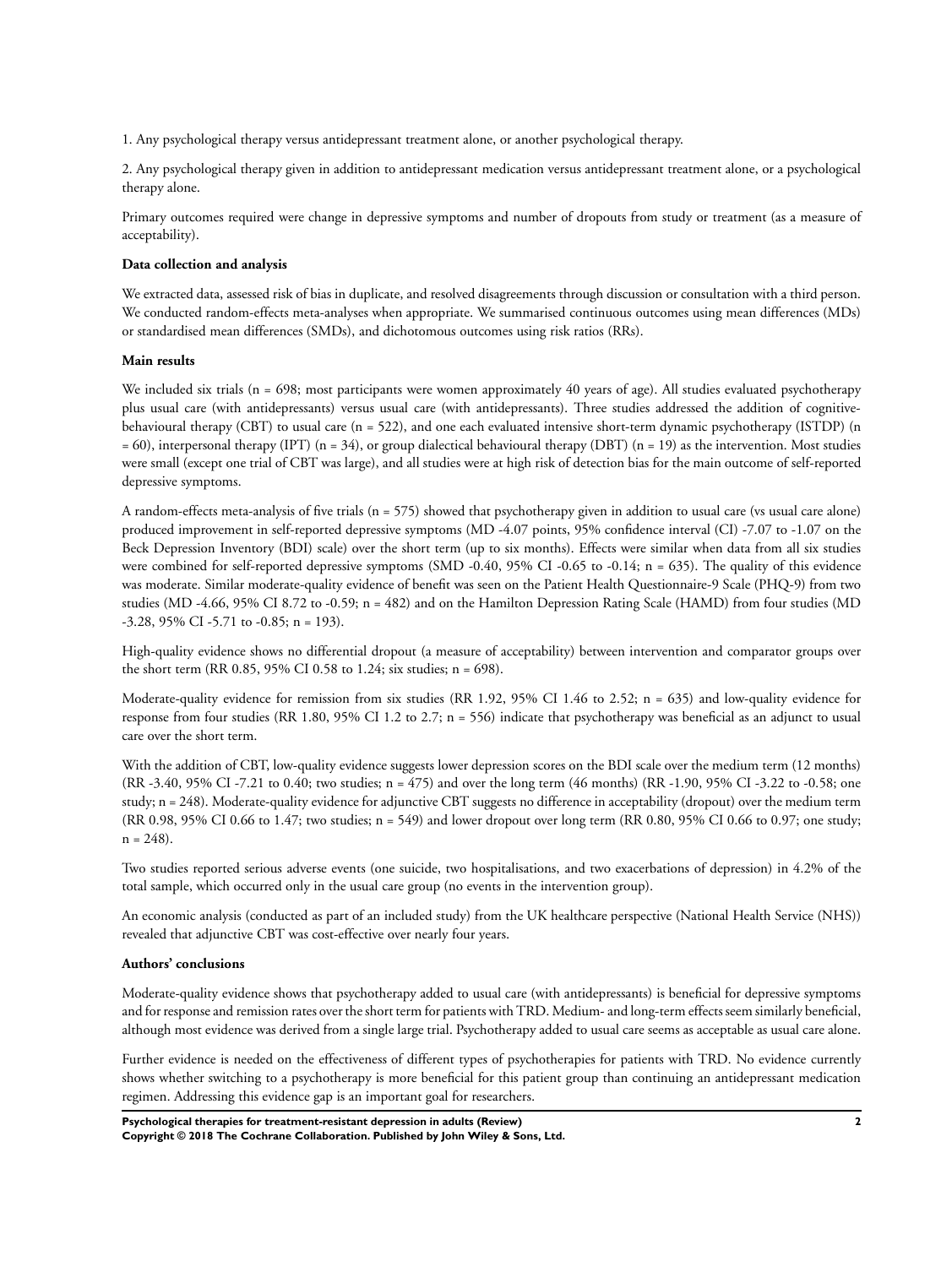# **P L A I N L A N G U A G E S U M M A R Y**

## **Are psychological therapies effective in treating depression that did not get better with previous treatment?**

## **Review question**

Is psychological therapy an effective treatment for adults with treatment-resistant depression (TRD)?

## **Background**

Depression is a common problem often treated with antidepressant medication. However, many people do not get better with antidepressants. These patients may be said to have TRD. For these people, several different treatments can be tried - such as increasing the dose of medicine being taken, adding another medicine, or switching to a new one. Another option is to add or switch to a psychotherapy. Evidence indicates that psychotherapies can help in depression. What we don't know is whether psychotherapies work in people with TRD. This review aimed to answer this question.

## **Search date**

Searches are current up to May 2017.

## **Study characteristics**

We included six randomised trials (studies in which participants are allocated at random (by chance) to receive one of the treatments being compared). These trials included 698 people and tested three different types of psychotherapy. All studies looked at whether adding psychotherapy to current medical treatment leads to improvement in depression.

# **Study funding sources**

All studies were funded by public research grants.

## **Key results**

We found that patients who receive psychotherapy as well as usual care with antidepressants had fewer depressive symptoms and were more often depression-free six months later compared with patients who continued with usual care alone. We are moderately confident of these findings, which means that the true effect of adding CBT may be different from what we found, although findings are likely to be close. We also found that added psychotherapy was as acceptable to patients as usual care alone. Two studies noted similar beneficial effects after 12 months, and one study at 46 months.

Two studies reported harmful effects in people receiving usual care alone (one suicide, two people hospitalised) but none in people receiving psychotherapy in addition to usual care.

## **Quality of the evidence**

Because participants were aware of the treatment they had received, and because we identified only a small number of studies, we graded the evidence as moderate in quality for findings at six months and low in quality for long-term results. This assessment might change in the future, if higher-quality research results become available*.*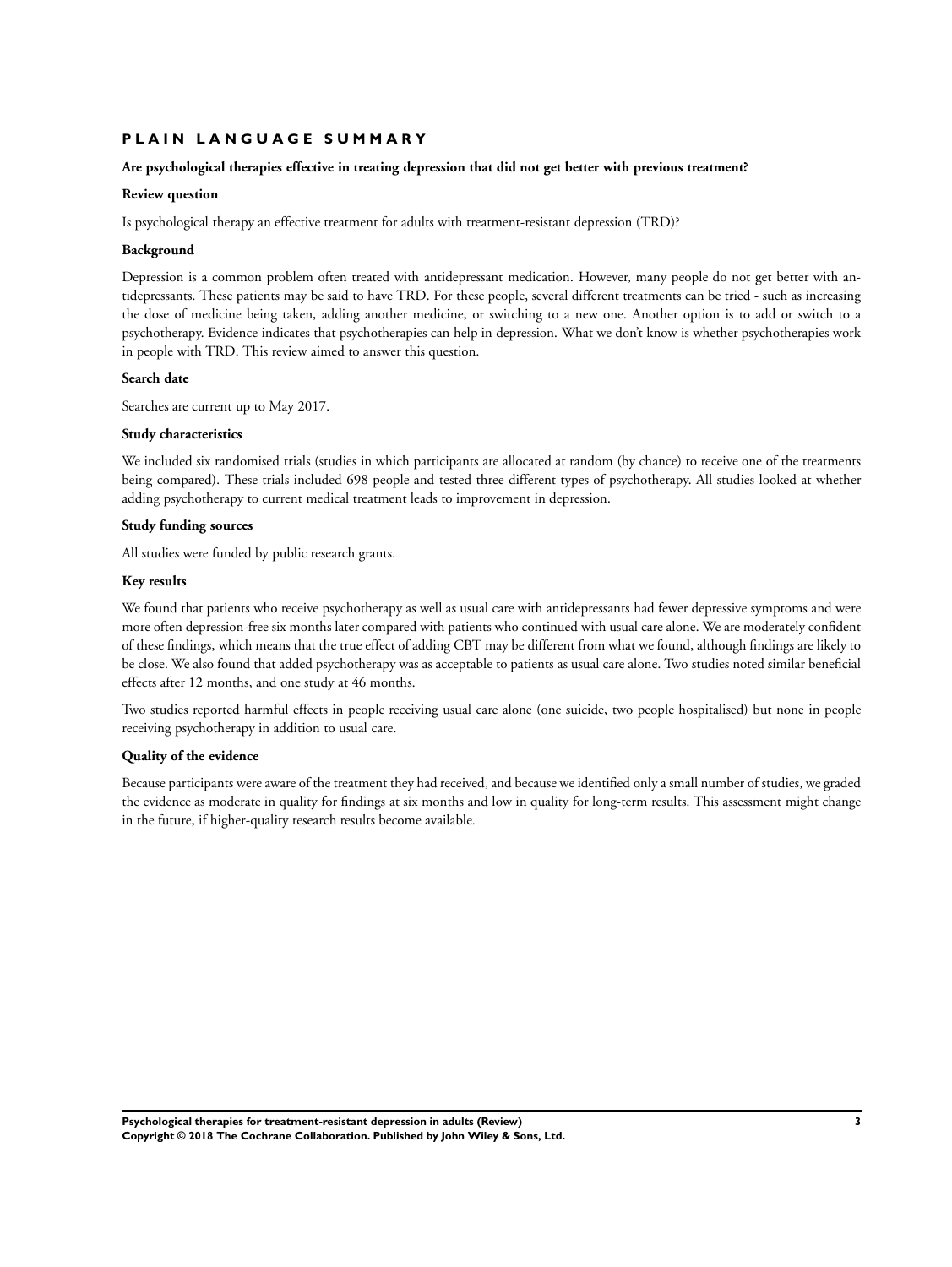# <span id="page-6-0"></span>SUMMARY OF FINDINGS FOR THE MAIN COMPARISON *[\[Explanation\]](http://www.thecochranelibrary.com/view/0/SummaryFindings.html)*

Psychotherapy as an adjunct to usual care compared with usual care alone for treatment-resistant depression in adults

**Patient or population:** adults with treatment-resistant depression **Setting:** primary or secondary care **Intervention:** psychotherapy with usual care **Comparison:** usual care alone

| <b>Outcomes</b>            | Anticipated absolute effects* (95% CI)                                                                                                                                                                              |                                                                                  | <b>Relative effect</b><br>(95% CI)  | № of participants<br>(studies) | Quality of the evidence Comments<br>(GRADE)       |                                                                                                                                                                                                                       |
|----------------------------|---------------------------------------------------------------------------------------------------------------------------------------------------------------------------------------------------------------------|----------------------------------------------------------------------------------|-------------------------------------|--------------------------------|---------------------------------------------------|-----------------------------------------------------------------------------------------------------------------------------------------------------------------------------------------------------------------------|
|                            | alone                                                                                                                                                                                                               | Risk with usual care Risk with psychother-<br>apy as an adjunct to<br>usual care |                                     |                                |                                                   |                                                                                                                                                                                                                       |
| Self-reported<br>BDI (BDI) | depres- Mean depressive symp- MD 4.07 lower<br>sive symptoms short toms short term (up to (7.07 lower to 1.07 07)<br>term (up to 6 months) - 6 months) - BDI was 21. lower)                                         |                                                                                  | MD -4.07 (-7.01 to -1. 575          | $(5$ RCTs)                     | $\oplus \oplus \oplus \bigcirc$<br>MODERATE $a,b$ | One<br>large<br>and 4<br>studies<br>small<br>com-<br>prising mainly women.<br>Third-wave cognitive/<br>behavioural therapies<br>given (individual CBT in<br>3 studies, group DBT in<br>1, and individual IPT in<br>1) |
| SMD (BDI & PHQ9)           | Self-reported depres-Mean depressive symp-SMD 0.4 SD lower<br>sive symptoms short toms short term (up to (0.65 lower to 0.14 14)<br>term (up to 6 months) - 6 months) - BDI was 21. lower)<br>1, and PHQ9 was 14.79 |                                                                                  | SMD -0.4 (-0.65 to -0. 635 (6 RCTs) |                                | $\oplus \oplus \oplus \bigcirc$<br>MODERATE $a,b$ | All 6 studies combined                                                                                                                                                                                                |
| PHQ-9                      | Observer-rated depres- Mean depressive symp- MD 4.66 lower<br>sive symptoms short toms short term (up to (8.72 lower to 0.59 59)<br>term (up to 6 months) - 6 months) - PHQ-9 was lower)<br>14.8                    |                                                                                  | MD -4.66 (-8.72 to -0. 482          | $(2$ RCTs)                     | $\oplus \oplus \oplus \cap$<br>$MODERATE^a$       | One large study from UK<br>and one relatively small<br>one from Canada                                                                                                                                                |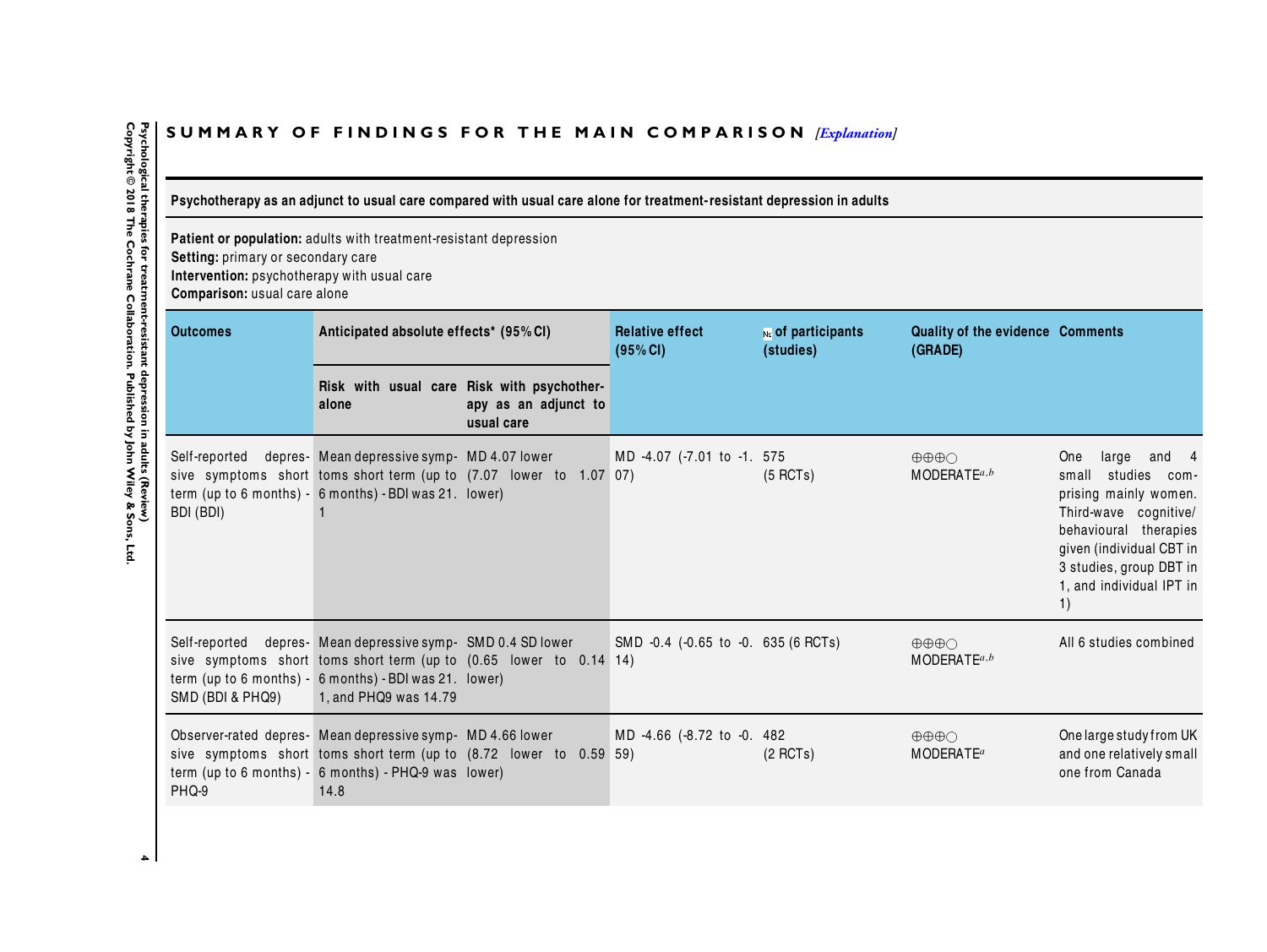| HAMD                                                                                                          | Observer-rated depres- Mean depressive symp- MD 3.28 lower<br>sive symptoms short toms short term (up to (5.71 lower to 0.85 85)<br>term (up to 6 months) - 6 months) - HAMD was lower)<br>14.76 |                                     | MD -3.28 (-5.71 to -0. 193           | $(4$ RCTs)        | $\oplus \oplus \bigcirc \bigcirc$<br>LOW<br>c,d | Although blinded out-<br>come assessment, 4<br>small studies each us-<br>ing a different type of<br>psychotherapy: group<br>DBT; ISTDP; CBT; IPT                                                                                   |
|---------------------------------------------------------------------------------------------------------------|--------------------------------------------------------------------------------------------------------------------------------------------------------------------------------------------------|-------------------------------------|--------------------------------------|-------------------|-------------------------------------------------|------------------------------------------------------------------------------------------------------------------------------------------------------------------------------------------------------------------------------------|
| Dropout short term (up Study population<br>to 6 months)                                                       | 149 per 1000 (14%)                                                                                                                                                                               | 126 per 1000 (12.6%)<br>(86 to 184) | RR 0.85<br>$(0.58 \text{ to } 1.24)$ | 698<br>$(6$ RCTs) | $\oplus \oplus \oplus \oplus$<br><b>HIGH</b>    | Objective<br>out-<br>come; data reported in<br>all studies; Although a<br>proxy for acceptability,<br>it suggests that inter-<br>vention may be as ac-<br>ceptable as usual care                                                   |
| Response<br>duction in depressive<br>symptoms from base-<br>line) short term (up to 6 264 per 1000<br>months) | (50% re- Study population                                                                                                                                                                        | 476 per 1000<br>(317 to 711)        | RR 1.80<br>(1.20 to 2.69)            | 556<br>(4 RCTs)   | $\oplus \oplus \bigcirc \bigcirc$<br>LOW<br>a,e |                                                                                                                                                                                                                                    |
| Remission $\left( < 7 \right)$ on Study population<br>HAMD or < 10 on BDI)<br>short term (up to 6<br>months)  | 166 per 1000                                                                                                                                                                                     | 319 per 1000<br>(243 to 419)        | RR 1.92<br>$(1.46 \text{ to } 2.52)$ | 635<br>$(6$ RCTs) | $\oplus \oplus \oplus \cap$<br>MODERATE $a,b$   | large<br>One<br>and 5<br>studies<br>small<br>com-<br>prising mainly women.<br>Third-wave cognitive/<br>behavioural therapies<br>given (individual CBT<br>in 3 studies; individual<br>IPT, ISTDP, and group<br>DBT in 1 study each) |

\***The risk in the intervention group** (and its 95% confidence interval) is based on the assumed risk in the comparison group and the **relative effect** of the intervention (and its<br>ครช. CN 95% CI).

CI: confidence interval; MD: mean difference; OR: odds ratio; RCT: randomised controlled trial; RR: risk ratio; SMD: standardised mean difference

 $\sqrt{2}$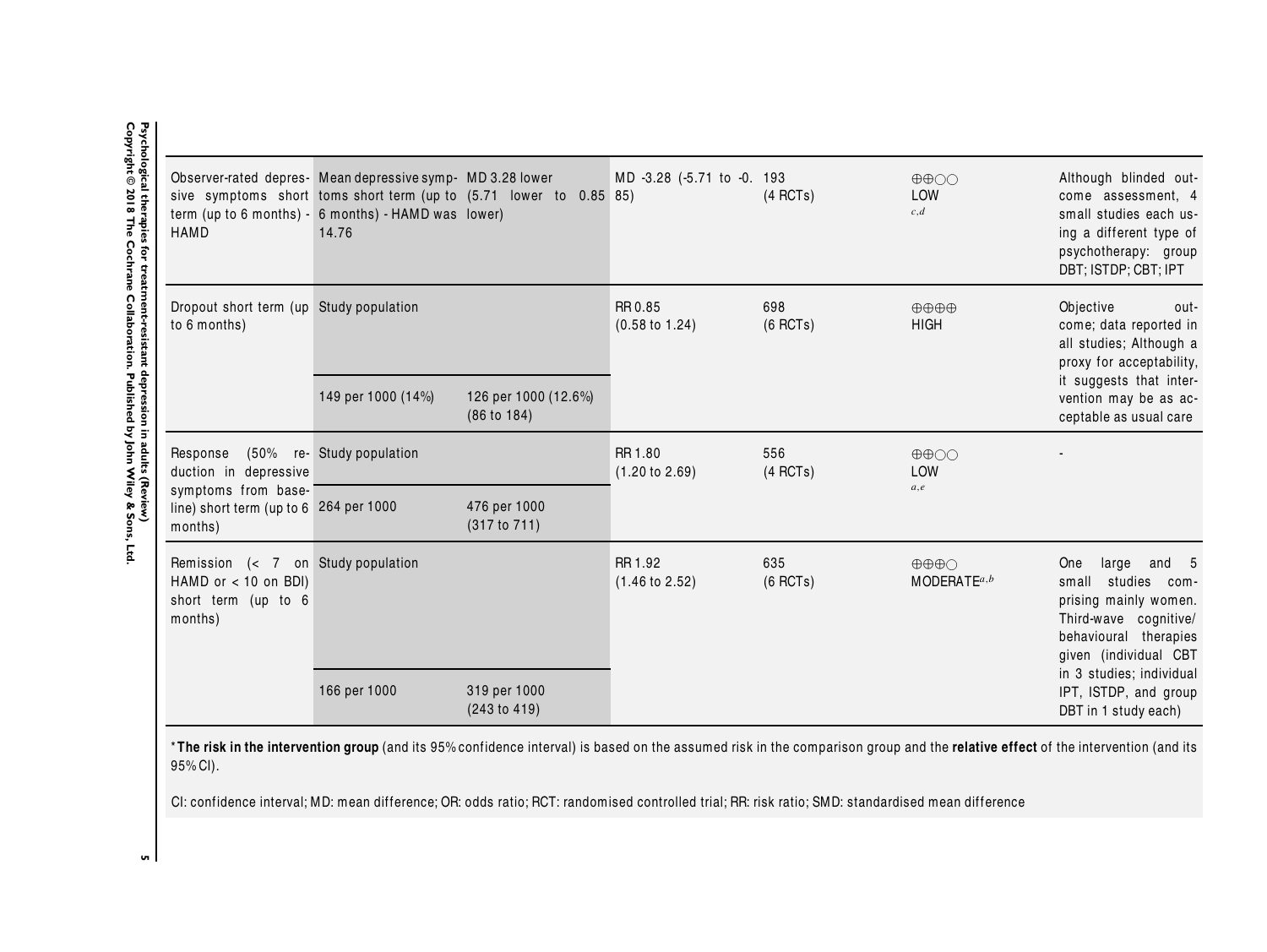# **GRADE Working Group grades of evidence.**

High quality: We are very confident that the true effect lies close to that of the estimate of the effect.

Moderate quality: We are moderately confident in the effect estimate: The true effect is likely to be close to the estimate of the effect, but there is a possibility that it is substantially different.

Low quality: Our confidence in the effect estimate is limited: The true effect may be substantially different from the estimate of the effect.

**Very low quality:** We have very little confidence in the effect estimate: The true effect is likely to be substantially different from the estimate of effect

<sup>a</sup>Outcome assessment not blind.

 $<sup>b</sup>$ Allocation concealment unclear for one of the two smaller studies.</sup>

<sup>c</sup>Risk of bias due to incomplete outcome data in two of the studies.

 $d$ Studies are small. Effects not in the same direction for IPT study (n = 30).

 $e$ Reporting bias likely as less frequently reported than remission or mean scores.

 $\bullet$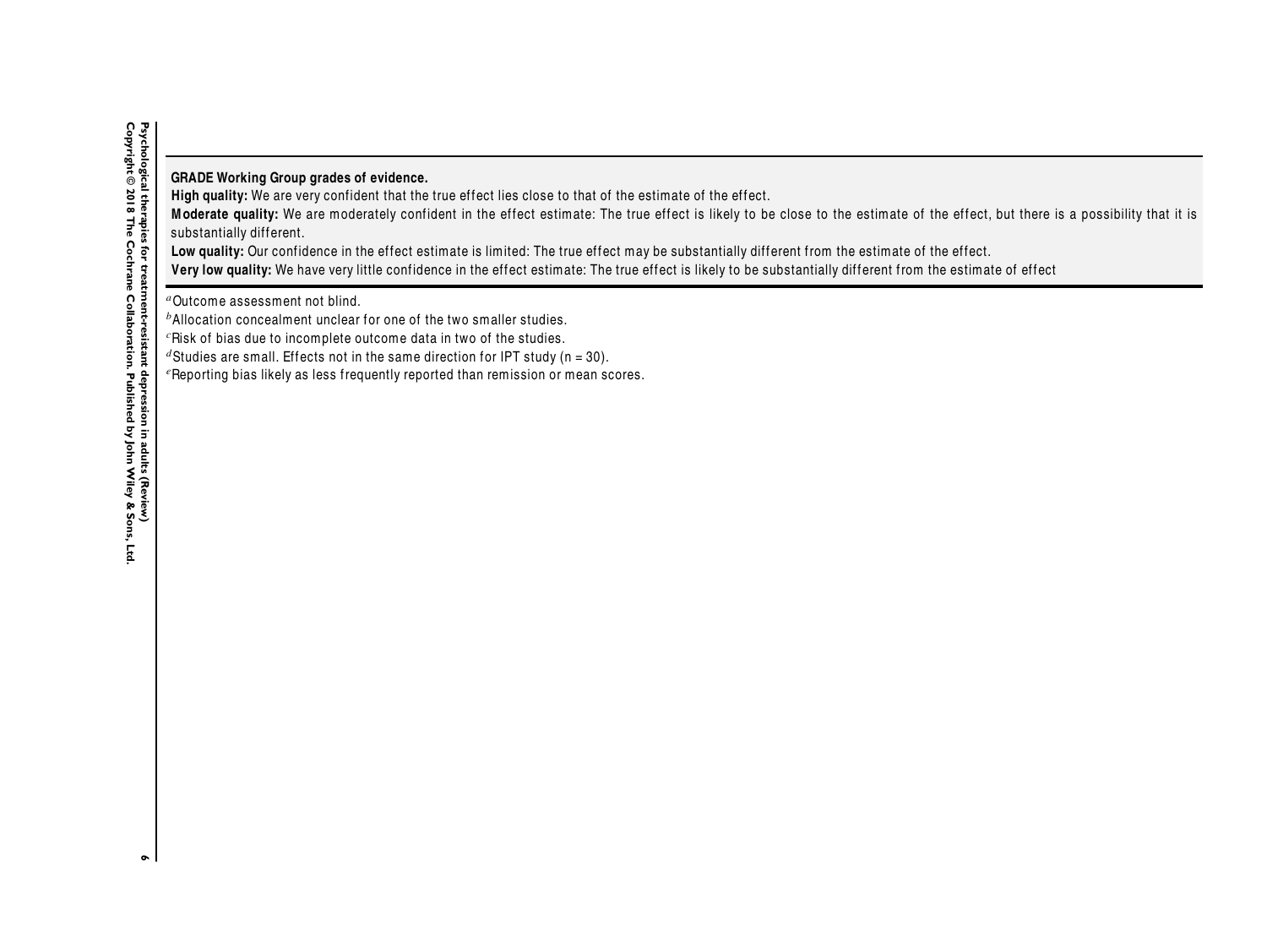# **B A C K G R O U N D**

## **Description of the condition**

It has been predicted that depression will be the leading cause of disability in high-income countries by the year 2030 ([Mathers](#page-32-0) [2005](#page-32-0)). Severity of depression can be classified on the basis of *Diagnostic and Statistical Manual of Mental Disorders*, Fourth Edition (DSM-IV), criteria as mild (five or more symptoms with minor functional impairment), moderate (symptoms or functional impairment between 'mild' and 'severe'), or severe (most symptoms present and interfering with functioning) [\(NICE 2009](#page-32-0)).

Antidepressants are often prescribed as first-line treatment for adults with moderate to severe depression ([APA 2010](#page-32-0); [NICE](#page-32-0) [2009](#page-32-0)). In England in 2010, 42.8 million prescriptions for antidepressants were issued at a cost of GBP220 million [\(The NHS](#page-32-0) [Information Centre 2011\)](#page-32-0). However, two-thirds of people do not respond fully to such pharmacotherapy ([Trivedi 2006\)](#page-32-0). Such nonresponse may result from intolerance to the prescribed medication or non-adherence to the treatment regimen but may also indicate treatment 'resistance', whereby treatment of an adequate dose and duration has been given. The World Psychiatric Association provided the earliest definition of treatment-'resistant' depression: "an absence of clinical response to treatment with a tricyclic antidepressant at a minimum dose of 150 mg per day of Imipramine (or equivalent drug) for 4 to 6 weeks" [\(WPA 1974\)](#page-32-0). Subsequently, others suggested more complex classification systems based on non-response to multiple courses of treatment ([Fava 2005](#page-32-0); [Fekadu](#page-32-0) [2009](#page-32-0); [Thase 1997](#page-32-0)), using terms such as 'treatment-refractory' depression and 'antidepressant-resistant' depression to describe this condition. For the purpose of this review, we will use the term 'treatment-resistant depression' as this is the descriptor that has generally represented the broadest definition of the condition.

The burden of depression is substantial, and in the UK the average service cost to the National Health Service (NHS) has been estimated as GBP2085 per patient ([McCrone 2008](#page-32-0)). Total cost of services for depression in 2007 was estimated as GBP1.7 billion, although these costs were dwarfed by the cost of lost productivity, which accounted for a further GBP5.8 billion [\(McCrone 2008](#page-32-0)). Similar substantial costs have been estimated for the USA, with direct treatment costs estimated at USD26.1 billion and workplace costs at a further USD51.5 billion in the year 2000 ([Greenberg](#page-32-0) [2003](#page-32-0)). If up to one-third of patients have 'treatment-resistant' depression, it is clear that this condition represents a considerable burden to patients, the NHS, and society.

## **Description of the intervention**

First-line treatment for adults with moderate to severe depression commonly consists of an antidepressant [\(APA 2010;](#page-32-0) [NICE](#page-32-0)

[2009](#page-32-0)). Five main types of antidepressants are available: tricyclic (TCAs) and related antidepressants; monoamine-oxidase inhibitors (MAOIs); selective serotonin reuptake inhibitors (SSRIs); serotonin and noradrenaline reuptake inhibitors (SNRIs); and noradrenergic and specific serotonin antidepressants (NaSSAs). SS-RIs are safer in terms of overdose than TCAs and tend to be better tolerated than antidepressants of other classes. Hence, it is not surprising that SSRIs are the most commonly prescribed antidepressants for treating individuals with depression [\(Olfson 2009;](#page-32-0) [The NHS Information Centre 2011](#page-32-0)).

No agreement has been reached on the standard approach for treatment of those whose depression does not respond to antidepressant medication. Guidance published by the American Psychiatric Association [\(APA 2010](#page-32-0)) and the National Institute for Health and Care Excellence [\(NICE 2009](#page-32-0)) suggests that the 'next step' may include increasing the dose of the antidepressant medication, switching to another antidepressant (within the same or in a different pharmacological class), or augmenting treatment via another pharmacological or psychological approach. Psychological therapies that may be given as an adjunct can be broadly categorised into four separate philosophical and theoretical schools: (1) psychodynamic/psychoanalytical ([Freud 1949](#page-32-0); [Jung 1963](#page-32-0); [Klein 1960](#page-32-0)); (2) behavioural [\(Marks 1981](#page-32-0); [Skinner 1953;](#page-32-0) [Watson 1924\)](#page-32-0); (3) humanistic [\(Maslow 1943](#page-32-0); [May 1961;](#page-32-0) [Rogers 1951\)](#page-32-0); and (4) cognitive [\(Beck 1979;](#page-32-0) [Lazarus 1971\)](#page-32-0). In addition, 'third wave' ([Hayes](#page-32-0) [2004](#page-32-0); [Hayes 2006;](#page-32-0) [Hofmann 2008\)](#page-32-0) and 'integrative' ([Hollanders](#page-32-0) [2007](#page-32-0); [Klerman 1984;](#page-32-0) [McCullough 1984](#page-32-0); [Ryle 1990](#page-32-0); [Shapiro](#page-32-0) [1990](#page-32-0); [Weissman 2007](#page-32-0)) psychological approaches may be used. Elements of these approaches may overlap or may differ. For example, cognitive-analytical therapy (CAT) incorporates elements from several theoretical schools ([Ryle 1990\)](#page-32-0), whereas interpersonal therapy for depression (IPT) is disorder-specific ([Klerman 1984](#page-32-0)). The most influential cognitive approaches have been merged with the behavioural approach to form cognitive-behavioural therapy (CBT) ([Beck 1979](#page-32-0); [Ellis 1962](#page-32-0)), which is now viewed as a family of therapies that draw upon a common base of cognitive and behavioural models of psychological disorders ([Mansell 2008](#page-32-0)).

## **How the intervention might work**

Psychological therapies such as CBT have been shown to be effective for people with depression [\(Churchill 2001\)](#page-32-0). When a psychological therapy is given as an adjunct to pharmacological treatment, it is hoped that the benefits gained from these different treatment approaches may be optimised. Mechanisms of action differ among psychological therapies. Cognitive-behavioural therapy targets the person's unrealistic and unhelpful negative thoughts ("dysfunctional attitudes") to improve outcomes, whereas behavioural therapy focuses on changing maladaptive patterns of behaviour. In contrast, humanistic therapy seeks to increase an individual's selfawareness, and psychodynamic therapy focuses on past experiences

**Psychological therapies for treatment-resistant depression in adults (Review) 7 Copyright © 2018 The Cochrane Collaboration. Published by John Wiley & Sons, Ltd.**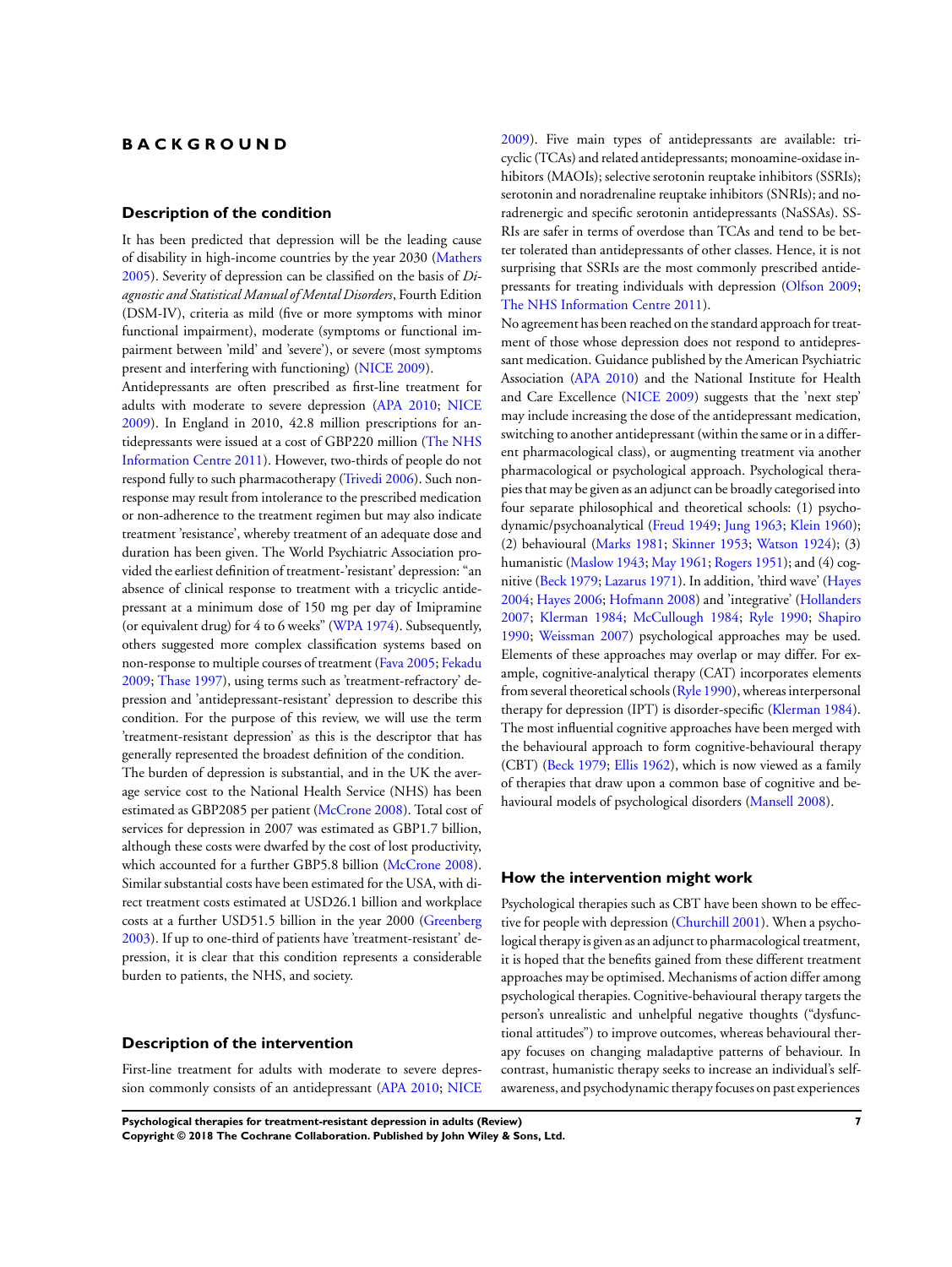and an understanding of how these events might have influenced the individual and his or her current thoughts and behaviours.

## **Why it is important to do this review**

Antidepressants continue to serve as first-line treatment for many people with depression. However, only one-third of people prescribed antidepressants for depression will respond fully to such medication [\(Trivedi 2006](#page-32-0)). Evidence suggests that people may pre-fer pyschotherapy to medication for depression [\(McHugh 2013](#page-32-0)). Therefore, summarising the evidence for effectiveness of psychological therapies for people with treatment-resistant depression (TRD) is important toward establishing the best 'next step' treatment for this patient group.

Several traditional reviews have examined the evidence on treatment of people whose depression has not responded to antidepressant medication alone (e.g. [Carvalho 2008;](#page-32-0) [Nierenberg 2007;](#page-32-0) [Papakostas 2009](#page-32-0)). Systematic reviews on the effectiveness of combination treatment for people with depression have not examined evidence for the treatment-resistant population [\(Friedman 2004;](#page-32-0) [Pampallona 2004](#page-32-0)). Others have summarised the evidence for effectiveness of particular treatment strategies for those who have not responded to antidepressants: (1) augmentation as discussed in [Carvalho 2007](#page-32-0) with lithium - [Bauer 1999](#page-32-0) - or atypical antipsychotics - [Shelton 2008](#page-32-0); (2) within- or between-class switches [\(Papakostas 2008\)](#page-32-0); and (3) psychological treatments [\(McPherson](#page-32-0) [2005](#page-32-0)). One review focused on interventions for older people ( $\geq$ 55 years of age) [\(Cooper 2011\)](#page-32-0). However, several of these reviews included uncontrolled studies, non-randomised studies, or a combination of these, as well as randomised controlled trials (RCTs) [\(Carvalho 2007;](#page-32-0) [Cooper 2011](#page-32-0); [McPherson 2005](#page-32-0); [Shelton 2008](#page-32-0)). A previous systematic review of RCTs investigating pharmacological and psychological therapies for people with TRD found no strong evidence to guide the management of such people [\(Stimpson 2002](#page-32-0)). However, this review, along with others (e.g. [Bauer 1999](#page-32-0), which summarised the evidence for lithium up to June 1997), is out-of-date, and several relevant RCTs were published subsequently. Another review of psychotherapies for TRD included four controlled studies of CBT ([McPherson 2005\)](#page-32-0); two studies showed benefit derived from CBT, and two found no difference between psychotherapy and control.

No agreement has been reached on the definition of 'treatmentresistant depression'. Many studies have defined TRD as 'failure to respond to at least two previous antidepressants'. Given continued reliance upon antidepressants as first-line treatment, we have used a broader and more inclusive definition of treatment resistance - 'non-response to at least four weeks of antidepressant medication' to help establish the best 'next step' of treatment for the significant number of people whose depression does not respond to antidepressant medication. The rise in antidepressant prescribing along with increased demand for psychotherapy in recent years [\(BACP,](#page-32-0) [2014](#page-32-0); [McManus 2000](#page-32-0); [Middleton 2001](#page-32-0); [Pincus 1998\)](#page-32-0) means that a review of the evidence for effectiveness of psychological therapies for people with TRD is timely. A connected review is examining pharmacological interventions for TRD ([Williams 2013](#page-32-0)). Together, evidence from these two linked reviews will provide a comprehensive evidence base of the main interventions available for management of TRD, which will inform clinical decision-making with regards to the best 'next step' for adults whose depression has not responded to first-line treatment with medication.

# **O B J E C T I V E S**

To assess the effectiveness of psychotherapies for adults with TRD.

## **M E T H O D S**

## **Criteria for considering studies for this review**

## **Types of studies**

This review includes RCTs and cluster RCTs.

This review includes trials using a cross-over design but only data from the first treatment phase.

Excluded from this review are trials of any other study design, including quasi-randomised studies and non-randomised studies.

## **Types of participants**

## **Age range**

Participants must be 18 to 74 years of age.

We excluded any study that included some participants younger than 75 years and some older than 74 years if the mean age of participants was over 74 years. Similarly, we excluded any study that included some participants younger than 18 years and some older than 18 years if the mean age of participants was less than 18 years.

#### **Definition of treatment-resistant depression**

We defined treatment resitsant depression as "A primary diagnosis of unipolar depression that has not responded (or has only partially responded) to a minimum of four weeks of antidepressant treatment at a recommended dose (at least 150 mg/d imipramine or equivalent antidepressant (e.g. 20 mg/d citalopram))."

We excluded studies that included people who had not responded because of intolerance of antidepressant medication.

Although initiatives have sought to improve access to psychological therapies in England and elsewhere, access to psychological

**Psychological therapies for treatment-resistant depression in adults (Review) 8 Copyright © 2018 The Cochrane Collaboration. Published by John Wiley & Sons, Ltd.**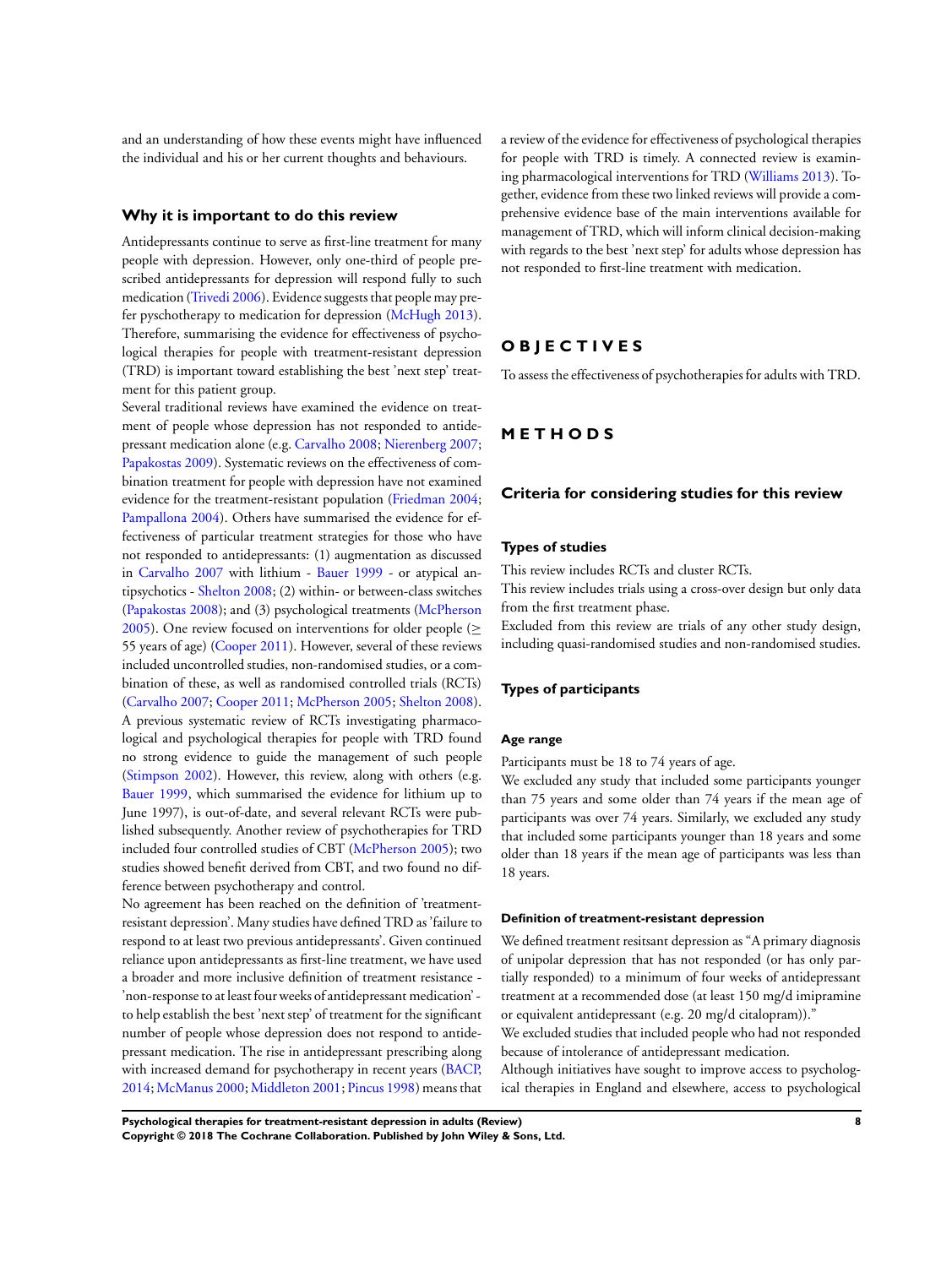treatment remains limited and antidepressants are often given as first-line treatment for adults with depression. Therefore, this review does not include studies of interventions intended for those who have not responded to psychological treatment.

#### **Diagnosis**

Acceptable diagnoses of unipolar depression include those based on criteria from DSM-IV-TR or earlier versions of this publication ([APA 2000\)](#page-32-0), International Classification of Diseases (ICD)- 10 [\(WHO 1992\)](#page-32-0), Feighner criteria [\(Feighner 1972\)](#page-32-0), or Research Diagnostic Criteria [\(Spitzer 1978\)](#page-32-0). We excluded studies that did not use standardised diagnostic criteria.

## **Comorbidities**

Excluded from this review are studies of participants with comorbid schizophrenia or bipolar disorder.

Also excluded are studies including participants with both unipolar and bipolar depression unless data are available for the subgroup of unipolar participants.

This review includes studies involving participants with comorbid physical conditions or other psychological disorders (e.g. anxiety) for whom psychological therapy was not being primarily used to manage the physical illness, in other words, the focus of treatment was TRD - not the comorbidity.

## **Types of interventions**

#### **Experimental interventions**

1. Any psychological therapy provided as monotherapy, that is, the intervention comprised only a psychological therapy.

2. Any psychological therapy provided as an adjunct to antidepressant therapy, that is, the intervention was given in addition to an antidepressant.

We grouped psychological therapies into (1) psychodynamic/psychoanalytical; (2) cognitive-behavioural; (3) humanistic; and (4) integrated therapies. The 'integrated therapies' category includes integrative therapies such as IPT and CAT, which involve components of different psychological therapy models. Group 2 includes 'third wave' cognitive-behavioural therapy-based approaches.

#### **Comparator interventions**

1. An antidepressant that is included in one of five main types: TCAs, MAOIs, SSRIs, SNRIs, and NaSSAs.

2. Another psychological therapy - grouped as above.

3. An attentional control providing the same level of support and attention from a practitioner (as is received by those in the experimental intervention arm) but not containing any of the key 'active' ingredients of the experimental intervention.

The authors of another review have included studies examining pharmacological interventions for individuals with TRD [\(Williams 2013\)](#page-32-0).

## **Types of outcome measures**

## **Primary outcomes**

1. Change in depressive symptoms as measured on rating scales for depression, either

1. Clinician-rated depressive symptoms (e.g. Hamilton Rating Scale for Depression (HAMD) - [Hamilton 1960;](#page-32-0) Montgomery-Asberg Depression Rating Scale (MADRS) - [Montgomery](#page-32-0) [1979](#page-32-0)), or

2. Self-reported depressive symptoms (e.g. Beck Depression Inventory (BDI) - [Beck 1961](#page-32-0); [Beck 1996;](#page-32-0) other validated

measures). We analysed data on observer-rated and self-reported outcomes separately.

2. Number of dropouts from study or treatment (all-cause dropout) within trials.

When available, we collected data on reasons for dropout and summarised them in narrative form.

## **Secondary outcomes**

3. Response or remission rates, or both, based on changes in depression measures - either clinician-rated (e.g. HAMD - [Hamilton](#page-32-0) [1960](#page-32-0)) or self-report (e.g. BDI - [Beck 1961](#page-32-0); [Beck 1996\)](#page-32-0) or other validated measures. Response is frequently quantified as at least a 50% reduction in symptoms on HAMD or BDI, but we accepted the study's original definition. Remission is based on the absolute score on the depression measure. Examples of definitions of remission include scores of 7 or less on the HAMD and 10 or less on the BDI. Again, we accepted the study authors' original definition 4. When available, we summarised in narrative form data on improvements in social adjustment and social functioning including Global Assessment of Function scores, as provided in [Luborsky](#page-32-0) [1962](#page-32-0)

5. When available, we summarised in narrative form data on improvement in quality of life as measured on Short Form (SF)-36 [\(Ware 1993](#page-32-0)), Health of the Nation Outcome Scales (HoNOS) [\(Wing 1994\)](#page-32-0), or World Health Organization Quality of Life (WHOQOL - [WHOQOL 1998\)](#page-32-0) or similar scales

6. When reported, we summarised in narrative form economic outcomes, for example, days of work absence/ability to return to work, number of appointments with primary care physician, number of referrals to secondary services, and use of additional treatments

7. When reported, we summarised in narrative form data on adverse effects, for example, completed/attempted suicides

**Psychological therapies for treatment-resistant depression in adults (Review) 9 Copyright © 2018 The Cochrane Collaboration. Published by John Wiley & Sons, Ltd.**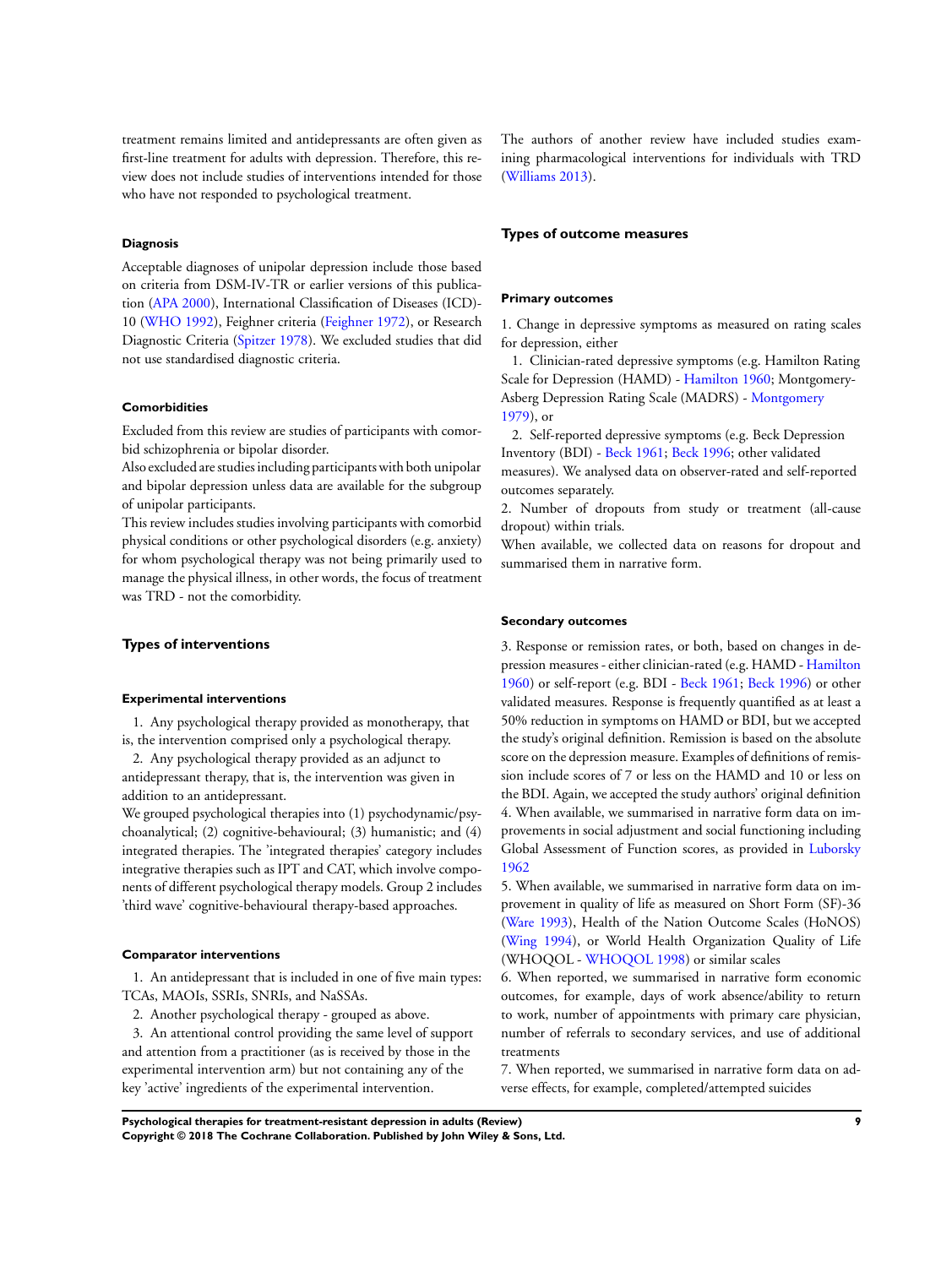#### **Timing of outcome assessment**

We summarised outcomes at each reported follow-up point. When appropriate, and when the data allowed, we categorised outcomes as short term (up to six months), medium term (seven to 12 months post treatment), and long term (longer than 12 months).

## **Search methods for identification of studies**

# **Cochrane Common Mental Disorders Controlled Trials Register (CCMDCTR)**

The Cochrane Common Mental Disorders Group (CCMD) maintains two archived clinical trials registers at its editorial base in York, UK: a references register and a studies-based register. The CCMDCTR-References Register contains over 40,000 reports of RCTs examining depression, anxiety, and neurosis. Approximately 50% of these references have been tagged to individual coded trials. Coded trials are held in the CCMDCTR-Studies Register, and records are linked between the two registers through the use of unique Study ID tags. Coding of trials is based on the EU-Psi coding manual, which uses a controlled vocabulary (please contact the CCMD Information Specialist for further details). Reports of trials for inclusion in the Group's registers are collated from routine (weekly) generic searches of MEDLINE (1950 to 2016), Embase (1974 to 2016), and PsycINFO (1967 to 2016); quarterly searches of the Cochrane Central Register of Controlled Trials (CENTRAL); and review-specific searches of additional databases. Reports of trials are also sourced from international trials registers via the World Health Organization trials portal (International Clinical Trials Registry Platform [\(ICTRP](http://apps.who.int/trialsearch/))), pharmaceutical companies, handsearching of key journals, conference proceedings, and other (non-Cochrane) systematic reviews and meta-analyses. Details of CCMD's generic search strategies (used to identify RCTs) can be found on the Group's website. The Group's Specialised Register had fallen out of date with the Editorial Group's move from Bristol to York in the summer of 2016.

## **Electronic searches**

We searched the CCMDCTR-Studies Register using the following terms:

Condition = ((depressi\* or "affective disorder" or "mood disorder\*") and ("treatment-resistant" or recurrent))

We searched the CCMDCTR-References Register using a more sensitive set of terms (keywords and subject headings) to identify additional untagged/uncoded references:

1. depressi\* [Ti, Ab, KW]

- 2. (\*refractory\* or \*resistan\* or \*recurren\*) [Ti, Ab]
- 3. (augment\* or potentiat\*) [Ti, Ab]

4. (chronicity or "chronic depress\*" or "chronically depress\*" or "depressed chronic\*" or "chronic major depressi\*" or "chronic affective disorder\*" or "chronic mood disorder\*" or (chronic\* and (relaps\* or recurr\*))) [Ti, Ab, KW]

5. ("persistent depress\*" or "persistently depress\*" or "depression persist\*" or "persistent major depress\*" or "persistence of depress\*" or "persistence of major depress\*") [Ti, Ab]

6. (nonrespon\* or non-respon\* or "non respon\*" or "not respon\*" or "no respon\*" or "partial respon\*" or "partially respon\*" or "incomplete respon\*" or "incompletely respon\*" or unrespon\*) [Ti, Ab]

7. ("failed to respond" or "failed to improve" or "failure to respon\*" or "failure to improve" or "failed medication\*" or "antidepressant fail\*" or "treatment fail\*") [Ti, Ab]

8. (inadequate\* and respon\*) [Ti, Ab]

9. "treatment-resistant depression" [KW]

10. (recurrence or "recurrent depression" or "recurrent disease") [KW]

- 11. "drug resistance" [KW]
- 12. "treatment failure" [KW]
- 13. "drug potentiation" [KW]
- 14. augmentation [KW]
- 15. or/2-14
- 16. (1 and 15)

We applied no date or language restrictions to our search. Our search of the CCMDCTR was up-to-date as of 18 March 2016. We ran additional searches via the following biomedical databases (1 January 2016 to 16 May 2017) [\(Appendix 1\)](#page-77-0):

- 1. Medline/Premedline = 553
- 2. Embase = 546
- 3. CENTRAL = 477
- 4. Psychinfo = 246
- 5. Web of Science = 673

We used the term 'treatment-resistant' or 'treatment refractory' depression to search international trials registries, including the WHO trials portal ([ICTRP\)](http://apps.who.int/trialsearch/) and [ClinicalTrials.gov](http://www.clinicaltrials.gov/) (to 30 June 2017) [\(Appendix 1](#page-77-0)), to identify any additional ongoing and unpublished studies.We contacted Principal Investigators, when necessary, to request further details of ongoing/unpublished studies or trials reported as conference abstracts only. These searches are up-to-date until 30 June 2017.

## **Searching other resources**

We searched the reference lists of all included studies and other relevant systematic reviews for studies that may meet review inclusion criteria. We contacted subject experts to ensure that we had considered for inclusion all relevant published and unpublished studies.

#### **Data collection and analysis**

**Selection of studies**

**Psychological therapies for treatment-resistant depression in adults (Review) 10**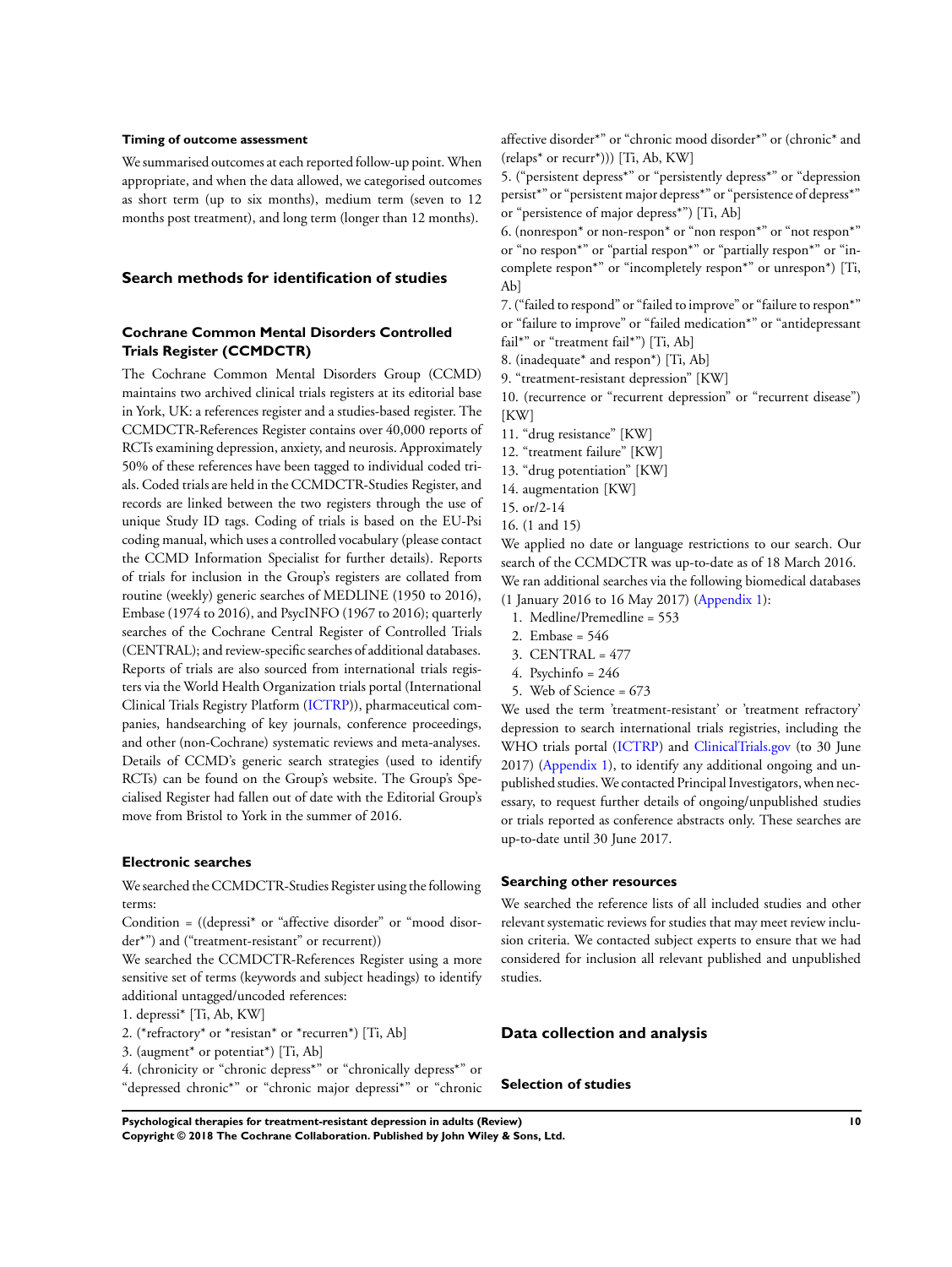One review author (NW or PD or SI) examined titles and abstracts and removed obviously irrelevant reports, then screened study abstracts against inclusion criteria using a standardised abstract screening form. In any case of uncertainty, an over-inclusive approach was taken and the full paper was obtained, along with full papers for studies assessed as meeting the inclusion criteria. Two review authors screened each paper for inclusion or exclusion from the review. If any disagreements arose, these were discussed with a third review author. If it was not possible to determine eligibility for a study, review authors added that study to the list of those awaiting assessment and contacted trial authors to request further information or clarification.

Review authors documented the study selection process using a PRISMA study selection flow diagram.

## **Data extraction and management**

Two review authors used a standardised data extraction form to independently extract data regarding participants, interventions and their comparators, methodological details, treatment effects including dropouts, and possible biases. If any disagreements arose, they discussed these with a third review author. The data extraction form was piloted during the first phase of data extraction.

Review authors abstracted information related to study populations, definition of TRD, sample size, interventions, comparators, potential biases in conduct of the trial, outcomes, follow-up, and methods of statistical analysis.

#### **Main planned comparisons**

• Any psychological therapy versus antidepressant treatment alone.

• Any psychological therapy versus another psychological therapy.

• Any psychological therapy given in addition to antidepressant medication versus antidepressant treatment alone.

- Any psychological therapy given in addition to antidepressant medication versus a psychological therapy alone.
	- Any psychological therapy versus an attention control.

For comparison 2, review authors grouped the different types of psychological therapies according to the list given earlier. If we identified enough studies, we planned to pool the evidence for CBT, IPT, CAT, etc., individually within various categories for comparisons 1, 3, and 4.

## **Assessment of risk of bias in included studies**

Two review authors independently assessed risk of bias for each included study using the 'Risk of bias' tool of the Cochrane Collaboration ([Higgins 2017\)](#page-32-0). We discussed any disagreements with a third review author. We assessed the following criteria.

1. Sequence generation: Was the allocation sequence adequately generated?

2. Allocation concealment: Was allocation adequately concealed?

3. Blinding of participants, study personnel, and outcome assessors for each outcome: Was knowledge of the allocated treatment adequately prevented during the study?

4. Incomplete outcome data for each main outcome or class of outcomes: Were incomplete outcome data adequately addressed? 5. Selective outcome reporting: Were reports of the study free

of the suggestion of selective outcome reporting?

6. Other sources of bias: Was the study apparently free of other problems that could put it at high risk of bias? For example, not reporting baseline numbers, describing differential attrition, following up only on people who continued taking medication. Review authors extracted a description of what was reported to have happened in each study and judged risk of bias for each domain within and across studies, based on the following three categories: low risk of bias; unclear risk of bias; and high risk of bias.

When studies provided few or no details about the process of randomisation, review authors contacted trial authors to seek clarification.

## **Measures of treatment effect**

We analysed continuous outcomes by calculating the mean difference (MD) between groups if studies used the same outcome measure for comparison. If studies used different outcome measures to assess the same outcome, we calculated the standardised mean difference (SMD) and 95% confidence intervals (CIs). The SMD can be interpreted as follows: 0.2 represents a small effect, 0.5 a moderate effect, and 0.8 a large effect ([Cohen 1988\)](#page-32-0).

We calculated risk ratios (RRs) for dichotomous outcomes. When overall risks were significant, we planned to calculate the number needed to treat for an additional beneficial outcome (NNTB) or the number needed to treat for an additional harmful outcome (NNTH) to produce one outcome by combining the overall RR with an estimate of prevalence of the event in the control groups of trials.

## **Unit of analysis issues**

#### **Cluster-randomised trials**

We planned to incorporate results from cluster RCTs into the review using generic inverse variance methods [\(Higgins 2011](#page-32-0)). With cluster RCTs, it is important to ensure that data were analysed with consideration of their clustered nature. The intracluster correlation coefficient (ICC) for each trial was to be extracted. When no such data were reported, we planned to request them from study authors. If these data were not available, in line with the *Cochrane*

**Psychological therapies for treatment-resistant depression in adults (Review) 11 Copyright © 2018 The Cochrane Collaboration. Published by John Wiley & Sons, Ltd.**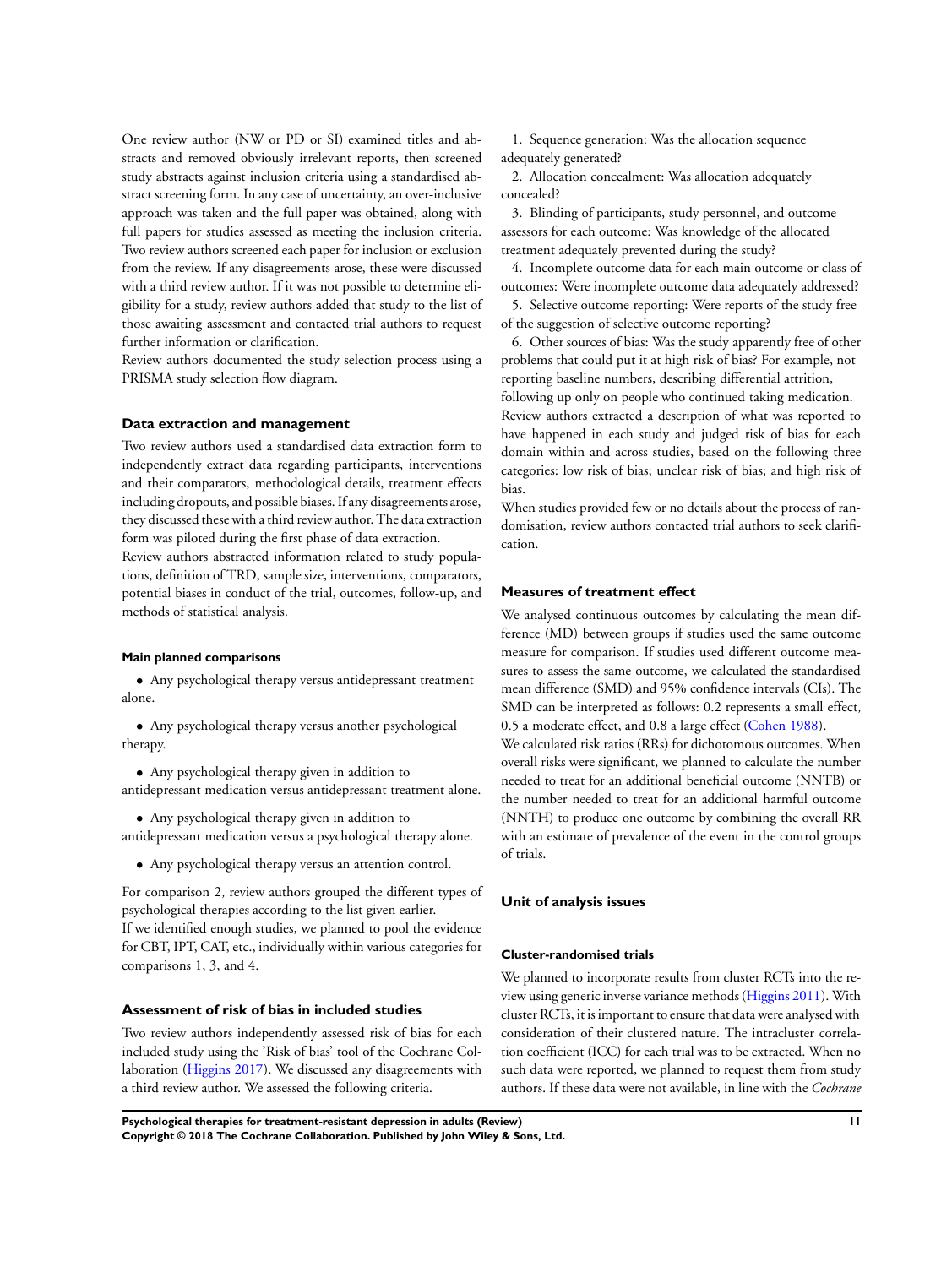*Handbook for Systematic Reviews of Interventions* [\(Higgins 2011](#page-32-0)), we planned to use estimates from similar studies to 'correct' data for clustering when this had not been done.

## **Cross-over trials**

For cross-over trials, we planned to include in the analysis only results from the first randomised treatment period.

## **Studies with multiple treatment groups**

Studies that include more than two arms (e.g. psychological intervention (A); psychological intervention (B); and control) can cause problems in pair-wise meta-analysis. For studies with two or more active treatment arms, we undertook the following approach according to whether the outcome was continuous or dichotomous.

For a continuous outcome: We pooled means, standard deviations (SDs), and the number of participants for each active treatment group across treatment arms as a function of the number of participants in each arm for comparison against the control group [\(Higgins 2011\)](#page-32-0).

For a dichotomous outcome: We planned to combine active treatment groups into a single arm for comparison against the control group (in terms of numbers of people with events and sample sizes) or to split the control group equally [\(Higgins 2011\)](#page-32-0).

## **Dealing with missing data**

We contacted study authors to request data when missing. If an outcome was missing for more than 50% of participants, we excluded this study from the analysis. When available, we used intention-to-treat (ITT) analyses from the study reports and wrote to study authors to request relevant unreported analyses.

## **Assessment of heterogeneity**

We assessed heterogeneity using the Chi<sup>2</sup> test, which provides evidence of variation in effect estimates beyond that of chance. The Chi² test has low power to assess heterogeneity when included studies are few or numbers of participants small; so we set the P value conservatively at 0.1. We also quantified heterogeneity using the I² statistic, which calculates the percentage of variability due to heterogeneity rather than chance. We expected, a priori, that clinical heterogeneity between studies would be considerable; therefore we considered I² values between 50% and 90% to represent substantial statistical heterogeneity that would need to be explored further.

## **Assessment of reporting biases**

We managed reporting bias by undertaking comprehensive searches for papers in all languages and studies outside the peerreviewed domain. We determined outcome reporting bias for all included studies and sought trial protocols whenever possible. If outcome data were missing, we requested these from trial authors. We had planned to use funnel plots to help detect reporting biases and to conduct formal testing for small-study effects using the Egger test ([Egger 1997](#page-32-0)) if 10 or more studies were included in the review ([Higgins 2011](#page-32-0)).

## **Data synthesis**

Given the potential for heterogeneity in the included interventions, we used a random-effects model for all analyses.

This approach incorporates the assumption that different studies are estimating different, yet related, intervention effects and takes into account differences between studies even if no statistically significant heterogeneity is found. We tested heterogeneity formally using both the Chi<sup>2</sup> test and the I<sup>2</sup> statistic (as outlined above). We sought clinical advice regarding combining treatment groups to ensure that findings were clinically meaningful.

When a meta-analysis was not possible (e.g. owing to insufficient data or substantial heterogeneity), we provided a narrative assessment of the evidence in which we summarised the evidence according to intervention type.

## **Subgroup analysis and investigation of heterogeneity**

A priori, we considered the degree of treatment resistance recorded at the point of entry to the trial a potential effect modifier. Therefore we planned the following subgroup analyses (based on two variables).

1. Severity of depression: classifying participants as 'nonresponders' or 'partial responders' at baseline

2. Length of acute treatment phase (before trial entry): four weeks or longer, 12 weeks or longer, or six months or longer We planned to conduct such subgroup analyses when we had obtained data from at least 10 included studies [\(Higgins 2011](#page-32-0)).

## **Sensitivity analysis**

We planned to conduct sensitivity analyses to explore how much of the variation between studies comparing psychological therapies for TRD was accounted for by between-study differences in:

1. study quality: allocation concealment used as a marker of trial quality; studies that have not used allocation concealment were excluded;

2. attrition: studies with more than 20% dropout excluded;

3. missing data: studies that have imputed missing data excluded;

4. treatment fidelity: studies that have not measured treatment fidelity of the psychological model excluded; or

5. publication type: studies that have not been published in full (conference abstracts/proceedings, doctoral dissertations) excluded.

**Psychological therapies for treatment-resistant depression in adults (Review) 12**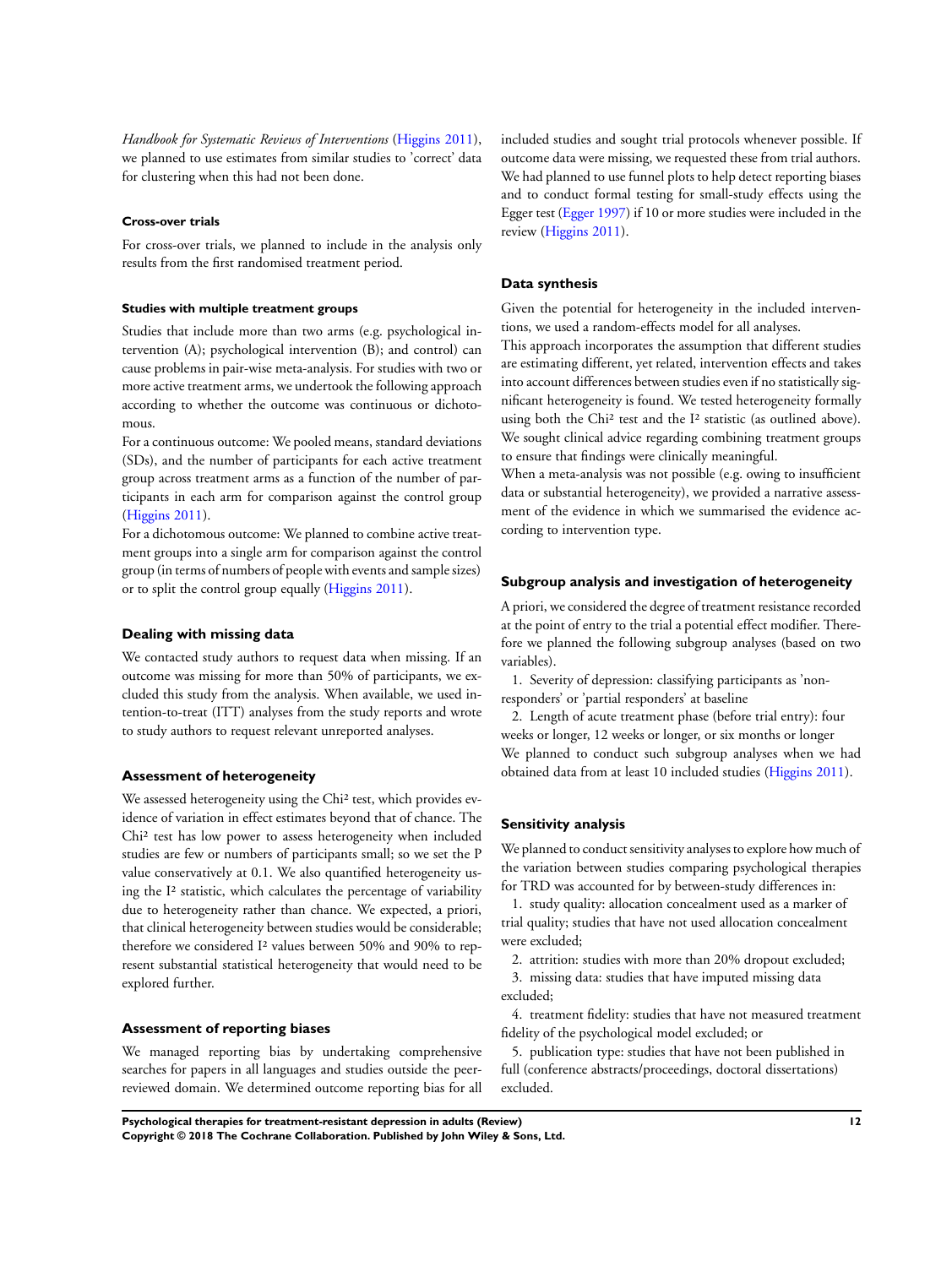## **'Summary of findings' table**

In the original protocol, we stated that we would produce 'Summary of findings' (SoF) tables for all relevant comparisons. However, the current recommendation to Cochrane review authors is that they select one 'primary' time point that they will report for all outcomes in the SoF tables. Following this, we present the shortterm outcome in the SoF table.

# **R E S U L T S**

**Description of studies**

## **Results of the search**

We found 4705 records via our electronic searches. We located four further papers through complementary searches of references and study author contacts. After removing duplicates, we screened 4515 titles and abstracts, of which we excluded 4408. However, four studies (five references) are still awaiting full-text assessment [\(Characteristics of studies awaiting classification\)](#page-55-0) as, to date, we could not obtain full-text papers and we identified one ongoing study [\(Characteristics of ongoing studies\)](#page-56-0), for which a full paper is not yet available. We therefore screened 102 full-text articles. We excluded 82 articles (pertaining to 63 studies) and provided reasons for exclusion in [Figure 1](#page-16-0); we presented additional details under [Characteristics of excluded studies](#page-52-0). We included in this review 20 full-text articles pertaining to six studies. All six studies contributed data to meta-analyses. We contacted the authors of all included studies with regards to points of clarification and received a response from five of the six. We also contacted two of the authors of excluded studies to request clarification on methods and received a response from one.

**Psychological therapies for treatment-resistant depression in adults (Review) 13 Copyright © 2018 The Cochrane Collaboration. Published by John Wiley & Sons, Ltd.**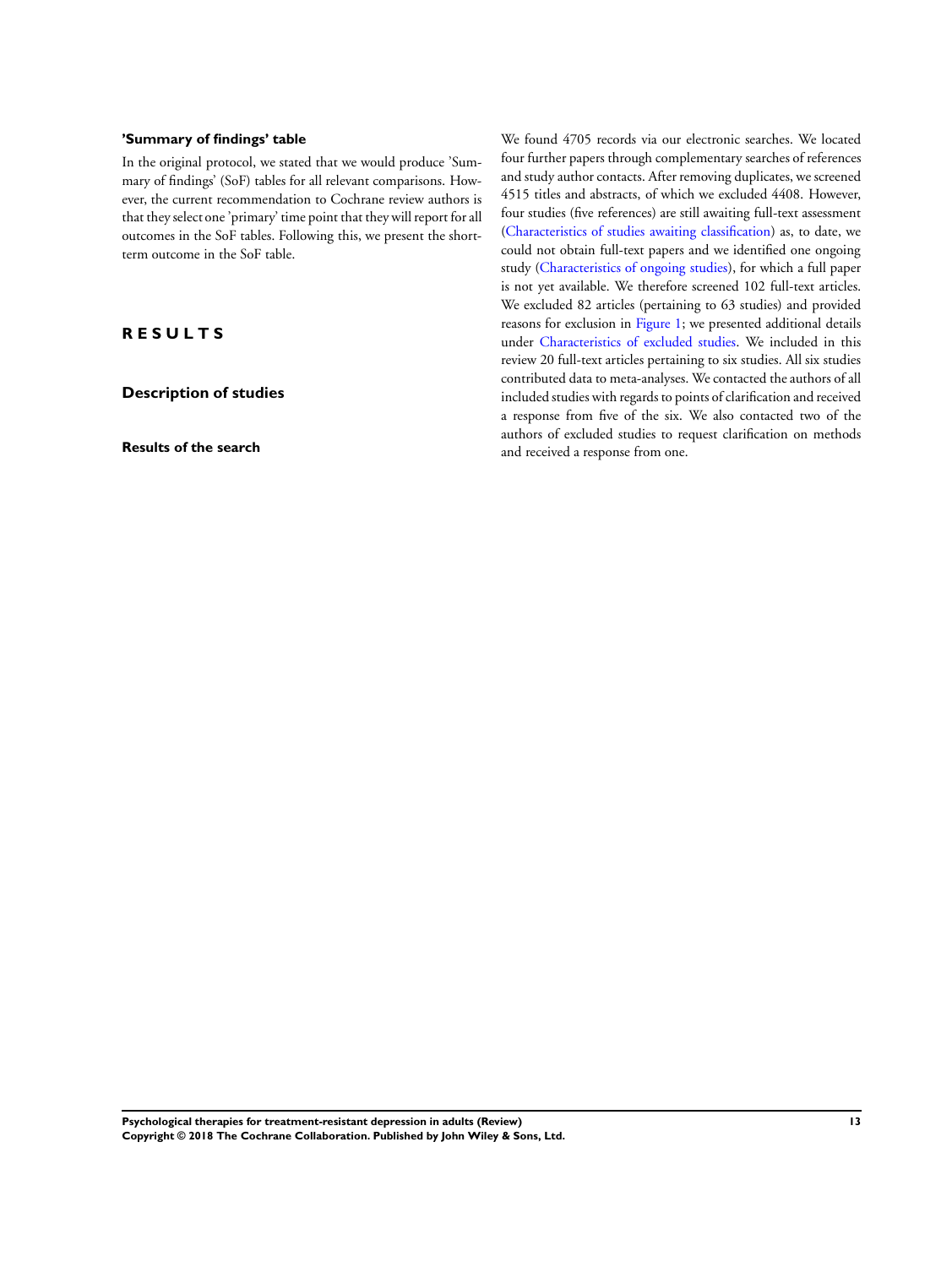<span id="page-16-0"></span>

# **Figure 1. Study flow diagram.**

**Psychological therapies for treatment-resistant depression in adults (Review) 14 Copyright © 2018 The Cochrane Collaboration. Published by John Wiley & Sons, Ltd.**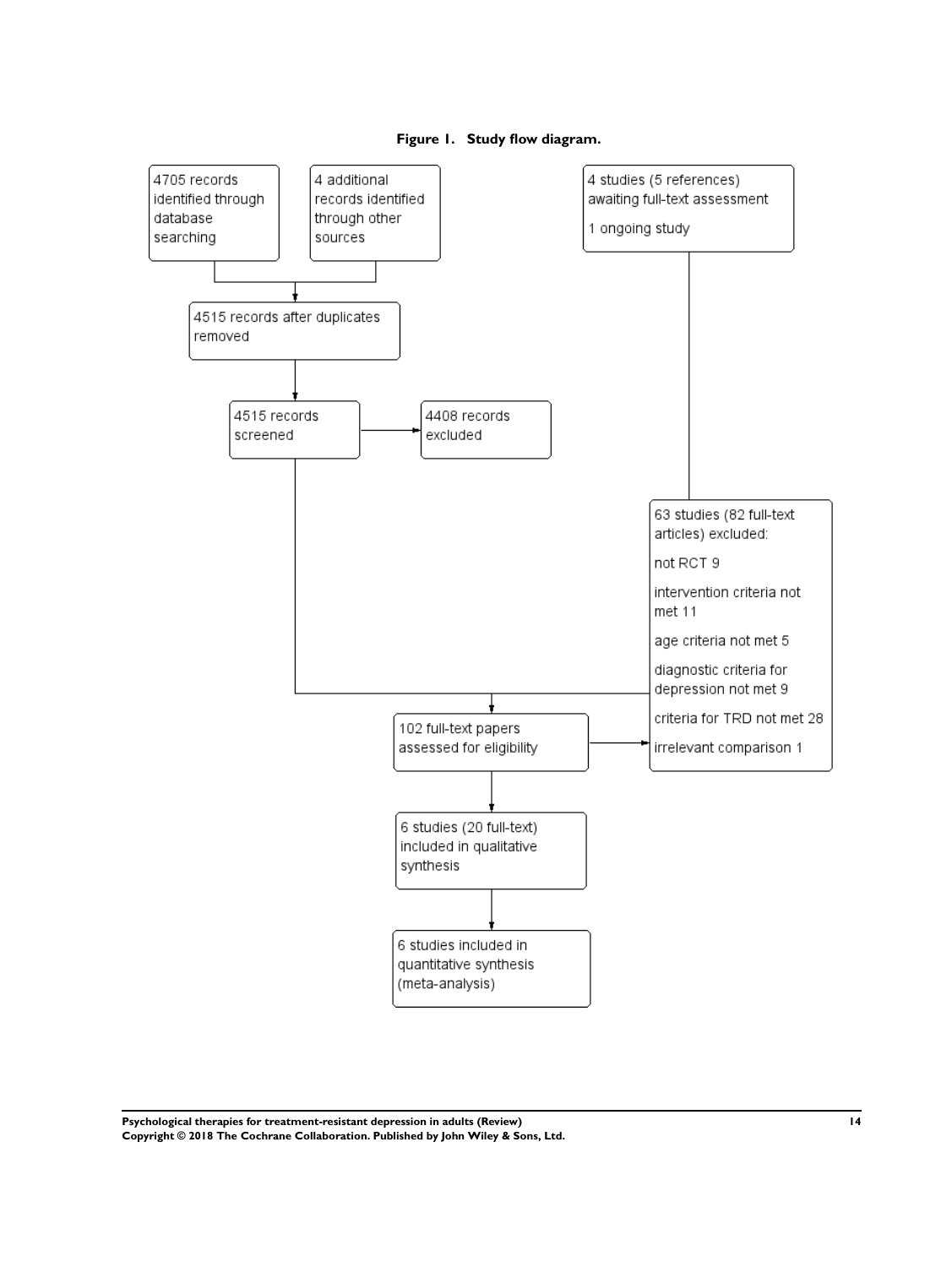We have presented details of study flow in a PRISMA flow diagram in [Figure 1](#page-16-0).

## **Included studies**

Six studies met all of our inclusion criteria, and we included them in this review (see [Characteristics of included studies](#page-42-0)) ([Harley](#page-32-0) [2008](#page-32-0); [Nakagawa 2017](#page-32-0); [Souza 2016;](#page-32-0) [Town 2017](#page-32-0); [Wiles 2007;](#page-32-0) [Wiles 2016](#page-32-0)).

## **Design**

All six studies were parallel-group randomised trials conducted to compare the effectiveness of psychotherapy as an adjunct to usual care that included antidepressant medication versus usual care alone.

## **Sample size**

Three of the six studies were small, recruiting fewer than 50 participants in total ([Harley 2008;](#page-32-0) [Souza 2016](#page-32-0); [Wiles 2007](#page-32-0)). Only one study was a large multi-centre RCT with a total of 469 participants randomised between two groups ([Wiles 2016\)](#page-32-0).

## **Setting**

Two studies were reported from the same UK research group, which recruited participants from general practices (primary care) [\(Wiles 2007](#page-32-0); [Wiles 2016](#page-32-0)). The other four studies recruited participants from the psychiatric outpatient departments of hospitals (secondary care) and were conducted in the USA [\(Harley 2008](#page-32-0)), Canada ([Town 2017](#page-32-0)), Japan ([Nakagawa 2017](#page-32-0)), and Brazil ([Souza](#page-32-0) [2016](#page-32-0)).

## **Participants**

The mean age of participants in these studies ranged from 40.6 years - in [Nakagawa 2017](#page-32-0) - to 49.3 years - in [Souza 2016](#page-32-0) - and most participants were women (63.3% in [Town 2017](#page-32-0) to 85% in [Souza 2016](#page-32-0)); [Nakagawa 2017](#page-32-0) was the only study that recruited more male than female participants (36%).

## **Interventions**

All included studies addressed the same comparison: psychotherapy as adjunct to usual care (including antidepressants) compared with usual care alone. Trialists studied four types of psychotherapies: cognitive-behavioural therapy (CBT); dialectical behavioural therapy (DBT); interpersonal therapy (IPT); and Intensive shortterm dynamic psychotherapy (ISTDP).

Three studies - one from Japan - [Nakagawa 2017](#page-32-0) - and two from the UK - [Wiles 2007](#page-32-0) and [Wiles 2016](#page-32-0) - evaluated individual cognitive-behavioural therapy (CBT) for depression using the model proposed by Beck et al ([Beck 1979](#page-32-0)). The number of sessions was similar across these studies: 16 to 20 sessions in [Nakagawa 2017,](#page-32-0) 12 to 20 sessions in [Wiles 2007,](#page-32-0) and 12 to 18 sessions in [Wiles](#page-32-0) [2016](#page-32-0). In the two UK studies, sessions lasted up to an hour and were provided by trained and supervised therapists representative of the NHS psychological therapy services (two therapists delivered CBT in Wiles 2007, and 11 part-time therapists delivered treatment in [Wiles 2016\)](#page-32-0). In the Japanese study, individual sessions were 50 minutes in duration and were provided by four trained and supervised psychiatrists, one clinical psychologist, and one psychiatric nurse. In all three studies, patients in both groups continued to receive usual care from their treating doctors as needed during the study. Participants were expected to continue taking antidepressant medication as part of usual care.

[Harley 2008](#page-32-0) studied group dialectical behaviour therapy (DBT), which shares key elements of CBT, namely, change-oriented cognitive-behavioural strategies. Participants received 16 weekly sessions, each lasting 1.5 hours, with weekly between-session homework assignments. The group was run by two clinical psychologists, both of whom had received DBT training and had at least 7 years experience of leading DBT skills groups.

[Souza 2016](#page-32-0) evaluated interpersonal psychotherapy (IPT) as an adjunct to usual care. Participants received 16 individual weekly sessions, each 40 minutes in duration. One psychiatrist and one third-year psychiatry resident delivered therapy sessions. A senior IPT therapist supervised the sessions weekly.

[Town 2017](#page-32-0) studied Intensive short-term dynamic psychotherapy (ISTDP) - a brief psychotherapy format tailored to the patient's anxiety tolerance that helps the patient identify and address emotional factors that culminate into, exacerbate, and perpetuate depression.

#### **Intervention engagement**

In the pilot study of CBT ([Wiles 2007\)](#page-32-0), participants attended, on average (median), 9.5 sessions (interquartile range (IQR) 2, 12]. In the US study of DBT ([Harley 2008](#page-32-0)), participants did not attend, on average, 1.8 out of 16 sessions (range 0 to 3). In the large UK multi-centre trial [\(Wiles 2016\)](#page-32-0), participants received an average (median) of 12 sessions of CBT (IQR 6 to 17) by 12 month follow-up. In total, 141 participants (60.3%) received at least 12 sessions of CBT, and the average duration of therapy was 6.3 months (SD 3.0). In [Nakagawa 2017](#page-32-0), the mean number of sessions completed was 15 (SD 3), with 97.5% of participants completing the CBT course.

Participants in the Brazilian study received on average 11 sessions

**Psychological therapies for treatment-resistant depression in adults (Review) 15 Copyright © 2018 The Cochrane Collaboration. Published by John Wiley & Sons, Ltd.**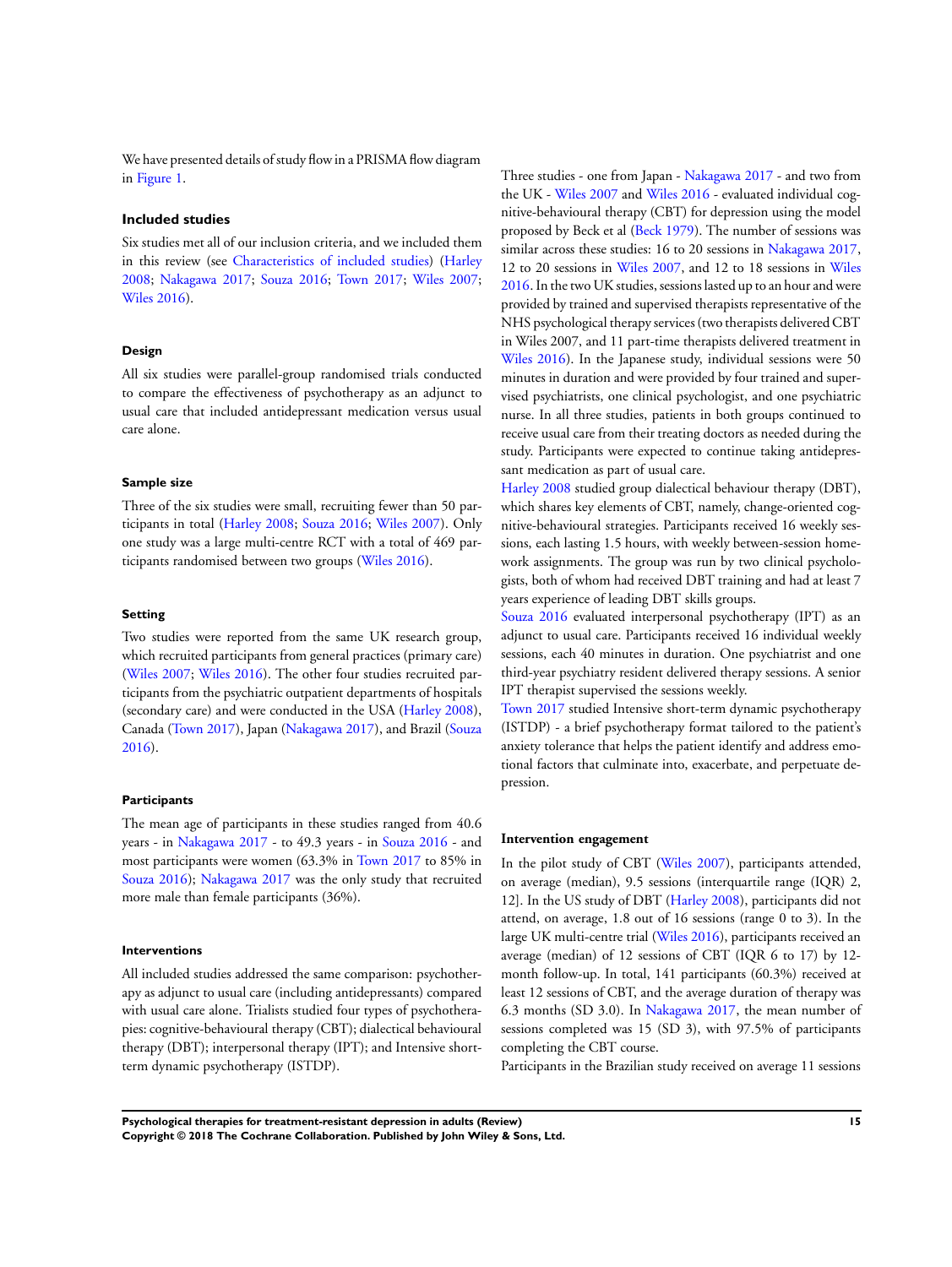of IPT, with 70% participants receiving at least eight sessions ( [Souza 2016\)](#page-32-0). [Harley 2008](#page-32-0) reported no information on the number of sessions. The mean number of sessions completed in [Town 2017](#page-32-0) was 16.1 (SD 6.68), and 72% (n = 24) of participants received at least 15 sessions of ISTDP.

## **Intervention fidelity**

Four studies also assessed the fidelity of the intervention to the respective psychotherapy models (CBT and ISTDP) using a validated rating scale completed by independent raters ([Nakagawa](#page-32-0) [2017](#page-32-0); [Town 2017;](#page-32-0) [Wiles 2007](#page-32-0); [Wiles 2016](#page-32-0)).

## **Primary outcomes**

## **Change in depressive symptoms**

All included studies reported the main outcome of change in depressive symptoms. All six studies reported short-term follow-up. Two studies reported medium-term follow-up (7 to 12 months) [\(Nakagawa 2017;](#page-32-0) [Wiles 2016](#page-32-0)), and one study reported long-term (longer than 12 months) follow-up ([Wiles 2016\)](#page-32-0).

Five recorded outcomes using the self-report BDI scale. Three studies used BDI version II [\(Beck 1996](#page-32-0)) [\(Nakagawa 2017](#page-32-0); [Wiles](#page-32-0) [2007](#page-32-0); [Wiles 2016\)](#page-32-0), and two studies used BDI version I [\(Beck](#page-32-0) [1961](#page-32-0)) [\(Harley 2008](#page-32-0); [Souza 2016](#page-32-0)).

Two studies also reported change in depressive symptoms on the HAMD scale ([Harley 2008:](#page-32-0) [Souza 2016](#page-32-0)), and [Town 2017](#page-32-0) reported HAMD-GRID change scores.

Two studies also reported change in depressive symptoms on the Patient Health Questionnaire (PHQ)-9 scale ([Town 2017](#page-32-0): [Wiles](#page-32-0) [2016](#page-32-0)).

## **Number of dropouts**

All trials reported the number of dropouts by group. When reported, the most common reason for dropout was inability to contact the participant, followed by withdrawal from treatment. All reported reasons are listed in [Table 1](#page-74-0) by study and group allocation.

#### **Secondary outcomes**

## **Response or remission rates**

All six studies measured remission. Three studies defined remission as participants scoring less than 7 on the HAMD scale ([Harley](#page-32-0) [2008](#page-32-0): [Souza 2016](#page-32-0): [Town 2017](#page-32-0)); [Nakagawa 2017](#page-32-0) defined it as scoring less than 7 on the HAMD-GRID; and [Wiles 2007](#page-32-0) and [Wiles 2016](#page-32-0) defined remission as scoring less than 10 on the BDI-II.

Four studies measured response ([Nakagawa 2017;](#page-32-0) [Souza 2016;](#page-32-0) [Wiles 2007](#page-32-0): [Wiles 2016\)](#page-32-0). Both UK studies defined response as a reduction in BDI-II score of at least 50% compared with baseline ( [Wiles 2007](#page-32-0);[Wiles 2016\)](#page-32-0).[Nakagawa 2017](#page-32-0) and [Souza 2016](#page-32-0) defined response as a 50% reduction on the HAMD and HAMD-GRID scales, respectively.

## **Social adjustment and social functioning**

Only one trial reported social functioning, which was measured on SAS work and LIFE work scales [\(Harley 2008](#page-32-0)). See [Table 2.](#page-74-0)

## **Quality of life**

Five trials measured quality of life [\(Nakagawa 2017;](#page-32-0) [Souza 2016;](#page-32-0) [Town 2017;](#page-32-0) [Wiles 2007](#page-32-0); [Wiles 2016\)](#page-32-0). However, results for this outcome from the [Town 2017](#page-32-0) study are not yet available. [Wiles](#page-32-0) [2007](#page-32-0) used an unpublished tool to measure quality of life, [Town](#page-32-0) [2017](#page-32-0) and [Wiles 2016](#page-32-0) used the SF-12 (mental and physical subscales); [Souza 2016](#page-32-0) used the WHOQOL scale; and [Nakagawa](#page-32-0) [2017](#page-32-0) used the SF-36 scale. Data are reported in [Table 3](#page-75-0).

## **Economic outcomes**

Four studies collected economic data ([Nakagawa 2017](#page-32-0); [Town](#page-32-0) [2017](#page-32-0); [Wiles 2007;](#page-32-0) [Wiles 2016](#page-32-0)); however results from the recent studies are not yet available ([Nakagawa 2017;](#page-32-0) [Town 2017](#page-32-0)). An analysis of cost-effectiveness was conducted for the large-scale multi-centre trial [\(Wiles 2016](#page-32-0)), whereas in the pilot study ([Wiles](#page-32-0) [2007](#page-32-0)), trial authors piloted the method of data collection and reported costs per patient for the entire sample (intervention and control groups combined).

## **Adverse effects**

Two of the included studies reported adverse effect data [\(Nakagawa](#page-32-0) [2017](#page-32-0); [Town 2017\)](#page-32-0). We have presented these in [Table 4.](#page-76-0)

## **Follow-up times reported**

[Harley 2008](#page-32-0) and [Wiles 2007](#page-32-0) reported all outcome data at four months post randomisation, and [Wiles 2016](#page-32-0) at six, 12, and (on average) 46 months post randomisation. [Souza 2016](#page-32-0) reported all outcomes at two, four, five, and six months of follow-up.

[Nakagawa 2017](#page-32-0) reported six and 12 months' follow-up for all outcomes (except economic outcomes), and [Town 2017](#page-32-0) reported six months' follow-up for only the main outcomes of depression score and dropout.

**Psychological therapies for treatment-resistant depression in adults (Review) 16 Copyright © 2018 The Cochrane Collaboration. Published by John Wiley & Sons, Ltd.**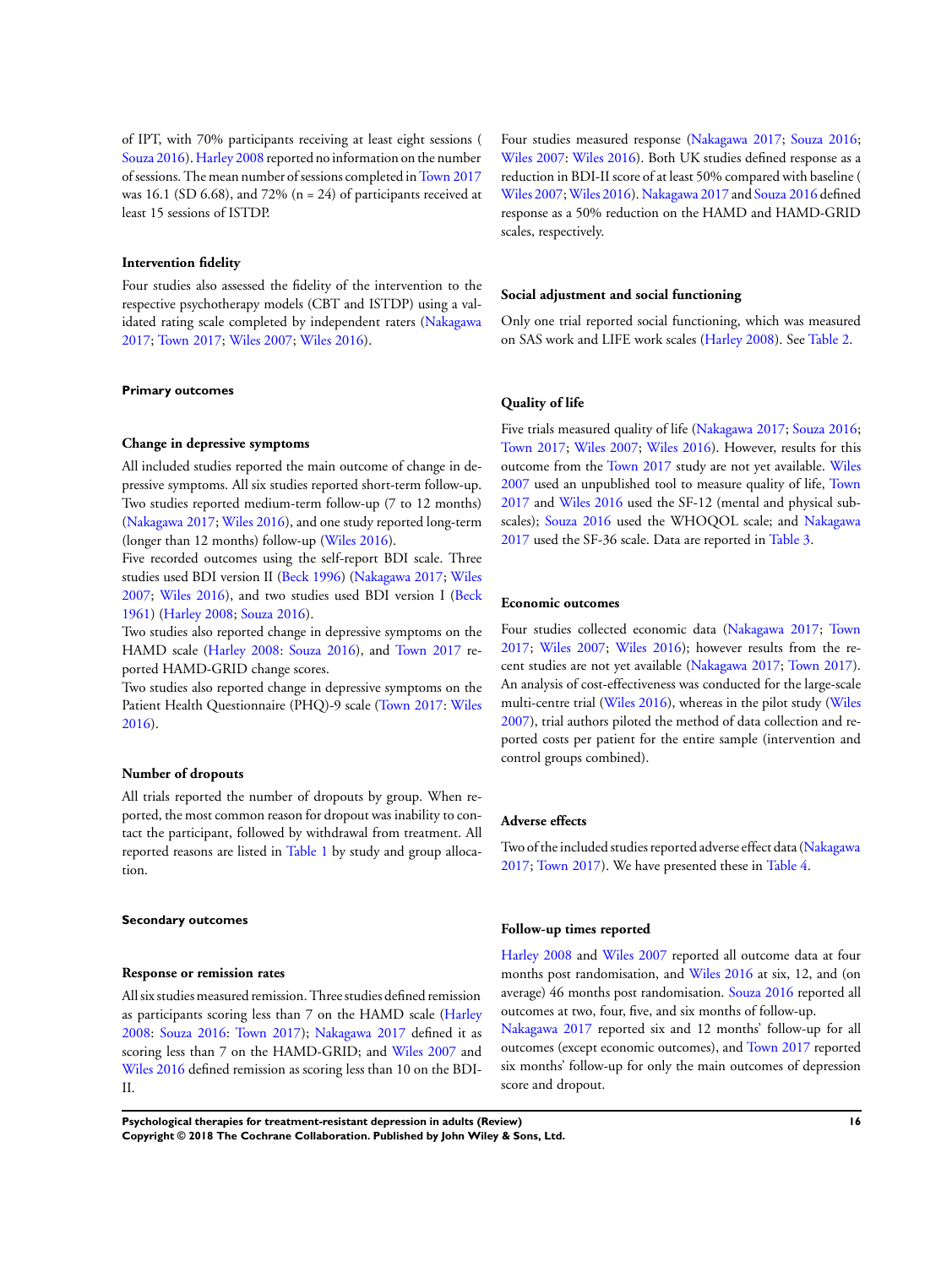## **Excluded studies**

We have listed excluded studies with reasons for exclusion in the [Characteristics of excluded studies](#page-52-0) table.

In total, we excluded 68 full-text articles referring to 55 studies. Primary reasons for exclusion were as follows: study was not an RCT (n = 8); study did not meet intervention criteria (n = 9); age criteria were not met  $(n = 5)$ ; diagnostic criteria for depression were not met  $(n = 7)$ ; comparison was irrelevant  $(n = 1)$ ; and criteria for TRD were not met (n = 25). Those not meeting TRD criteria included: relapse prevention and/or recurrent depression (n = 13), did not meet criteria for dose and duration of antidepressant treatment ( $n = 13$ ), other mood or depressive disorders ( $n = 7$ ), and psychotic disorders (n = 2) (see [Characteristics of excluded](#page-52-0) [studies](#page-52-0) for detail for each study). We excluded some studies (n = 7) for more than one primary reason.

We did not include three large and well-known trials (STAR\*D, REVAMP, and TADS) in this review as they did not meet inclusion criteria.

The STAR\*D trial did not apply diagnostic criteria at the stage of randomisation to psychotherapy ([Thase, 2007- STAR\\*D](#page-32-0)). This study also originally included those who could not tolerate antidepressant medication as well as those who had not responded to medication.

For the REVAMP trial ([Kocsis, 2009 - REVAMP](#page-32-0)), not all participants met the DSM diagnosis at the stage of randomisation to the psychotherapy phase.

The TADS study used a definition of TRD that did not fit our

review: two failed attempts with treatments - one with an antidepressant medication, and one with either an antidepressant med-ication or a psychological treatment ([McPherson 2003 -TADS](#page-32-0)). No criterion pertained to the dose/duration of treatment in defining a 'failed attempt,' whereas our definition included a minimum of four weeks' treatment at an adequate dose. Further, studies of interventions for those who have not responded to psychological treatments were outside the scope of our review.

## **Ongoing studies**

We will add one ongoing trial to the update of this review ([Lynch](#page-32-0) [2015 - RO-DBT \(REFRAMED\)](#page-32-0).

#### **Studies awaiting classification**

Four studies (five references) await assessment and classification as we have found no full texts to date via interlibrary loans or contact with study authors **(**[Checkley, 1999](#page-32-0); [Moras, 1999](#page-32-0); [Spooner 1999;](#page-32-0) [Strauss, 2002\)](#page-32-0).

## **Risk of bias in included studies**

We have given full details of the risk of bias for included studies under [Characteristics of included studies.](http://archie.cochrane.org/sections/documents/view?version=z1305221047216809849057038923266%26format=REVMAN#CHARACTERISTICS_OF_INCLUDED_STUDIES) We have provided graphical representations of the overall risk of bias in included studies for each risk of bias item in Figure 2, and for each study in [Figure](#page-20-0) [3.](#page-20-0) Given the small number of studies included, we undertook no formal comparison of reporting bias based on a funnel plot.

**Figure 2. Risk of bias graph: review authors' judgements about each risk of bias item presented as percentages across all included studies.**



**Psychological therapies for treatment-resistant depression in adults (Review) 17 Copyright © 2018 The Cochrane Collaboration. Published by John Wiley & Sons, Ltd.**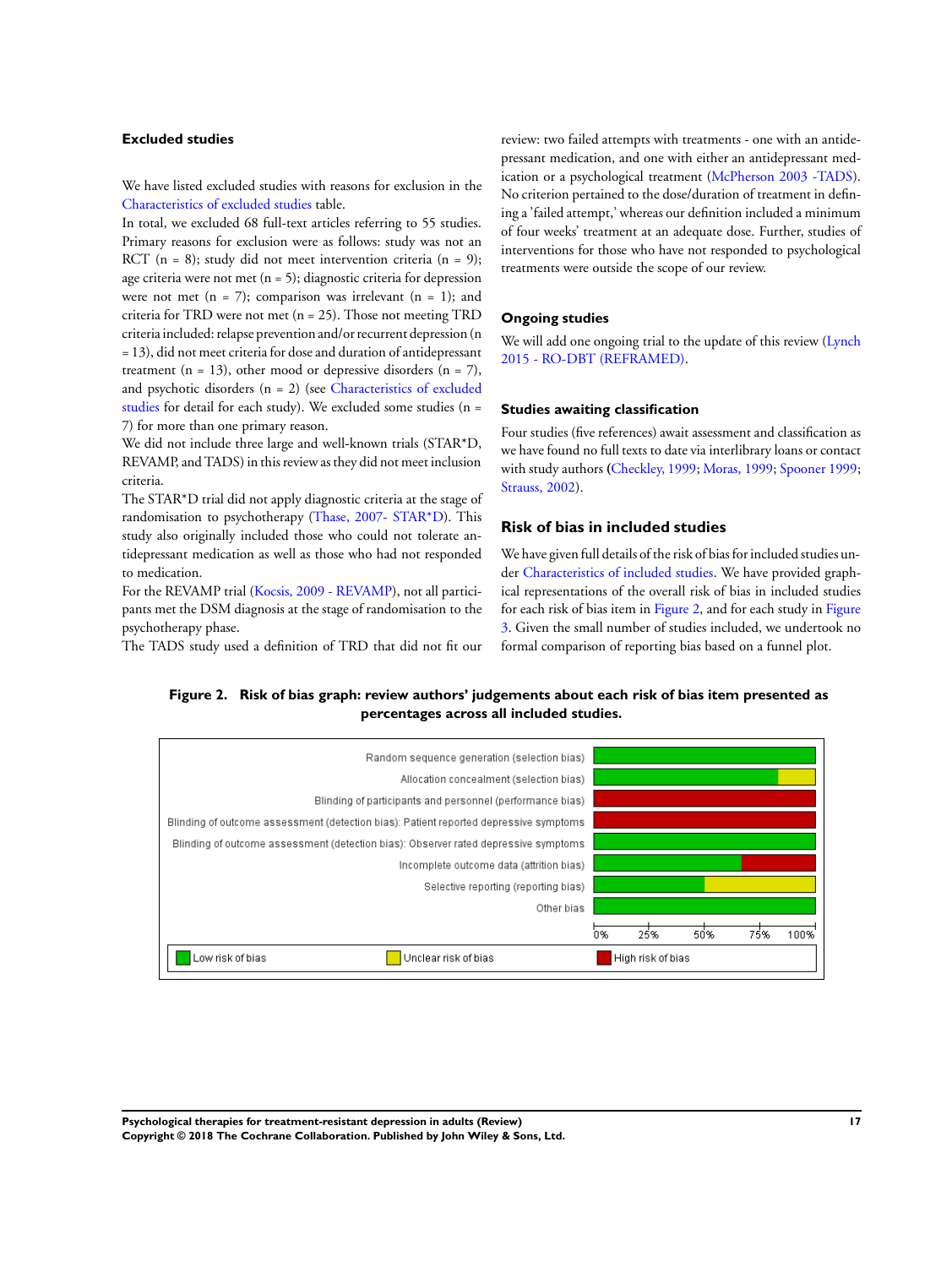|                  | Random sequence generation (selection bias) | Allocation concealment (selection bias) | Blinding of participants and personnel (performance bias) | Blinding of outcome assessment (detection bias): Patient reported depressive symptoms | Blinding of outcome assessment (detection bias); Observer rated depressive symptoms | (Incomplete outcome data (attrition bias) | Selective reporting (reporting bias) | Other bias |
|------------------|---------------------------------------------|-----------------------------------------|-----------------------------------------------------------|---------------------------------------------------------------------------------------|-------------------------------------------------------------------------------------|-------------------------------------------|--------------------------------------|------------|
| Harley 2008      | ŧ                                           | ?                                       | ŗ                                                         | Ē                                                                                     | t                                                                                   |                                           | ł                                    | 8          |
| Nakagawa 2017    | ÷                                           | Ŧ                                       |                                                           | F                                                                                     | Ŧ                                                                                   | Ŧ                                         | 7                                    | ŧ          |
| Souza 2016       | ¥                                           | Ŧ                                       |                                                           |                                                                                       | Ŧ                                                                                   |                                           | 7                                    | Ŧ          |
| <b>Town 2017</b> | ¥                                           | Ŧ                                       |                                                           | ÷                                                                                     | Ŧ                                                                                   | ÷                                         | Ĩ,                                   | 9          |
| Wiles 2007       | ŧ                                           | Ŧ                                       |                                                           |                                                                                       | Ŧ                                                                                   | ł                                         | ÷                                    | Ŧ          |
| Wiles 2016       | ÷                                           | Ŧ                                       |                                                           | ÷                                                                                     | Ŧ                                                                                   | ¥                                         | Ŧ                                    | Ŧ          |

<span id="page-20-0"></span>

**Psychological therapies for treatment-resistant depression in adults (Review) 18 Copyright © 2018 The Cochrane Collaboration. Published by John Wiley & Sons, Ltd.**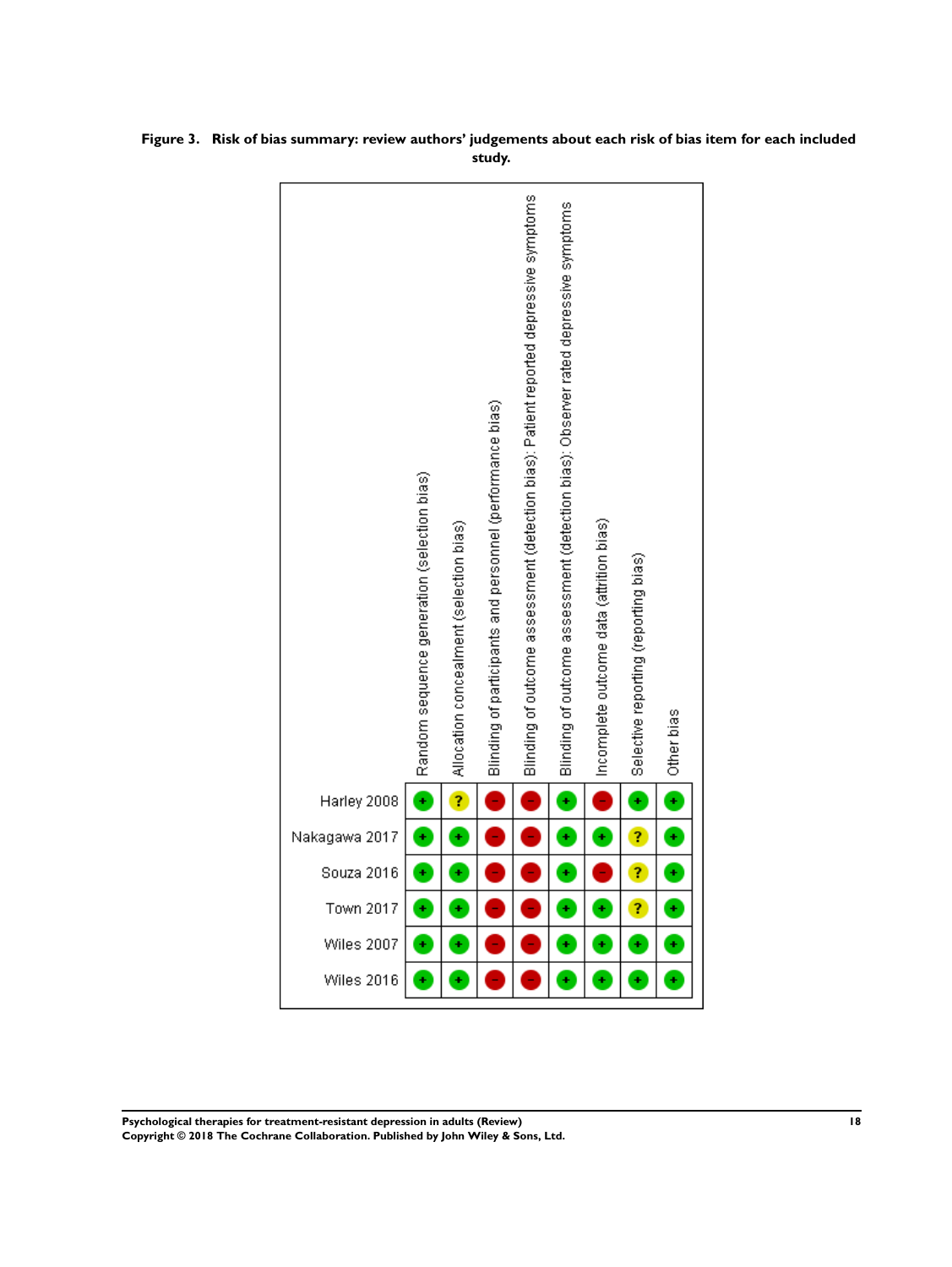## **Allocation**

#### **Random sequence generation (selection bias)**

All six studies stated that they were randomised and reported adequate random sequence generation; therefore they were at low risk of bias for this item.

## **Allocation concealment (selection bias)**

Five of the six studies were at low risk of bias in this domain [\(Nakagawa 2017;](#page-32-0) [Souza 2016](#page-32-0); [Town 2017;](#page-32-0) [Wiles 2007](#page-32-0); [Wiles](#page-32-0) [2016](#page-32-0)), and one was at unclear risk [\(Harley 2008](#page-32-0)).

In terms of how allocation was concealed from individual recruiting participants, [Harley 2008](#page-32-0) did not provide details of the method of allocation concealment used; therefore we marked this one as having unclear risk of bias for this domain. [Wiles 2007](#page-32-0) and [Town](#page-32-0) [2017](#page-32-0) used an individual independent of the recruiting researchers. [Wiles 2016](#page-32-0) used a telephone randomisation service to conceal allocation from those recruiting participants. [Souza 2016](#page-32-0) used sequentially numbered brown sealed envelopes containing the randomisation sequence. [Nakagawa 2017](#page-32-0) used an automated computer system for allocation.

## **Blinding**

For psychological interventions, it is very difficult to blind patients and therapists to the intervention being provided. Participants and personnel providing treatment were not blind to treatment allocation in any of the studies. Therefore for the domain of performance bias, we considered all six studies to be at high risk of bias due to lack of blinding.

For the same reason, all self-completed BDI outcome assessments were unblinded and at high risk of detection bias. [Harley 2008,](#page-32-0) [Nakagawa 2017,](#page-32-0) and [Souza 2016](#page-32-0) minimised the likelihood of observer bias by blinding outcome assessors administering the observer-rated (HAMD) scale. Hence, for the HAMD depression outcome, risk of detection bias was low.

We considered risk of bias due to lack of blinding for the second primary outcome (dropout from the study) as low for all studies, as this is not likely to be affected by observer bias.

## **Incomplete outcome data**

[Nakagawa 2017,](#page-32-0) [Wiles 2007](#page-32-0), and [Wiles 2016](#page-32-0) were at low risk of bias in this domain, having conducted their analyses on an intention-to-treat (ITT) basis. [Nakagawa 2017](#page-32-0) and [Wiles 2016](#page-32-0) analysed outcomes without imputation for missing data first, then evaluated the robustness of their findings (assumed missing at random) by conducting sensitivity analyses imputing missing data.

[Wiles 2007](#page-32-0) used last observation carried forward in the ITT analysis. [Souza 2016](#page-32-0) indicated that researchers used an ITT approach; however this likely referred to people who received the allocated intervention, as the CONSORT diagram reported including only completers in final analysis and excluding those who did not receive an allocated intervention or were lost to follow-up. Hence, with 27% dropout, we considered this study to be at high risk for bias for this domain. We also marked [Harley 2008](#page-32-0) as having high risk of bias due to high dropout without an ITT analysis to account for missing data.

## **Selective reporting**

Three studies were at low risk of bias in this domain, as contact with study authors provided additional or missing information regarding planned and additional analyses [\(Harley 2008](#page-32-0); [Wiles](#page-32-0) [2007](#page-32-0); [Wiles 2016](#page-32-0)). [Souza 2016](#page-32-0) discussed in the study report two new outcomes that were not listed in the protocol. We have not yet received clarification from study authors on this; therefore we have marked risk of bias for this study as unclear. We also considered the two recent studies to be at unclear risk in this domain, as papers (and communication from study authors) stated that remaining outcomes will be reported in future papers (Nakagawa 2017; Town [2017](#page-32-0)).

## **Other potential sources of bias**

We considered studies at high risk of bias from other sources if we noted any inconsistencies between papers reporting findings that could not be explained by study protocols or study authors in terms of differential attrition, selective follow-up, or baseline numbers not reported. We observed no such anomalies and therefore considered all six studies to be at low risk of bias from other sources.

## **Effects of interventions**

See: **[Summary of findings for the main comparison](#page-6-0)** [Psychotherapy as an adjunct to usual care compared with usual](#page-6-0) [care alone for treatment-resistant depression in adults - short-term](#page-6-0) [effects;](#page-6-0) **[Summary of findings 2](#page-26-0)** [Psychotherapy as an adjunct to](#page-26-0) [usual care compared with usual care alone for treatment-resistant](#page-26-0) [depression in adults - medium- to long-term effects](#page-26-0)

**Comparison 1. Psychotherapy + usual care (including antidepressant medication) versus usual care (including antidepressant medication)**

**Psychological therapies for treatment-resistant depression in adults (Review) 19 Copyright © 2018 The Cochrane Collaboration. Published by John Wiley & Sons, Ltd.**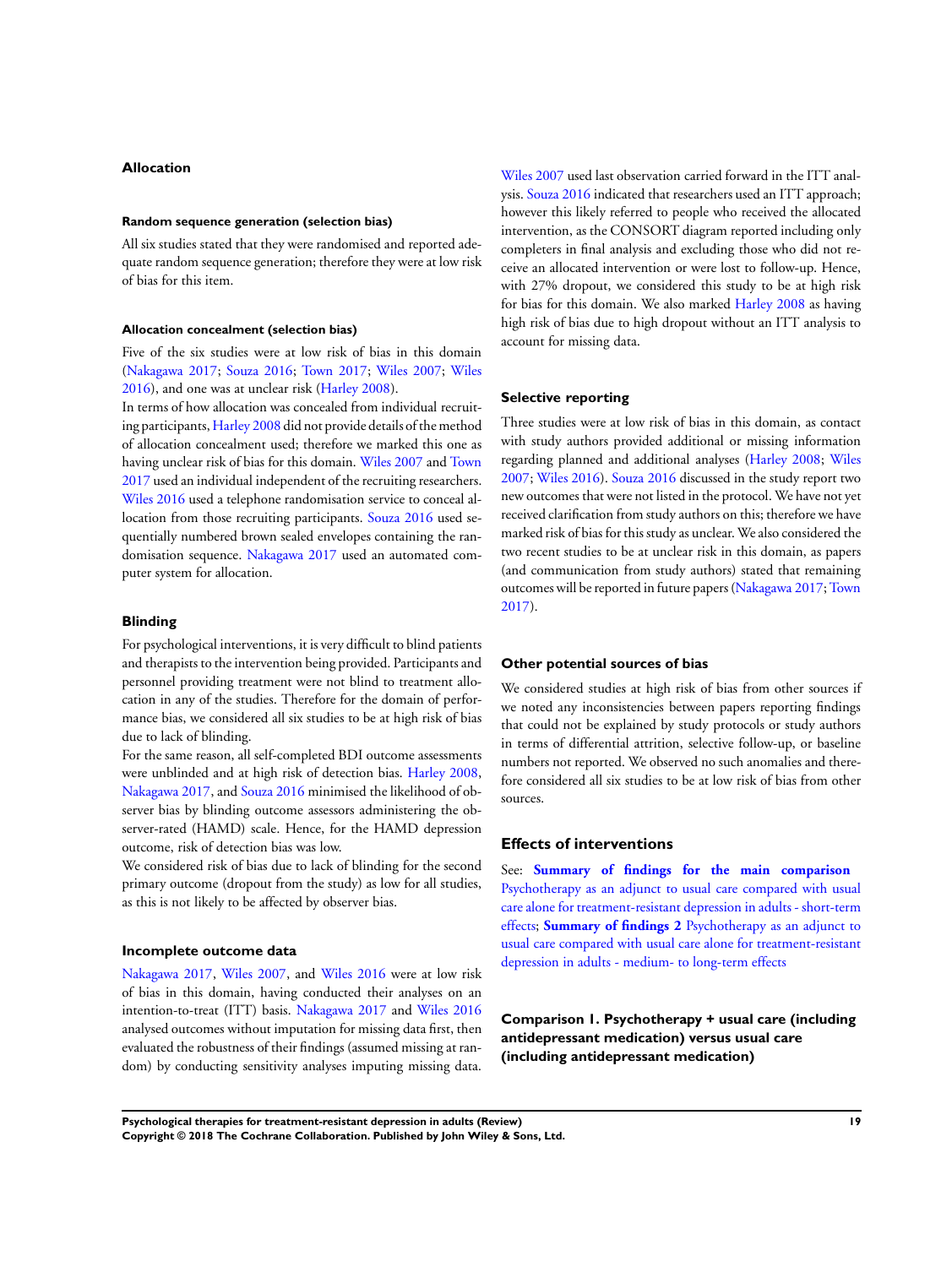## **1.1 Depressive symptoms**

## *Up to six months (short term)*

## Self-reported depressive symptoms

The pooled mean difference on the self-reported BDI scale (mean difference (MD) -4.07, 95% confidence interval (CI) -7.01 to -1.07; five trials, n = 575; moderate-quality evidence; [Analysis](#page-60-0) [1.1](#page-60-0)) favoured the addition of psychotherapy to usual care with antidepressant medication compared with usual care alone. Data show little evidence of heterogeneity ( $I^2 = 27\%$ ).

Stratified by therapy type, analyses showed a similar effect for trials focusing on CBT (MD -4.56, 95% CI -7.49 to -1.63; three trials, n = 522; [Analysis 1.1\)](#page-60-0). The size of this effect was similar to the overall pooled estimate because a substantial proportion of weight (46.3 %) in the combined analysis came from the [Wiles](#page-32-0) [2016](#page-32-0) study included in this group. For group-based DBT given in addition to usual care compared with usual care ([Harley 2008](#page-32-0)), data show a larger difference in mean BDI score but wide confidence intervals and the null value of zero (MD -10.79, 95% CI  $-23.83$  to 2.25; one study; n = 19: [Analysis 1.1](#page-60-0)). The addition of Interpersonal psychotherapy (IPT) ([Souza 2016](#page-32-0)) to usual care showed no difference between addition of IPT to usual care compared with usual care alone (MD 0.80, 95% CI -6.70 to 8.30; one trial,  $n = 34$ ; [Analysis 1.1\)](#page-60-0).

Two studies reported results at six months for self-reported depressive symptoms on the PHQ-9 scale [\(Analysis 1.2\)](#page-61-0) [\(Town 2017;](#page-32-0) [Wiles 2016\)](#page-32-0). This analysis also provided evidence of the benefit of adding psychotherapy to usual care (MD -4.66, 95% CI -8.72 to -0.59; two trials, n = 482; moderate-quality evidence). However, heterogeneity was substantial  $(I^2 = 73\%)$ .

Combining self-reported depressive scales across all included studies produced very similar results (SMD -0.40, 95% CI -0.65 to - 0.14; six trials, n = 635, moderate-quality evidence; [Analysis 1.3](#page-62-0)). Heterogeneity was also similar  $(I^2 = 37\%)$ .

## Clinician-rated depressive symptoms

Four studies used an observer-rated instrument, the HAMD, to measure depressive symptoms ([Harley 2008](#page-32-0); [Nakagawa 2017;](#page-32-0) [Souza 2016](#page-32-0); [Town 2017](#page-32-0)). The pooled effect showed a small between-group difference favouring psychotherapy as an adjunct to usual care (MD -3.28, 95% CI -5.71 to -0.85; four trials, n = 193; low-quality evidence; [Analysis 1.4\)](#page-63-0). We noted some evidence of heterogeneity ( $I^2 = 30\%$ ). Stratified by type of therapy, analyses showed that effects were similar for CBT (MD-3.20, 95% CI - 5.75 to -0.65; one trial; n = 80), ISTDP (MD -5.84, 95% CI - 11.22 to -0.46; one trial, n = 60), and DBT (MD -5.81, 95% CI  $-11.04$  to  $-0.58$ ; one trial, n = 19) in single studies but not for IPT (MD 0.10, 95% CI -4.05 to 4.25; one trial, n = 34; [Analysis 1.4](#page-63-0)).

## *7 to 12 months (medium term)*

#### Self-reported depressive symptoms

Two studies examined outcomes over the medium term ( [Nakagawa 2017](#page-32-0); [Wiles 2016](#page-32-0)). Those who received CBT in addition to usual care, had a BDI-II score that was lower compared than the score for those who continued with usual care (MD -3.40. 95% CI -7.21 to 0.40; two trials,  $n = 475$ ; low-quality evidence; [Analysis 1.5](#page-64-0)); however, the effect included the null value of zero. Heterogeneity was moderate ( $I^2 = 41\%$ ).

Researchers found beneficial effects of adjunctive therapy in terms of depressive symptoms measured on the PHQ-9 ([Wiles 2016](#page-32-0)), with a small difference at one year (MD -1.90 points, 95% CI -3.2 to -0.58; one trial, n = 395; low-quality evidence; [Analysis 1.6](#page-64-0)). Clinician-rated depressive symptoms

Nakagawa also reported 12-month results on the HAMD-GRID scale. These results were similar to those for self-reported symptoms for this length of follow-up (MD -4.70, 95% CI -7.88 to-1.52; one trial, n = 80; [Analysis 1.7\)](#page-65-0).

#### *Longer than 12 months (long term)*

Self-reported depressive symptoms

Only one trial reported long-term outcomes [\(Wiles 2016\)](#page-32-0). This long-term follow-up took place, on average, 46 months after randomisation. At 46 months, those who had received CBT in addition to usual care had fewer symptoms of depression on the BDI scale compared with those given usual care alone (MD -4.2, 95% CI -7.57 to -0.83; one trial,  $n = 248$ ; low-quality evidence; [Analysis](#page-66-0) [1.8](#page-66-0)).

Benefit was also evident in terms of depressive symptoms on PHQ-9 scores (MD -1.6, 95% CI -3.26 to -0.06; one study, n = 252; low-quality evidence; [Analysis 1.9\)](#page-66-0).

Clinician-rated depressive symptoms

No study reported this outcome over the long term.

## **1.2 Dropout**

## *Up to six months (short term)*

Random-effects meta analysis combining all six studies showed that dropout did not differ between adjunct psychotherapy and usual care groups (RR 0.85, 95% CI 0.58 to 1.24; six trials,  $n =$ 698; high-quality evidence) ([Harley 2008;](#page-32-0) [Nakagawa 2017](#page-32-0); [Souza](#page-32-0) [2016](#page-32-0); ; [Town 2017](#page-32-0); [Wiles 2007](#page-32-0); [Wiles 2016](#page-32-0)). Data show no evidence of heterogeneity ( $I^2 = 0\%$ ; [Analysis 1.10](#page-66-0)).

When analysing stratification by therapy type, studies that focused on CBT findings in terms of dropout were similar (RR 0.74, 95% CI 0.48 to 1.16; three trials,  $n = 574$ ; [Analysis 1.10](#page-66-0)). For DBT, whilst the the risk ratio for dropout favoured the control group, confidence intervals were wide and included the null value of one

**Psychological therapies for treatment-resistant depression in adults (Review) 20 Copyright © 2018 The Cochrane Collaboration. Published by John Wiley & Sons, Ltd.**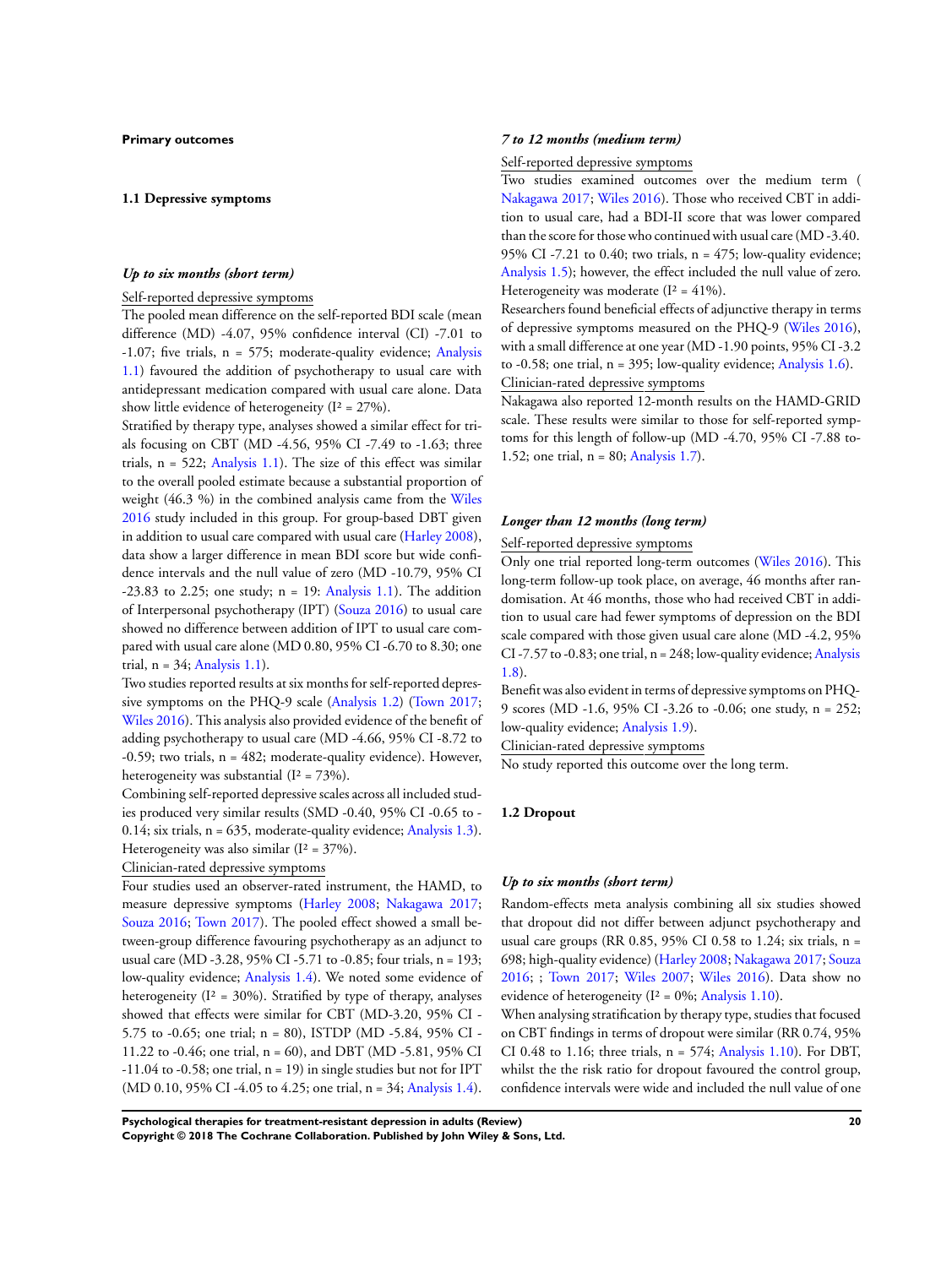(RR 1.27, 95% CI 0.26 to 6.28; one trial, n = 24; [Analysis 1.10](#page-66-0)). Similarly, in the single study on ISTDP [\(Town 2017](#page-32-0)), even though dropout was more than twice that of the usual care group, confidence intervals were wide and included the null value of one (RR 2.33, 95% CI 0.67 to 8.18; one trial, n = 60; [Analysis 1.10\)](#page-66-0). For IPT psychotherapy as adjunct to usual care [\(Souza 2016](#page-32-0)), dropout was lower than for usual care but confidence intervals were wide again and included the null value of one (RR 0.68, 95% CI 0.20 to 2.33; one trial,  $n = 40$ ; [Analysis 1.10\)](#page-66-0).

## *7 to 12 months (medium term)*

At 12 months' follow-up, combined results from two studies showed no difference in dropout between intervention and usual care groups (RR 0.98, 95% CI 0.66 to 1.47; two trials, n = 549; moderate-quality evidence; [Analysis 1.11\)](#page-67-0) [\(Nakagawa 2017](#page-32-0); [Wiles](#page-32-0) [2016](#page-32-0)).

## *Longer than 12 months (long term)*

At long-term follow-up (average of 46 months), [Wiles 2016](#page-32-0) found that those who received CBT as an adjunct to usual care were less likely to drop out of the study than those randomised to usual care (RR 0.80, 95% CI 0.66 to 0.97; one trial, n = 469; low-quality evidence; [Analysis 1.12\)](#page-69-0).

#### **Secondary outcomes**

**1.3 Response (50% reduction from baseline) and remission (< 7 on HAMD or < 10 on BDI)**

## *Up to six months (short term)*

#### Response

Four studies reported the outcome of response over the short term, indicating clear benefit of psychotherapy as an adjunct to usual care when compared with usual care alone (RR 1.80, 95% CI 1.20 to 2.69; four trials, n = 556; low-quality evidence; [Analysis](#page-70-0) [1.13\)](#page-70-0) ([Nakagawa 2017](#page-32-0); [Souza 2016](#page-32-0); [Wiles 2007](#page-32-0); [Wiles 2016](#page-32-0)). We found no evidence of heterogeneity  $(I^2 = 0\%)$ .

The number needed to treat for an additional beneficial outcome (NNTB) for an RR of 1.8 was 4.7 (for control group, risk of 0.264), meaning that one person on average would show response for every 4.7 treated with added psychotherapy.

## Remission

All six included studies provided data for this outcome in the short term [\(Harley 2008](#page-32-0); [Nakagawa 2017](#page-32-0); [Souza 2016;](#page-32-0) [Town](#page-32-0) [2017](#page-32-0); [Wiles 2007;](#page-32-0) [Wiles 2016\)](#page-32-0). Two studies defined remission on the BDI scale (less than 10) ([Wiles 2007;](#page-32-0) [Wiles 2016\)](#page-32-0), and four studies on the HAMD scale (less than 7) [\(Harley 2008;](#page-32-0) [Nakagawa](#page-32-0) [2017](#page-32-0); [Souza 2016;](#page-32-0) [Town 2017\)](#page-32-0). A random-effects meta-analysis showed that those who received psychotherapy in addition to usual care had a two-fold higher likelihood of remission over the short term compared with those given usual care alone (RR 1.92, 95% CI 1.46 to 2.52; six trials, n= 635; moderate-quality evidence; [Analysis 1.16\)](#page-72-0). Data show no evidence of heterogeneity  $(I^2 = 0\%)$ . The NNTB for an RR of 1.92 was 6.5 (for control group risk of 0.16), meaning that one person on average would reach remission for every 6.5 treated with added psychotherapy.

#### *7 to 12 months (medium term)*

## Response

In terms of the outcome of response measured over the medium term (7 to 12 months), data from two studies show that those who received CBT in addition to usual care were more likely to meet criteria for response compared with those randomised to continue with usual care (RR 1.73, 95% CI 1.42 to 2.10; two trials, n = 475; low-quality evidence; [Analysis 1.14\)](#page-71-0) [\(Nakagawa 2017;](#page-32-0) [Wiles](#page-32-0) [2016](#page-32-0)).

#### Remission

Data on remission were available over the medium term (7 to 12 months) for two studies [\(Nakagawa 2017;](#page-32-0) [Wiles 2016\)](#page-32-0). We found that those who received CBT in addition to usual care were twice as likely to meet criteria for remission at 12 months' followup compared with those who were randomised to continue with usual care (RR 1.97, 95% CI 1.51 to 2.56; two trials, n = 475; moderate-quality evidence; [Analysis 1.17](#page-73-0)).

#### *Longer than 12 months (long term)*

## Response

[Wiles 2016](#page-32-0) was the only study that reported outcomes over the long term (on average, 46 months). Again, those who received CBT in addition to usual care were more likely to meet criteria for response compared with those randomised to continue with usual care (RR 1.62, 95% CI 1.13 to 2.32; one trial, n = 248; lowquality evidence; [Analysis 1.15](#page-71-0)).

# Remission

The same trial reported remission outcomes over the long term (an average of 46 months) [\(Wiles 2016\)](#page-32-0). Those who had received CBT in addition to usual care had a 50% increased risk of meeting criteria for remission compared with those randomised to continue with usual care, although the 95% CI included just the null value of one (RR 1.56, 95% CI 0.97 to 2.53; one trial, n = 248; lowquality evidence; [Analysis 1.18](#page-73-0)).

**Psychological therapies for treatment-resistant depression in adults (Review) 21 Copyright © 2018 The Cochrane Collaboration. Published by John Wiley & Sons, Ltd.**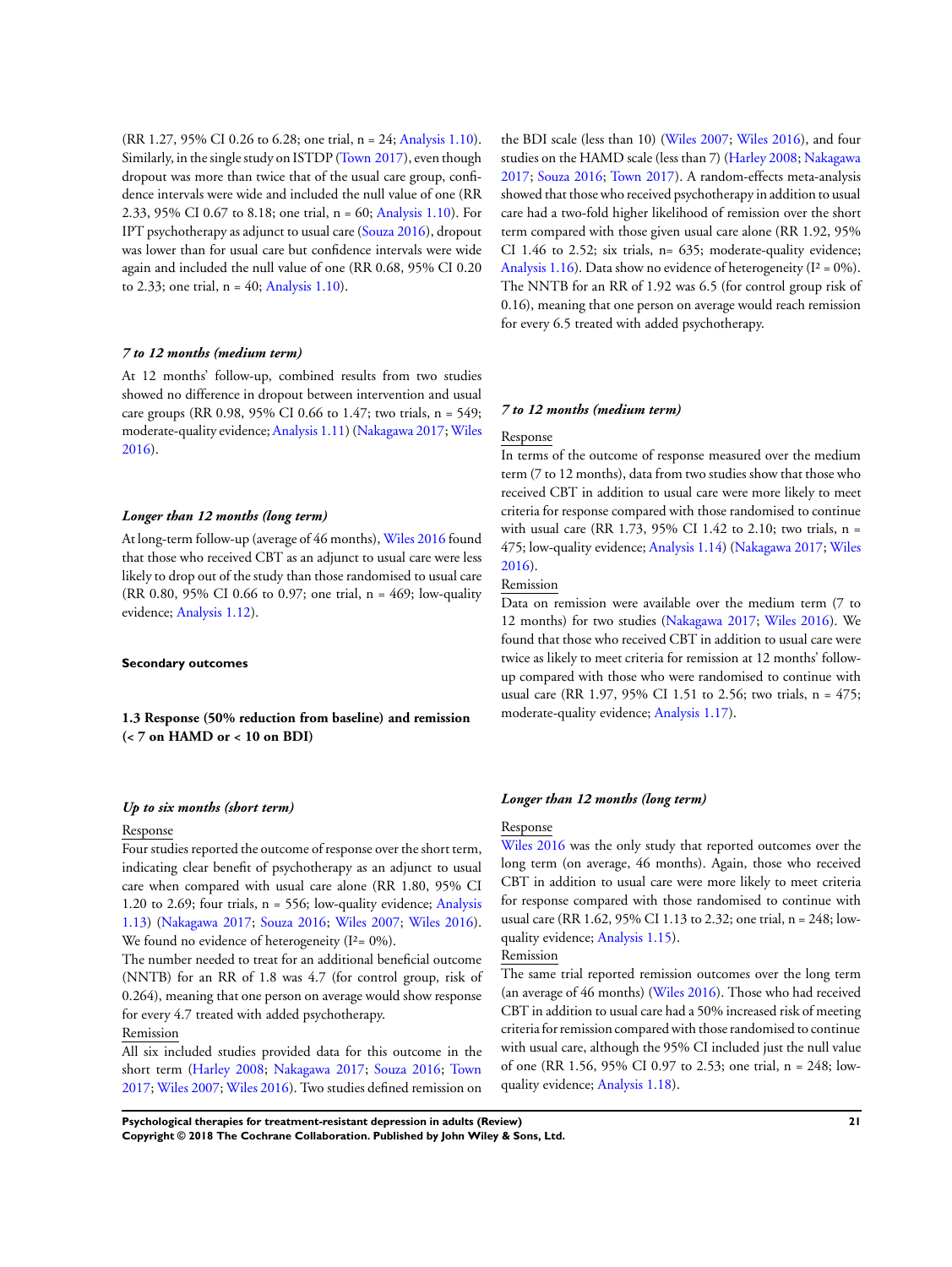## **1.4 Social functioning**

[Harley 2008](#page-32-0) was the only study reporting this outcome. Triailsts used selected domains of a clinician-rated (LIFE RIFT) scale to measure social functioning in the short term (at four months) by assessors who were blinded to treatment allocation. In addition, researchers assessed social functioning using two self-reported scales - Social Adjustment Scale-Self-Report (SAS-SR) and Schwartz Outcome Scale-10 (SOS-10). Data from 19 participants revealed that all scales showed improved social functioning in the group given psychotherapy as an adjunct; however effects were not consistent across observer-rated and self-rated scales for the same domains [\(Table 2\)](#page-74-0).

## **1.5 Quality of life**

Five studies measured quality of life outcomes ([Nakagawa 2017;](#page-32-0) [Souza 2016;](#page-32-0) [Town 2017;](#page-32-0) [Wiles 2007](#page-32-0); [Wiles 2016](#page-32-0)), but only four reported these data. [Town 2017](#page-32-0) indicated that trialists expect to report these outcomes in a later publication. We have presented the key results in [Table 3.](#page-75-0) The QOL measure used in [Wiles](#page-32-0) [2007](#page-32-0) was an unpublished six-item instrument on which scores could range from zero to 12, with lower scores denoting poorer quality of life. [Wiles 2007](#page-32-0) found little evidence to suggest that quality of life differed between intervention and usual care groups (MD 1.20, 95% CI -1.61 to4.01). [Wiles 2016](#page-32-0) reported six-, 12- , and 46-month data for quality of life on the SF-12 mental and physical subscales. Results indicated improved QOL on the SF mental subscale for all follow-ups but no differences on the physical subscale. [Souza 2016](#page-32-0) used the WHOQOL scale to assess quality of life. At six months, data showed no differences in quality of life scores between the compared groups in physical, psychological, social, or overall quality of life. [Nakagawa 2017](#page-32-0) reported six- and 12-month results on the SF-36 mental and physical subscales. Study authors found no significant differences between groups at either follow-up for any of the subscales.

## **1.6 Economic outcomes**

Although [Wiles 2007](#page-32-0) reported economic data, researchers did not compare data between the two groups. This pilot study focused on evaluating the feasibility of collecting such data.

[Wiles 2016](#page-32-0) performed a cost utility analysis and presented an incremental cost-effectiveness ratio (ICER) from the societal perspective over a 12-month horizon (costs in GBP for 2010 without discounting). Analysis showed that for the base case, the addition of CBT to usual care would be cost-effective (cost per quality-adjusted life-year (QALY) gain =  $£14,911$ ) at the currently accepted range for the National Health Service (NHS) (£20,000 to 30,000 per QALY). Sensitivity analyses showed that the ICER could range from £13,006 to £29,626. When assessed at 46-month follow-up, data show that the ICER for the base case was £5,374 (ranging from £4,622 to £6,890 in sensitivity analyses). At a societal willingness to pay of £20,000 per QALY, the net monetary benefit per patient per year was £782, which had a probability of 0·92 of being cost-effective.

The two recently published reports of trials did not present cost data [\(Nakagawa 2017](#page-32-0);[Town 2017](#page-32-0)); however both protocols stated that a cost-effectiveness evaluation would be performed as part of the study, so future reports are awaited for these results.

## **1.7 Adverse events**

Two studies reported adverse events at six and 12 months, respectively ([Nakagawa 2017;](#page-32-0) [Town 2017](#page-32-0)). We have presented these in [Table 4.](#page-76-0) Both studies reported few adverse events only for control group participants.

#### **Other comparisons**

No included studies addressed any of the following three comparisons.

1. Any psychological therapy versus antidepressant treatment alone.

2. Any psychological therapy versus another psychological therapy.

3. Any psychological therapy given in addition to

antidepressant medication versus a psychological therapy alone. 4. Any psychological therapy versus an attention control.

## **Subgroup analyses**

We did not conduct planned subgroup analysis on the following aspects because fewer than 10 studies were available for any comparison:

1. Severity of depression (non-responders vs partial responders).

2. Length of acute treatment phase (12 weeks or longer vs six months or longer).

# **Sensitivity analyses**

We conducted preplanned sensitivity analyses for our primary outcome of depressive symptoms as follows.

## **Study quality: allocation concealment**

When limited to studies that adequately concealed allocation, the pooled effect size (MD -4.66, 95% CI -7.94 to -1.37) for depressive outcomes on the BDI was not materially different from that in the main analysis (MD -5.10, 95% CI -7.89 to -2.30; [Analysis](#page-60-0) [1.1](#page-60-0)).

**Psychological therapies for treatment-resistant depression in adults (Review) 22 Copyright © 2018 The Cochrane Collaboration. Published by John Wiley & Sons, Ltd.**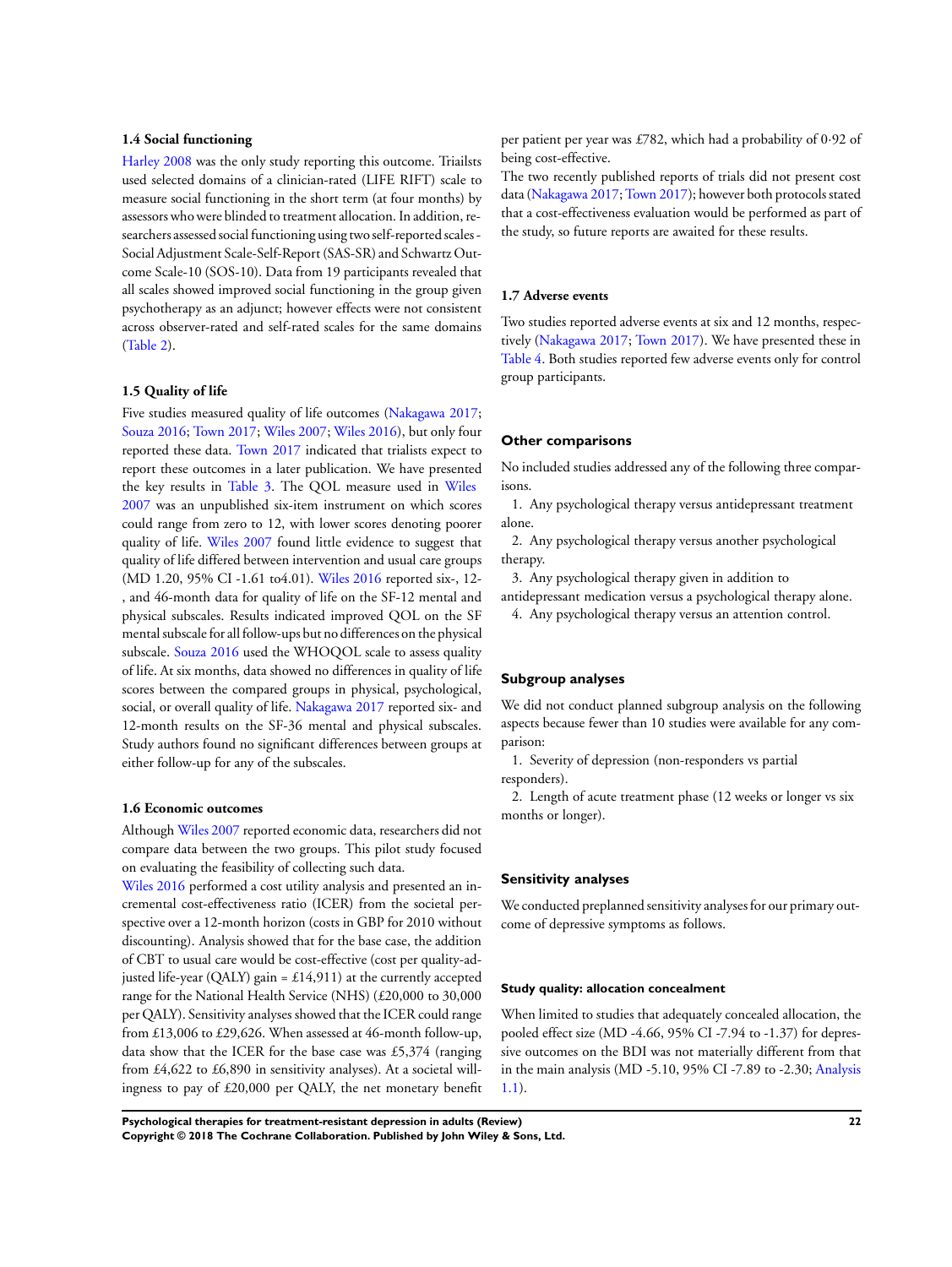## **Attrition: more than 20% at six months**

When we removed from analysis the two studies with more than 20% dropout [\(Harley 2008;](#page-32-0) [Souza 2016\)](#page-32-0), the pooled effect size (MD -5.67, 95% CI -8.13 to -3.21) was consistent with the figure presented earlier (MD -5.10, 95% CI -7.89 to -2.30).

## **Missing data: imputed missing data**

No trial imputed missing data for the primary analysis, so this analysis was not necessary.

# **Treatment fidelity: not measuring treatment fidelity of the psychological model**

Four studies measured treatment fidelity [\(Nakagawa 2017;](#page-32-0) [Town](#page-32-0) [2017](#page-32-0); [Wiles 2007](#page-32-0); [Wiles 2016](#page-32-0)). Exclusion of studies that did not measure fidelity to the psychological model yielded an estimate of treatment effect (MD -5.67, 95% CI -8.13 to -3.21) that was consistent with the main findings (MD -5.10, 95% CI -7.89 to - 2.30) ([Harley 2008;](#page-32-0) [Souza 2016\)](#page-32-0).

## **Publication type: studies that have not been published in full (conference abstract/proceedings, doctoral dissertation)**

All studies included were available in the peer-reviewed domain; hence this was not conducted.

# **Reporting bias**

We minimised reporting biases in the review by including unpublished information and studies, as planned. However, with few included studies, we could not test for small-study effect and therefore cannot be certain that bias due to selective reporting can be ruled out. We considered bias due to selective reporting when grading the evidence ([Summary of findings for the main](#page-6-0) [comparison;](#page-6-0) [Summary of findings 2](#page-26-0)) and assigned findings a 'low' rating for*'response'* outcome.

**Psychological therapies for treatment-resistant depression in adults (Review) 23 Copyright © 2018 The Cochrane Collaboration. Published by John Wiley & Sons, Ltd.**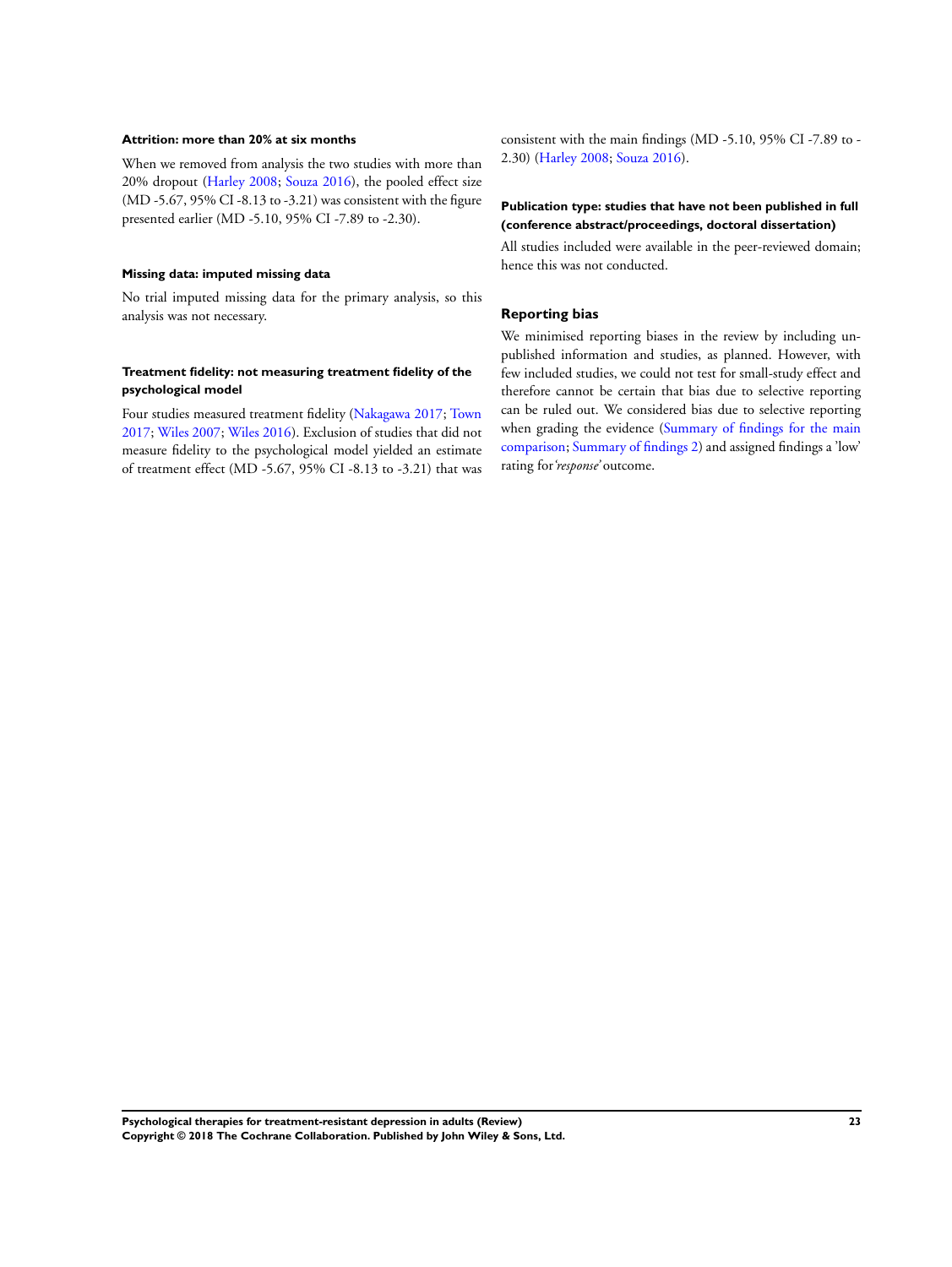# <span id="page-26-0"></span>ADDITIONAL SUMMARY OF FINDINGS *[\[Explanation\]](http://www.thecochranelibrary.com/view/0/SummaryFindings.html)*

Psychotherapy as an adjunct to usual care compared with usual care alone for treatment-resistant depression in adults

**Patient or population:** adults with treatment-resistant depression

**Setting:** outpatient primary or secondary care

**Intervention:** psychotherapy as an adjunct to usual care

**Comparison:** usual care alone

| <b>Outcomes</b>                                                                              | Anticipated absolute effects* (95% CI)                                                                                        |                                                                                  | <b>Relative effect</b><br>(95% CI) | $N2$ of participants<br>(studies) | Quality of the evidence Comments<br>(GRADE)      |                                                                                                                |
|----------------------------------------------------------------------------------------------|-------------------------------------------------------------------------------------------------------------------------------|----------------------------------------------------------------------------------|------------------------------------|-----------------------------------|--------------------------------------------------|----------------------------------------------------------------------------------------------------------------|
|                                                                                              | alone                                                                                                                         | Risk with usual care Risk with psychother-<br>apy as an adjunct to<br>usual care |                                    |                                   |                                                  |                                                                                                                |
| term $(7 \text{ to } 12 \text{ months}) - \text{term} - \text{BDI}$ was $17.5$<br><b>BDI</b> | Self-reported depres- Mean depressive symp- MD 3.4 lower<br>sive symptoms medium toms score at medium (7.21 lower to 0.4      | higher)                                                                          |                                    | 475<br>$(2$ RCTs)                 | $\oplus \oplus \odot \odot$<br>$LOW^{a,b}$       | Two studies (CBT): out-<br>come assessment not<br>blind as participants<br>aware; wide confidence<br>intervals |
| term (7 to 12 months) - term - BDI was 13<br>PHQ-9                                           | Observer-rated depres- Mean depressive symp- MD 1.9 lower<br>sive symptoms medium toms score at medium (3.22 lower to 0.58    | lower)                                                                           |                                    | 395<br>$(1$ RCT)                  | $\oplus \oplus \bigcirc \bigcirc$<br>$LOW^{a,c}$ | Single study (CBT)                                                                                             |
| long term (longer than - BDI was 23.4<br>12 months) - BDI                                    | Self (patient)-reported Mean depressive symp- MD 4.2 lower<br>depressive symptoms toms score at long term (7.57 lower to 0.83 | lower)                                                                           |                                    | 248<br>$(1$ RCT)                  | $\oplus \oplus \odot \odot$<br>$LOW^{a,c}$       | 46-Month results                                                                                               |
| term (longer than 12 - BDI was 11.1<br>months) - PHQ-9                                       | Observer-rated depres- Mean depressive symp- MD 1.6 lower<br>sive symptoms long toms score at long term (3.26 lower to 0.06   | higher)                                                                          |                                    | 252<br>$(1$ RCT)                  | $\oplus \oplus \odot \odot$<br>$LOW^{a,b,c}$     | 46-Month results                                                                                               |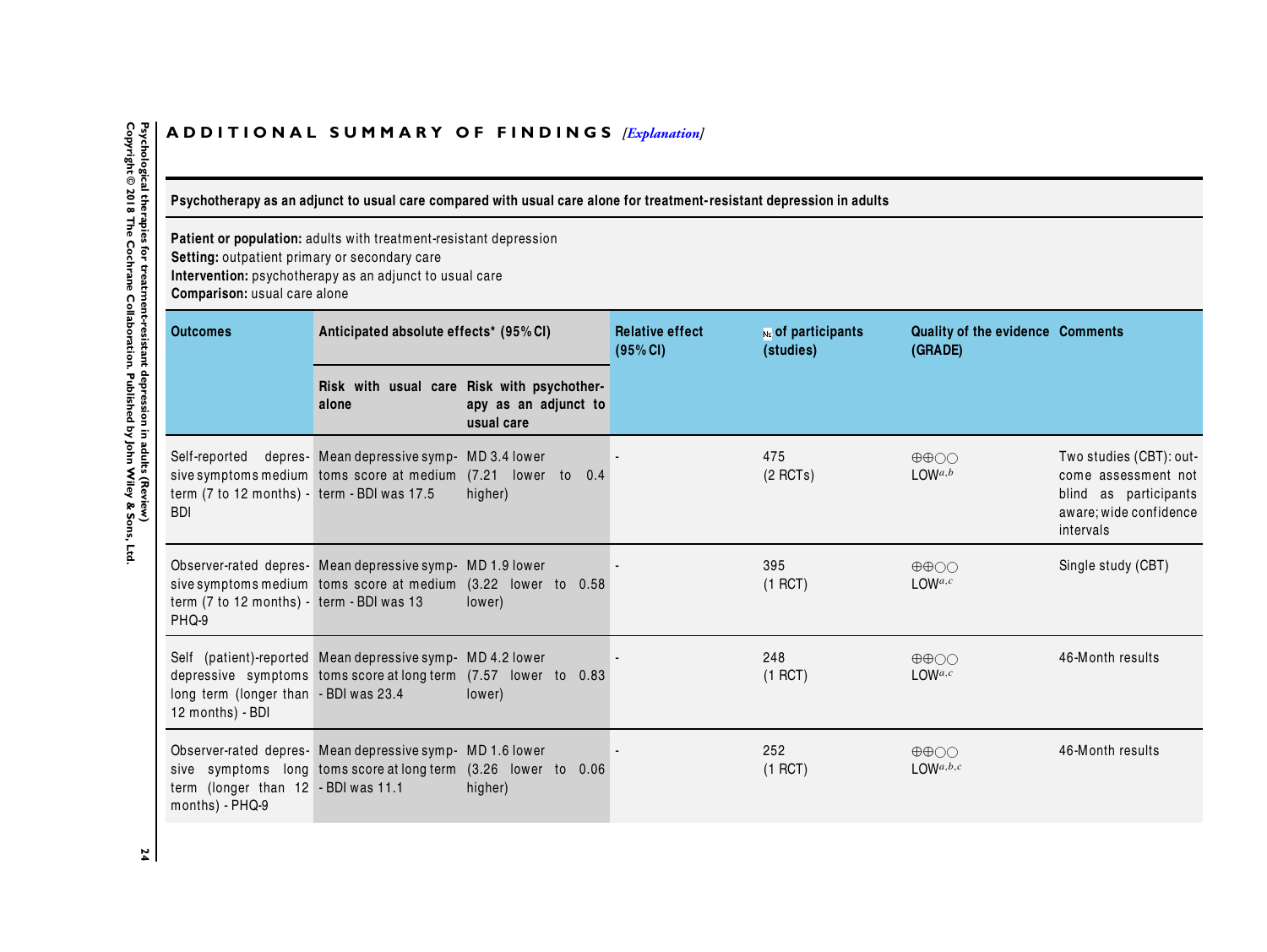| Dropout medium term Study population<br>$(7 to 12 months)^*$                                                                            |                      |                              | RR 0.98<br>$(0.66 \text{ to } 1.47)$ | 549        | $\oplus \oplus \oplus \cap$<br>MODERATE <sup>b</sup> | Two studies (CBT) |
|-----------------------------------------------------------------------------------------------------------------------------------------|----------------------|------------------------------|--------------------------------------|------------|------------------------------------------------------|-------------------|
|                                                                                                                                         | 149 per 1000         | 146 per 1000<br>(98 to 219)  |                                      | $(2$ RCTs) |                                                      |                   |
| Dropout                                                                                                                                 | Study population     |                              | RR 0.80                              | 469        | $\oplus \oplus \bigcirc \bigcirc$                    | 46-Month results  |
| long term (longer than<br>12 months $)^*$                                                                                               | 523 per 1000         | 419 per 1000<br>(345 to 508) | $(0.66 \text{ to } 0.97)$            | $(1$ RCT)  | $LOW^{c,d}$                                          |                   |
| Response (50% reduc- Study population<br>tion in BDI) medium<br>term (7 to 12 months)* 345 per 1000                                     |                      |                              | RR 1.73                              | 475        | $\oplus \oplus \bigcirc \bigcirc$                    | Two studies (CBT) |
|                                                                                                                                         |                      | 434 per 1000<br>(489 to 724) | $(1.42 \text{ to } 2.10)$            | $(2$ RCTs) | $LOW^{a,e}$                                          |                   |
| (50%<br>Response                                                                                                                        | re- Study population |                              | RR 1.62                              | 248        | $\oplus \oplus \bigcirc \bigcirc$                    | 46-Month results  |
| duction in BDI) long<br>term (longer than 12 268 per 1000<br>$months$ <sup>*</sup>                                                      |                      | 434 per 1000<br>(303 to 621) | $(1.13 \text{ to } 2.32)$            | $(1$ RCT)  | $LOW^{a,c}$                                          |                   |
| Remission (< 7 on Study population                                                                                                      |                      |                              | RR 1.97                              | 475        | $\oplus \oplus \oplus \bigcirc$                      | Two studies (CBT) |
| HAMD or $<$ 10 on BDI) $^-$<br>medium term (7 to 12 223 per 1000<br>$months)^*$                                                         |                      | 439 per 1000<br>(336 to 570) | (1.51 to 2.56)                       | $(2$ RCTs) | MODERATE <sup><math>a</math></sup>                   |                   |
| Remission $\left( < 7 \text{ on }$ Study population<br>HAMD or $<$ 10 on BDI)<br>long term (longer than 179 per 1000<br>12 months $)^*$ |                      |                              | RR 1.56                              | 248        | $\oplus \oplus \bigcirc \bigcirc$                    | 46-Month results  |
|                                                                                                                                         |                      | 279 per 1000<br>(173 to 452) | $(0.97 \text{ to } 2.53)$            | $(1$ RCT)  | $LOW^{a,b,c}$                                        |                   |

\***The risk in the intervention group** (and its 95% confidence interval) is based on the assumed risk in the comparison group and the **relative effect** of the intervention (and its<br>ครช. CN 95% CI).

CI: confidence interval; RCT: randomised controlled trial; RR: risk ratio

Psychological therapies for treatment-resistant depression in adults (Review)<br>Copyright © 2018 The Cochrane Collaboration. Published by John Wiley & Sons, Ltd. **Copyright © 2018 The Cochrane Collaboration. Published by John Wiley & Sons, Ltd.25 Psychological therapies for treatment-resistant depression in adults (Review)**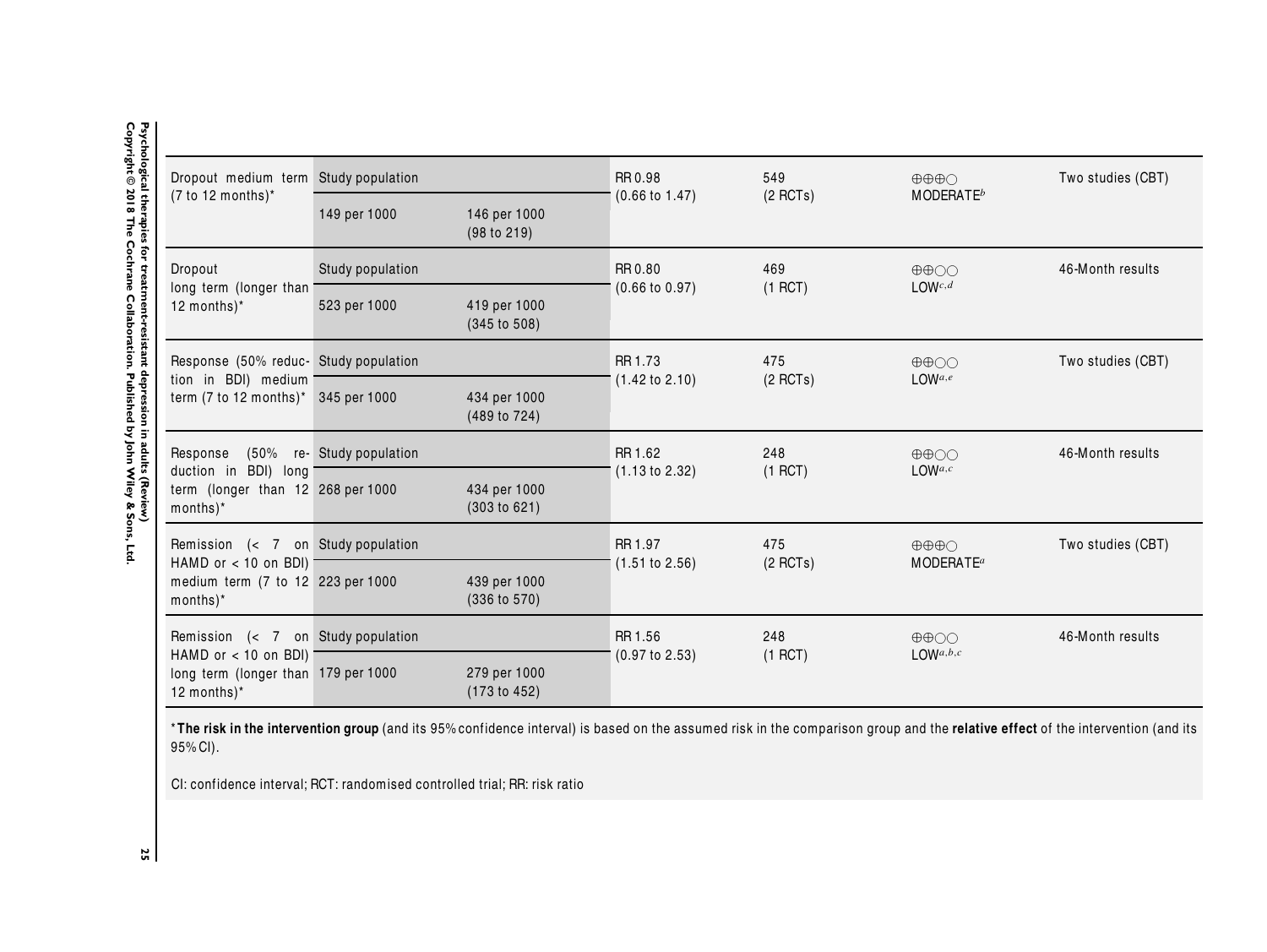# **GRADE Working Group grades of evidence.**

High quality: We are very confident that the true effect lies close to that of the estimate of the effect.

Moderate quality: We are moderately confident in the effect estimate: The true effect is likely to be close to the estimate of the effect, but there is a possibility that it is substantially different.

Low quality: Our confidence in the effect estimate is limited: The true effect may be substantially different from the estimate of the effect.

**Very low quality:** We have very little confidence in the effect estimate: The true effect is likely to be substantially different from the estimate of effect

<sup>a</sup>Outcome assessment not blind.

 $<sup>b</sup>$ Wide confidence intervals.</sup>

 $c$ Single study data.

 $d$ Results at 46 months favour psychotherapy intervention when earlier results (6-month and 12-month) showed no difference.

 $e$ Reporting bias likely as less frequently reported than remission or mean scores.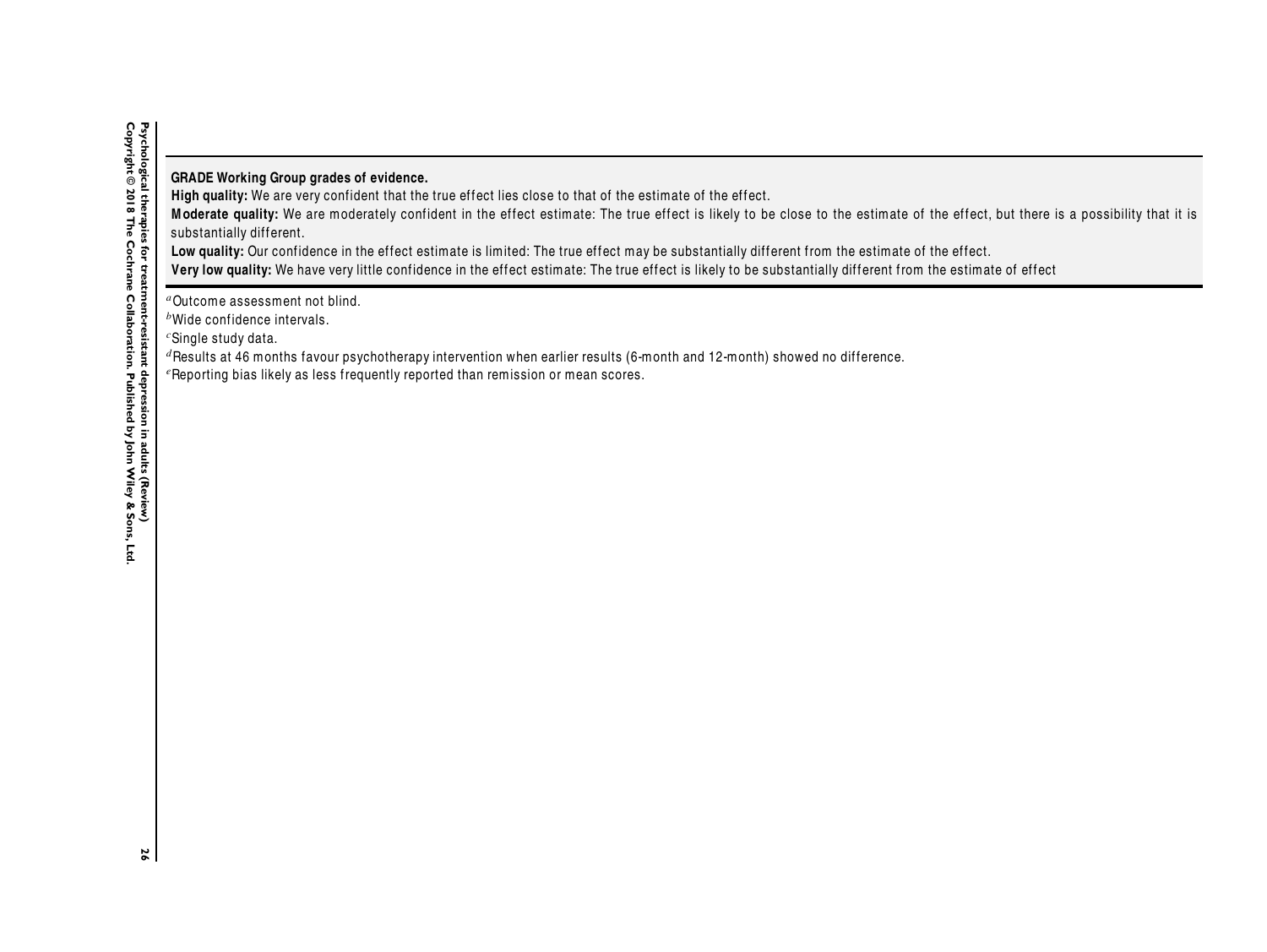# **D I S C U S S I O N**

This review focused on psychological interventions for adults with treatment-resistant depression (TRD) when psychotherapy was the sole treatment (monotherapy) or was provided as an adjunct to antidepressant medication. We identified no studies that examined psychotherapy as monotherapy for patients with TRD. However, we found six studies that focused on psychotherapy as an adjunct to usual care (which included antidepressant medication) versus usual care alone. In three of these studies, those randomised to intervention received cognitive-behavioural therapy (CBT); in one study each, the intervention comprised interpersonal therapy (IPT), intensive short-term dynamic psychotherapy (ISTDP), and group dialectical behaviour therapy (DBT).

## **Summary of main results**

We have summarised the findings of this review in two key tables for short-term [\(Summary of findings for the main comparison](#page-6-0)) and medium to long-term ([Summary of findings 2\)](#page-26-0) outcomes. The pooled mean difference for self-reported depressive symptoms (as measured on the Beck Depression Inventory (BDI)) based on data from five of the six included studies shows that any psychotherapy given in addition to usual care (vs usual care alone) was beneficial over the short term (up to six months). Results were similar for the pooled standardised mean difference for six studies. The National Institute for Health and Care Excellence (NICE) guidelines group previously suggested that the mimimum clinically important difference (MCID) equates to at least 3 points on the BDI [\(NICE 2004\)](#page-32-0), and hence the benefits observed here (mean difference -4.7 points on BDI) may be clinically relevant. However, more recent evidence suggests that MCID values should be considered in terms of relative rather than absolute changes, and that patients with TRD need larger improvements on the BDI to report feeling better [\(Button 2015\)](#page-32-0), although this requires further investigation.

Quality of evidence was moderate for the short-term outcome [\(Summary of findings for the main comparison\)](#page-6-0). Trials provided low- to moderate-quality evidence to support the beneficial effects of adjunctive psychotherapy in terms of dichotomous outcomes of response and remission over the short term [\(Summary of findings](#page-6-0) [for the main comparison\)](#page-6-0). High-quality evidence from six pooled studies show that dropout was not differential between intervention and comparator groups. We found no evidence to support a difference in clinician/observer-rated depressive symptoms (on the Hamilton Depression Rating Scale (HAMD)) between treatment groups, but we graded the quality of this evidence as low [\(Summary of findings for the main comparison](#page-6-0)).

Only two studies reported outcomes over the medium term (up to 12 months). These two studies provided low-quality evidence suggesting a similarly beneficial effect for depression outcomes at medium-term follow-up (7 to 12 months) when psychotherapy was added to usual care. Acceptability measured by dropout also was not different at this follow-up, and we considered the evidence to be of moderate quality because studies were few. Only one trial reported outcomes over the longer term. This large study based in UK primary care provided moderate-quality evidence for longerterm benefits of CBT as an adjunct to antidepressant medication ( [Summary of findings 2](#page-26-0)). Beneficial effects, in terms of self-reported depressive symptoms (on the BDI) and the dichotomous outcome of response, were maintained over the long term (46 months). Those randomised to receive the intervention were more likely to achieve remission, although confidence intervals at 46 months included the null value of one. At 46 months, those randomised to receive the intervention in addition to standard care were less likely to have dropped out of the study, with the confidence interval just excluding the null.

Data for outcomes of quality of life, social functioning, and resource use were limited. Based on a single study from the UK, addition of CBT to usual care appears cost-effective from the perspective of the healthcare system. For the outcome of quality of life, we noted mixed findings, with some studies providing some evidence for beneficial effects in terms of quality of life, and others finding no differences between groups. We could draw no conclusions in terms of social functioning, as these findings relate to only a single small study.

# **Overall completeness and applicability of evidence**

Our search was comprehensive; we utilised the CMDCTR's trial reference and studies registers, which were collated from searches (from inception) of multiple databases, and also included assessment of unpublished literature accessed by contacting study authors. In addition, we screened reference lists of included studies and contacted study authors for any unpublished or ongoing studies.

Findings from this review are applicable to adults with TRD defined as "depression (meeting diagnostic criteria) that has not responded to at least 4 weeks treatment with therapeutic dose of antidepressant medication". We identified six randomised controlled trials (RCTs) as providing evidence relevant to our review in terms of effectiveness, acceptability, and safety of four different types of psychotherapy. Evidence was stronger for CBT because of the large UK trial with long-term follow-up but was based on only three studies ([Nakagawa 2017;](#page-32-0) [Wiles 2007](#page-32-0); [Wiles 2016](#page-32-0)). The findings for groups given DBT, ISTDP, and IPT need to be interpreted with caution, as each set of findings is based on a single small study [\(Harley 2008;](#page-32-0) [Souza 2016;](#page-32-0) [Town 2017,](#page-32-0) respectively). In terms of development of policy and services for adults with TRD, it will be important that these findings are incorporated into future revisions of treatment guidelines, both in the UK (NICE) and internationally (e.g. Canadian Network for Mood and Anxiety Treatments (CANMAT)).

**Psychological therapies for treatment-resistant depression in adults (Review) 27 Copyright © 2018 The Cochrane Collaboration. Published by John Wiley & Sons, Ltd.**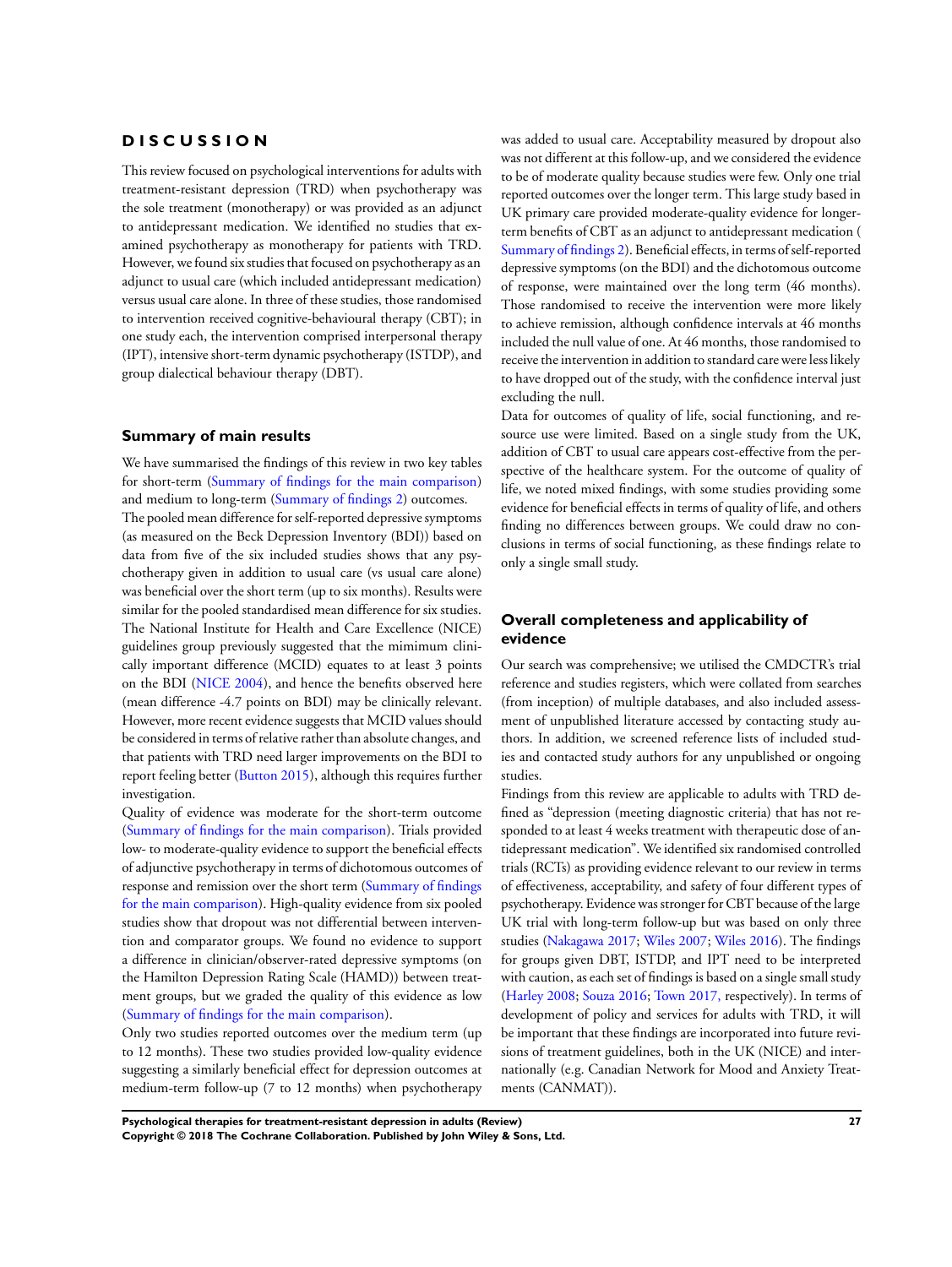The age and gender distribution of participants recruited in the included studies reflect the expected average age/gender profile of depressed patients - women in their 30s and 40s - with the exception of [Nakagawa 2017](#page-32-0), for which most participants were men. In terms of severity of depression, mean depression scores (BDI) in the included studies ranged from 26 to -31, which refers to moderate (17 to 29 on BDI; 20 to 28 on BDI-II) and severe (30 to 63 on BDI; 29 to 63 on BDI-II) depression categories for this scale [\(Beck 1961;](#page-32-0) [Beck 1996\)](#page-32-0). The two UK trials recruited participants from primary care, and the other four trials recruited outpatients from hospital (secondary care) outpatient clinics [\(Harley 2008;](#page-32-0) [Nakagawa 2017](#page-32-0); [Souza 2016](#page-32-0); [Town 2017](#page-32-0)). Thus inclusion of data from trials in different practice settings increases the generalisability of review findings.

The six included studies were conducted in four different countries - two in the UK  $(n = 2)$  and one each in the USA, Canada, Brazil, and Japan. Nonetheless, study findings may have limited generalisability to other countries where the systems for delivering mental health care are substantially different from those described in the included studies.

We identified several gaps in the literature. We found no studies that provided evidence on the effectiveness of a psychological therapy as monotherapy for this patient group (TRD), or that compared different types of psychotherapy, or active treatment versus an attentional control.

# **Quality of the evidence**

See [Summary of findings for the main comparison](#page-6-0) and [Summary](#page-26-0) [of findings 2](#page-26-0) for details.

## **Study limitations**

In all included studies, participants could not be blinded to treatment allocation; therefore it is possible that detection bias affected measurements. For the observer-rated measure of depression HAMD, reported in four studies, investigators carried out blinded outcome assessments even though participants and providers were not blind. For the other main outcome of dropout, which was taken to indicate acceptability, awareness of treatment status is not expected to affect this more objective outcome as much. For the secondary clinical outcome of response, we considered that some reporting bias was likely.

Three studies (n = 522, including one trial with 469 participants) examined CBT as an adjunct to antidepressant medication, and one study each looked at IPT, ISTDP, and group DBT. All studies were relatively small, except the large UK multi-centre CBT trial; therefore it is not possible to draw robust conclusions about the effectiveness of different types of psychotherapy.

#### **Consistency of effect**

Data show little statistical heterogeneity for the main outcome of depressive symptom on BDI (27%) and HAMD (30%) scores, but high heterogeneity (75%) in the meta-analysis of two studies on the Patient Health Questionnaire (PHQ)-9 scale. One of six included studies showed no benefit of psychotherapy given as an adjunct to usual care on both BDI and HAMD scale scores ([Souza](#page-32-0) [2016](#page-32-0)). This may be due to the fact that this was a relatively small study (n = 40) that would have been underpowered to detect a difference between groups or differences in the effectiveness of the different types of psychotherapy provided in the included studies. Differences in the study setting may also be relevant. As more evidence becomes available, it may be possible to draw more robust conclusions about the comparative effectiveness of different types of psychotherapy.

## **Imprecision**

Confidence intervals surrounding the pooled effect for both main outcomes - depressive symptoms and dropout - were relatively narrow. The estimate of effect for dropout favoured the intervention group; however, the confidence interval included the null value of one, suggesting that psychotherapy as an adjunct to usual care was as acceptable as usual care alone.

## **Indirectness**

The studies included in this review were free from indirectness in terms of the comparison of interest (all direct comparisons) as well as the population and interventions examined.

## **Publication bias**

We minimised the likelihood of publication bias by searching for and including unpublished and ongoing studies. However, we did not examine funnel plots and did not perform a formal test of small-study bias (Eggers test) given the small number of studies available. This precludes any formal conclusion regarding the absence of publication bias for this review question.

## **Potential biases in the review process**

We attempted to contact study authors to resolve queries related to published and unpublished studies, and to obtain missing data relevant to this review. This attempt addressed any risk of selective bias or non-reporting of outcomes in this review. One study reported additional analyses beyond those specified in the protocol for secondary outcomes (response, remission) ([Souza 2016](#page-32-0)). These analyses were based on accepted definitions of response and remission and were conducted under the assumption that all lost to follow-up had a poor outcome, which should move the effect estimate towards null. However, we cannot say for sure what effect

**Psychological therapies for treatment-resistant depression in adults (Review) 28 Copyright © 2018 The Cochrane Collaboration. Published by John Wiley & Sons, Ltd.**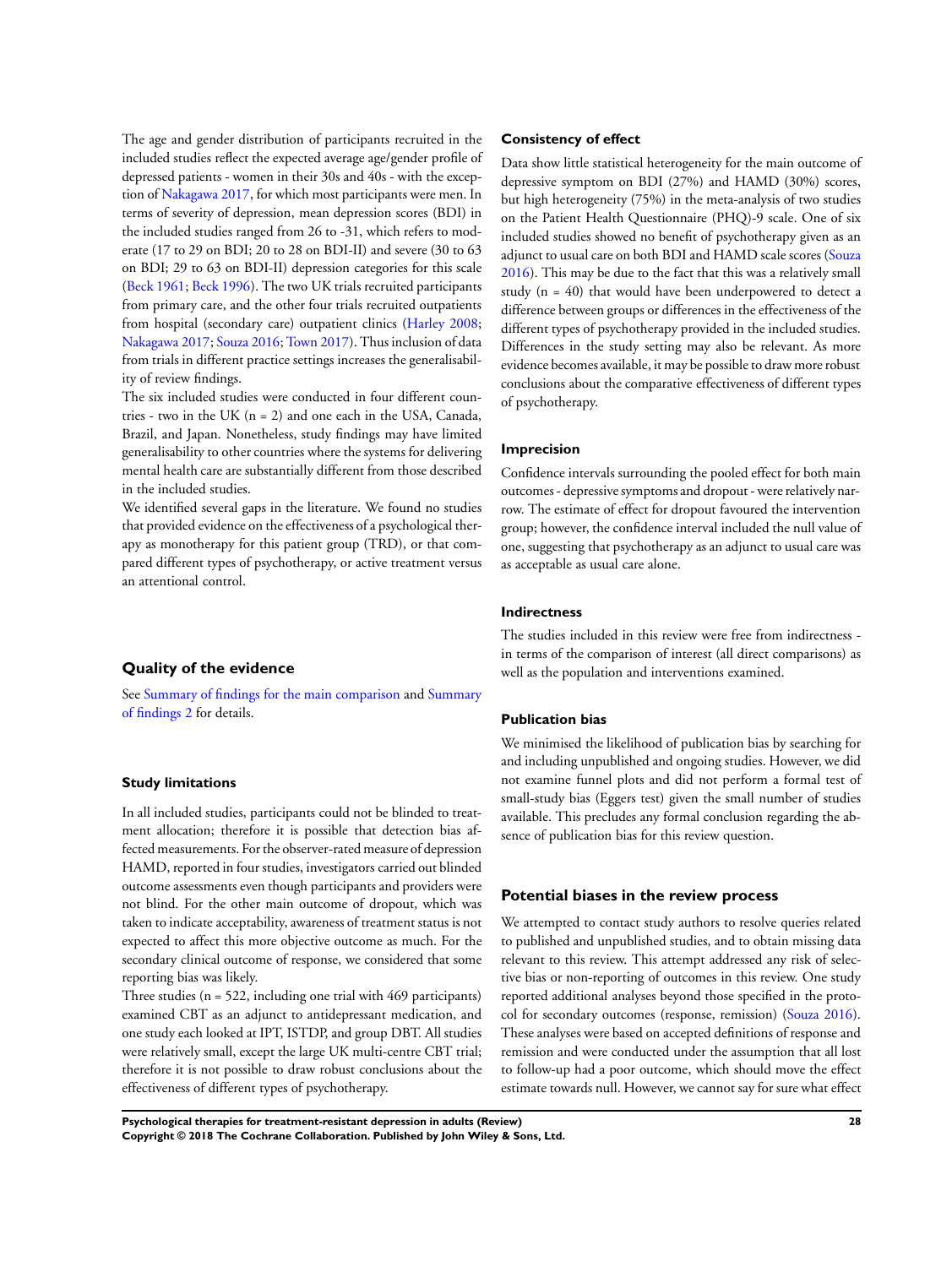these unplanned/additional analyses of results had on our effect size for these two secondary review outcomes.

The major risk in terms of bias related to the fact that participants and providers were not blinded to treatment allocation. Also, the primary outcome common to all included studies was a measure of self-reported depressive symptoms. This means that we cannot exclude the possibility of performance and detection bias.

We acknowledge the potential conflict of interest arising from the fact that three of the review authors (NW, DK, and GL) were authors on two of the included studies, and we attempted to mitigate against any unconscious bias that this may have introduced by ensuring that other review authors (SI and PD) rechecked inclusion and undertook data extraction and risk of bias assessment for these studies.

# **Agreements and disagreements with other studies or reviews**

Four previous systematic reviews have addressed the question examined by our review ([Carvalho 2014;](#page-32-0) [McIntyre 2014;](#page-32-0) [McPherson 2005](#page-32-0); [Trivedi 2011](#page-32-0)).

Of these four previous reviews, [McPherson 2005](#page-32-0) was the only review that was focused on the effectiveness of psychotherapy for TRD, similar to our review. This review used broader inclusion criteria for TRD than we did. Review authors in the McPherson review accepted any 'author's description of non-response as valid' to maximise the number of included studies because no study fulfilled the four-week criterion for prior treatment duration that was used in the earlier review by [Stimpson 2002.](#page-32-0) [McPherson 2005](#page-32-0) also included a wider range of interventions and comparators (any 'talking' intervention versus any other intervention) and study designs (including both controlled and uncontrolled studies) com-pared with our review, which was restricted to RCTs. [McPherson](#page-32-0) [2005](#page-32-0) found four controlled studies of CBT. These review authors reported that two studies showed benefit and two reported no data on effect but stated that there was no difference between psychotherapy and control. This method of synthesis (vote counting) is not recommended [\(Deeks 2011](#page-32-0)). Thus the review did not come to a clear conclusion regarding the benefit of psychotherapy for TRD but did suggest improved methodological rigour and the need to focus in future studies on measuring outcomes important to patients.

[McIntyre 2014](#page-32-0) included only one study ([Wiles 2016](#page-32-0)); review authors considered results from this study as providing 'compelling evidence' of effectiveness of psychotherapy of CBT type for patients with TRD. The [Trivedi 2011](#page-32-0) review included two of our included studies [\(Harley 2008](#page-32-0); [Wiles 2007](#page-32-0)), along with three of our excluded studies [\(Kennedy, 2003;](#page-32-0) [Scott, 2000](#page-32-0); [Thase,](#page-32-0) [2007- STAR\\*D](#page-32-0)). It also included one study that we excluded at the abstract stage because it did not include patients with TRD [\(Blackburn 1997](#page-32-0)). The [Trivedi 2011](#page-32-0) review thus included six trials, although it counted two stages of STAR\*D as two trials and therefore refers to seven trials. It concluded that psychotherapy is useful in TRD but effects are variable and the evidence base is small. [Carvalho 2014](#page-32-0) included one systematic review ([Trivedi](#page-32-0) [2011](#page-32-0)) and commented on the six trials included in this review, concluding that cognitive therapies are effective in treating patients with TRD.

Two other systematic reviews that addressed the question of the effectiveness of psychological therapy as treatment for patients with TRD did not identify any relevant studies ([Cooper 2011;](#page-32-0) [Stimpson 2002\)](#page-32-0). Given that [Stimpson 2002](#page-32-0) searched the literature up to January 2001, it is not surprising that review authors found no studies, because all studies included in the current review were published from 2007 onwards. The Cooper review reported not finding any studies conducted to assess psychotherapy for TRD, although review authors mention STAR\*D under lithium augmentation. The [Cooper 2011](#page-32-0) review did not present the search strategy nor the excluded studies list, making it difficult to comment on review findings.

Of these earlier reviews, only two assessed the quality of included studies. [McPherson 2005](#page-32-0) assessed study quality using a scoring checklist, and [Cooper 2011](#page-32-0) reported study findings using randomisation as the indicator of high study quality, but neither incorporated study quality in the discussion nor in conclusions on the strength of evidence.

We used preplanned random-effects meta-analyses to pool the evidence on the effectiveness of psychotherapy not only in terms of the primary outcome of depressive symptoms but also as related to other patient important outcomes of remission and acceptability. Hence our review provides a more comprehensive and up-todate assessment of relevant outcomes and provides a quantitative summary of the magnitude of the treatment effects that can be expected. This goes further than previous reviews, which, whilst concluding that psychotherapy may be useful in treating patients with TRD, did not synthesise the results quantitatively and only advocated that better quality studies assessing the effectiveness of psychotherapy for patients with TRD are needed.

# **A U T H O R S ' C O N C L U S I O N S**

## **Implications for practice**

This review found moderate-quality evidence to show that psychotherapy given in addition to usual care (which includes antidepressant medication) for individuals with treatment-resistant depression (TRD) has beneficial effects in terms of improvement in depressive symptoms and response and remission rates over the short term. Evidence of medium- and long-term beneficial effects is similar but has been derived from two studies and one study, respectively. High-quality evidence shows that adjunct psychotherapy is as acceptable (measured with all-cause dropout) as usual

**Psychological therapies for treatment-resistant depression in adults (Review) 29 Copyright © 2018 The Cochrane Collaboration. Published by John Wiley & Sons, Ltd.**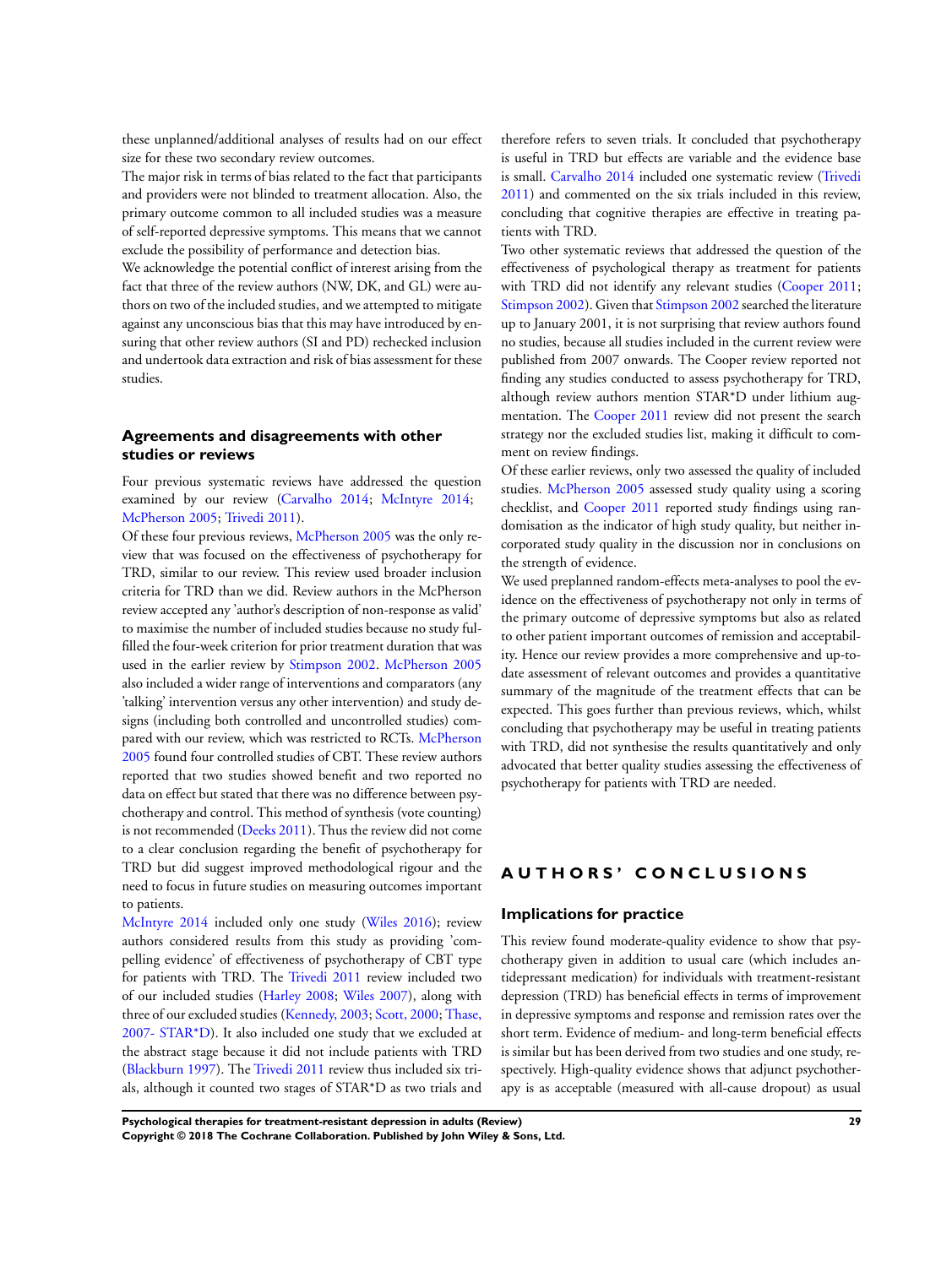<span id="page-32-0"></span>care with antidepressant medication. In addition, cognitive-behavioural therapy as an adjunct to usual care appears to be costeffective over almost four years from the perspective of the UK health care system (National Health Service (NHS)), although this evidence relates to a single multi-centre study.

No direct evidence on the comparative effectiveness of different types of psychotherapies is currently available.

# **Implications for research**

Evidence is needed on the relative effectiveness of different types of psychological interventions for the large group of patients who do not respond to antidepressant medication. In addition, currently no evidence is available to answer the question of whether switching to a psychological treatment is more beneficial for this patient group compared with continuing on existing antidepressant medication. Given that many depressed patients may express a preference for psychological treatment (McHugh 2013), it is important that this evidence gap is addressed. Collaborative care has been found to improve depression outcomes, and this may be due to better monitoring resulting in more active management of treatment, but such a model has not been evaluated in patients with TRD. As the evidence base increases in this area, it will be important that future researchers compare the effectiveness of different psychological approaches with each other, and with pharmacological interventions. Conducting a network meta-analysis that enables multiple treatment options to be compared simultaneously would inform policy and practice.

Careful consideration needs to be given to the design of future trials on this topic. Many of the trials considered for inclusion in this review did not apply diagnostic criteria at the point of randomisation; therefore we excluded them. Other trialists randomised those who had not responded to treatment to two or more different interventions. Such trials can only answer the question of whether there is a difference in outcomes for those randomised to two different treatment strategies rather than informing the key question of whether it is beneficial to try an alternative strategy (be that switching to psychotherapy or augmenting with psychotherapy)

compared with continuing on the existing treatment.

Future studies need to incorporate additional measures of outcomes across a range of domains that are important to patients such as quality of life, long-term remission, and adverse effects, as well as measuring resource use to inform discussions of cost-effectiveness that are key in the context of limited healthcare resources. Whilst the use of different scales to measure a single outcome presents challenges for combining data, extensions to recent work that has mapped outcomes measured on different scales - Kounali 2016 - may be useful in enabling future studies to better compare outcomes. In addition, it is important that due consideration is given to what patients with depression regard as the minimal clinically important difference in various outcome measures - as in Button 2015 - for powering future trials.

Finally, it is widely acknowledged that identification of adverse effects represents a challenge in psychotherapy trials; indeed, only two of the studies included in this review reported adverse effects. Therefore, it is important that future studies incorporate recent recommendations from Duggan 2014 to ensure that any negative effects of psychotherapy are identified and reported, and that acceptability of treatment is evaluated.

## **A C K N O W L E D G E M E N T S**

## **CRG funding acknowledgement**

The National Institute for Health Research (NIHR) is the largest single funder of the Cochrane Common Mental Disorders Group.

## **Disclaimer**

The views and opinions expressed therein are those of the review authors and do not necessarily reflect those of the NIHR, the NHS, or the Department of Health.

## **R E F E R E N C E S**

## **References to studies included in this review**

#### **Harley 2008** *{published data only}*

Feldman G, Harley R, Kerrigan M, Jacobo M, Fava M. Change in emotional processing during a dialectical behavior therapy-based skills group for major depressive disorder. *Behaviour Research and Therapy* 2009;**47**:316–21. <sup>∗</sup> Harley R, Sprich S, Safren S, Jacobo M, Fava M. Adaptation of dialectical behavior therapy skills training group for treatment-resistant depression. *Journal of Nervous and Mental Disease* 2008;**196**(2):136–143.

#### **Nakagawa 2017** *{published data only}*

<sup>∗</sup> Nakagawa A, Mitsuda D, Sado M, Abe T, Fujisawa D, Kikuchi T, et al. Effectiveness of supplementary cognitive-behavioral therapy for pharmacotherapy-resistant depression: a randomized controlled trial. Journal of Clinical Psychiatry 2017:Epub ahead of print. PUBMED: 28252882]

Nakagawa A, Sado M, Mitsuda D, Fujisawa D, Kikuchi T, Abe T, et al. Effectiveness of cognitive behavioural therapy augmentation in major depression treatment (ECAM

**Psychological therapies for treatment-resistant depression in adults (Review) 30 Copyright © 2018 The Cochrane Collaboration. Published by John Wiley & Sons, Ltd.**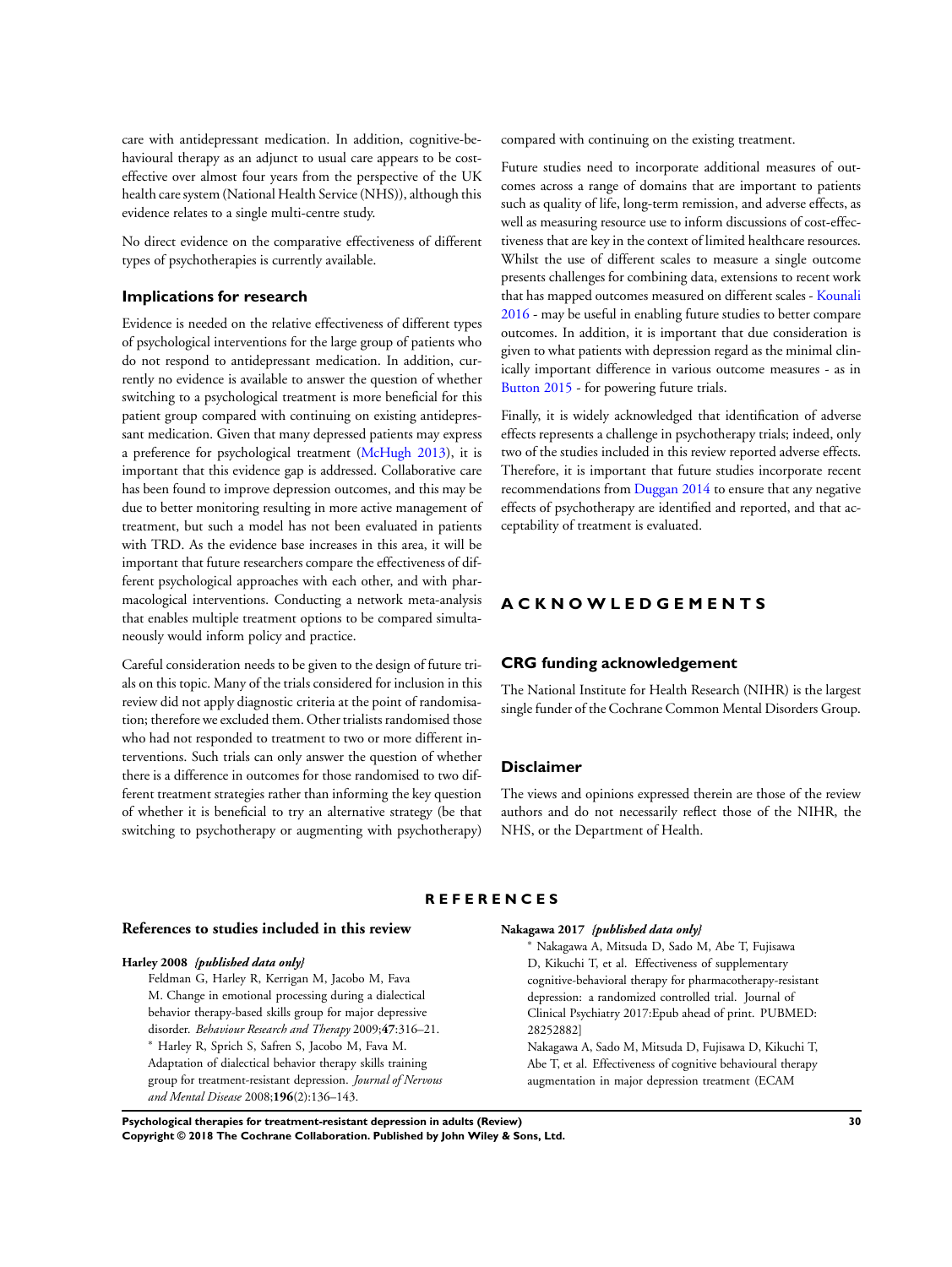study): study protocol for a randomised clinical trial. *British Medical Journal* 2014;**4**:e006359.

## **Souza 2016** *{published data only}*

Fleck MPA. Efficacy of interpersonal psychotherapy in treatment resistant depression. clinicaltrials.gov/show/ NCT01896349 2013.

<sup>∗</sup> Souza LH, Salum GA, Mosqueiro BP, Caldieraro MA, Guerra TA, Fleck MP. Interpersonal psychotherapy as add-on for treatment-resistant depression: a pragmatic randomized controlled trial. *Journal of Affective Disorders* 2016;**193**:373–80.

## **Town 2017** *{published data only}*

NCT. Halifax treatment refractory depression trial: a randomized controlled trial of intensive short-term dynamic psychotherapy (ISTDP) compared to secondary care treatment as usual. clinicaltrials.gov/show/NCT01141426 2014.

<sup>∗</sup> Town JM, Abbass A, Stride C, Bernier D. A randomised controlled trial of intensive short-term dynamic psychotherapy for treatment resistant depression: the Halifax Depression Study. *Journal of Affective Disorders* 2017;**214**:15–25. PUBMED: 28266318]

## **Wiles 2007** *{published data only}*

<sup>∗</sup> Wiles NJ, Hollinghurst S, Mason V, Musa M, Burt V, Hyde J, et al. A randomized controlled trial of cognitive behavioural therapy as an adjunct to pharmacotherapy in primary care based patients with treatment resistant depression: a pilot study. *Behavioural and Cognitive Psychotherapy* 2008;**36**:21–33.

#### **Wiles 2016** *{published data only}*

Abel A, Hayes A M, Henley W, Kuyken W. Sudden gains in cognitive-behavior therapy for treatment-resistant depression: processes of change. *Journal of Consulting & Clinical Psychology* 2016;**84**(8):726–37.

Abel A, Thomas L, Wiles N. Cognitive-behavioral therapy improved response and remission at 6 and 12 months in treatment-resistant depression. ACP Journal Club 2013:7. Button KS, Turner N, Campbell J, Kessler D, Kuyken W, Lewis G, et al. Moderators of response to cognitive behavioural therapy as an adjunct to pharmacotherapy for treatment-resistant depression in primary care. Journal of Affective Disorders 2015; Vol. 174:272–80.

Hollinghurst S, Carroll F E, Abel A, Campbell J, Garland A, Jerrom B, et al. Cost-effectiveness of cognitive-behavioural therapy as an adjunct to pharmacotherapy for treatmentresistant depression in primary care: economic evaluation of the CoBalT Trial. British Journal of Psychiatry 2014:69–76. Simmonds B, Turner N, Thomas L, Campbell J, Lewis G, Wiles N, et al. Patients' experiences of participating in a large-scale trial of cognitive behavioural therapy for depression: a mixed methods study. Family Practice 2013; Vol. 30, issue 6:705–11.

Thomas LJ, Abel A, Ridgway N, Peters T, Kessler D, Hollinghurst S, et al. Cognitive behavioural therapy as an adjunct to pharmacotherapy for treatment resistant depression in primary care: the CoBalT randomised

controlled trial protocol. Contemporary Clinical Trials 2012; Vol. 33, issue 2:312–19.

Wiles N, Thomas L, Turner N, Garfield D, Kounali J, Campbell D, et al. Long-term effectiveness and costeffectiveness of cognitive behavioural therapy as an adjunct to pharmacotherapy for treatment-resistant depression in primary care: follow-up of the CoBalT randomised controlled trial. Lancet Psychiatry 2016; Vol. 3, issue 2: 137–44.

Wiles N, Lewis G, Peters T, Kuyken W, Williams C. Authors' reply: "Cognitive behavioural therapy for treatment resistant depression". Lancet 2013; Vol. 381, issue 9880.

Wiles N, Thomas L, Abel A, Barnes M, Carroll F, Ridgway N, et al. Clinical effectiveness and costeffectiveness of cognitive behavioural therapy as an adjunct to pharmacotherapy for treatment-resistant depression in primary care: the CoBalT randomised controlled trial. Health Technology Assessment 2014; Vol. 18, issue 31. Wiles N, Thomas L, Abel A, Ridgway N, Turner N, Campbell J, et al. Cognitive behavioural therapy as an adjunct to pharmacotherapy for primary care based patients with treatment resistant depression: results of the CoBalT randomised controlled trial. Lancet 2013; Vol. 381, issue 9864:375–84.

<sup>∗</sup> Wiles, NJ, Thomas L, Turner N, Garfield K, Kounali D, Campbell J, et al. Long-term effectiveness and costeffectiveness of cognitive behavioural therapy as an adjunct to pharmacotherapy for treatment-resistant depression in primary care: follow-up of the CoBalT randomised controlled trial. Lancet Psychiatry 2016; Vol. 3:137–144.

## **References to studies excluded from this review**

## **Arnow, 2013** *{published data only}*

Arnow BA, Steidtmann D, Blasey C, Manber R, Constantino MJ, Klein DN, et al. The relationship between the therapeutic alliance and treatment outcome in two distinct psychotherapies for chronic depression. Journal of Consulting and Clinical Psychology 2013; Vol. 81:627–38.

#### **Asarnow, 2011** *{published data only}*

Asarnow JR, Porta G, Spirito A, Emslie G, Clarke G, Wagner KD, et al. Suicide attempts and non suicidal selfinjury in the treatment of resistant depression in adolescents: findings from the TORDIA study. Journal of the American Academy of Child and Adolescent Psychiatry 2011; Vol. 50:772–81.

### **Barnhofer, 2015** *{published data only}*

<sup>∗</sup> Barnhofer T, Crane C, Brennan K, Duggan DS, Crane RS, Eames C, et al. Mindfulness-based cognitive therapy (MBCT) reduces the association between depressive symptoms and suicidal cognitions in patients with a history of suicidal depression. *Journal of Consulting and Clinical Psychology* 2015;**83**(6):1013–20.

# **Berner, 1974** *{published data only}*

Berner P, Kryspin EX, Poeldinger K. Therapy possibilities for therapy-resistant depressions. Pharmakopsychiatrie Neuropsychopharmakologie 1974; Vol. 7, issue 4:189–93.

**Psychological therapies for treatment-resistant depression in adults (Review) 31**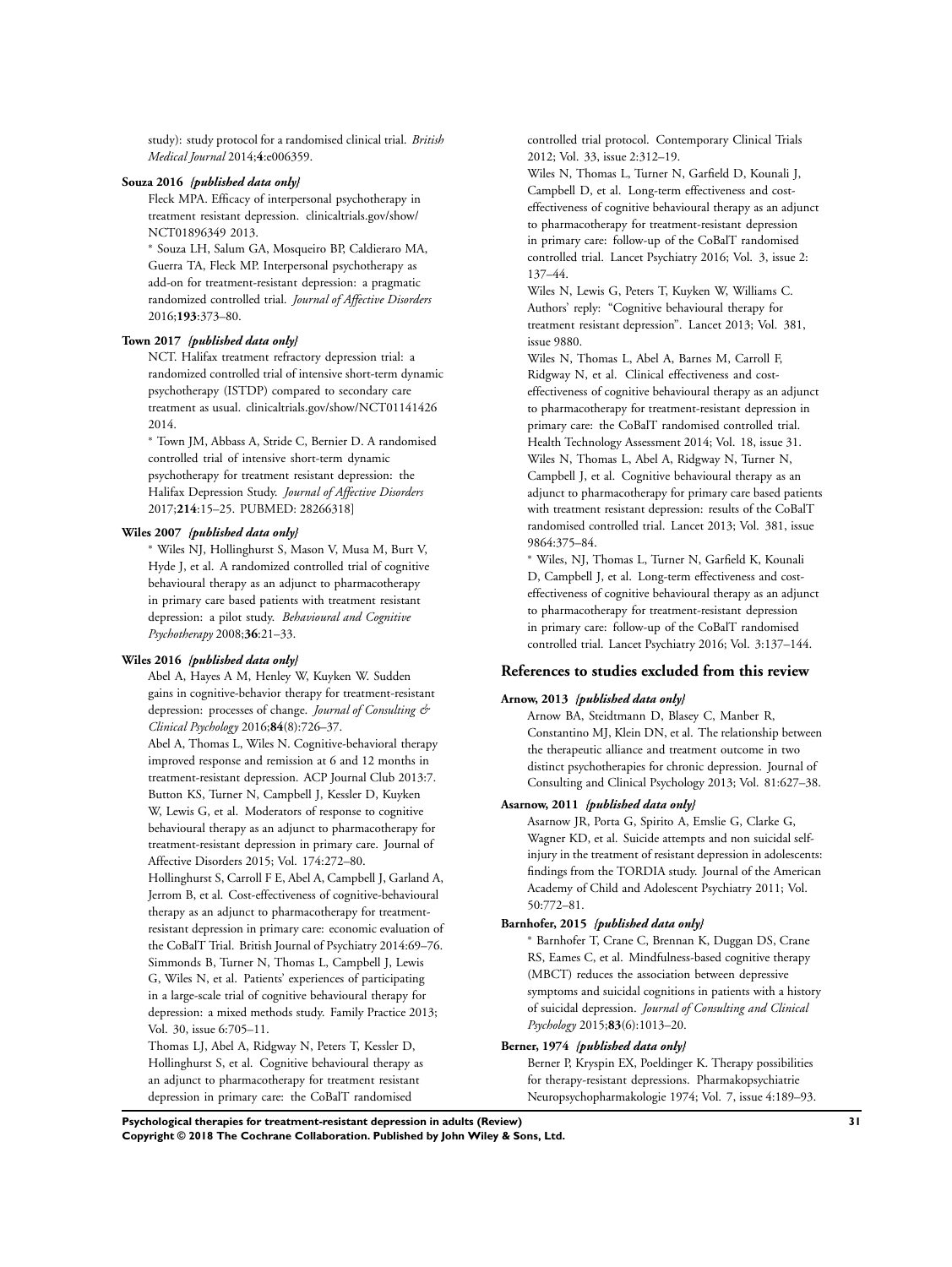## **Beutel 2016** *{published data only}*

Beutel Manfred E, Bahrke U, Fiedler G, Hautzinger M, Kallenbach L, Kaufhold J, et al. LAC depression study. Psychoanalytic and cognitive behavioral long-term therapy of chronic depression. *Psychotherapy* 2016;**61**(6):468–75.

## **Biesheuvel-Leliefeld, 2012** *{published data only}*

Biesheuvel-Leliefeld KEM, Kersten SMA, van der Horst HE, van Schaik A, Bockting CLH, Bosmans JE, et al. Cost-effectiveness of nurse-led self-help for recurrent depression in the primary care setting: design of a pragmatic randomised controlled trial. BMC Psychiatry 2012; Vol. 12:59.

#### **Bowie, 2013** *{published data only}*

Bowie CR, Gupta M, Holshausen K, Jokic R, Best M, Milev R. Cognitive remediation for treatment-resistant depression: effects on cognition and functioning and the role of online homework. Journal of Nervous and Mental Disease 2013; Vol. 201:680–5.

## **Britton, 2010** *{published data only}*

Britton WB, Haynes PL, Fridel KW, Bootzin RR. Polysomnographic and subjective profiles of sleep continuity before and after mindfulness-based cognitive therapy in partially remitted depression. Psychotherapy and Psychosomatics 2012; Vol. 81:296–304.

#### **Carty 2001** *{published data only}*

Carty JA. An examination of the relative effectiveness of three cognitive behavioral group treatments for depression in an Australian treatment-resistant population. *Dissertation Abstracts International* 2001;**62**:539.

## **Chaput, 2008** *{published data only}*

<sup>∗</sup> Chaput Y, Magnan A, Gendron A. The co-administration of quetiapine or placebo to cognitive-behavior therapy in treatment refractory depression: a preliminary trial [ISRCTN12638696]. BMC Psychiatry 2008; Vol. 8, issue 73:8.

Chaput Y, Magnan A, Lebel M. Adjunctive quetiapine administration to cognitive-behavior therapy. 157th Annual Meeting of the American Psychiatric Association; May 1-6; New York, NY: NR511. 2004.

## **Cladder-Micus, 2015** *{published data only}*

Cladder-Micus MB, Vrijsen JN, Becker ES, Donders R, Spijker J, Speckens AE. A randomized controlled trial of Mindfulness-Based Cognitive Therapy (MBCT) versus treatment-as-usual (TAU) for chronic, treatment-resistant depression: study protocol. *BMC Psychiatry* 2015;**15**:275.

## **Crane, 2012** *{published data only}*

Crane C, Winder R, Hargus E, Amarasinghe M, Barnhofer T. Effects of mindfulness-based cognitive therapy on specificity of life goals. Cognitive Therapy and Research 2012; Vol. 36:182–9.

## **Davidson, 2005** *{published data only}*

Davidson K. Consortium for translation of psychosocial depression theories to interventions and dissemination - Project 2: phase Irandomized controlled trial of patient preference, stepped-care treatment for distress in heart

disease patients [NCT00158054]. clinicaltrials.gov/show/ NCT00158054. 2005.

## **Dekker 2013** *{published data only}*

Dekker J, Van HL, Hendriksen M, Koelen J, Schoevers R A, Kool S, et al. What is the best sequential treatment strategy in the treatment of depression? Adding pharmacotherapy to psychotherapy or vice versa?. *Psychotherapy and Psychosomatics* 2013;**82**:89–98.

## **Douglas, 2015** *{published data only}*

Douglas K, Porter R, Crowe M, Inder M, Jordan J, Beaglehole B, et al. Psychosocial and cognitive remediation for recurrent mood disorders: pilot findings and project outline. Bipolar disorders Conference: 17th Annual Conference of the International Society for Bipolar Disorders Toronto, ON Canada 2015; Vol. 87.

## **Ducasse 2016** *{published data only}*

Ducasse D, Courtet P, Sénèque M, Genty C, Picot MC, Schwan R, et al. Effectiveness of the first French psychoeducational program on unipolar depression: study protocol for a randomized controlled trial. *BMC Psychiatry* 2016;**15**:294.

## **Eisendrath 2016** *{published data only}*

<sup>∗</sup> Eisendrath SJ, Gillung E, Delucchi KL, Segal ZV, Nelson JC, McInnes LA, et al. A randomized controlled trial of mindfulness-based cognitive therapy for treatment-resistant depression. *Psychotherapy and Psychosomatics* 2016;**85**: 99–110.

Eisendrath SJ, Gillung EP, Delucchi KL, Chartier M, Mathalon DH, Sullivan JC, et al. Mindfulness-based cognitive therapy (MBCT) versus the health-enhancement program (HEP) for adults with treatment-resistant depression: a randomized control trial study protocol. *BMC Complementary and Alternative Medicine* 2014;**14**:95.

## **Farrand, 2014** *{published data only}*

Farrand P, Pentecost C, Greaves C, Taylor RS, Warren F, Green C, et al. A written self-help intervention for depressed adults comparing behavioural activation combined with physical activity promotion with a self-help intervention based upon behavioural activation alone: study protocol for a parallel group pilot randomised controlled trial (BAcPAc). Trials 2014; Vol. 15:196.

## **Frank, 1987** *{published data only}*

Frank E, Kupfer DJ. Efficacy of combined imipramine and interpersonal psychotherapy. Psychopharmacology Bulletin 1987; Vol. 23, issue 1:4–7.

## **Gois, 2014** *{published data only}*

Gois C, Dias VV, Carmo I, Duarte R, Ferro A, Santos AL, et al. Treatment response in type 2 diabetes patients with major depression. Clinical Psychology & Psychotherapy Vol. 21:39–48.

## **Greenlee, 2010** *{published data only}*

Greenlee A, Karp JF, Dew M, Houck P, Andreescu C, Reynolds IC, et al. Anxiety impairs depression remission in partial responders during extended treatment in late-life. Depression and Anxiety 2010; Vol. 27, issue 5:451–6.

**Psychological therapies for treatment-resistant depression in adults (Review) 32**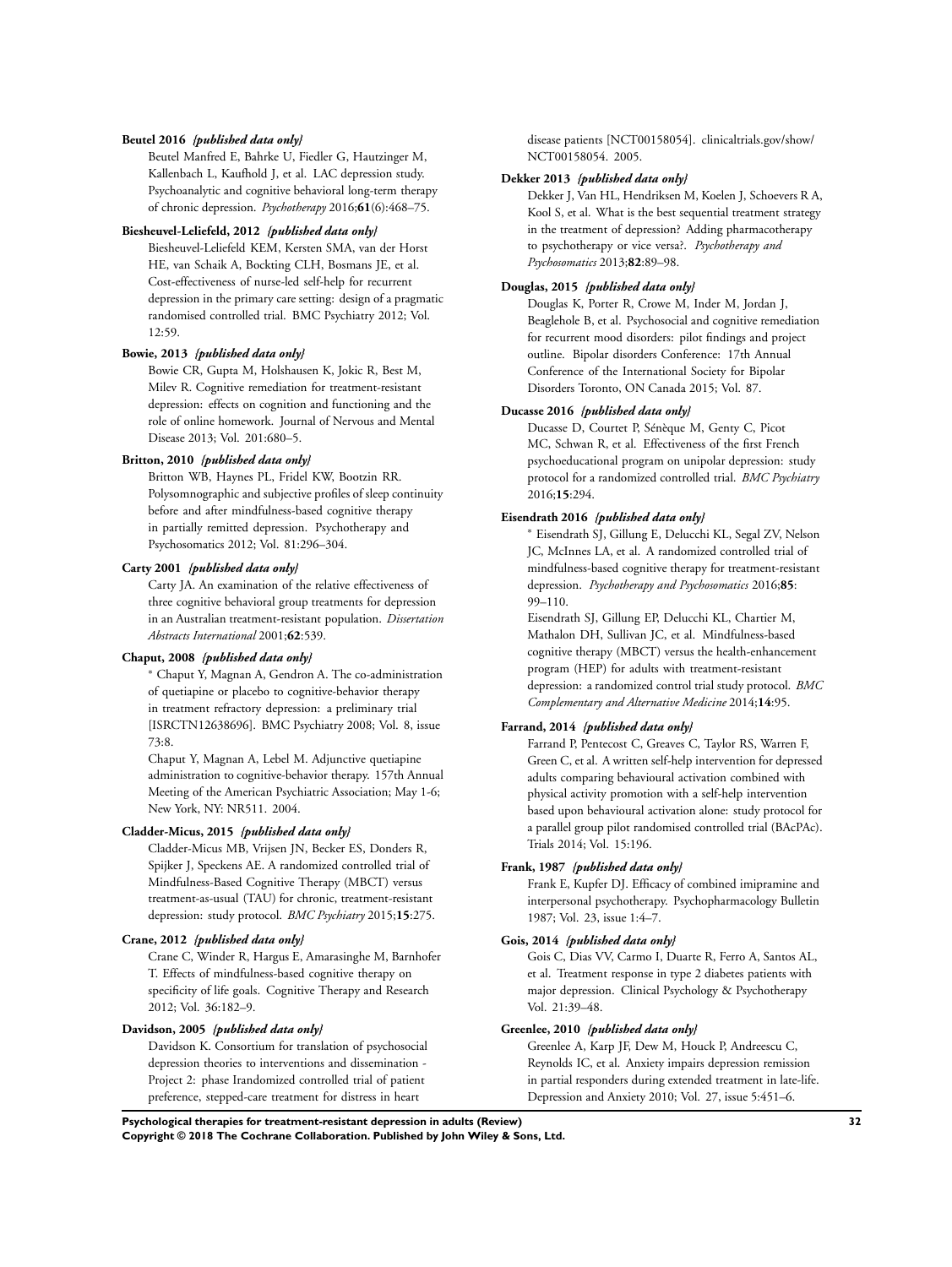## **Hides, 2006** *{published data only}*

Hides L, Lubman D, Wong L, Carroll S, Kay-Lambkin F, Allen N, et al. Treating coexisting depression and alcohol/ other drug misuse in young people. 29th Australian association for cognitive and behaviour therapy annual conference; 2006 October 18 - 23 2006; Vol. 50.

## **Hollandare, 2011** *{published data only}*

Hollandare F, Johnsson S, Randestad M, Tillfors M, Carlbring P, Andersson G, et al. Randomized trial of Internet-based relapse prevention for partially remitted depression. Acta Psychiatrica Scandinavica 2011; Vol. 124: 285–94.

#### **Hollon, 2014** *{published data only}*

Hollon SD, DeRubeis RJ, Fawcett J, Amsterdam JD, Shelton RC, Zajecka J, et al. Effect of cognitive therapy with antidepressant medications vs antidepressants alone on the rate of recovery in major depressive disorder a randomized clinical trial. JAMA Psychiatry 2014; Vol. 71:1157–64.

## **Huijbers, 2012** *{published data only}*

Huijbers MJ, Spijker J, Donders ART, van Schaik DJF, van Oppen P, Ruhe HG, et al. Preventing relapse in recurrent depression using mindfulness-based cognitive therapy, antidepressant medication or the combination: trial design and protocol of the MOMENT study [NCT00928980]. BMC Psychiatry 2012; Vol. 12:ArtID 125.

## **Jha, 2014** *{published data only}*

Jha MK, Minhajuddin A, Thase ME, Jarrett RB. Improvement in self-reported quality of life with cognitive therapy for recurrent major depressive disorder. Journal of Affective Disorders 2014; Vol. 167:37–43.

# **Kearns, 2016 - DARE** *{published data only}*

Kearns NP, Shawyer F, Brooker JE, Graham AL, Enticott JC, Martin PR, et al. Does rumination mediate the relationship between mindfulness and depressive relapse?. *Psychology & Psychotherapy: Theory, Research & Practice* 2016;**89**(1): 33–49.

## **Kennard, 2006** *{published data only}*

Kennard BD, Emslie GJ. Continuation phase CBT for youth with MDD [NCT00158301]. Clinicaltrials. Gov [www. Clinicaltrials. Gov] 2006.

## **Kennedy, 2003** *{published data only}*

Kennedy SH, Segal ZV, Cohen NL, Levitan RD, Gemar M, Bagby RM. Lithium carbonate versus cognitive therapy as sequential combination treatment strategies in partial responders to antidepressant medication: an exploratory trial. Journal of Clinical Psychiatry 2003; Vol. 64, issue 4: 439–44.

## **Kocsis, 2009 - REVAMP** *{published data only}*

Kocsis JH. The REVAMP (Research Evaluating the Value of Augmenting Medication with Psychotherapy) study for chronic depression. 45th Annual NCDEU (New Clinical Drug Evaluation Unit) Meeting; 2005 June 6 - 9; Boca Raton, FL: 86. 2005.

<sup>∗</sup> Kocsis JH, Gelenberg AJ, Rothbaum BO, Klein DN, Trivedi MH, Manber R, et al. Cognitive behavioral analysis system of psychotherapy and brief supportive psychotherapy for augmentation of antidepressant nonresponse in chronic depression. The REVAMP trial. Archives of General Psychiatry Vol. 66, issue 11:1178–88.

Steidtmann D, Manber R, Blasey C, Markowitz JC, Klein DN, Rothbaum BO, Thase ME, Kocsis JH, Arnow BA. Detecting critical decision points in psychotherapy and psychotherapy + medication for chronic depression. Journal of Consulting and Clinical Psychology 2013; Vol. 81: 783–92.

Trivedi MH, Kocsis JH, Thase ME, Morris DW, Wisniewski SR, Leon AC, Gelenberg A J, Klein DN, Niederehe G, Schatzberg AF, Ninan PT, Keller MB. REVAMP - Research Evaluating the Value of Augmenting Medication with Psychotherapy: rationale and design. *Psychopharmacology Bulletin* 2008;**41**:5–33.

## **Koenig 2015** *{published data only}*

Koenig HG, Pearce MJ, Nelson B, Daher N. Effects of religious versus standard cognitive-behavioral therapy on optimism in persons with major depression and chronic medical illness. *Depression & Anxiety* 2015;**32**(11):835–42. Ramos K, Erkanli A, Koenig HG. Effects of religious versus conventional cognitive-behavioral therapy (CBT) on suicidal thoughts in major Depression and chronic medical illness. Psychology of Religion and Spirituality 2017:E pub ahead of print.

## **Kuyken, 2014** *{published data only}*

Kuyken W, Byford S, Byng R, Dalgleish T, Lewis G, Taylor R, et al. Update to the study protocol for a randomized controlled trial comparing mindfulnessbased cognitive therapy with maintenance anti-depressant treatment depressive relapse/recurrence: the PREVENT trial [ISRCTN26666654]. Trials 2014; Vol. 15:217.

# **Ludman, 2016** *{published data only}*

Ludman EJ, Simon GE, Grothaus LC, Richards JE, Whiteside U, Stewart C. Organized self-management support services for chronic depressive symptoms: a randomized controlled trial. International Journal of Psychiatry in Medicine 2016; Vol. 30:229–45.

## **Luyten, 2013** *{published data only}*

Luyten P, Abbass A. What is the evidence for specific factors in the psychotherapeutic treatment of fibromyalgia? Comment on "Is brief psychodynamic psychotherapy in primary fibromyalgia syndrome with concurrent depression an effective treatment? A randomized controlled trial". General Hospital Psychiatry 2013; Vol. 35, issue 675–6.

## **Lynch, 2007** *{published data only}*

Lynch TR, Cheavens JS, Cukrowicz KC, Thorp SR, Bronner L, Beyer J. Treatment of older adults with comorbid personality disorder and depression: a dialectical behavior therapy approach [see comment]. International Journal of Geriatric Psychiatry 2007; Vol. 22, issue 2: 131–43.

## **Maddux, 2015** *{published data only}*

Maddux R. Clinical depression: is treatment outcome impacted by comorbid depressive personality?. Conference: 23rd European Congress of Psychiatry, EPA 2015 Vienna

**Psychological therapies for treatment-resistant depression in adults (Review) 33**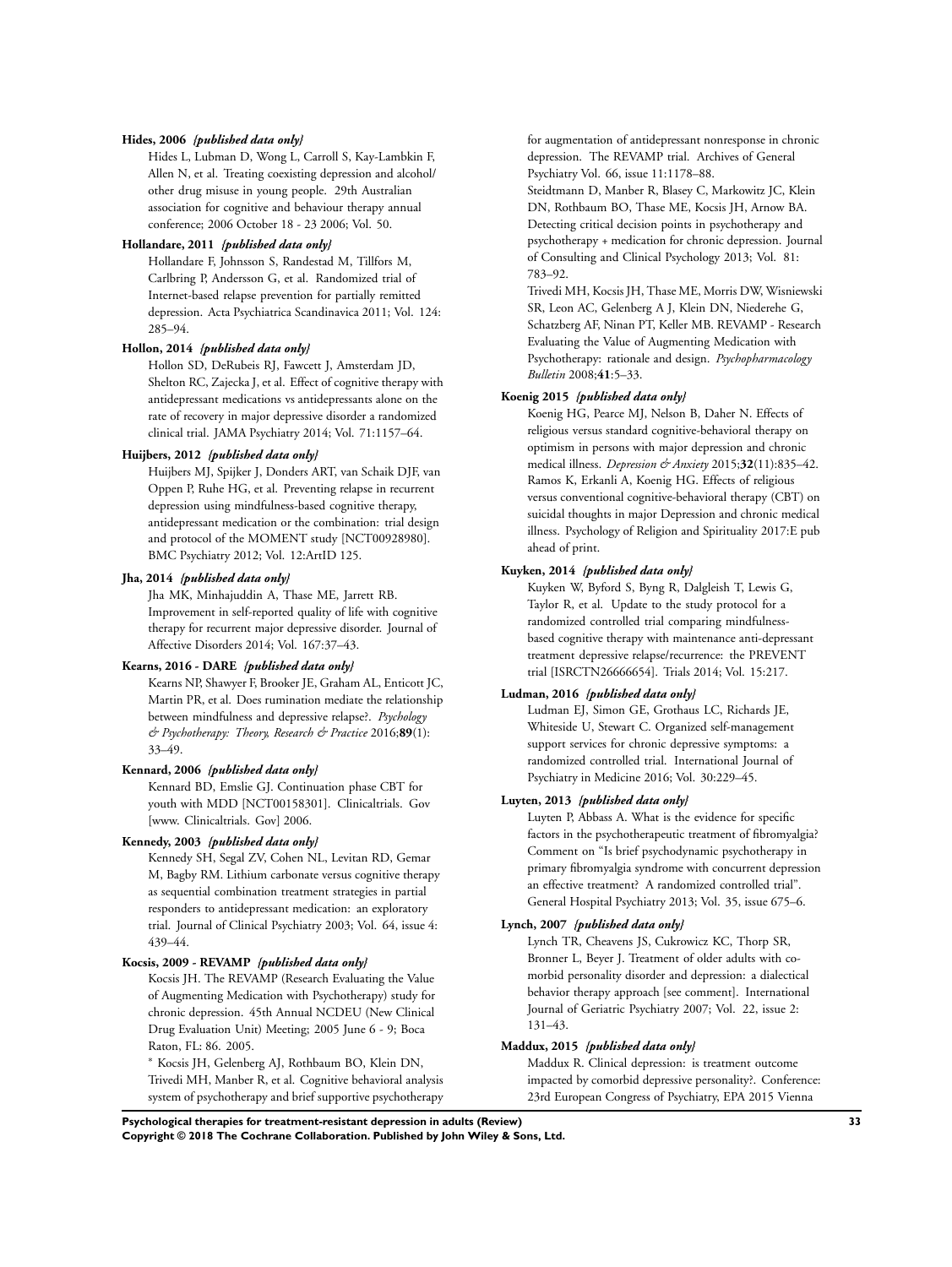Austria. Conference Start: 20150328 Conference End: 20150331 2015; Vol. 352.

#### **Markowitz, 2012** *{published data only}*

Markowitz JC. Interpersonal psychotherapy for chronic depression. Casebook of Interpersonal Psychotherapy 2012: 84–102.

### **Martin, 2006** *{published data only}*

Martin E, Martin S. IPT for treatment-resistant depression. 37th International Meeting of the Society for Psychotherapy Research; 2006 June 21 - 24; Edinburgh 2006:96–7.

<sup>∗</sup> Robinson E. Interpersonal psychotherapy and mirtazapine versus mirtazapine alone in treatment resistant depressed patients with sequential functional brain scans of dopamine D 2 receptors with IBZM spectrum. Durha, E- Theses 2007.

### **Martire, 2010** *{published data only}*

Martir LM, Schulz R, Reynolds, Karp JF, Gildengers AG, Whyte EM. Treatment of late-life depression alleviates caregiver burden. Journal of the American Geriatriacs Society 2010; Vol. 58, issue 1:23–9.

### **McPherson 2003 -TADS** *{published data only}*

<sup>∗</sup> Fonagy P, Rost F, Carlyle JA, McPherson S, Thomas R, Pasco Fearon RM, et al. Pragmatic randomized controlled trial of long-term psychoanalytic psychotherapy for treatment-resistant depression: the Tavistock Adult Depression Study (TADS). *World Psychiatry* 2015;**14**: 312–21.

McDonell MG, Srebnik D, Angelo F, McPherson S, Lowe JM, Sugar A, et al. Randomized controlled trial of contingency management for stimulant use in community mental health patients with serious mental illness. *American Journal of Psychiatry* 2013;**170**:94–101.

McPherson S, Buszewicz M, Carlyle JA, Taylor D, Richardson P, Shapiro D. Recruitment within primary care to an RCT of psychotherapy for chronic depression. 34th International Meeting of the Society for Psychotherapy Research; 2003 June 25 - 29; Weimar 2003:77. Taylor D, Carlyle JA, McPherson SF, Rost R, Thomas P, Fonagy. Tavistock Adult Depression Study (TADS): a randomised controlled trial of psychoanalytic psychotherapy for treatment-resistant/treatment-refractory forms of

depression. *BMC Psychiatry* 2012;**12**:60. **Melyani 2015** *{published data only}*

Mahdiyee M, Ali AA, Azad FP, Fathi AA, Azadeh T. Mindfulness based cognitive therapy versus cognitive behavioral therapy in cognitive reactivity and selfcompassion in females with recurrent depression with residual symptoms. *Journal of Psychology* 2015;**18**:393–407.

### **Michalak 2015** *{published data only}*

Forkmann T, Brakemeier EL, Teismann T, Schramm E, Michalak J. The effects of mindfulness-based cognitive therapy and cognitive behavioral analysis system of psychotherapy added to treatment as usual on suicidal ideation in chronic depression: results of a randomizedclinical trial. *Journal of Affective Disorders* 2016;**200**:51–7. Michalak J, Probst T, Heidenreich T, Bissantz N, Schramm E. Mindfulness-based cognitive therapy and a group version of the cognitive behavioral analysis system of psychotherapy for chronic depression: follow-up data of a randomized controlled trial and the moderating role of childhood adversities. *Psychotherapy and Psychosomatics* 2016;**85**(6): 378–80.

Michalak J, Schultze M, Heidenreich T, Schramm E. A randomized controlled trial on the efficacy of mindfulnessbased cognitive therapy and a group version of cognitive behavioral analysis system of psychotherapy for chronically depressed patients. *Journal of Consulting and Clinical Psychology* 2015;**83**(5):951–63.

Schramm PJ, Zobel I, Monch K, Schramm E, Michalak J. Sleep quality changes in chronically depressed patients treated with mindfulness-based cognitive therapy or the cognitive behavioral analysis system of psychotherapy: a pilot study. *Sleep Medicine* 2016;**17**:57–63.

#### **Moore, 1997** *{published data only}*

Moore RG, Blackburn IM. Cognitive therapy in the treatment of non-responders to antidepressant medication: a controlled pilot study. Behavioural and Cognitive Psychotherapy 1997; Vol. 25, issue 3:251–9.

### **Morriss, 2010** *{published data only}*

Morriss R, Marttunnen S, Garland A, Nixon N, McDonald R, Sweeney T, et al. Randomised controlled trial of the clinical and cost effectiveness of a specialist team for managing refractory unipolar depressive disorder. BMC Psychiatry 2010; Vol. 10:100.

### **Mota, 2014** *{published data only}*

Mota PJ. Facebook enhances antidepressant pharmacotherapy effects. Scientific World Journal 2014; Vol. 2014:Article ID 892048; 6 pages.

### **Omidi, 2013** *{published data only}*

Omidi A, Hamidian S, Mousavinasab SM, Naziri G. Comparison of the effect of mindfulness-based cognitive therapy accompanied by pharmacotherapy with pharmacotherapy alone in treating dysthymic patients. Iranian Red Crescent Medical Journal 2013; Vol. 15, issue 3:239–44.

### **Otto, 2013** *{published data only}*

Otto MW, Wisniewski SR. CBT for treatment resistant depression. References. Lancet 2013; Vol. 381:352–3.

### **Papadopoulos, 2014** *{published data only}*

Papadopoulos NLR, Rohricht F. An investigation into the application and processes of manualised group body psychotherapy for depressive disorder in a clinical trial. Body, Movement and Dance in Psychotherapy 2014; Vol. 9:167–80.

#### **Paykel, 1999** *{published data only}*

Cornwall PL, Jenaway A, Garland A, Moore R, Pope M, Hayhurst H, et al. Cognitive therapy for major depression in partial remission: preliminary findings. 9th Congress of the Association of European Psychiatrists.Copenhagen, Denmark.20 24th September 1998 1998.

<sup>∗</sup> Paykel ES, Scott J, Teasdale JD, Johnson AL, Garland A, Moore R, et al. Prevention of relapse in residual depression

**Psychological therapies for treatment-resistant depression in adults (Review) 34**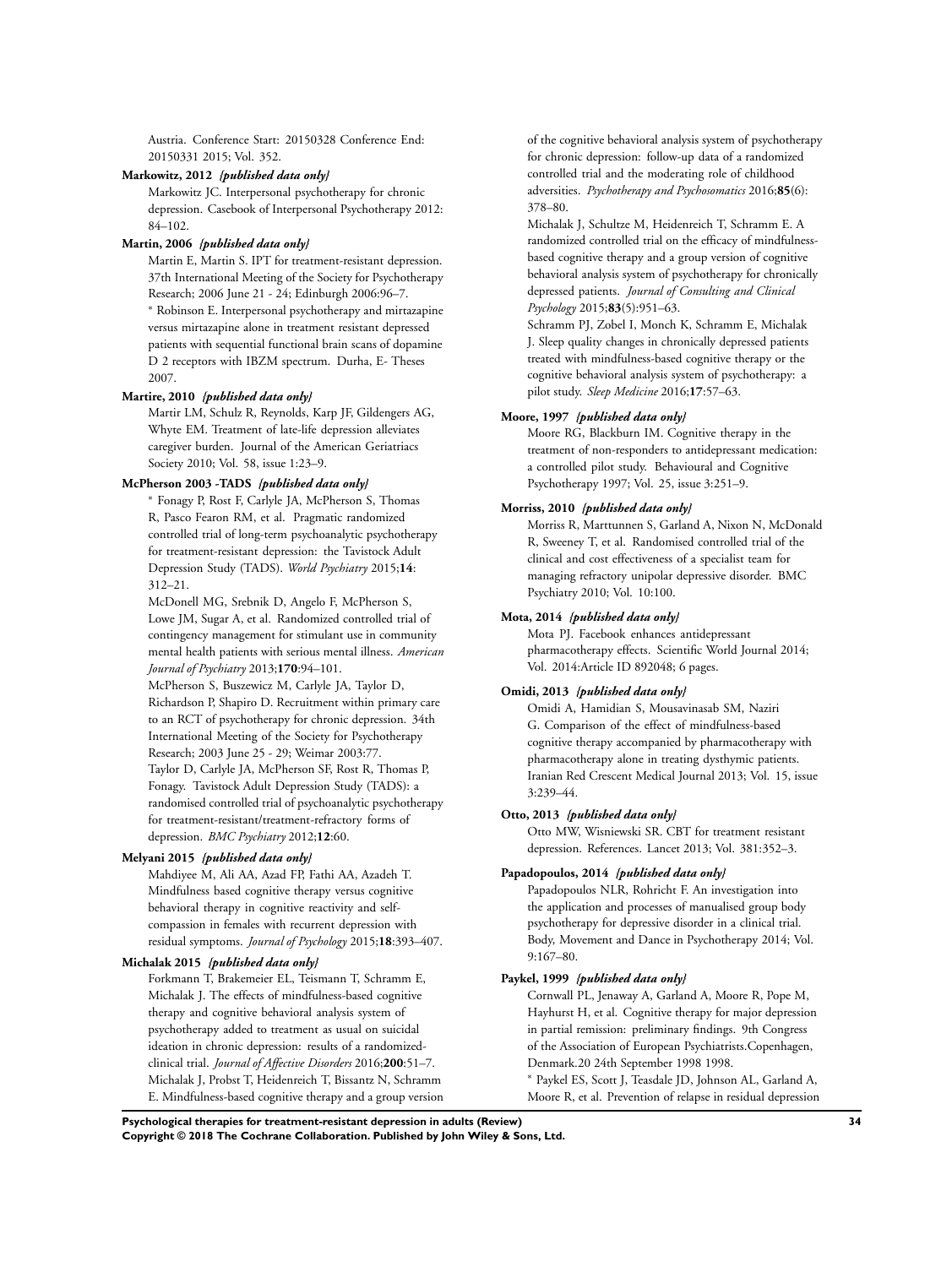by cognitive therapy: a controlled trial. Archives of General Psychiatry 1999; Vol. 56, issue 9:829–35.

### **Pearce 2016** *{published data only}*

Pearce MJ, Koenig HG. Spiritual struggles and religious cognitive behavioral therapy: a randomized clinical trial in those with depression and chronic medical illness. *Journal of Psychology and Theology* 2016;**44**(1):3–15. Pearce MJ, Koenig HG, Robins CJ, Daher N, Shaw SF, Nelson B, et al. Effects of religious versus conventional cognitive-behavioral therapy on gratitude in major depression and chronic medical illness: a randomized clinical trial. *Journal of Spirituality in Mental Health* 2016; **18**(2):124–44.

### **Reynolds, 2010** *{published data only}*

Reynolds IC, Dew MA, Martire LM, Miller MD, Cyranowski JM, Lenze E, et al. Treating depression to remission in older adults: a controlled evaluation of combined escitalopram with interpersonal psychotherapy versus escitalopram with depression care management [NCT00177294]. International Journal of Geriatric Psychiatry 2010; Vol. 25, issue 11:1134–41.

### **Schramm, 2011** *{published data only}*

Schramm E, Hautzinger M, Zobel I, Kriston L, Berger M, Harter M. Comparative efficacy of the Cognitive Behavioral Analysis System of Psychotherapy versus supportive psychotherapy for early onset chronic depression: design and rationale of a multisite randomized controlled trial [NCT00970437]. BMC Psychiatry 11, issue 134.

### **Schramm, 2011a** *{published data only}*

Schramm E, Zobel I, Dykierek P, Kech S, Brakemeier EL, Kulz A, et al. Cognitive behavioral analysis system of psychotherapy versus interpersonal psychotherapy for early-onset chronic depression: a randomized pilot study [UKF000931]. Journal of Affective Disorders 2011; Vol. 129:109–16.

### **Schramm, 2015** *{published data only}*

Bausch P, Fangmeier T, Zobel I, Schoepf D, Drost S, Schnell K, et al. The impact of childhood maltreatment on the differential efficacy of CBASP versus escitalopram in patients with chronic depression: a secondary analysis. *Clinical Psychology & Psychotherapy* 2017;**21**:21.

Schramm E, Zobel I, Schoepf D, Fangmeier T, Schnell K, Walter H, et al. Cognitive behavioral analysis system of psychotherapy versus escitalopram in chronic major depression. Psychotherapy and Psychosomatics 2015; Vol. 84:227–40.

### **Schroer, 2012** *{published data only}*

Schroer S, Kanaan M, Macpherson H, Adamson J. Acupuncture for depression: exploring model validity and the related issue of credibility in the context of designing a pragmatic trial. CNS Neuroscience & Therapeutics 2012; Vol. 18:318–26.

### **Schuling 2016** *{published data only}*

Schuling R, Huijbers M J, van Ravesteijn H, Donders R, Kuyken W, Speckens A E. A parallel-group, randomized controlled trial into the effectiveness of Mindfulness-Based Compassionate Living (MBCL) compared to treatment-asusual in recurrent depression: trial design and protocol. *Contemporary Clinical Trials* 2016;**50**:77–83.

### **Scott, 2000** *{published data only}*

Scott J, Teasdale JD, Paykel ES, Johnson AL, Abbott R, Hayhurst H, et al. Effects of cognitive therapy on psychological symptoms and social functioning in residual depression. British Journal of Psychiatry 2000; Vol. 177: 440–6.

### **Scott, 2001** *{published data only}*

Scott, J. Cognitive models of bipolar disorder: theory and therapy. 29th Annual Conference of the British Association for Behavioural and Cognitive Psychotherapies; 2001 June 20 - 23, Glasgow. 2001.

### **Shallcross 2016** *{published data only}*

Shallcross AJ, Gross JJ, Visvanathan PD, Kumar N, Palfrey A, Ford BQ, et al. Relapse prevention in major depressive disorder: mindfulness-based cognitive therapy versus an active control condition. *Journal of Consulting and Clinical Psychology* 2016;**83**(5):964–75.

### **Teismann, 2014** *{published data only}*

Teismann T, von Brachel R, Hanning S, Grillenberger M, Hebermehl L, Hornstein I, et al. A randomized controlled trial on the effectiveness of a rumination-focused group treatment for residual depression. Psychotherapy Research 2014; Vol. 24:80–90.

### **Thase, 2007- STAR\*D** *{published data only}*

Farabaugh A, Alpert J, Wisniewski SR, Otto MW, Fava M, Baer L, et al. Cognitive therapy for anxious depression in STARD: what have we learned?. Journal of Affective Disorders 142:213–218.

Gaynes BN, Dusetzina SB, Ellis AR, Hansen RA, Farley JF, Miller WC, et al. Treating depression after initial treatment failure: directly comparing switch and augmenting strategies in STAR\*D. Journal of Clinical Psychopharmacology 2012; Vol. 32:114–9.

Thase ME, Friedman ES, Biggs MM, Wisniewski SR, Trivedi MH, Luther JF, et al. Cognitive therapy versus medication in augmentation and switch strategies as secondstep treatments: a STAR\*D report. *American Journal of Psychiatry* 2007;**164**(5):739–52.

<sup>∗</sup> Thase ME, Friedman ES, Biggs MM, Wisniewski SR, Trivedi MH, Luther JF, et al. Cognitive therapy versus medication in augmentation and switch strategies as secondstep treatments: a STAR\*D report. American Journal of Psychiatry 2007; Vol. 164, issue 5:739–52.

### **Watkins, 2009** *{published data only}*

Watkins ER. Depressive rumination: investigating mechanisms to improve cognitive behavioural treatments. Cognitive Behaviour Therapy 2009; Vol. 38:8–14.

### **Watkins, 2011** *{published data only}*

Watkins ER, Mullan E, Wingrove J, Rimes K, Steiner H, Bathurst N, et al. Rumination-focused cognitivebehavioural therapy for residual depression: phase II randomised controlled trial [ISRCTN22782150]. British Journal of Psychiatry 2011; Vol. 199:317–22.

**Psychological therapies for treatment-resistant depression in adults (Review) 35 Copyright © 2018 The Cochrane Collaboration. Published by John Wiley & Sons, Ltd.**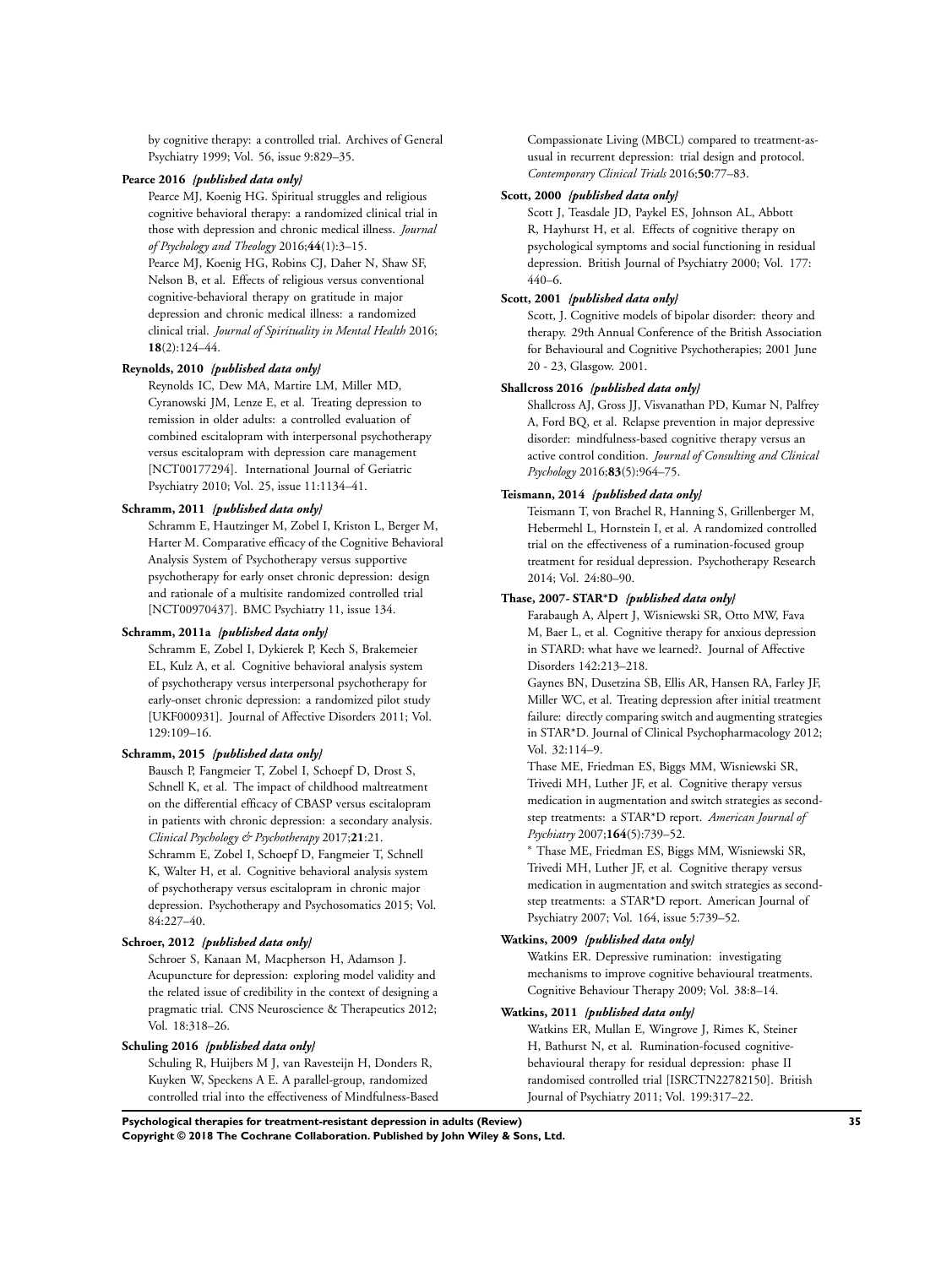### **References to studies awaiting assessment**

### **Checkley, 1999** *{published data only}*

Checkley S. The efficacy of cognitive therapy when added to drug therapy for recurrent and pharmacotherapy-resistant depression - a pilot study. National Research Register 1999.

### **Moras, 1999** *{published data only}*

Moras K. Cognitive and drug therapy for drug-resistant depression [NCT00000376]. www.clinicaltrials.gov 1999.

### **Spooner 1999** *{published data only}*

Spooner D. Coping with depression: a brief group treatment for learning to live with chronic depressive illness. National Research Register 1999.

#### **Strauss, 2002** *{published data only}*

<sup>∗</sup> Strauss WH. Combined cognitive-behavioral and pharmacotherapy in refractory depression. XII World Congress of Psychiatry. Aug 24-9, Yokohama, Japan 2002. Strauss WH. Combined cognitive-behavioral and pharmacotherapy in refractory depression. XXth Collegium Internationale Neuro Psychopharmacologicum, Melbourne, Australia 1996.

### **References to ongoing studies**

### **Lynch 2015 - RO-DBT (REFRAMED)** *{published data only}* Lynch TR, Whalley B, Hempel RJ, Byford S, Clarke P, Clarke S, et al. Refractory depression: mechanisms and evaluation of radically open dialectical behaviour therapy (RO-DBT) [REFRAMED]: protocol for randomised trial. *BMJ Open* 2015;**5**(7):e008857.

### **Additional references**

### **APA 2000**

American Psychiatric Association. *Diagnostic and Statistical Manual of Mental Disorders, 4th Edition, Text Revision (DSM-IV-TR)*. Washington, DC: American Psychiatric Association, 2000.

### **APA 2010**

American Psychiatric Association. Practice Guideline for the Treatment of Patients With Major Depressive Disorder. Third Edition. 2010. psychiatryonline.org/guidelines.aspx (accessed 6 April 2013).

### **BACP, 2014**

BACP. Attitudes to counselling and psychotherapy: key findings of our 2014 survey. www.bacp.co.uk 2014:www.bacp.co.uk/docs/pdf/13381˙attitudes%20survey%202014%20key%20findings.pdf.

#### **Bauer 1999**

Bauer M, Dopfmer S. Lithium augmentation in treatmentresistant depression: meta-analysis of placebo-controlled studies. *Journal of Clinical Psychopharmacology* 1999;**19**(5): 427–34.

### **Beck 1961**

Beck AT, Ward CH, Mendelson M, Mock J, Erbaugh J. An inventory for measuring depression. *Archives of General Psychiatry* 1961;**4**:561–71.

#### **Beck 1979**

Beck AT, Rush AJ, Shaw BF, Emery G. *Cognitive Therapy of Depression*. New York: Guilford Press, 1979.

### **Beck 1996**

Beck AT, Steer RA, Brown GK. *Beck Depression Inventory - second edition: manual*. San Antonio: The Psychological Corporation, 1996.

#### **Blackburn 1997**

Blackburn IM, Moore RG. Controlled acute and followup trial of cognitive therapy and pharmacotherapy in out-patients with recurrent depression. *British Journal of Psychiatry* 1997;**171**:328–34.

### **Button 2015**

Button KS, Kounali D, Thomas L, Wiles NJ, Peters TJ, Welton NJ, et al. Minimal clinically important difference on the Beck Depression Inventory--II according to the patient's perspective. *Psychological Medicine* 2015;**45**(15): 3269–79.

### **Carvalho 2007**

Carvalho AF, Cavalcante JL, Castelo MS, Lima MCO. Augmentation strategies for treatment-resistant depression: a literature review. *Journal of Clinical Pharmacy and Therapeutics* 2007;**32**:415–28.

#### **Carvalho 2008**

Carvalho AF, Machado JR, Cavalcante JL. Augmentation strategies for treatment-resistant depression. *Current Opinion in Psychiatry* 2008;**22**(1):7–12.

### **Carvalho 2014**

Carvalho AF, Berk M, Hyphantis TN, McIntyre RS. The integrative management of treatment-resistant depression: a comprehensive review and perspectives. *Psychotherapy and Psychosomatics* 2014;**83**(2):70–88.

### **Churchill 2001**

Churchill R, Hunot V, Corney R, Knapp M, McGuire H, Tylee A, et al. A systematic review of controlled trials of the effectiveness and cost-effectiveness of brief psychological treatments for depression. *Health Technology Assessment* 2001;**5**(35):1–173.

### **Cohen 1988**

Cohen J. *Statistical Power Analysis in the Behavioural Sciences*. Hillsdale, NJ: Lawrence Erlbaum Associates, Inc., 1988.

#### **Cooper 2011**

Cooper C, Katona C, Lyketsos K, Blazer D, Brodaty H, Rabins P, et al. A systematic review of treatments for refractory depression in older people. *American Journal of Psychiatry* 2011;**168**:681–8.

### **Deeks 2011**

Deeks JJ, Higgins JPT, Altman DG. Chapter 9: Analysing data and undertaking meta-analyses. In: Higgins JPT, Green S editor(s). *Cochrane Handbook for Systematic Reviews of Interventions Version 5.1.0 (updated March 2011)*. 5.1.0 Available from www.handbook.cochrane.org.. The Cochrane Collaboration, 2011.

**Psychological therapies for treatment-resistant depression in adults (Review) 36 Copyright © 2018 The Cochrane Collaboration. Published by John Wiley & Sons, Ltd.**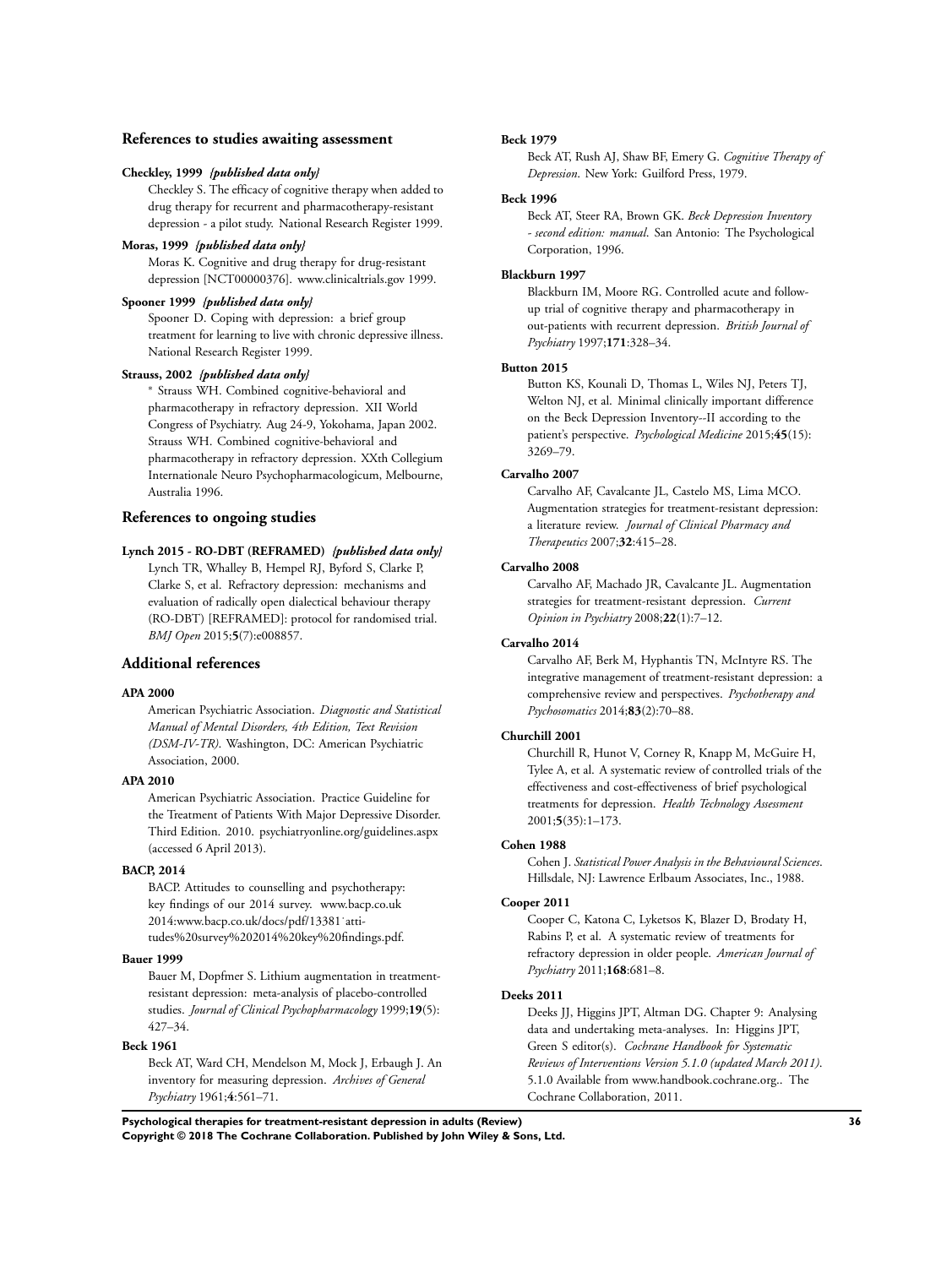### **Duggan 2014**

Duggan C, Parry G McMurran M, Davidson K, Dennis J. The recording of adverse events from psychological treatments in clinical trials: evidence from a review of NIHR-funded trials. *Trials* 2014;**15**(1):335.

#### **Egger 1997**

Egger M, Smith GD, Schneider M, Minder C. Bias in meta-analysis detected by a simple, graphical test. *British Medical Journal* 1997;**315**:629–34.

### **Ellis 1962**

Ellis A. *Reason and emotion in psychotherapy*. New York: Lyle Stuart, 1962.

### **Fava 2005**

Fava M. Diagnosis and definition of treatment-resistant depression. *Biological Psychiatry* 2005;**53**:649–59.

#### **Feighner 1972**

Feighner JP, Robins E, Guze SB, Woodruff RA, Winokur G, Munoz R. Diagnostic criteria for use in psychiatric research. *Archives of General Psychiatry* 1972;**26**:57–63.

### **Fekadu 2009**

Fekadu A, Wooderson S, Donaldson C, Markopoulou K, Masterson B, Poon L, et al. A multidimensional tool to quantify treatment resistance in depression: the Maudsley staging method. *Journal of Clinical Psychiatry* 2009;**70**(2): 177–84.

#### **Freud 1949**

Freud S. *An Outline of Psychoanalysis*. London: Hogarth Press, 1949.

### **Friedman 2004**

Friedman MA, Detweiler-Bedell JB, Leventhal HE, Horne R, Keitner GI, Miller IW. Combined psychotherapy and pharmacotherapy for the treatment of major depressive disorder. *Clinical Psychology: Science and Practice* 2004;**11**: 47–68.

#### **Greenberg 2003**

Greenberg PE, Kessler RC, Birnbaum HG, Leong SA, Lowe SW, Berglund PA, et al. The economic burden of depression in the United States: how did it change between 1990 and 2000?. *Journal of Clinical Psychiatry* 2003;**64**(12):1465–75.

### **Hamilton 1960**

Hamilton M. A rating scale for depression. *Journal of Neurology, Neurosurgery and Psychiatry* 1960;**23**:56–62.

### **Hayes 2004**

Hayes SC, Masuda A, Bassett R, Luoma J, Guerrero LF. DBT, FAP and ACT: how empirically oriented are the new behaviour therapy technologies?. *Behavior Therapy* 2004;**35**  $(1):35-54.$ 

### **Hayes 2006**

Hayes SC, Luoma JB, Bond FW, Masuda A, Lillis J. Acceptance and commitment therapy: model, processes and outcomes. *Behaviour Research and Therapy* 2006;**44**(1): 1–25. [PUBMED: 16300724]

### **Higgins 2011**

Higgins JPT, Green S (editors). Cochrane Handbook for Systematic Reviews of Interventions Version 5.1.0 (updated March 2011). The Cochrane Collaboration, 2011. Available from www.cochrane-handbook.org.

#### **Higgins 2017**

Higgins JP, Altman DG, Sterne JAC (editors). Chapter 8: Assessing risk of bias in included studies. In: Higgins JP, Churchill R, Chandler J, Cumpston MS (editors), Cochrane Handbook for Systematic Reviews of Interventions version 5.2.0 (updated June 2017), Cochrane, 2017. Available from www.cochrane-handbook.org.

#### **Hofmann 2008**

Hofmann SG, Asmundson GJG. Acceptance and mindfulness-based therapy: new wave or old hat?. *Clinical Psychology Review* 2008;**28**(1):1–16.

### **Hollanders 2007**

Hollanders H. Integrative and eclectic approaches. In: Dryden W editor(s). *In Dryden's Handbook of Individual Therapy*. London: Sage, 2007:584.

### **Jung 1963**

Jung CG, Jaffe A, Winston C. *Memories, dreams, reflections*. London: Collins - Routledge & Paul, 1963.

#### **Klein 1960**

Klein M. *Our adult world and its roots in infancy*. London: Tavistock, 1960.

#### **Klerman 1984**

Klerman GL, Weissman MM, Rousaville BJ, Chevron ES. *Interpersonal Psychotherapy for Depression*. New York: Basic Books, 1984.

### **Kounali 2016**

Kounali DZ, Button KS, Lewis G, Ades AE. The relative responsiveness of test instruments can be estimated using a meta-analytic approach: an illustration with treatments for depression. *Journal of Clinical Epidemiology* 2016;**77**: 68–77. [PUBMED: 26994662]

#### **Lazarus 1971**

Lazarus AA. *Behavior Therapy and Beyond*. Maidenhead, UK: McGraw, 1971.

### **Luborsky 1962**

Luborsky L. Clinician's judgements of mental health. *Archives of General Psychiatry* 1962;**7**:407–17.

### **Mansell 2008**

Mansell W. The seven C's of CBT: a consideration of the future challenges for cognitive behavioural therapy. *Behavioural and Cognitive Psychotherapy* 2008;**36**(6):641–9.

#### **Marks 1981**

Marks IM. *Cure and Care of Neuroses: Theory and Practice of Behavioural Psychotherapy*. New York: Wiley, 1981.

#### **Maslow 1943**

Maslow AH. A theory of human motivation. *Psychological Review* 1943;**50**:270–96.

### **Mathers 2005**

Mathers CD, Loncar D. Updated Projections of Global Mortality and Burden of Disease, 2002-2030: Data Sources, Methods and Results (Working Paper). WHO: Geneva; 2005.

**Psychological therapies for treatment-resistant depression in adults (Review) 37**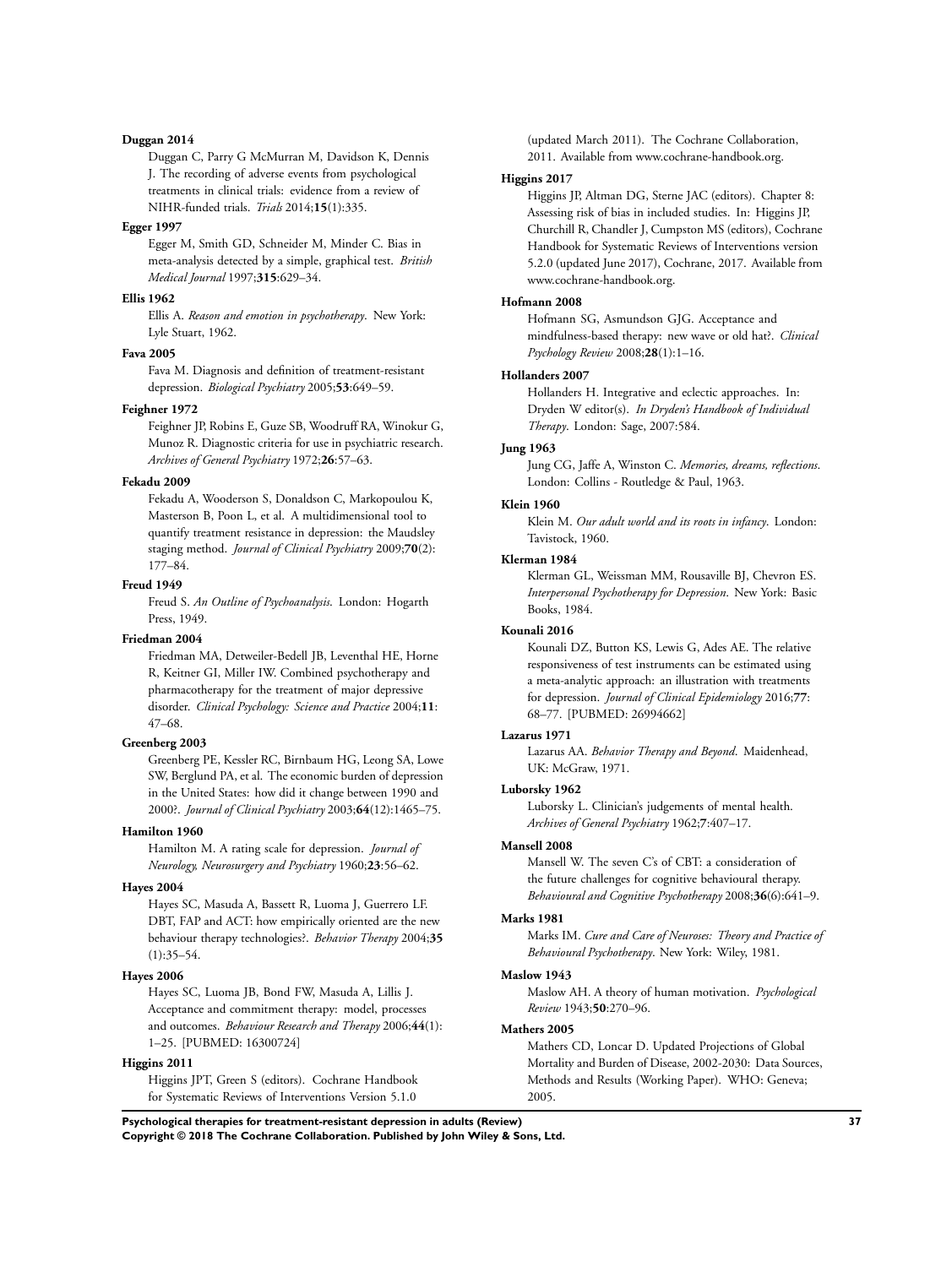### **May 1961**

May R. *Existential Psychology*. New York: Random House, 1961.

### **McCrone 2008**

McCrone P, Dhanasiri S, Patel A, Knapp M, Lawton-Smith S. *Paying the Price: The Cost of Mental Health Care in England to 2026*. London: King's Fund, 2008.

### **McCullough 1984**

McCullough JP. Cognitive-behavioral analysis system of psychotherapy: an interactional treatment approach for dysthymic disorder. *Psychiatry: Journal for the Study of Interpersonal Processes* 1984;**47**(3):234–50.

### **McHugh 2013**

McHugh RK, Whitton SW, Peckham AD, Welge JA, Otto MW. Patient preference for psychological vs. pharmacological treatment of psychiatric disorders: a metaanalytic review. *Journal of Clinical Psychiatry* 2013;**74**(6): 595–602.

### **McIntyre 2014**

McIntyre RS, Marie-Josée F, Lawrence M, Patry S, Carvalho A, Cha DS, et al. Treatment-resistant depression: definitions, review of the evidence, and algorithmic approach. *Journal of Affective Disorders* 2014;**156**:1–7.

### **McManus 2000**

McManus P, Mant A, Mitchell PB, Montgomery WS, Marley J, Auland ME. Recent trends in the use of antidepressant drugs in Australia. *Medical Journal of Australia* 2000;**173**:458–61.

#### **McPherson 2005**

McPherson S, Cairns P, Carlyle J, Shapiro DA, Richardson P, Taylor D. The effectiveness of psychological treatments for treatment-resistant depression: a systematic review. *Acta Psychiatrica Scandinavica* 2005;**111**:331–40.

### **Middleton 2001**

Middleton N, Gunnell D, Whitley E, Dorling D, Frankel S. Secular trends in antidepressant prescribing in the UK, 1975-1998. *Journal of Public Health Medicine* 2001;**23**: 262–37.

### **Montgomery 1979**

Montgomery SA, Asberg M. A new depression scale designed to be sensitive to change. *British Journal of Psychiatry* 1979;**134**:382–9.

### **NICE 2004**

National Institute for Health and Clinical Excellence. Depression: management of depression in primary and secondary care. Clinical guideline [CG23]. www.nice.org.uk 2004.

#### **NICE 2009**

National Institute for Clinical Excellence. Depression: the treatment and management of depression in adults (update). National Clinical Practice Guideline 90. 2009. www.nice.org.uk/CG90 (accessed 6 April 2013).

### **Nierenberg 2007**

Nierenberg AA, Katz J, Fava M. A critical overview of the pharmacologic management of treatment-resistant

depression. *Psychiatric Clinics of North America* 2007;**30**: 13–29.

#### **Olfson 2009**

Olfson M, Marcus SC. National patterns in antidepressant treatment medication. *Archives of General Psychiatry* 2009; **66**:848–56.

### **Pampallona 2004**

Pampallona S, Bollini P, Tibaldi G, Kupelnick B, Munizza C. Combined pharmacotherapy and psychological treatment for depression. *Archives of General Psychiatry* 2004;**61**:714–9.

### **Papakostas 2008**

Papakostas GI, Fava M, Thase ME. Treatment of SSRIresistant depression: a meta-analysis comparing withinversus across-class switches. *Biological Psychiatry* 2008;**63**: 699–704.

### **Papakostas 2009**

Papakostas GI. Managing partial response or nonresponse: switching, augmentation, and combination strategies for major depressive disorder. *Journal of Clinical Psychiatry* 2009;**70**(Suppl. 6):16–25.

### **Pincus 1998**

Pincus HA, Tanielian TL, Marcus SC, Olfon M, Zarin DA, Thompson J, et al. Prescribing trends in psychotropic medications. *JAMA* 1998;**279**:526–31.

## **Rogers 1951**

Rogers C. *Client-centered therapy: its current practice, implications and theory*. London: Constable, 1951.

### **Ryle 1990**

Ryle A. *Cognitive-analytic therapy - active participation in change: new integration in brief psychotherapy*. Chichester: John Wiley & Sons, 1990.

### **Shapiro 1990**

Shapiro DA, Startup MJ. *Raters' manual for the Sheffield Psychotherapy Rating Scale*. Sheffield, UK: MRC/ESRC Social and Applied Psychology Unit, University of Sheffield, 1990.

### **Shelton 2008**

Shelton RC, Papakostas GI. Augmentation of antidepressants with atypical antipsychotics for treatmentresistant major depressive disorder. *Acta Psychiatrica Scandinavica* 2008;**117**:253–9.

### **Skinner 1953**

Skinner BF. *Science and human behaviour*. New York: Free Press, 1953.

### **Spitzer 1978**

Spitzer RL, Robins E. Research diagnostic criteria: rationale and reliability. *Archives of General Psychiatry* 1978;**35**(6): 773–82.

#### **Stimpson 2002**

Stimpson N, Agrawal N, Lewis G. Randomised controlled trials investigating pharmacological and psychological interventions for treatment-refractory depression. Systematic review. *British Journal of Psychiatry* 2002;**181**: 284–94.

**Psychological therapies for treatment-resistant depression in adults (Review) 38**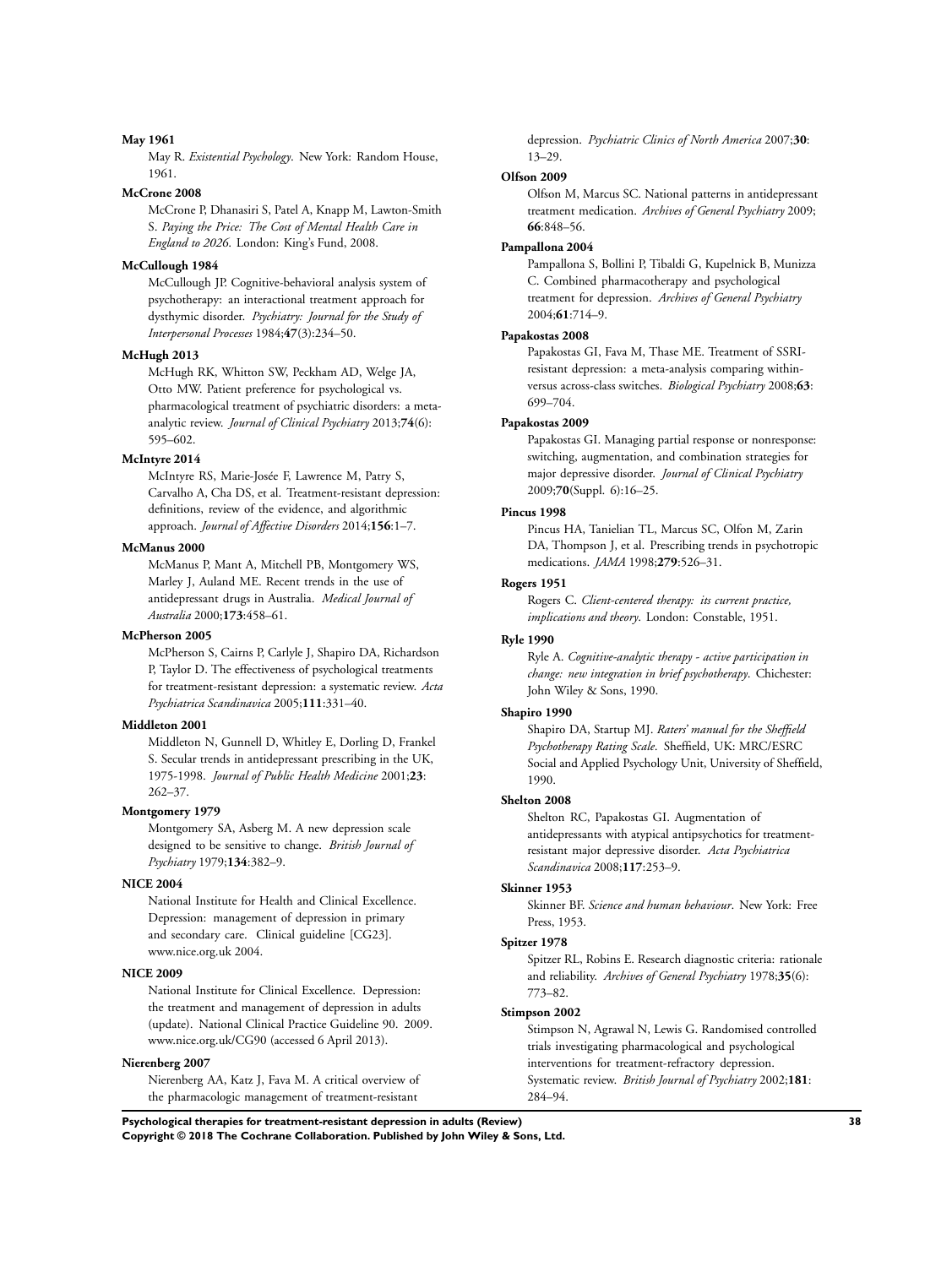### **Thase 1997**

Thase ME, Rush AJ. When at first you don't succeed: sequential strategies for antidepressant nonresponders. *Journal of Clinical Psychiatry* 1997;**58 Suppl 13**:23–9.

#### **The NHS Information Centre 2011**

The NHS Information Centre. Prescription Cost Analysis England 2010. www.hscic.gov.uk/pubs/ prescostanalysis2010 (accessed 6 April 2013).

### **Trivedi 2006**

Trivedi MH, Rush AJ, Wisniewski SR, Nierenberg AA, Warden D, Ritz L, et al. Evaluation of outcomes with citalopram for depression using measurement-based care in STAR\*D: implications for clinical practice. *American Journal of Psychiatry* 2006;**163**:28–40.

### **Trivedi 2011**

Trivedi RB, Nieuwsma JA, Williams JW Jr. Examination of the utility of psychotherapy for patients with treatment resistant depression: a systematic review. *Journal of General Internal Medicine* 2011;**26**(6):643–50.

#### **Ware 1993**

Ware JE, Snow KK, Kosinski M, Gandek B. *SF-36 health survey: manual and interpretation guide*. Boston, MA: The Health Institute, New England Medical Center, 1993.

### **Watson 1924**

Watson JB. *Behaviorism*. New York: Norton, 1924.

### **Weissman 2007**

Weissman MM, Markowitz JC, Klerman GL. *Clinician's quick guide to interpersonal psychotherapy*. New York: Oxford University Press, 2007.

### **WHO 1992**

World Health Organization. *International Statistical Classification of Diseases and Related Health Problems - 10th Revision*. Geneva: World Health Organization, 1992.

### **WHOQOL 1998**

WHOQOL Group. The World Health Organization Quality of Life Assessment (WHOQOL): development and general psychometric properties. *Social Science and Medicine* 1998;**46**:1569–85.

### **Williams 2013**

Williams CJ, Taylor M, Kessler D, Lewis G, Wiles N. Pharmacological interventions for treatment-resistant depression in adults. *Cochrane Database of Systematic Reviews* 2013, Issue 6. DOI: 10.1002/14651858.CD010557

### **Wing 1994**

Wing J. *Measuring Mental Health Outcomes: a perspective from the Royal College of Psychiatrists. Outcomes into clinical practice*. London: BMJ Publishing, 1994.

#### **WPA 1974**

World Psychiatric Association. Symposium on therapy resistant depression. *Pharmacopsychiatry* 1974;**7**:69–74.

#### **References to other published versions of this review**

### **Wiles 2013**

Wiles N, Williams CJ, Kessler D, Lewis G. Psychological therapies for treatment-resistant depression in adults. *Cochrane Database of Systematic Reviews* 2013, Issue 6. DOI: 10.1002/14651858.CD010558

∗ *Indicates the major publication for the study*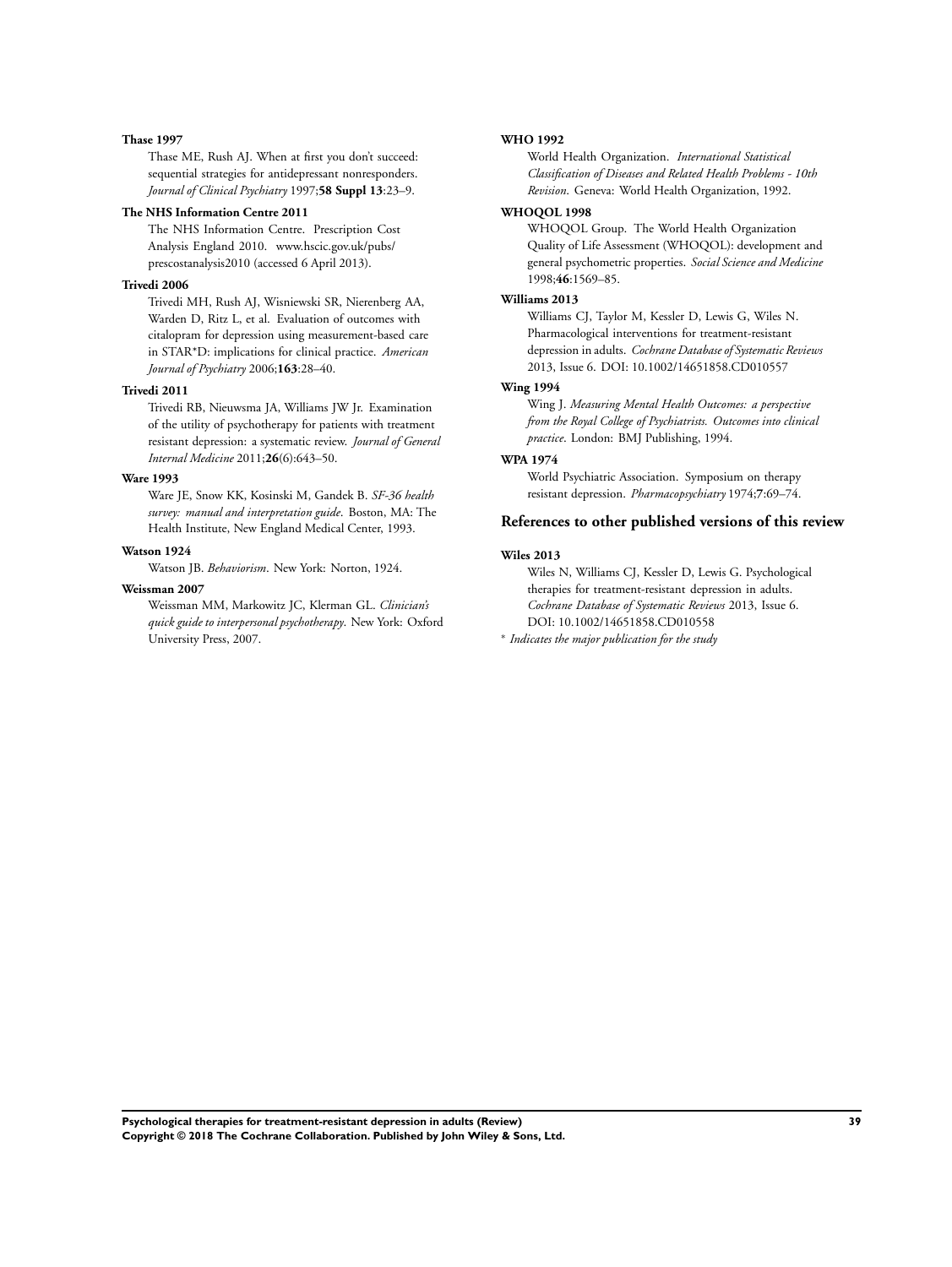# **CHARACTERISTICS OF STUDIES**

# **Characteristics of included studies** *[ordered by study ID]*

# **[Harley 2008](#page-32-0)**

| Methods           | RCT, parallel groups                                                                                                                                                                                                                                                                                                                                                                   |
|-------------------|----------------------------------------------------------------------------------------------------------------------------------------------------------------------------------------------------------------------------------------------------------------------------------------------------------------------------------------------------------------------------------------|
| Participants      | Recruited from outpatient clinic of a hospital<br>Location: USA<br>Criteria for depression: Structured Clinical Interview for DSM-IV diagnoses (SCID-I)<br>Age: range 18-65 years (mean 41.8 years)<br>24 participants in total ( $n = 18$ (75%) female)<br>Baseline HAMD score: $DBT + TAU = 16.9$ ; waitlist/TAU = 18.9<br>Baseline BDI score: DBT + TAU = 27.9; waitlist/TAU = 27.4 |
| Interventions     | Group I: dialectical behavioural therapy plus usual care<br>DBT - 16 weekly sessions, each lasting 1 hour 30 minutes, with weekly between-session<br>homework assignments. The group was co-led by 2 clinical psychologists trained and<br>experienced in group DBT<br>Group II: waitlist and usual care<br>Both groups continued antidepressant treatment as part of usual care       |
| Outcomes          | Continuous measure of depressive symptoms (Hamilton Depression Scale (HAMD) and<br>Beck Depression Inventory (BDI) scores)<br>Follow-up at 16 weeks                                                                                                                                                                                                                                    |
| Definition of TRD | Non-response to at least 6 weeks of an adequate dose of an antidepressant<br>Standard effective doses were predefined by consensus of 2 senior psychiatrists with<br>expertise in depression                                                                                                                                                                                           |
| <b>Notes</b>      |                                                                                                                                                                                                                                                                                                                                                                                        |

*Risk of bias*

| <b>Bias</b>                                                                                          |              | Authors' judgement Support for judgement                           |
|------------------------------------------------------------------------------------------------------|--------------|--------------------------------------------------------------------|
| Random sequence generation (selection Low risk)<br>bias)                                             |              | Eligible participants were "block randomised" by gender and age    |
| Allocation concealment (selection bias)                                                              | Unclear risk | No information was given regarding concealment.                    |
| Blinding of participants and personnel High risk<br>(performance bias)<br>All outcomes               |              | Participants and therapists were aware of the treatment allocation |
| Blinding of outcome assessment (detection High risk<br>bias)<br>Patient reported depressive symptoms |              | Participants and therapists were aware of the treatment allocation |

**Psychological therapies for treatment-resistant depression in adults (Review) 40**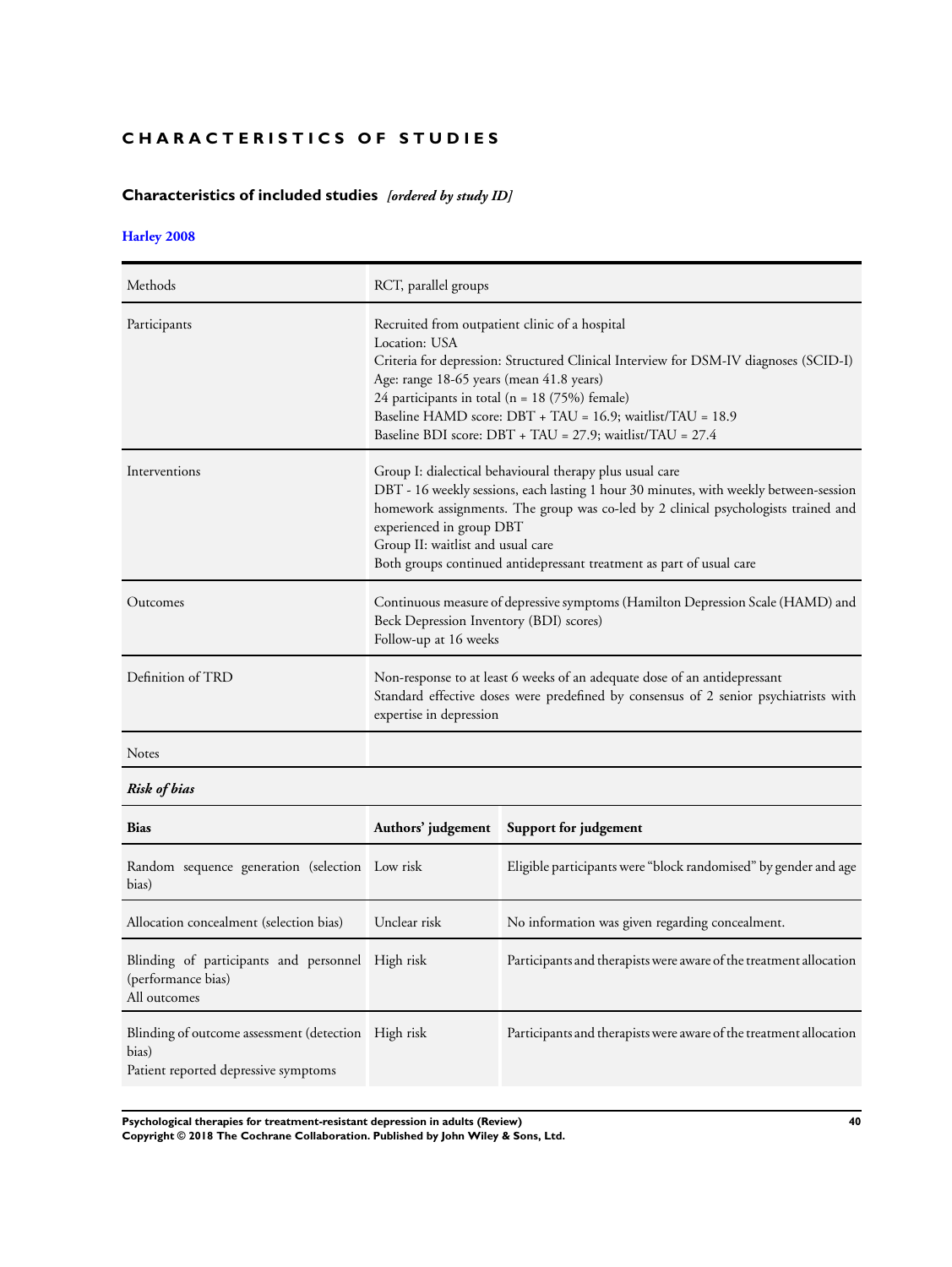# **[Harley 2008](#page-32-0)** (*Continued)*

| Blinding of outcome assessment (detection Low risk<br>bias)<br>Observer rated depressive symptoms |           | Quote: "The independent assessors were blind to the condition<br>each patient had been assigned when they conducted week 0<br>and week 16 assessments."                                                                                                                                    |
|---------------------------------------------------------------------------------------------------|-----------|--------------------------------------------------------------------------------------------------------------------------------------------------------------------------------------------------------------------------------------------------------------------------------------------|
| Incomplete outcome data (attrition bias)<br>All outcomes                                          | High risk | 23% and 18% dropout in intervention and control groups, re-<br>spectively. Study authors did not report any approach to dealing<br>with missing data and, when contacted, confirmed that no such<br>analyses were undertaken                                                               |
| Selective reporting (reporting bias)                                                              | Low risk  | No protocol is available. Outcomes listed in methods were all<br>reported in results. Study author was contacted for any addi-<br>tional outcomes or analyses conducted, and they provided a later<br>publication of the study with additional (post hoc) analyses on<br>1 of the outcomes |
| Other bias                                                                                        | Low risk  | No differential attrition, baseline differences, or selective follow-<br>up is apparent                                                                                                                                                                                                    |

# **[Nakagawa 2017](#page-32-0)**

| Methods       | RCT, parallel group                                                                                                                                                                                                                                                                                                                                                                                                                                                                                                                                                                             |
|---------------|-------------------------------------------------------------------------------------------------------------------------------------------------------------------------------------------------------------------------------------------------------------------------------------------------------------------------------------------------------------------------------------------------------------------------------------------------------------------------------------------------------------------------------------------------------------------------------------------------|
| Participants  | Recruited from outpatient departments of 2 hospitals<br>Location: Tokyo, Japan<br>Criteria for depression: DMS-IV and $HAMD \geq 16$<br>Age: mean (SD) 39.5 (9.2) years for CBT group, 41.7 (10.7) for usual care group; range<br>$20$ to 65 years<br>80 participants ( $n = 29$ (36%) female)<br>Baseline HAMD-GRID score: CBT + TAU = 20.9; TAU = 20.8<br>Baseline BDI score: $CBT + TAU = 27$ ; $TAU = 27.2$                                                                                                                                                                                 |
| Interventions | Group I: cognitive-behavioural therapy in addition to usual care<br>CBT was delivered by 4 psychiatrists, 1 clinical psychologist, and 1 psychiatric nurse, all<br>of whom were trained in delivering CBT and were supervised and independently rated<br>by a specialist on adherence to CBT protocols. Participants could receive between 16<br>and 20 sessions<br>Group II: usual care<br>Investigators imposed no restrictions on the treatment that participants in the usual care<br>group could receive, except CBT<br>Both groups continued antidepressant therapy as part of usual care |
| Outcomes      | Change in clinician-rated 17-item GRID-Hamilton Depression Rating Scale (GRID-<br>HAMD) score at 16 weeks<br>Severity and change in scores of subjective depression symptoms (BDI)-II<br>Dropout<br>Proportions of responders (> 50% reduction in GRID-HAMD from baseline) and re-<br>mitters (< 7 GRID-HAMD)<br>Safety (numbers of serious adverse events)                                                                                                                                                                                                                                     |

**Psychological therapies for treatment-resistant depression in adults (Review) 41**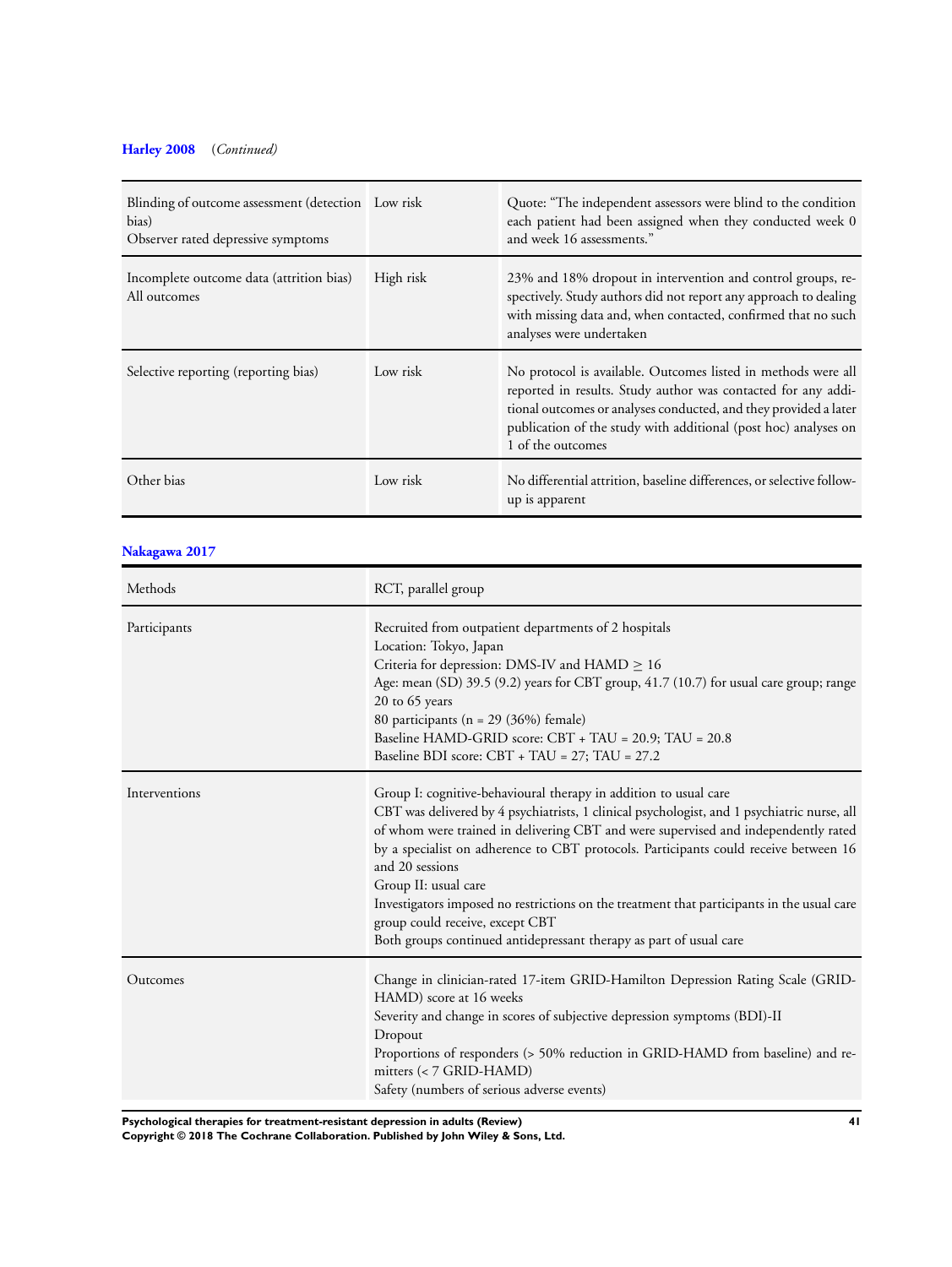# **[Nakagawa 2017](#page-32-0)** (*Continued)*

|                   | Quality of life (SF-36 mental; SF-36 physical)                                                                          |
|-------------------|-------------------------------------------------------------------------------------------------------------------------|
| Definition of TRD | Non-response to at least 8 weeks of adequate therapeutic dosage of antidepressant med-<br>ication as part of usual care |
| <b>Notes</b>      | Closed recruitment in August 2013. Data collection to be completed in December 2014<br>but no publication yet           |

*Risk of bias*

| <b>Bias</b>                                                                                          |              | Authors' judgement Support for judgement                                                                                                                                                                                                                                                                                                                                                                                                                       |
|------------------------------------------------------------------------------------------------------|--------------|----------------------------------------------------------------------------------------------------------------------------------------------------------------------------------------------------------------------------------------------------------------------------------------------------------------------------------------------------------------------------------------------------------------------------------------------------------------|
| Random sequence generation (selection Low risk<br>bias)                                              |              | Quote: "Central computerised registration system designed for<br>this study (which) automatically randomises patients and gen-<br>erates a message noting their assigned treatment."                                                                                                                                                                                                                                                                           |
| Allocation concealment (selection bias)                                                              | Low risk     | Quote: "Allocation will be concealed and stratified by site $(n = 2)$<br>with the minimisation method to balance the age and baseline<br>HAMD score. The cutoff for age and depression level used for<br>minimisation will not be disclosed until study completion."                                                                                                                                                                                           |
| Blinding of participants and personnel High risk<br>(performance bias)<br>All outcomes               |              | Quote: "Due to the nature of the intervention, neither the pa-<br>tients, the treating psychiatrists, [n]or the study therapists can<br>be completely blinded, but the two latter groups are strongly<br>instructed not to disclose the randomisation status to patients<br>at assessments."                                                                                                                                                                   |
| Blinding of outcome assessment (detection High risk<br>bias)<br>Patient reported depressive symptoms |              | Quote: "Due to the nature of the intervention, neither the pa-<br>tients, the treating psychiatrists, [n]or the study therapists can<br>be completely blinded, but the two latter groups are strongly<br>instructed not to disclose the randomisation status to patients<br>at assessments."                                                                                                                                                                   |
| Blinding of outcome assessment (detection Low risk<br>bias)<br>Observer rated depressive symptoms    |              | Quote: "Study design uses a standardised psychiatric interview<br>to assess depression symptomatology by blind raters; the asses-<br>sors were not involved with treatment delivery and study coor-<br>dination and were prohibited from accessing any information<br>that could confer participant allocation. The success of assessor<br>masking was testedpercent agreement was 52 and kappa coef-<br>ficient was 0.00, indicating masking was successful." |
| Incomplete outcome data (attrition bias)<br>All outcomes                                             | Low risk     | Primary analysis was ITT with all randomised participants in-<br>cluded. Missing values were not imputed but were tested in sen-<br>sitivity analyses using imputations for departures from missing<br>at random                                                                                                                                                                                                                                               |
| Selective reporting (reporting bias)                                                                 | Unclear risk | Comment: Some outcomes are expected in future publications,<br>so we cannot judge yet                                                                                                                                                                                                                                                                                                                                                                          |

**Psychological therapies for treatment-resistant depression in adults (Review) 42**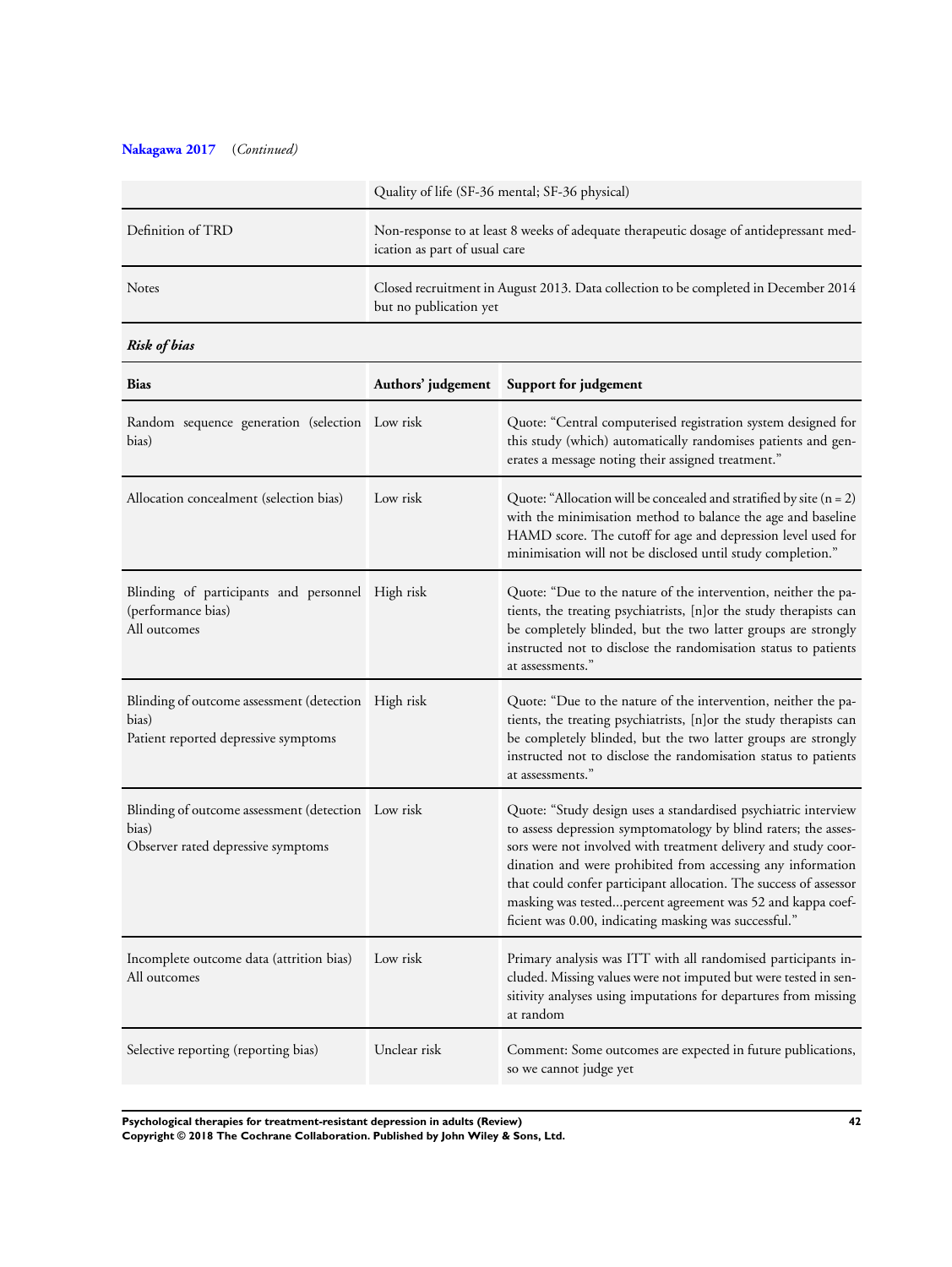# **[Nakagawa 2017](#page-32-0)** (*Continued)*

| Other bias          | Low risk                                                                                                                                                                                                                                                                                                                                                                                                                                                                                  | No differential attrition, baseline differences, [n]or selective fol-<br>low-up apparent |  |
|---------------------|-------------------------------------------------------------------------------------------------------------------------------------------------------------------------------------------------------------------------------------------------------------------------------------------------------------------------------------------------------------------------------------------------------------------------------------------------------------------------------------------|------------------------------------------------------------------------------------------|--|
| Souza 2016          |                                                                                                                                                                                                                                                                                                                                                                                                                                                                                           |                                                                                          |  |
| Methods             | RCT, parallel group                                                                                                                                                                                                                                                                                                                                                                                                                                                                       |                                                                                          |  |
| Participants        | Recruited from outpatient clinic of a hospital<br>Location: Brazil<br>Criteria for depression: DMS-IV<br>Age: mean (SD) 49.3 (12.3) years for IPT group, 49.18 (12.5) for usual care group<br>40 participants ( $n = 34$ (85%) female)<br>Baseline BDI score: CBT + TAU = 31.4; TAU = 28.8<br>Baseline HAMD score: CBT + TAU = 19.8; TAU = 18.4                                                                                                                                           |                                                                                          |  |
| Interventions       | Group I: interpersonal psychotherapy (IPT) plus usual care<br>IPT performed according to treatment guidelines; 16 individual 40-minute weekly ses-<br>sions administered by third year psychiatric residents and 1 psychiatrist<br>Group II: Usual care - pharmacotherapy and clinical management. Clinicians were free<br>to choose medication(s) plus other treatments that followed standard clinical guidelines<br>Both groups continued antidepressant therapy as part of usual care |                                                                                          |  |
| Outcomes            | Depressive symptoms: HAMD 17 as continuous score and dichotomous outcome (re-<br>sponse - defined as 50% reduction; remission < 7); BDI as continuous score; CGI-S as<br>continuous score<br>QOL: WHOQOL continuous score<br>Dropout                                                                                                                                                                                                                                                      |                                                                                          |  |
| Definition of TRD   | Non-response to at least 1 trial of antidepressant medication in adequate dose and<br>duration. Adequate dose was defined as the equivalent of at least 75 mg of amitriptyline.<br>Adequate duration - at least 4 weeks                                                                                                                                                                                                                                                                   |                                                                                          |  |
| <b>Notes</b>        |                                                                                                                                                                                                                                                                                                                                                                                                                                                                                           |                                                                                          |  |
| <b>Risk of bias</b> |                                                                                                                                                                                                                                                                                                                                                                                                                                                                                           |                                                                                          |  |
| <b>Bias</b>         | Authors' judgement                                                                                                                                                                                                                                                                                                                                                                                                                                                                        | Support for judgement                                                                    |  |
|                     |                                                                                                                                                                                                                                                                                                                                                                                                                                                                                           |                                                                                          |  |

| Random sequence generation (selection Low risk<br>bias)                                |          | Quote: "randomisation sequence generated by computer prior<br>to the recruitment"                                                                                                                         |
|----------------------------------------------------------------------------------------|----------|-----------------------------------------------------------------------------------------------------------------------------------------------------------------------------------------------------------|
| Allocation concealment (selection bias)                                                | Low risk | Quote: "Single randomisation was carried out by means of se-<br>quentially numbered brown sealed envelopes containing the ran-<br>domisation sequence."                                                   |
| Blinding of participants and personnel High risk<br>(performance bias)<br>All outcomes |          | No information is available, but it is likely that participants and<br>personnel provided/received psychotherapy and knew about it;<br>no placebo was used. It is possible that the clinicians who deliv- |

**Psychological therapies for treatment-resistant depression in adults (Review) 43**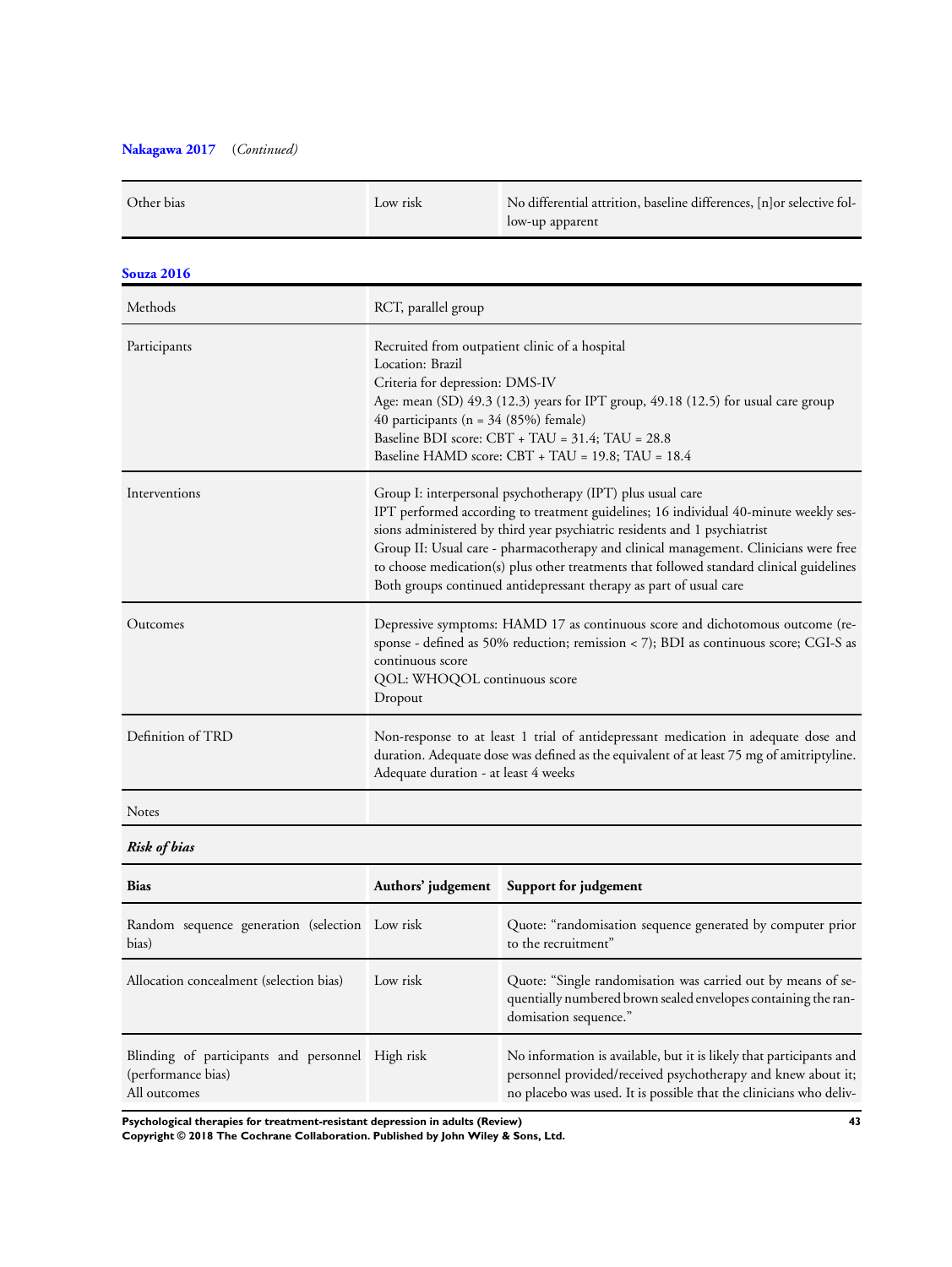## **[Souza 2016](#page-32-0)** (*Continued)*

|                                                                                                      |              | ered this were blind to treatment allocation, but no information<br>is provided to indicate whether this was the case                                                                                                                                                                                                                                                                                                                                                                                     |
|------------------------------------------------------------------------------------------------------|--------------|-----------------------------------------------------------------------------------------------------------------------------------------------------------------------------------------------------------------------------------------------------------------------------------------------------------------------------------------------------------------------------------------------------------------------------------------------------------------------------------------------------------|
| Blinding of outcome assessment (detection High risk<br>bias)<br>Patient reported depressive symptoms |              | No information is available, but it is unlikely that participants<br>were blind to treatment; no placebo was used                                                                                                                                                                                                                                                                                                                                                                                         |
| Blinding of outcome assessment (detection Low risk<br>bias)<br>Observer rated depressive symptoms    |              | Quote: "Investigators responsible for the outcome assessments<br>were blinded to the treatment assignment."                                                                                                                                                                                                                                                                                                                                                                                               |
| Incomplete outcome data (attrition bias)<br>All outcomes                                             | High risk    | 27.5% dropout; IPT group ( $n = 6$ ), usual care ( $n = 5$ ); although<br>authors stated using ITT, not all randomised participants were<br>analysed as per their CONSORT figure<br>Quote: "We performed analyses using the full data set including<br>all patients randomly assigned to any of the two interventions;<br>Considering the intention-to-treat sample the differences in re-<br>sponse rates and remission were not significant."<br>Comment: awaiting trial author response on ITT queries |
| Selective reporting (reporting bias)                                                                 | Unclear risk | The paper additionally reports response and remission, which<br>were not stated in the protocol. Unclear how this may affect trial<br>findings                                                                                                                                                                                                                                                                                                                                                            |
| Other bias                                                                                           | Low risk     | No differential attrition, baseline differences, nor selective fol-<br>low-up apparent                                                                                                                                                                                                                                                                                                                                                                                                                    |

# **[Town 2017](#page-32-0)**

| Methods       | RCT, parallel group                                                                                                                                                                                                                                                                                                                                          |
|---------------|--------------------------------------------------------------------------------------------------------------------------------------------------------------------------------------------------------------------------------------------------------------------------------------------------------------------------------------------------------------|
| Participants  | Recruited from secondary care outpatient departments<br>Location: Halifax, Canada<br>Criteria for depression: DMS-IV and $HAMD \geq 16$<br>Age: range 18 to 65 years (mean age 38.9 years for ISTDP group, 44.2 years for usual<br>care group)<br>60 participants in total ( $n = 38$ (63.3%) female)<br>Baseline score HAMD: ISTDP = $23.5$ ; TAU = $24.03$ |
| Interventions | Intensive short-term dynamic psychotherapy with treatment as usual vs standard care/<br>treatment as usual                                                                                                                                                                                                                                                   |
| Outcomes      | Change in depression severity (HAMD; PHQ-9)<br>Dropout<br>Quality of life (SF-12)<br>Cost-effectiveness                                                                                                                                                                                                                                                      |

**Psychological therapies for treatment-resistant depression in adults (Review) 44 Copyright © 2018 The Cochrane Collaboration. Published by John Wiley & Sons, Ltd.**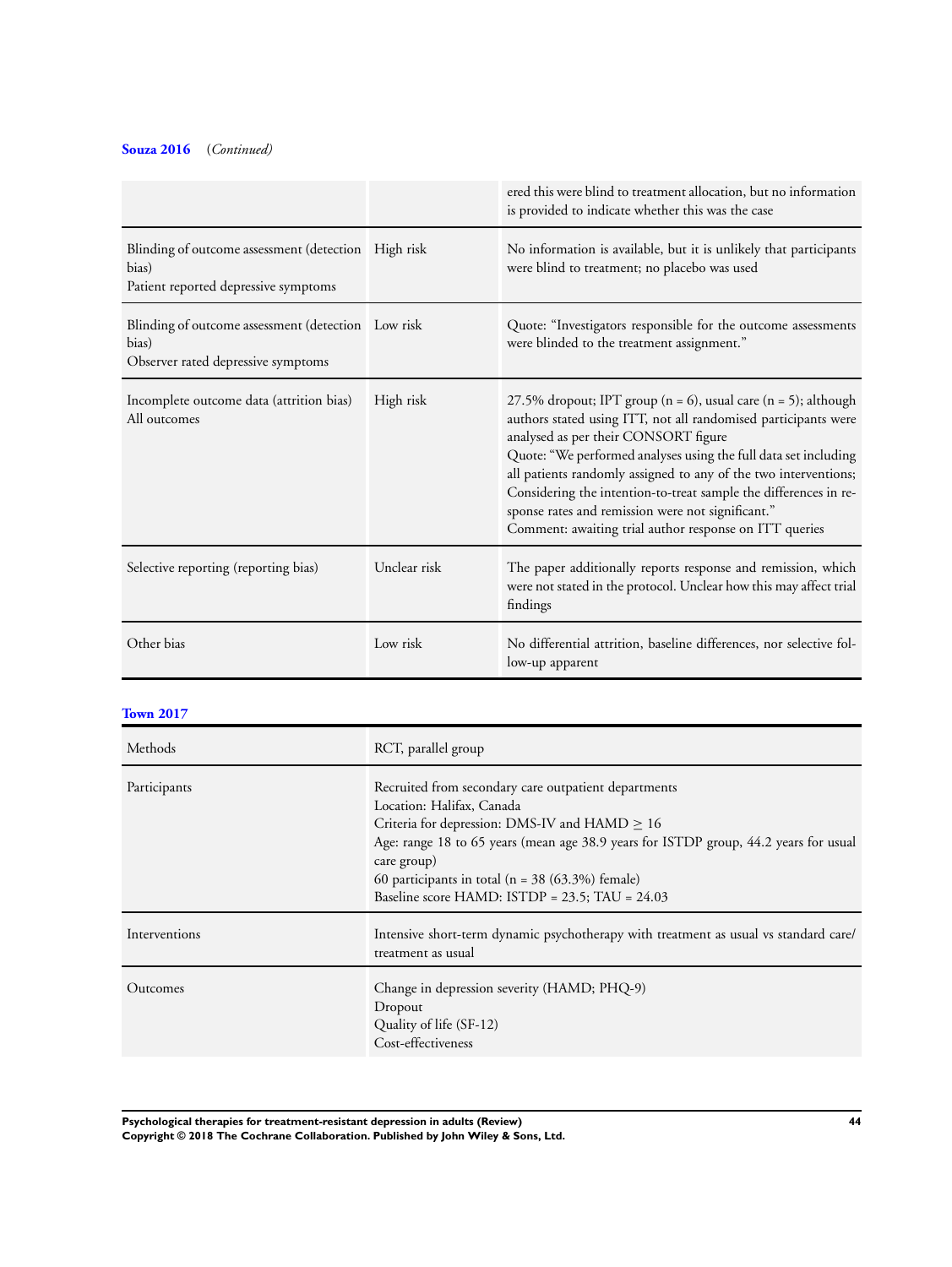# **[Town 2017](#page-32-0)** (*Continued)*

| Definition of TRD | Participants with non-remitting depression following at least 1 course of antidepressants.<br>Participants will have had at least 1 treatment trial of antidepressants at an acceptable<br>therapeutic dose (length $\geq$ 6 weeks) for the current depressive episode without adequate<br>response (score on the Hamilton Rating Scale for Depression $\geq 16$ ) at the time of<br>screening interview |
|-------------------|----------------------------------------------------------------------------------------------------------------------------------------------------------------------------------------------------------------------------------------------------------------------------------------------------------------------------------------------------------------------------------------------------------|
| <b>Notes</b>      | The published paper presented only the depression outcome and dropout at 6 months<br>and stated that other outcomes will be presented in a following paper. Request made to<br>study author for unpublished data; no response yet                                                                                                                                                                        |

# *Risk of bias*

| <b>Bias</b>                                                                                          | Authors' judgement | Support for judgement                                                                                                                                                                                                                                           |
|------------------------------------------------------------------------------------------------------|--------------------|-----------------------------------------------------------------------------------------------------------------------------------------------------------------------------------------------------------------------------------------------------------------|
| Random sequence generation (selection Low risk<br>bias)                                              |                    | Quote: "For purposes of randomisation, a researcher external<br>to the study team generated a permuted block randomisation<br>sequence using a digital random number generator."                                                                                |
| Allocation concealment (selection bias)                                                              | Low risk           | Quote: "Screening assessments and enrolment were conducted<br>by the study research assistant who remained blind throughout<br>the randomisation and allocation process. Allocation was con-<br>ducted at the end of enrolment by an administrative assistant." |
| Blinding of participants and personnel High risk<br>(performance bias)<br>All outcomes               |                    | Quote: "Therapists and patients could not be blinded to treat-<br>ment allocation."                                                                                                                                                                             |
| Blinding of outcome assessment (detection High risk<br>bias)<br>Patient reported depressive symptoms |                    | Quote: "Therapists and patients could not be blinded to treat-<br>ment allocation."                                                                                                                                                                             |
| Blinding of outcome assessment (detection Low risk<br>bias)<br>Observer rated depressive symptoms    |                    | Quote: "The study research assistant was blind to treatment con-<br>dition; and to maintain concealment, patients were instructed<br>to refrain from discussing their treatment during assessments;<br>the study (included) use of blinded outcome ratings."    |
| Incomplete outcome data (attrition bias)<br>All outcomes                                             | Low risk           | Quote: "The 60 randomised participants were included in our<br>primary 'intention to treat' analysis sample; the missing data<br>[were] distributed equally between the two groups."                                                                            |
| Selective reporting (reporting bias)                                                                 | Unclear risk       | Comment: some outcomes expected in future publications, so<br>we cannot judge yet                                                                                                                                                                               |
| Other bias                                                                                           | Low risk           | No differential attrition, baseline differences, nor selective fol-<br>low-up apparent                                                                                                                                                                          |

**Psychological therapies for treatment-resistant depression in adults (Review) 45 Copyright © 2018 The Cochrane Collaboration. Published by John Wiley & Sons, Ltd.**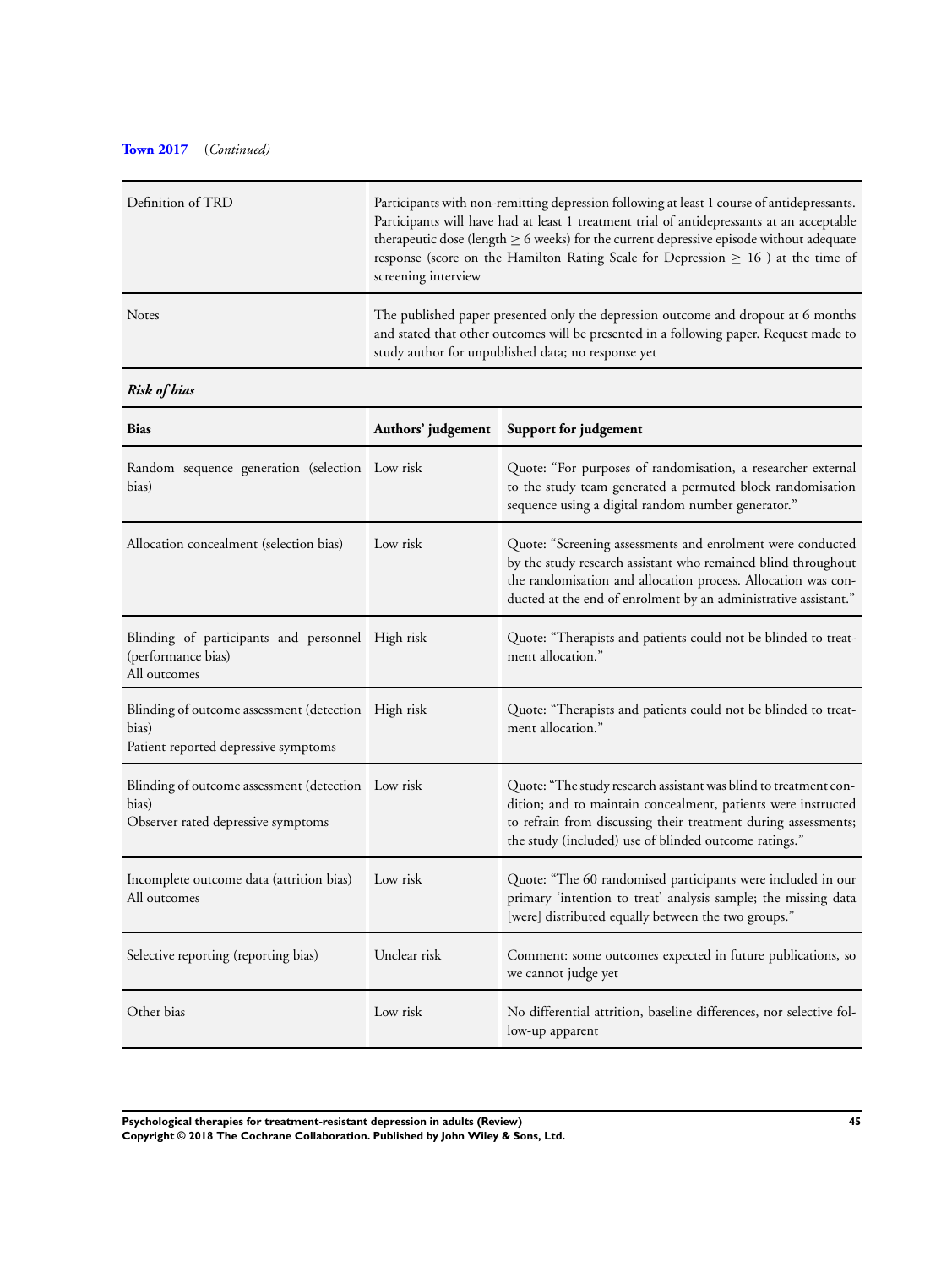**[Wiles 2007](#page-32-0)**

| Methods                                                                                              | RCT, parallel groups                                                                                                                                                                                                                                                                                                                                                                                                                 |                                                                                    |
|------------------------------------------------------------------------------------------------------|--------------------------------------------------------------------------------------------------------------------------------------------------------------------------------------------------------------------------------------------------------------------------------------------------------------------------------------------------------------------------------------------------------------------------------------|------------------------------------------------------------------------------------|
| Participants                                                                                         | Recruited from GP practices<br>Location: UK<br>Criteria for depression: ICD-10 and at least 15 on the Beck Depression Inventory (BDI-<br>$\prod$<br>Age: range 18 to 65 years (mean age 45.5 years for CBT group, 45.1 years for usual care<br>group)<br>25 participants in total ( $n = 21$ (84%) female)<br>Baseline BDI score: CBT + TAU = 31.3; TAU = 26.6                                                                       |                                                                                    |
| Interventions                                                                                        | Group I: cognitive-behavioural therapy in addition to usual care<br>CBT was delivered by 2 therapists who received weekly supervision of a specialist. Par-<br>ticipants could receive between 12 and 20 sessions<br>Group II: usual care<br>Investigators applied no restrictions on the treatment that participants in the usual care<br>group could receive<br>Both groups continued antidepressant therapy as part of usual care |                                                                                    |
| Outcomes                                                                                             | Depressive symptoms (BDI-II) as continuous score and dichotomous outcome (response<br>- defined as at least a 50% reduction in BDI score)                                                                                                                                                                                                                                                                                            |                                                                                    |
| Definition of TRD                                                                                    | Non-response to at least 6 weeks of antidepressant treatment at British National Formu-<br>lary (BNF) recommended doses                                                                                                                                                                                                                                                                                                              |                                                                                    |
| Notes                                                                                                |                                                                                                                                                                                                                                                                                                                                                                                                                                      |                                                                                    |
| <b>Risk of bias</b>                                                                                  |                                                                                                                                                                                                                                                                                                                                                                                                                                      |                                                                                    |
| <b>Bias</b>                                                                                          | Authors' judgement                                                                                                                                                                                                                                                                                                                                                                                                                   | Support for judgement                                                              |
| Random sequence generation (selection Low risk<br>bias)                                              |                                                                                                                                                                                                                                                                                                                                                                                                                                      | Computer-generated randomisation                                                   |
| Allocation concealment (selection bias)                                                              | Low risk                                                                                                                                                                                                                                                                                                                                                                                                                             | Randomisation conducted by an individual independent of the<br>recruitment process |
| Blinding of participants and personnel High risk<br>(performance bias)<br>All outcomes               |                                                                                                                                                                                                                                                                                                                                                                                                                                      | Participants and therapists were aware of the treatment allocation                 |
| Blinding of outcome assessment (detection High risk<br>bias)<br>Patient reported depressive symptoms |                                                                                                                                                                                                                                                                                                                                                                                                                                      | Participants were aware of the treatment allocation.                               |
| Blinding of outcome assessment (detection Low risk<br>bias)<br>Observer rated depressive symptoms    |                                                                                                                                                                                                                                                                                                                                                                                                                                      | Not applicable - no observer-rated scales                                          |

**Psychological therapies for treatment-resistant depression in adults (Review) 46**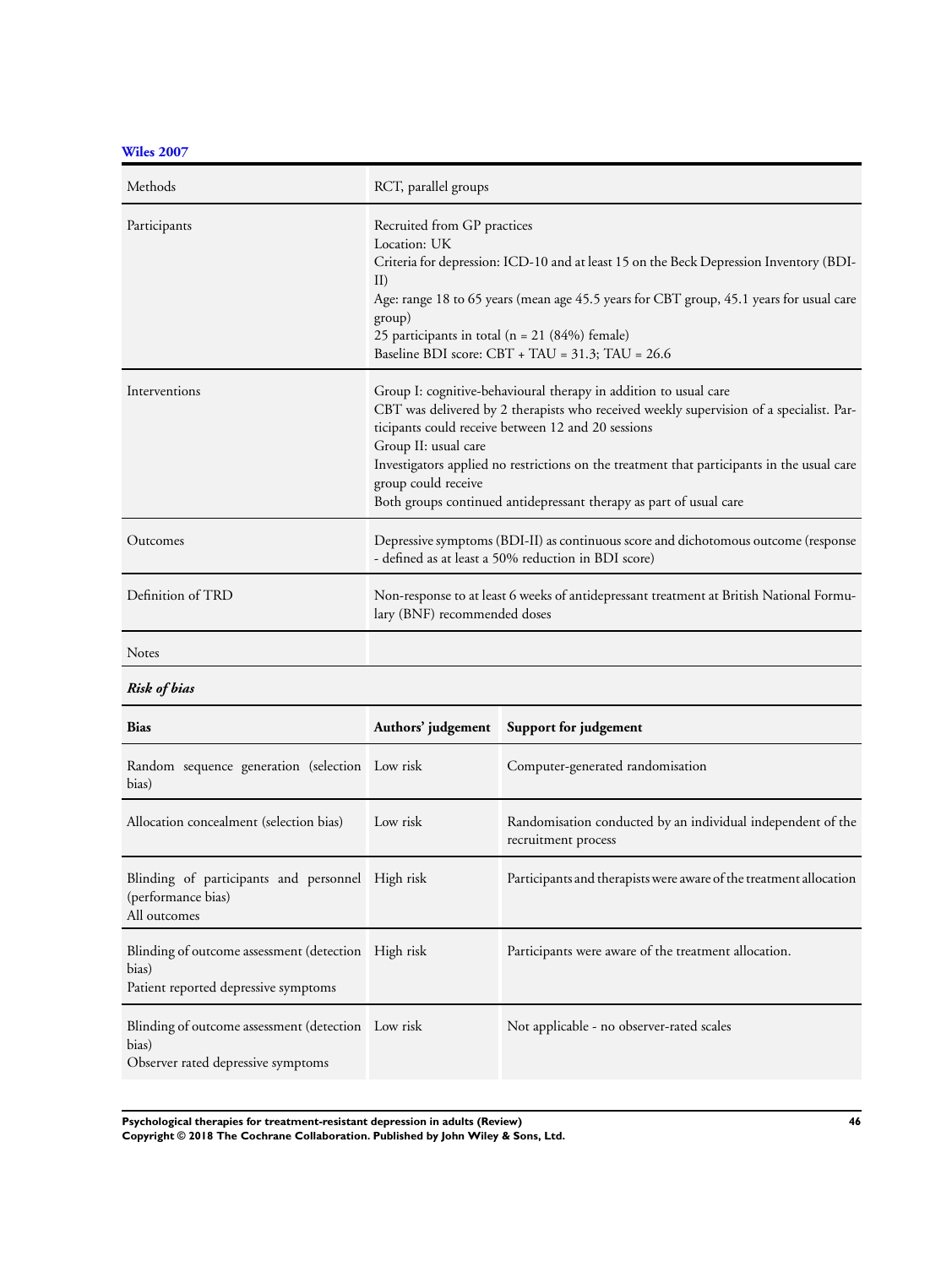# **[Wiles 2007](#page-32-0)** (*Continued)*

| Incomplete outcome data (attrition bias)<br>All outcomes | Low risk | Last observation carried forward approach used for participants<br>with missing data $(n = 2)$                                                                                                                                                      |
|----------------------------------------------------------|----------|-----------------------------------------------------------------------------------------------------------------------------------------------------------------------------------------------------------------------------------------------------|
| Selective reporting (reporting bias)                     | Low risk | Trial protocol available. Only BDI results were reported in the<br>2007 publication, but data on unpublished outcomes (QOL, fi-<br>nal mean, SD values for BDI for each group, reasons for dropout<br>by group) were obtained from the study author |
| Other bias                                               | Low risk | No differential attrition, baseline differences, nor selective fol-<br>low-up apparent                                                                                                                                                              |

# **[Wiles 2016](#page-32-0)**

| Methods       | RCT, parallel group (CoBalT trial)                                                                                                                                                                                                                                                                                                                                                                                                                                                                                                                                                                                                                                                                                                                           |
|---------------|--------------------------------------------------------------------------------------------------------------------------------------------------------------------------------------------------------------------------------------------------------------------------------------------------------------------------------------------------------------------------------------------------------------------------------------------------------------------------------------------------------------------------------------------------------------------------------------------------------------------------------------------------------------------------------------------------------------------------------------------------------------|
| Participants  | Recruited from GP practices<br>Location: UK<br>Criteria for depression: ICD-10 criteria for depression and at least 14 on the Beck<br>Depression Inventory (BDI-II)<br>Age: range 18 to 75 years (mean age 49.2 years for CBT group, 50.0 years for usual care<br>group)<br>469 participants in total ( $n = 339$ (72%) female)<br>Baseline BDI score: CBT + TAU = 31.8; TAU = 31.8                                                                                                                                                                                                                                                                                                                                                                          |
| Interventions | Group I: cognitive-behavioural therapy plus usual care<br>Participants received a course of 12 sessions of CBT, with (up to) 6 additional sessions<br>if deemed necessary by the therapist. Eleven trained and supervised therapists were<br>representative of NHS psychological therapy services.<br>Sessions typically lasted 50 to 60 minutes.<br>At 12 months, the median number of sessions received was 12 (IQR 6 to 17)<br>Group II: usual care<br>Investigators applied no restrictions on treatment options for participants randomised<br>to be managed as usual by their GP. Participants could be referred for counselling or for<br>secondary care (including for CBT)<br>Both groups continued antidepressant medication as part of usual care |
| Outcomes      | Depressive symptoms were measured by (1) Beck Depression Inventory (BDI-II) - mean<br>scores, response (reduction in BDI of at least 50% compared with baseline), and remission<br>(BDI-II score < 10); and (2) Patient Health Questionnaire (PHQ-9)<br>Measures of anxiety (Generalised Anxiety Disorder Assessment (GAD-7)) and panic<br>(Brief PHQ)<br>Quality of life (QOL): SF mental and SF physical scales of the SF-12 version 2 and the<br>EuroQOL (EQ-5D)<br>Economic outcomes: primary and secondary care resource use, direct costs to NHS and<br>Personal Social Services, and participants' out-of-pocket personal expenses and indirect<br>costs such as travel                                                                               |

**Psychological therapies for treatment-resistant depression in adults (Review) 47**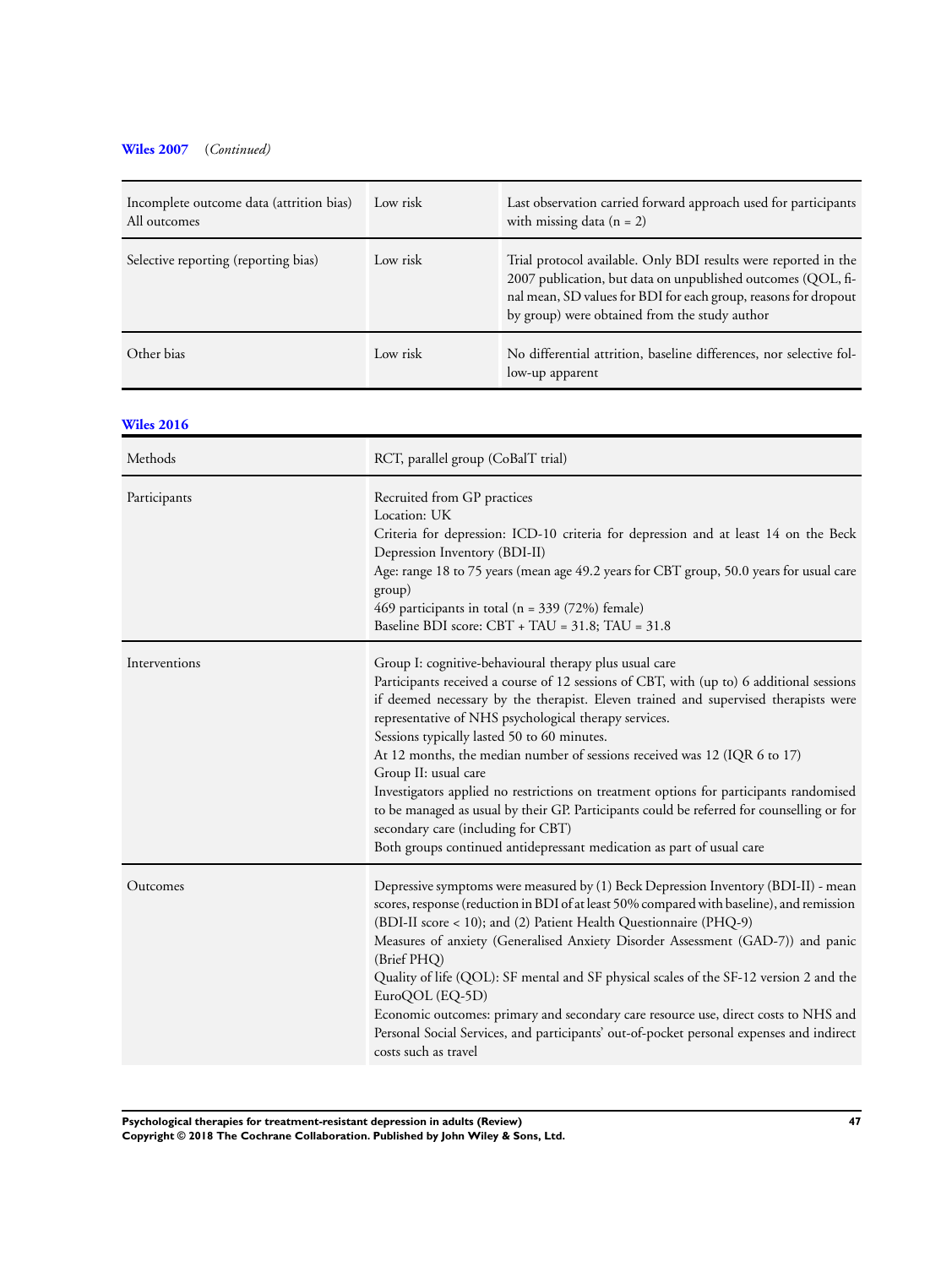# **[Wiles 2016](#page-32-0)** (*Continued)*

| Definition of TRD | Non-response to at least 6 weeks of antidepressant treatment at British National Formu-<br>lary (BNF) recommended doses                                                                                                                                                                                                                                                                                                                                                                                                                                                                            |
|-------------------|----------------------------------------------------------------------------------------------------------------------------------------------------------------------------------------------------------------------------------------------------------------------------------------------------------------------------------------------------------------------------------------------------------------------------------------------------------------------------------------------------------------------------------------------------------------------------------------------------|
| <b>Notes</b>      | A predefined analysis plan was agreed upon with the Trial Steering Committee. The<br>primary outcome for the main trial (measured at 6 months post randomisation) was a<br>dichotomous outcome of response (defined as at least a 50% reduction in depressive<br>symptoms compared with baseline), but for long-term follow-up (on average, 46 months<br>post randomisation), the primary outcome was specified as a continuous outcome (BDI-<br>II score) to maximise power. This change was made at the time the request for additional<br>funding was submitted to the funder (6 November 2012) |

# *Risk of bias*

| <b>Bias</b>                                                                                          | Authors' judgement | Support for judgement                                                                                                                                                                                                                                                                                                                                                                                                                               |
|------------------------------------------------------------------------------------------------------|--------------------|-----------------------------------------------------------------------------------------------------------------------------------------------------------------------------------------------------------------------------------------------------------------------------------------------------------------------------------------------------------------------------------------------------------------------------------------------------|
| Random sequence generation (selection Low risk<br>bias)                                              |                    | Quote: "Randomisation was by means of a com-<br>puter-generated codeAllocation was stratified<br>by centre and minimised (with a probability<br>weighting of 0.80) according to baseline BDI score<br>$(14-19, 20-28, \geq 29)$ ; whether the general practice<br>had a counsellor (yes or no); previous treatment<br>with antidepressants (yes or no); and duration of<br>present episode of depression (< 1 year, 1-2 years,<br>$\geq$ 2 years)." |
| Allocation concealment (selection bias)                                                              | Low risk           | Quote: "randomisationfrom a remote auto-<br>mated telephone randomisation service, which<br>thus ensured that the treatment allocation was<br>concealed from the recruiting researcher"                                                                                                                                                                                                                                                             |
| Blinding of participants and personnel High risk<br>(performance bias)<br>All outcomes               |                    | Quote: "Because of the nature of the intervention,<br>it was not possible to mask participants, general<br>practitioners, CBT therapists, or researchers to the<br>treatment allocation."                                                                                                                                                                                                                                                           |
| Blinding of outcome assessment (detection High risk<br>bias)<br>Patient reported depressive symptoms |                    | Quote: "Because of the nature of the intervention,<br>it was not possible to mask participants, general<br>practitioners, CBT therapists, or researchers to the<br>treatment allocation."                                                                                                                                                                                                                                                           |
| Blinding of outcome assessment (detection Low risk<br>bias)<br>Observer rated depressive symptoms    |                    | Not applicable - no observer-rated scales                                                                                                                                                                                                                                                                                                                                                                                                           |
| Incomplete outcome data (attrition bias)<br>All outcomes                                             | Low risk           | ITT done with and without imputation for miss-<br>ing data with similar results<br>Quote: "Trial dealt with any missing data at an in-<br>dividual item level by adopting the following rule.                                                                                                                                                                                                                                                       |

**Psychological therapies for treatment-resistant depression in adults (Review) 48**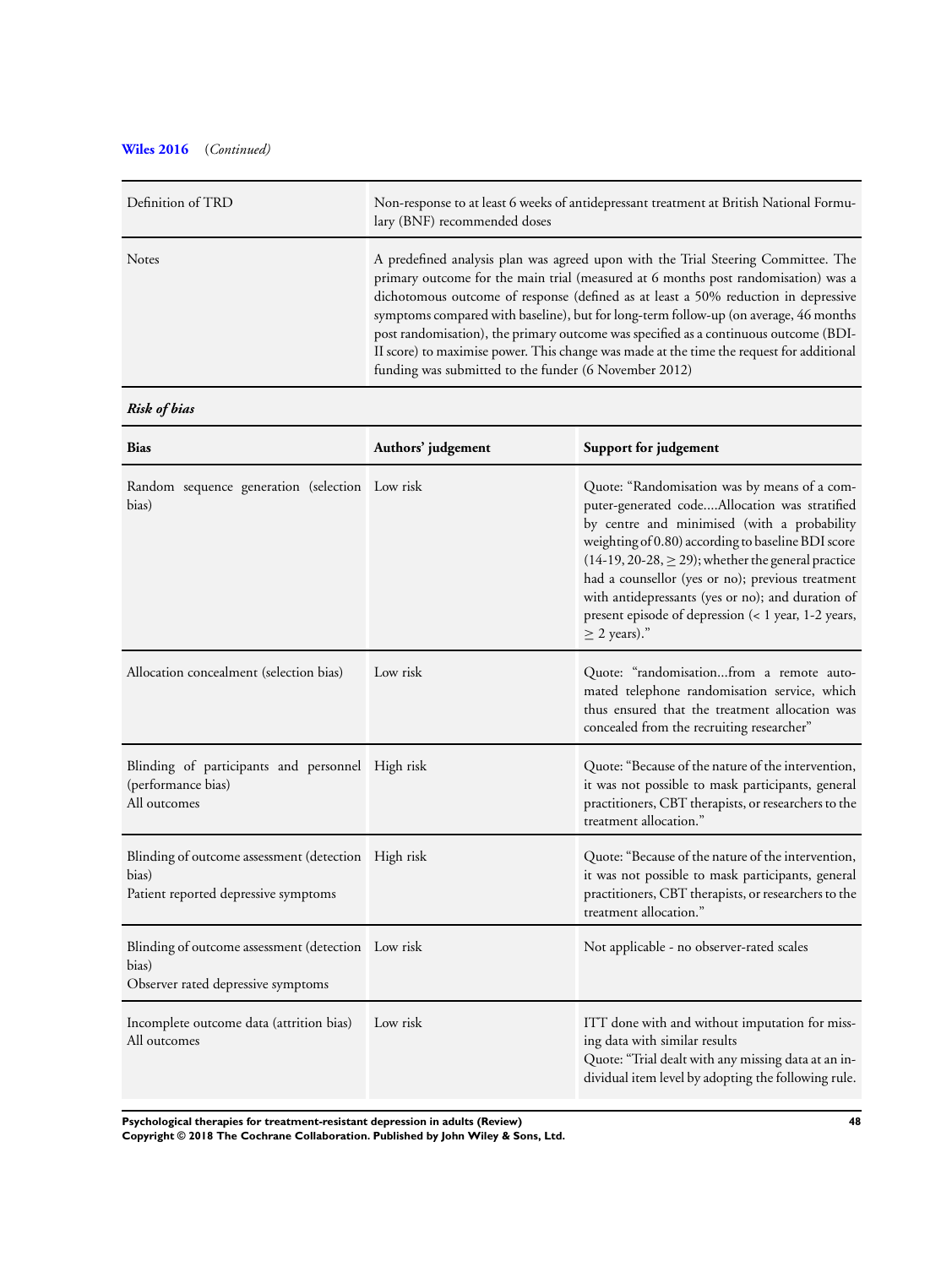### **[Wiles 2016](#page-32-0)** (*Continued)*

|                                      |          | If $> 10\%$ of the items were incomplete, then the<br>data collected on that measure for that participant<br>were disregarded. However, if $< 10\%$ of items on<br>a particular measure were missing, missing item<br>(s) were imputed using the mean of the remaining<br>items (rounded to an integer). Sensitivity analyses<br>were conducted using the method of multiple im-<br>putation by chained equation (MICE) to examine<br>the impact of missing data on the main findings." |
|--------------------------------------|----------|-----------------------------------------------------------------------------------------------------------------------------------------------------------------------------------------------------------------------------------------------------------------------------------------------------------------------------------------------------------------------------------------------------------------------------------------------------------------------------------------|
| Selective reporting (reporting bias) | Low risk | Protocol is available. Depression outcomes and<br>main QOL measures (SF-12) are reported fully for<br>all time points described. Additional QOL mea-<br>sures collected for the economic analyses (EQ-5D-<br>3L, SF-6D) are not reported separately but were<br>used to derive QALYs                                                                                                                                                                                                    |
| Other bias                           | Low risk | No differential attrition, baseline differences, nor<br>selective follow-up apparent                                                                                                                                                                                                                                                                                                                                                                                                    |

BDI: Beck Depression Inventory. BNF: British National Formulary. CBT: cognitive-behavioural therapy. CGI-S: Clinical Global Impressions Scale. DBT: dialectical behaviour therapy. DSM: *Diagnostic and Statistical Manual of Mental Disorders*. EQ-5D: EuroQOL Group Quality of Life Questionnaire based on five dimensions. EQ-5D-3L: EuroQOL Group Quality of Life Questionnaire based on a three-level scale. EuroQOL: EuroQOL Group Quality of Life Questionnaire. GAD: generalised anxiety disorder. GP: general practice. HAMD: Hamilton Depression Rating Scale. ICD: International Classification of Diseases. IPT: interpersonal therapy. IQR: interquartile range. ISTDP: intensive short-term dynamic psychotherapy. ITT: intention-to-treat. MICE: multiple imputation by chained equation. mg: milligram. NHS: National Health Service. PHQ: Patient Health Questionnaire. QALY: quality-adjusted life-year. QOL: quality of life. RCT: randomised controlled trial. SCID: Structured Clinical Interview for DSM-IV diagnoses. SD: standard deviation. SF: Short Form. TAU: treatment as usual.

**Psychological therapies for treatment-resistant depression in adults (Review) 49 Copyright © 2018 The Cochrane Collaboration. Published by John Wiley & Sons, Ltd.**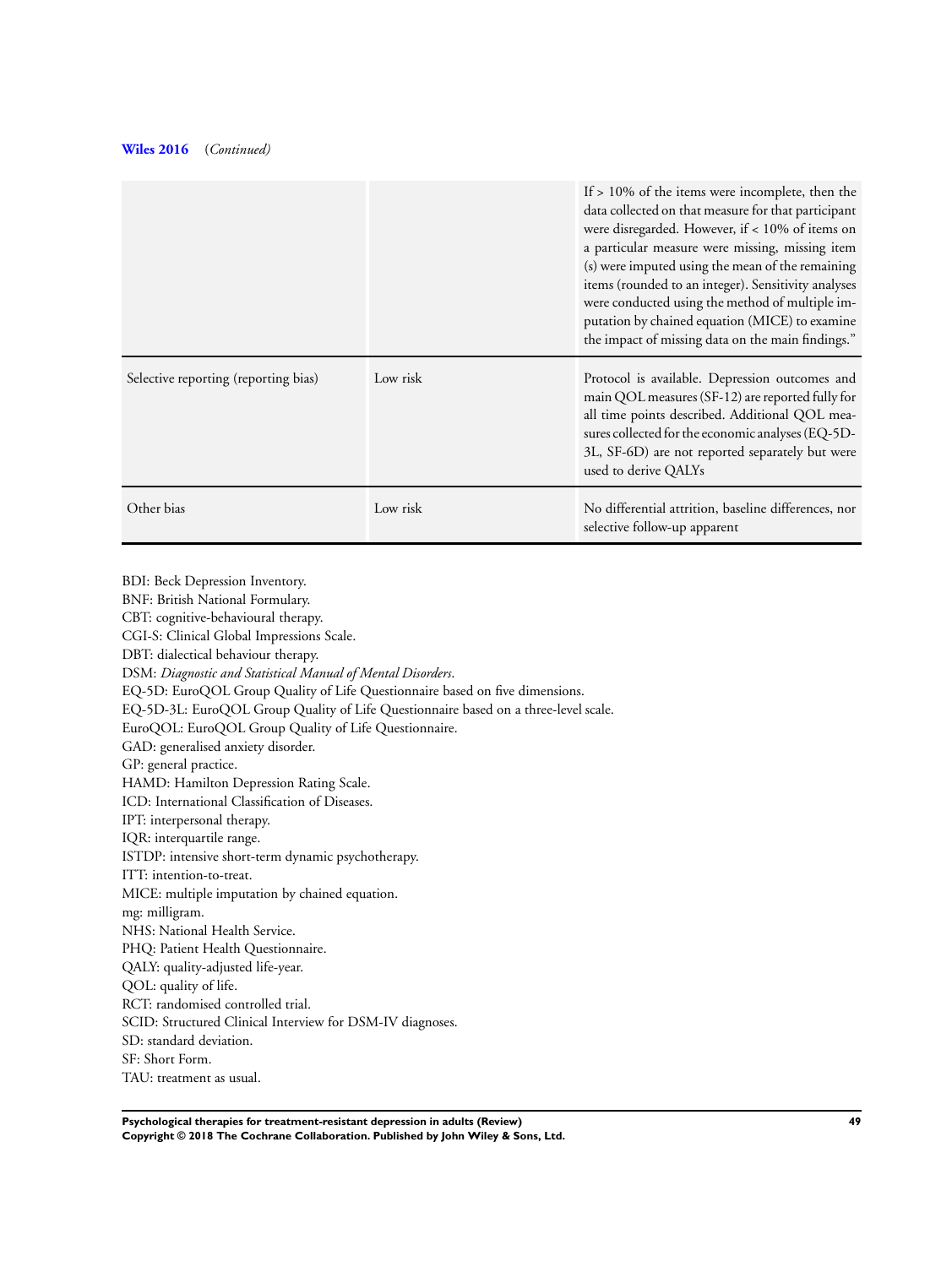# **Characteristics of excluded studies** *[ordered by study ID]*

| Study                      | Reason for exclusion                                                                             |
|----------------------------|--------------------------------------------------------------------------------------------------|
| <b>Arnow</b> , 2013        | All participants did not meet diagnostic criteria at randomisation                               |
| Asarnow, 2011              | Participants did not meet age criteria                                                           |
| Barnhofer, 2015            | All participants did not meet diagnostic criteria at randomisation                               |
| <b>Berner</b> , 1974       | Not an RCT                                                                                       |
| Beutel 2016                | All participants did not meet diagnostic criteria at randomisation                               |
| Biesheuvel-Leliefeld, 2012 | Did not meet intervention criteria; not TRD: participants currently recovered from depression    |
| <b>Bowie</b> , 2013        | Not TRD: no dose or duration of prior treatment provided as criteria for TRD                     |
| Britton, 2010              | Not TRD: no prior antidepressant treatment                                                       |
| Carty 2001                 | Not an RCT                                                                                       |
| Chaput, 2008               | Did not meet intervention criteria                                                               |
| Cladder-Micus, 2015        | Not TRD: not all participants on prior antidepressant treatment                                  |
| Crane, 2012                | Not TRD: major depressive disorder                                                               |
| Davidson, 2005             | All participants did not meet diagnostic criteria at randomisation                               |
| Dekker 2013                | Not TRD: not all participants on prior antidepressant treatment                                  |
| Douglas, 2015              | Participants did not meet diagnostic criteria at randomisation; not TRD: recurrent mood disorder |
| Ducasse 2016               | Participants did not meet diagnostic criteria at randomisation                                   |
| Eisendrath 2016            | Irrelevant comparison                                                                            |
| Farrand, 2014              | Did not meet intervention criteria; not TRD: no prior antidepressant treatment                   |
| Frank, 1987                | Not an RCT                                                                                       |
| Gois, 2014                 | Not TRD: depression secondary to type 2 diabetes                                                 |
| Greenlee, 2010             | Participants did not meet age criteria and did not meet diagnostic criteria at randomisation     |
| <b>Hides</b> , 2006        | Did not meet intervention criteria; not TRD: comorbid depression with substance abuse            |

**Psychological therapies for treatment-resistant depression in adults (Review) 50 Copyright © 2018 The Cochrane Collaboration. Published by John Wiley & Sons, Ltd.**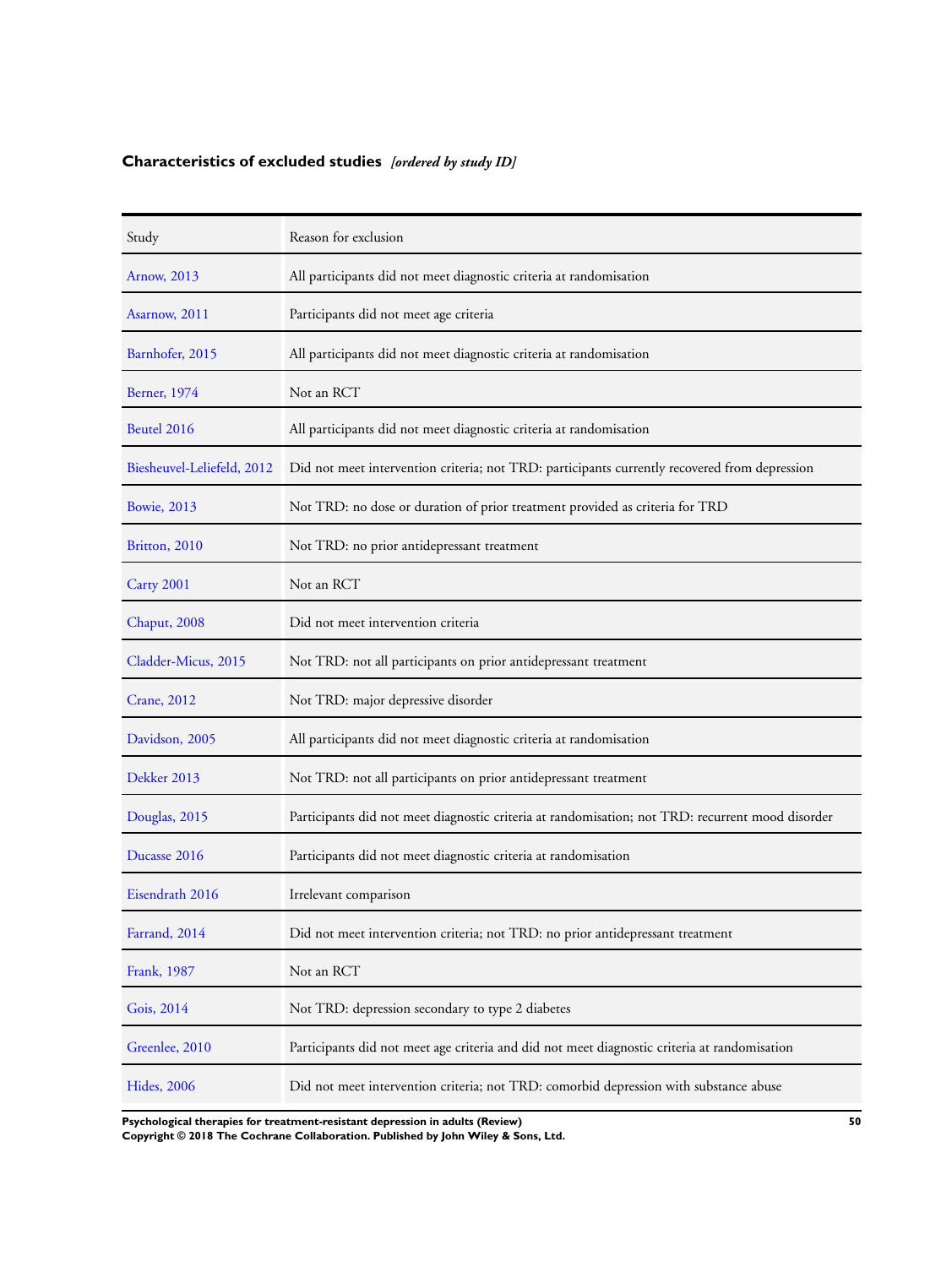## (*Continued)*

| Hollandare, 2011      | Did not meet intervention criteria. All participants did not meet diagnostic criteria at point of randomi-<br>sation; not TRD: 'partly remitted depression' - no further detail |  |
|-----------------------|---------------------------------------------------------------------------------------------------------------------------------------------------------------------------------|--|
| <b>Hollon</b> , 2014  | Not TRD: recurrent or chronic depression                                                                                                                                        |  |
| Huijbers, 2012        | Not TRD: remitted people only                                                                                                                                                   |  |
| Jha, 2014             | Not TRD: recurrent depression                                                                                                                                                   |  |
| Kearns, 2016 - DARE   | Not TRD: MDD (recurrent) or bipolar disorder; participants in remission                                                                                                         |  |
| Kennard, 2006         | Participants did not meet age criteria; not TRD: relapse prevention/currently remitted                                                                                          |  |
| Kennedy, 2003         | All participants did not meet diagnostic criteria at the point of randomisation                                                                                                 |  |
| Kocsis, 2009 - REVAMP | All participants did not meet diagnostic criteria at randomisation: REVAMP                                                                                                      |  |
| Koenig 2015           | Did not meet intervention criteria; not TRD: MDD comorbid with chronic medical illness                                                                                          |  |
| Kuyken, 2014          | Not TRD: relapse prevention                                                                                                                                                     |  |
| Ludman, 2016          | Did not meet intervention criteria                                                                                                                                              |  |
| Luyten, 2013          | Not RCT; not TRD: MDD                                                                                                                                                           |  |
| Lynch, 2007           | Not TRD: MDD or MDD with personality disorder                                                                                                                                   |  |
| Maddux, 2015          | Not TRD: chronic depression with comorbid personality disorder                                                                                                                  |  |
| Markowitz, 2012       | Not an RCT                                                                                                                                                                      |  |
| <b>Martin</b> , 2006  | Not TRD: included participants with history of antidepressant medication                                                                                                        |  |
| Martire, 2010         | Participants did not meet age criteria                                                                                                                                          |  |
| McPherson 2003 - TADS | Not TRD: included participants without antidepressant treatment; dose and duration of treatment not<br>a consideration for inclusion                                            |  |
| Melyani 2015          | Not TRD: relapsing depression; no other details                                                                                                                                 |  |
| Michalak 2015         | Not TRD: included participants without antidepressant treatment                                                                                                                 |  |
| Moore, 1997           | Not TRD: recurrent major depression                                                                                                                                             |  |
| Morriss, 2010         | Did not meet intervention criteria                                                                                                                                              |  |
| Mota, 2014            | Did not meet intervention criteria                                                                                                                                              |  |

**Psychological therapies for treatment-resistant depression in adults (Review) 51**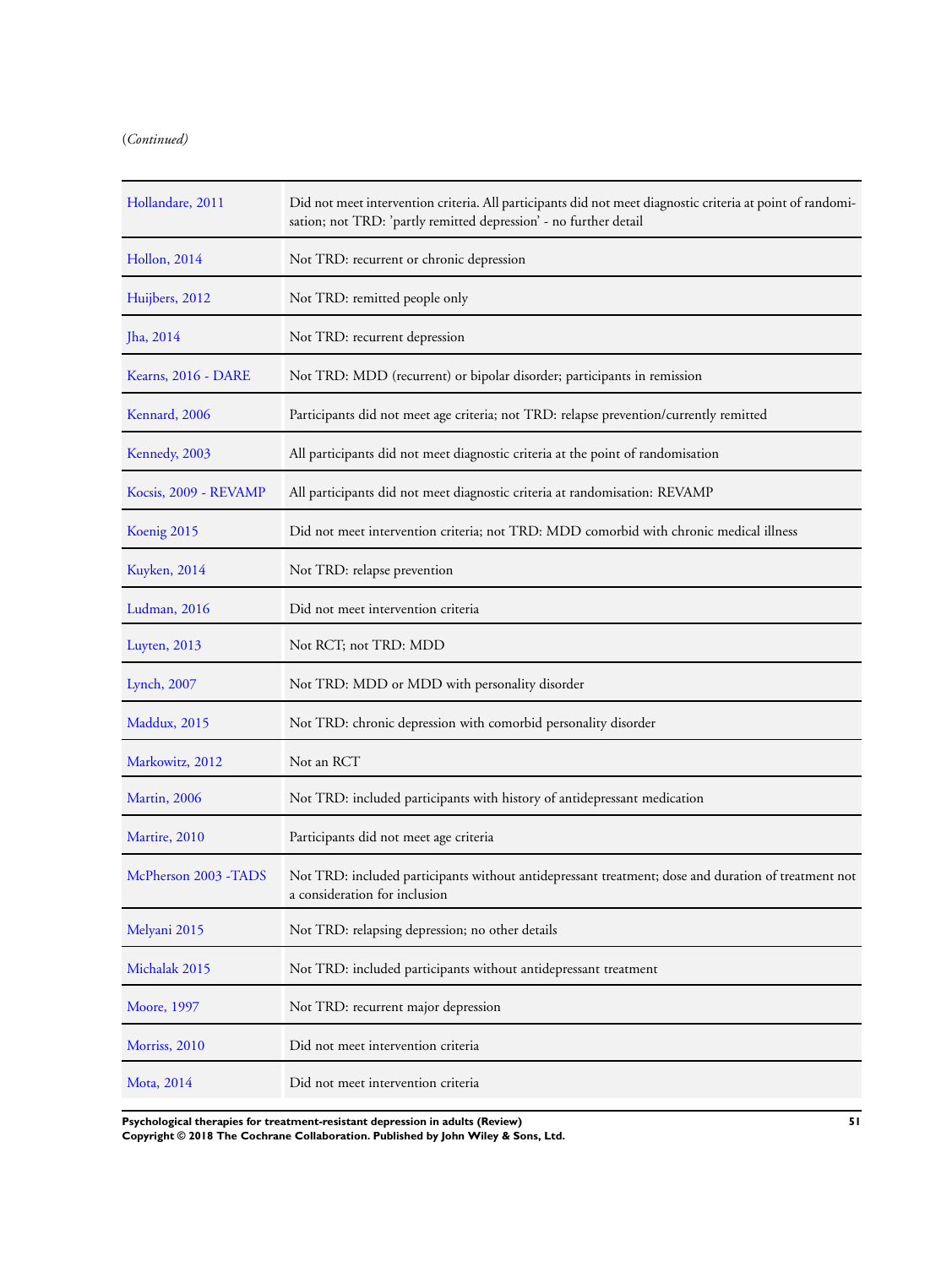### (*Continued)*

| Omidi, 2013         | Did not meet intervention criteria; all patients did not meet diagnostic criteria at randomisation                            |
|---------------------|-------------------------------------------------------------------------------------------------------------------------------|
| Otto, 2013          | Not an RCT                                                                                                                    |
| Papadopoulos, 2014  | Not an RCT                                                                                                                    |
| Paykel, 1999        | Not TRD: prevention of relapse in partly remitted participants with residual depressive symptoms                              |
| Pearce 2016         | Did not meet intervention criteria                                                                                            |
| Reynolds, 2010      | Participants did not meet age criteria.                                                                                       |
| Schramm, 2011       | Not TRD: chronic depression; no inclusion criteria for dose and duration of antidepressant treatment                          |
| Schramm, 2011a      | Not TRD: chronic depression; no inclusion criteria for dose and duration of antidepressant treatment                          |
| Schramm, 2015       | Not TRD: chronic depression; no inclusion criteria for dose and duration of antidepressant treatment                          |
| Schroer, 2012       | No TRD: chronic depression comorbid with chronic medical illness                                                              |
| Schuling 2016       | Participants did not meet diagnostic criteria; not TRD: recurrent depressive disorder with or without a<br>current episode    |
| Scott, 2000         | Not TRD: included patients with residual depressive symptoms and with psychotic depression                                    |
| Scott, 2001         | All patients did not meet diagnostic criteria at randomisation; not TRD: partly remitted recent MDD                           |
| Shallcross 2016     | Participants did not meet diagnostic criteria.                                                                                |
| Teismann, 2014      | Not TRD: included patients without antidepressant treatement                                                                  |
| Thase, 2007- STAR*D | Not TRD: included those who could not tolerate antidepressant medication; diagnostic criteria not<br>applied at randomisation |
| Watkins, 2009       | Not an RCT                                                                                                                    |
| Watkins, 2011       | Not TRD: MDD within past 18 months, but not in previous two months; duration of antidepressant<br>less than 4 weeks           |

MDD: major depressive disorder.

RCT: randomized controlled trial.

TRD: treatment-resistant depression.

**Psychological therapies for treatment-resistant depression in adults (Review) 52 Copyright © 2018 The Cochrane Collaboration. Published by John Wiley & Sons, Ltd.**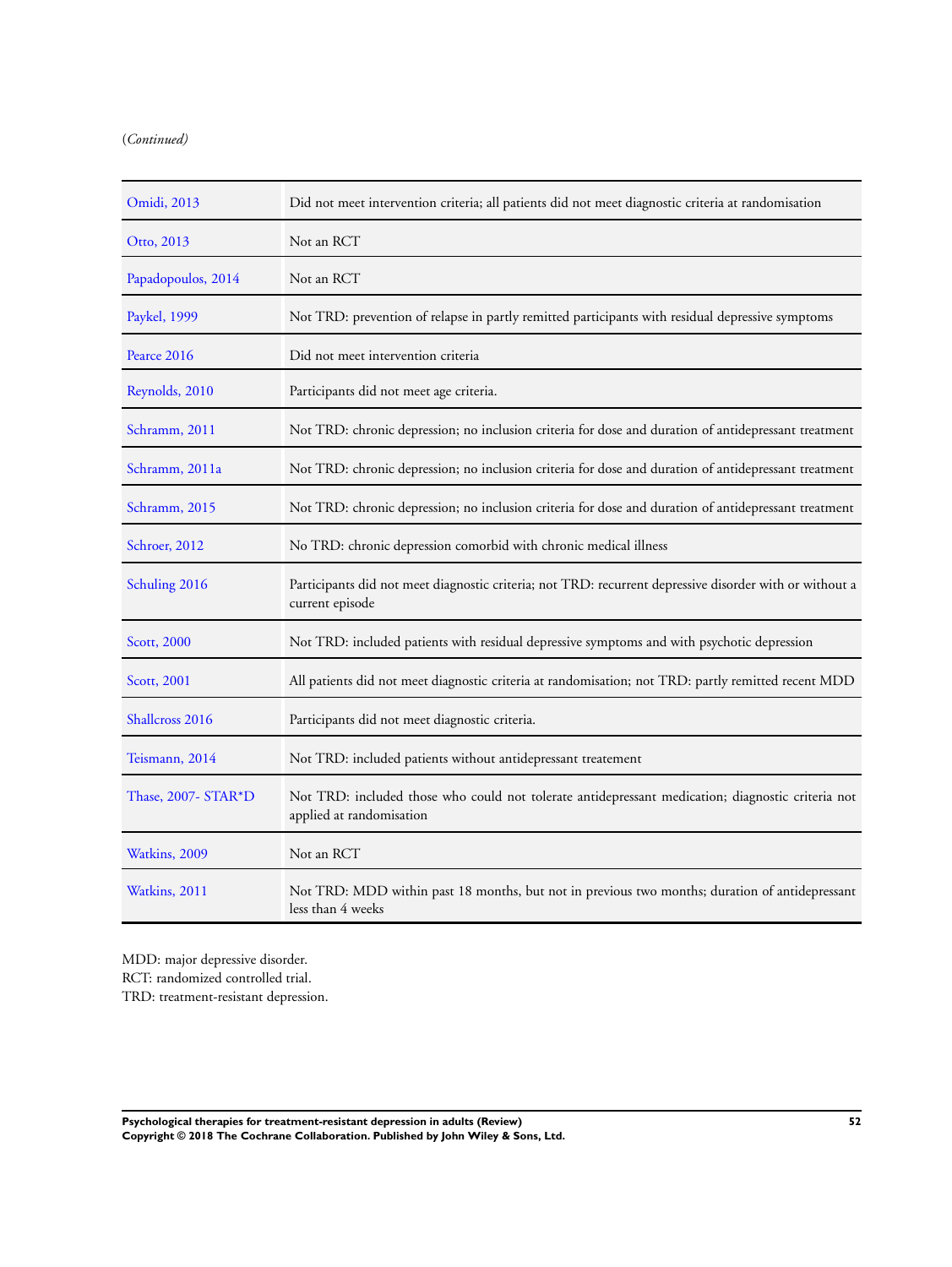# **Characteristics of studies awaiting assessment** *[ordered by study ID]*

# **[Checkley, 1999](#page-32-0)**

| Methods               | RCT - parallel group                      |
|-----------------------|-------------------------------------------|
| Participants          | Unclear if TRD                            |
| Interventions         | Psychotherapy added to usual care with AD |
| Outcomes              | Depression                                |
| Notes                 | No full text                              |
| <b>Moras, 1999</b>    |                                           |
| Methods               | RCT - parallel group                      |
| Participants          | Unclear if TRD                            |
| Interventions         | Psychotherapy added to usual care with AD |
| Outcomes              | Depression                                |
| Notes                 | No full text found                        |
| <b>Spooner 1999</b>   |                                           |
| Methods               | RCT - parallel group                      |
| Participants          | Unclear if TRD                            |
| Interventions         | Unclear                                   |
| Outcomes              | Depression                                |
| Notes                 | No full text found                        |
| <b>Strauss</b> , 2002 |                                           |
| Methods               | RCT - parallel group                      |
| Participants          | Unclear if TRD                            |
| Interventions         | Psychotherapy added to usual care with AD |
| Outcomes              | Depression                                |
|                       |                                           |

**Psychological therapies for treatment-resistant depression in adults (Review) 53 Copyright © 2018 The Cochrane Collaboration. Published by John Wiley & Sons, Ltd.**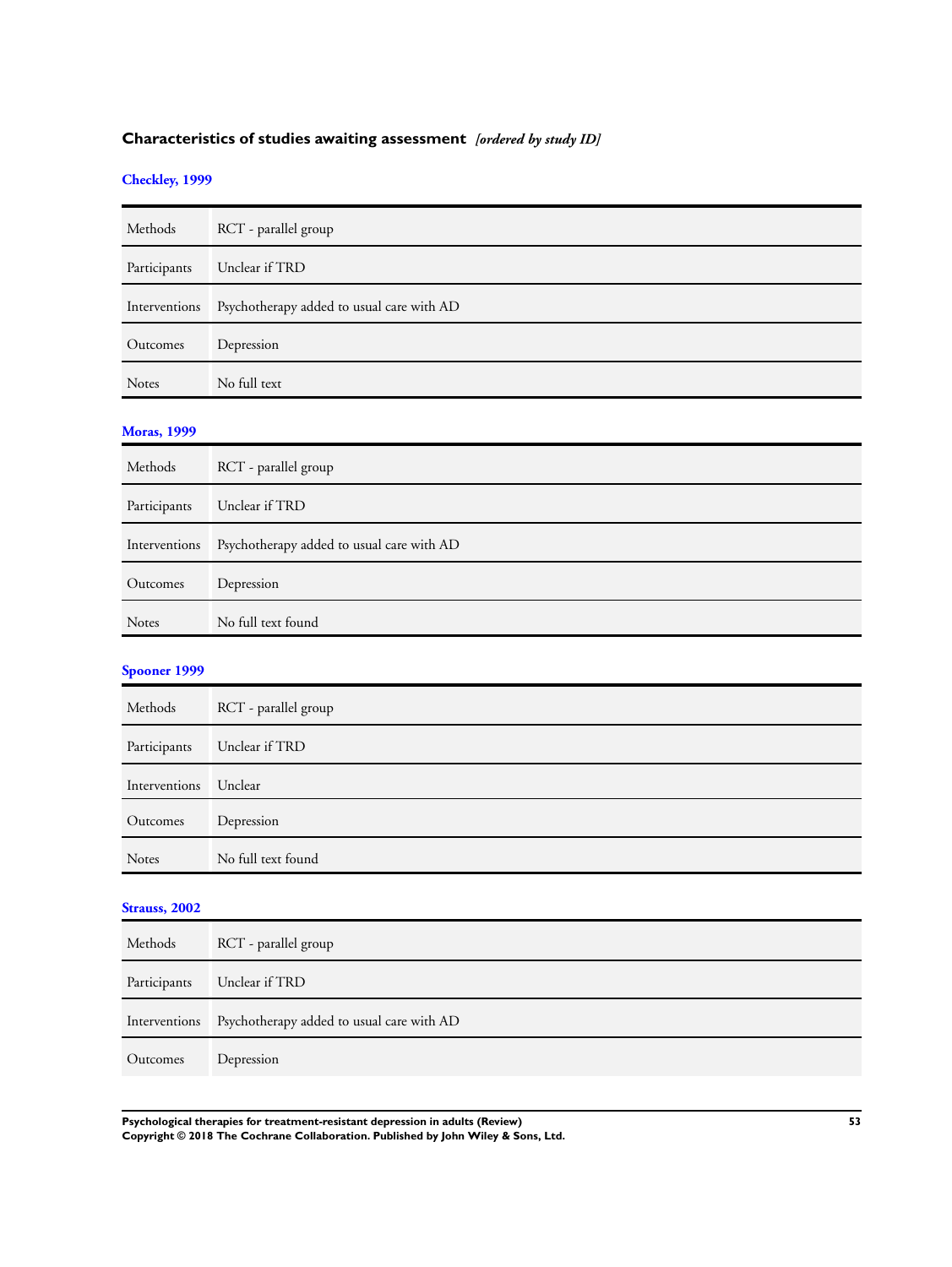# **[Strauss, 2002](#page-32-0)** (*Continued)*

|  | <b>Notes</b> | No full text found |
|--|--------------|--------------------|
|--|--------------|--------------------|

AD: antidepressant. RCT: randomised controlled trial. TRD: treatment-resistant depression.

### **Characteristics of ongoing studies** *[ordered by study ID]*

### **[Lynch 2015 - RO-DBT \(REFRAMED\)](#page-32-0)**

| Trial name or title | ISRCTN85784627 (REFRAMED)                                                                                                                                                                                                                                     |
|---------------------|---------------------------------------------------------------------------------------------------------------------------------------------------------------------------------------------------------------------------------------------------------------|
| Methods             | <b>RCT</b>                                                                                                                                                                                                                                                    |
| Participants        | 18 years or older; TRD defined as 2 or more previous episodes of depression or chronic depression; in current<br>episode, participants must have taken an adequate dose of antidepressant medication for at least 6 weeks<br>without relief                   |
| Interventions       | Radically Open Dialectical Behaviour Therapy (RO-DBT) vs Treatment as Usual                                                                                                                                                                                   |
| Outcomes            | Primary outcomes:<br>Depression (HAMD, LIFE-RIFT) at 6 and 12 month after treatment<br>Health-related quality of life (EQ-5D-3 L)<br>Health services use/costs (AD-SUS)<br>Secondary outcomes:<br>Suicide (MSSI, SBQ)<br>Depression and affect (PHQ-9, PANAS) |
| Starting date       | 01/01/2012                                                                                                                                                                                                                                                    |
| Contact information | Dr Roelie Hempel<br>University Road<br>Southampton<br>SO17 1BJ<br>United Kingdom                                                                                                                                                                              |
| <b>Notes</b>        | http://www.isrctn.com/ISRCTN85784627                                                                                                                                                                                                                          |

AD-SUS: Adult Service Use Schedule. EQ: EuroQOL. EQ-5D-3L: EuroQoL Group Quality of Life Questionnaire based on three-level scale. HAMD: Hamilton Depression Scale. LIFE-RIFT: Range of Impaired Functioning Tool. MSSI: Modified Scale for Suicide Ideation. PANAS: Positive and Negative Affect Schedule.

**Psychological therapies for treatment-resistant depression in adults (Review) 54 Copyright © 2018 The Cochrane Collaboration. Published by John Wiley & Sons, Ltd.**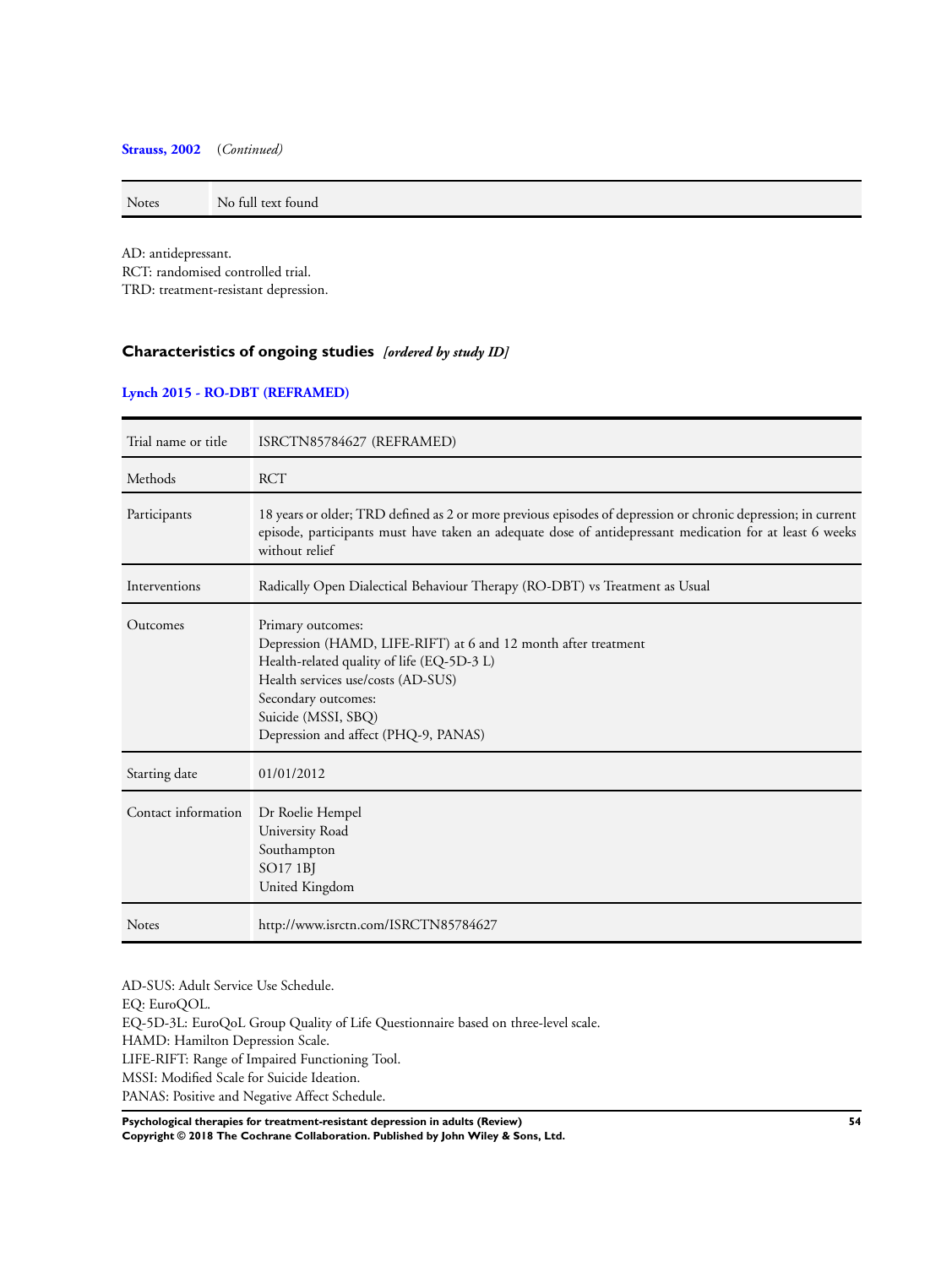PHQ: Patient Health Questionnaire. RCT: randomised controlled trial. RO-DBT: radically open dialectical behaviour therapy. SBQ: Sedentary Behavior Questionnaire. TRD: treatment-resistant depression.

**Psychological therapies for treatment-resistant depression in adults (Review) 55 Copyright © 2018 The Cochrane Collaboration. Published by John Wiley & Sons, Ltd.**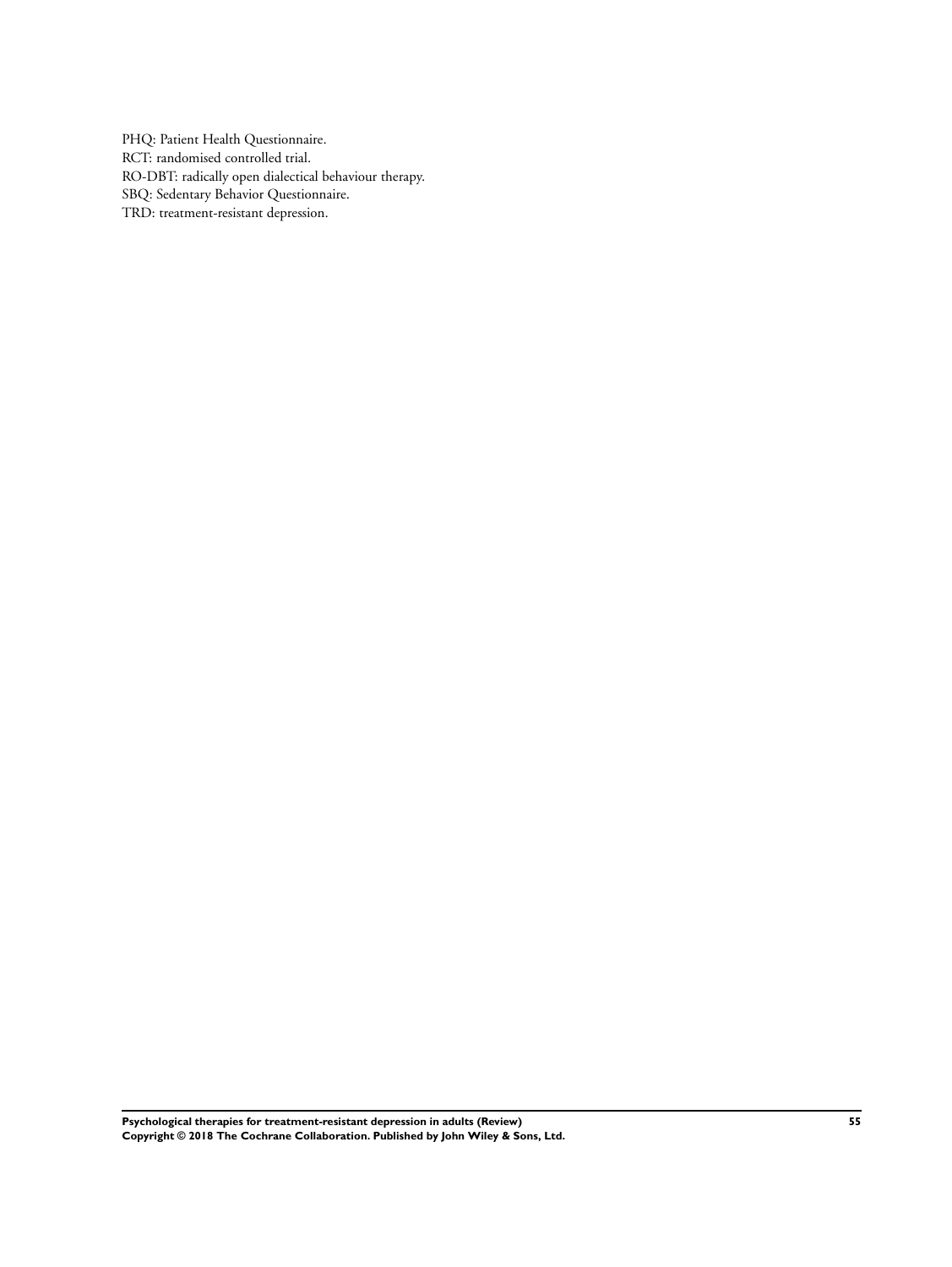# **D A T A A N D A N A L Y S E S**

| Outcome or subgroup title                                                                    | No. of<br>studies | No. of<br>participants | Statistical method                        | <b>Effect</b> size             |
|----------------------------------------------------------------------------------------------|-------------------|------------------------|-------------------------------------------|--------------------------------|
| 1 Self-reported depressive<br>symptoms short term (up to 6<br>months) - BDI                  | 5                 | 575                    | Mean Difference (IV, Random, 95% CI)      | $-4.07$ [ $-7.07$ , $-1.07$ ]  |
| 1.1 CBT with usual care vs<br>usual care alone                                               | 3                 | 522                    | Mean Difference (IV, Random, 95% CI)      | $-4.56$ [ $-7.49$ , $-1.63$ ]  |
| 1.2 DBT with usual care vs<br>usual care alone                                               | $\mathbf{1}$      | 19                     | Mean Difference (IV, Random, 95% CI)      | $-10.79$ $[-23.83, 2.$<br>25]  |
| 1.3 IPT with usual care vs<br>usual care alone                                               | $\mathbf{1}$      | 34                     | Mean Difference (IV, Random, 95% CI)      | $0.80$ [-6.70, 8.30]           |
| 2 Self-reported depressive<br>symptoms short term (up to 6<br>months) - PHQ-9                | $\overline{2}$    | 482                    | Mean Difference (IV, Random, 95% CI)      | $-4.66$ [ $-8.72, -0.59$ ]     |
| 2.1 ISTDP with usual care vs<br>usual care alone                                             | $\mathbf{1}$      | 60                     | Mean Difference (IV, Random, 95% CI)      | $-7.25$ [ $-11.37, -3.13$ ]    |
| 2.2 CBT with usual care vs<br>usual care alone                                               | $\mathbf{1}$      | 422                    | Mean Difference (IV, Random, 95% CI)      | $-3.0$ $[-4.27, -1.73]$        |
| 3 Self-reported depressive<br>symptoms short term (up to<br>6 months) - SMD (BDI &<br>PHQ-9) | 6                 | 635                    | Std. Mean Difference (IV, Random, 95% CI) | $-0.40$ [ $-0.65$ , $-0.14$ ]  |
| 3.1 CBT with usual care vs<br>usual care alone                                               | 3                 | 522                    | Std. Mean Difference (IV, Random, 95% CI) | $-0.35$ $[-0.56, -0.13]$       |
| 3.2 DBT with usual care vs<br>usual care alone                                               | $\mathbf{1}$      | 19                     | Std. Mean Difference (IV, Random, 95% CI) | $-0.72$ [ $-1.66$ , $0.21$ ]   |
| 3.3 IPT with usual care vs<br>usual care alone                                               | $\mathbf{1}$      | 34                     | Std. Mean Difference (IV, Random, 95% CI) | $0.07$ [-0.60, 0.74]           |
| 3.4 ISTDP with usual care vs<br>usual care alone                                             | $\mathbf{1}$      | 60                     | Std. Mean Difference (IV, Random, 95% CI) | $-0.88$ [ $-1.41, -0.35$ ]     |
| 4 Clinician-rated depressive<br>symptoms short term (up to 6<br>months) - HAMD               | 4                 | 193                    | Mean Difference (IV, Random, 95% CI)      | $-3.28$ [ $-5.71, -0.85$ ]     |
| 4.1 DBT with usual care vs<br>usual care alone                                               | $\mathbf{1}$      | 19                     | Mean Difference (IV, Random, 95% CI)      | $-5.81$ [ $-11.04$ , $-0.58$ ] |
| 4.2 IPT with usual care vs<br>usual care alone                                               | $\mathbf{1}$      | 34                     | Mean Difference (IV, Random, 95% CI)      | $0.10$ [-4.05, 4.25]           |
| 4.3 ISTDP with usual care vs<br>usual care                                                   | 1                 | 60                     | Mean Difference (IV, Random, 95% CI)      | $-5.84$ [ $-11.22$ , $-0.46$ ] |
| 4.4 CBT with usual care vs<br>usual care alone                                               | 1                 | 80                     | Mean Difference (IV, Random, 95% CI)      | $-3.20$ [ $-5.75$ , $-0.65$ ]  |
| 5 Self-reported depressive<br>symptoms medium term (7 to<br>12 months) - BDI                 | 2                 | 475                    | Mean Difference (IV, Random, 95% CI)      | $-3.40$ [ $-7.21$ , $0.40$ ]   |

# **Comparison 1. Psychotherapy with usual care versus usual care alone**

**Psychological therapies for treatment-resistant depression in adults (Review) 56**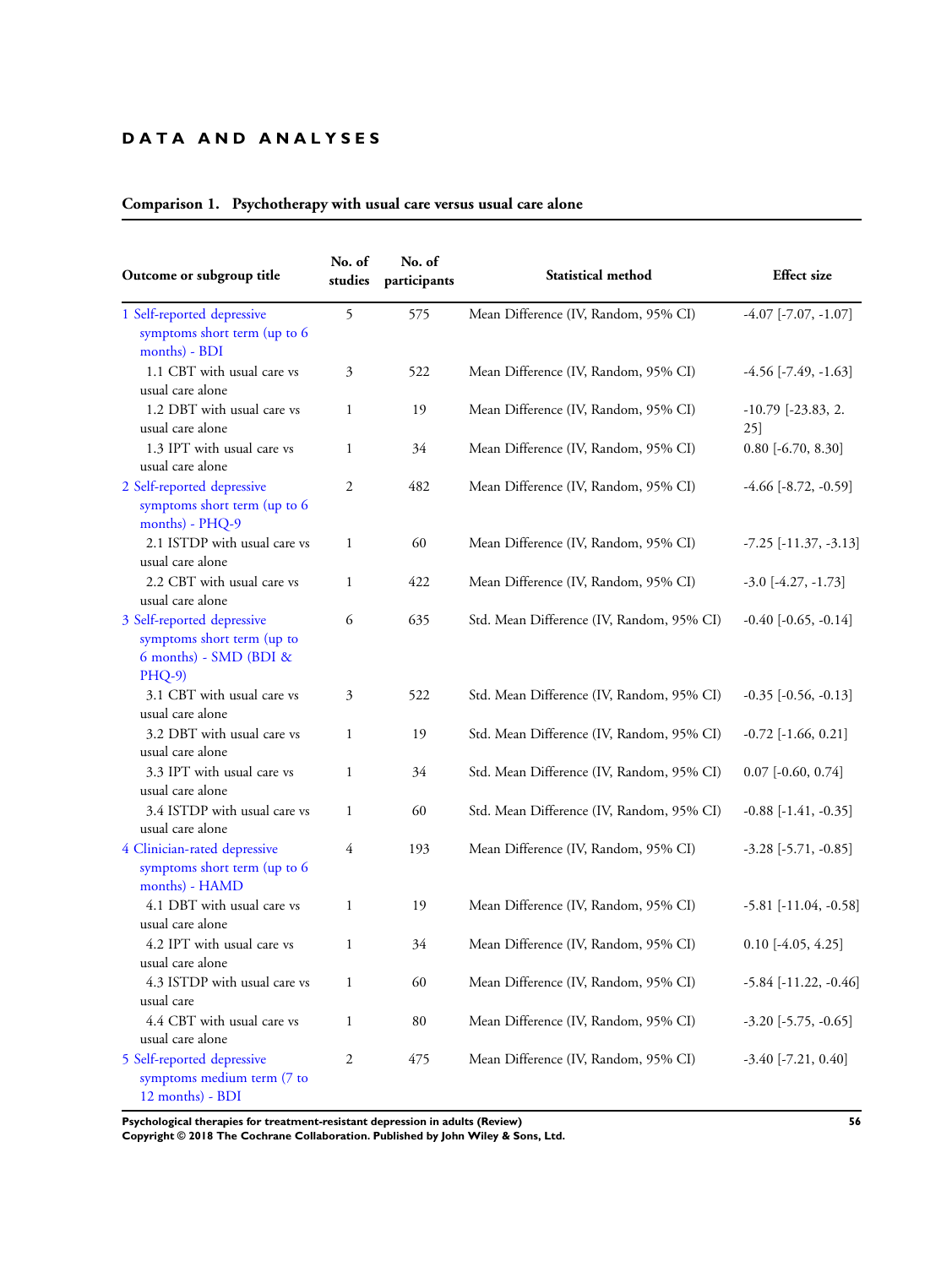| 5.1 CBT with usual care vs<br>usual care alone                                                              | 2              | 475 | Mean Difference (IV, Random, 95% CI) | $-3.40$ [ $-7.21, 0.40$ ]     |
|-------------------------------------------------------------------------------------------------------------|----------------|-----|--------------------------------------|-------------------------------|
| 6 Self-reported depressive<br>symptoms medium term (7 to<br>12 months) - PHQ-9                              | $\mathbf{1}$   | 395 | Mean Difference (IV, Random, 95% CI) | $-1.90$ $[-3.22, -0.58]$      |
| 7 Clinician-rated depressive<br>symptoms medium term (7 to<br>12 months) - HAMD                             | 1              | 80  | Mean Difference (IV, Random, 95% CI) | $-4.70$ [ $-7.88$ , $-1.52$ ] |
| 7.1 CBT with usual care vs<br>usual care alone                                                              | $\mathbf{1}$   | 80  | Mean Difference (IV, Random, 95% CI) | $-4.70$ [ $-7.88$ , $-1.52$ ] |
| 8 Self-reported depressive<br>symptoms long term (longer<br>than 12 months) - BDI                           | $\mathbf{1}$   | 248 | Mean Difference (IV, Random, 95% CI) | $-4.20$ [ $-7.57$ , $-0.83$ ] |
| 9 Self-reported depressive<br>symptoms long term (longer<br>than 12 months) - PHQ-9                         | 1              | 252 | Mean Difference (IV, Random, 95% CI) | $-1.60$ [ $-3.26$ , 0.06]     |
| 10 Dropout short term (up to 6<br>months)                                                                   | 6              | 698 | Risk Ratio (M-H, Random, 95% CI)     | $0.85$ [0.58, 1.24]           |
| 10.1 CBT with usual care vs<br>usual care alone                                                             | 3              | 574 | Risk Ratio (M-H, Random, 95% CI)     | $0.74$ [0.48, 1.16]           |
| 10.2 IPT with usual care vs<br>usual care alone                                                             | $\mathbf{1}$   | 40  | Risk Ratio (M-H, Random, 95% CI)     | $0.68$ [0.20, 2.33]           |
| 10.3 DBT with usual care vs<br>usual care alone                                                             | $\mathbf{1}$   | 24  | Risk Ratio (M-H, Random, 95% CI)     | 1.27 [0.26, 6.28]             |
| 10.4 ISTDP with usual care<br>vs usual care alone                                                           | $\mathbf{1}$   | 60  | Risk Ratio (M-H, Random, 95% CI)     | 2.33 [0.67, 8.18]             |
| 11 Dropout medium term (7 to<br>12 months)                                                                  | $\mathfrak{2}$ | 549 | Risk Ratio (M-H, Random, 95% CI)     | $0.98$ [0.66, 1.47]           |
| 11.1 CBT with usual care vs<br>usual care alone                                                             | $\mathfrak{2}$ | 549 | Risk Ratio (M-H, Random, 95% CI)     | $0.98$ [0.66, 1.47]           |
| 12 Dropout long term (longer<br>than 12 months)                                                             | $\mathbf{1}$   | 469 | Risk Ratio (M-H, Random, 95% CI)     | $0.80$ [0.66, 0.97]           |
| 13 Response (50% reduction in<br>depressive symptoms from<br>baseline) short term (up to 6<br>months)       | 4              | 556 | Risk Ratio (M-H, Random, 95% CI)     | 1.80 [1.20, 2.69]             |
| 14 Response (50% reduction in<br>depressive symptoms from<br>baseline) medium term (7 to 12<br>months)      | 2              | 475 | Risk Ratio (M-H, Random, 95% CI)     | 1.73 [1.42, 2.10]             |
| 15 Response (50% reduction in<br>depressive symptoms from<br>baseline) long term (longer<br>than 12 months) | 1              | 248 | Risk Ratio (M-H, Random, 95% CI)     | 1.62 [1.13, 2.32]             |
| 16 Remission (< 7 on HAMD or <<br>10 on BDI) short term (up to 6<br>months)                                 | 6              | 635 | Risk Ratio (IV, Random, 95% CI)      | 1.92 [1.46, 2.52]             |
| 17 Remission (< 7 on HAMD or <<br>10 on BDI) medium term (7 to<br>12 months)                                | 2              | 475 | Risk Ratio (M-H, Random, 95% CI)     | 1.97 [1.51, 2.56]             |

**Psychological therapies for treatment-resistant depression in adults (Review) 57**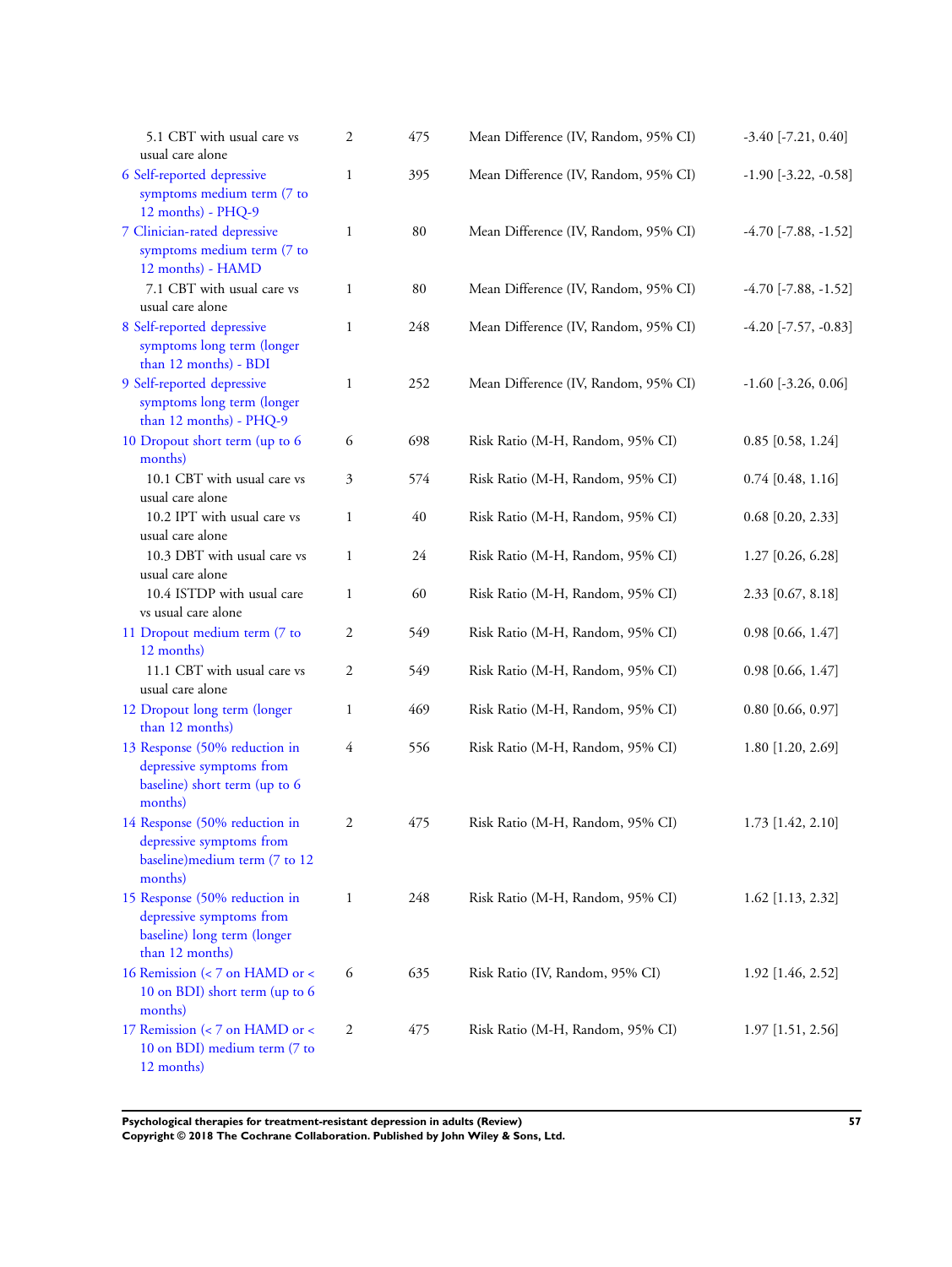i.

### <span id="page-60-0"></span>**Analysis 1.1. Comparison 1 Psychotherapy with usual care versus usual care alone, Outcome 1 Selfreported depressive symptoms short term (up to 6 months) - BDI.**

Review: Psychological therapies for treatment-resistant depression in adults

Comparison: 1 Psychotherapy with usual care versus usual care alone

Outcome: 1 Self-reported depressive symptoms short term (up to 6 months) - BDI

| Study or subgroup                                                                                        | Psychotherapy |               | Usual care  |              | Mean<br>Difference         | Weight             | Mean<br>Difference                 |
|----------------------------------------------------------------------------------------------------------|---------------|---------------|-------------|--------------|----------------------------|--------------------|------------------------------------|
|                                                                                                          | N             | Mean(SD)      | $\mathbb N$ | Mean(SD)     | IV, Random, 95% CI         |                    | IV,Random,95% CI                   |
| CBT with usual care vs usual care alone                                                                  |               |               |             |              |                            |                    |                                    |
| Nakagawa 2017                                                                                            | 40            | 12.5(12.4)    | 40          | 13.3(12.3)   |                            | 21.5%              | $-0.80$ [ $-6.21$ , 4.61 ]         |
| Wiles 2007                                                                                               | 4             | 13.1(11.9)    | 9           | 19.3(5.3)    |                            | 14.2 %             | $-6.20$ [ $-13.33$ , 0.93]         |
| Wiles 2016                                                                                               | 206           | 18.9(14.2)    | 213         | 24.5(13.1)   |                            | 46.3%              | $-5.60$ [ $-8.22$ , $-2.98$ ]      |
| Subtotal (95% CI)                                                                                        | 260           |               | 262         |              |                            | 82.0 %             | $-4.56$ [ $-7.49$ , $-1.63$ ]      |
| Heterogeneity: Tau <sup>2</sup> = 1.84; Chi <sup>2</sup> = 2.60, df = 2 (P = 0.27); l <sup>2</sup> = 23% |               |               |             |              |                            |                    |                                    |
| Test for overall effect: $Z = 3.05$ (P = 0.0023)                                                         |               |               |             |              |                            |                    |                                    |
| 2 DBT with usual care vs usual care alone                                                                |               |               |             |              |                            |                    |                                    |
| Harley 2008                                                                                              | $ 0\rangle$   | 15.1(12.13)   | 9           | 25.89 (16.3) |                            | 4.9%               | $-10.79$ [ $-23.83$ , 2.25 ]       |
| Subtotal (95% CI)                                                                                        | 10            |               | 9           |              |                            |                    | 4.9 % $-10.79$ [ $-23.83$ , 2.25 ] |
| Heterogeneity: not applicable                                                                            |               |               |             |              |                            |                    |                                    |
| Test for overall effect: $Z = 1.62$ (P = 0.10)                                                           |               |               |             |              |                            |                    |                                    |
| 3 IPT with usual care vs usual care alone                                                                |               |               |             |              |                            |                    |                                    |
| Souza 2016                                                                                               | 16            | $23.4$ (11.6) | 8           | 22.6(10.6)   |                            | 13.1%              | $0.80$ $\lceil -6.70, 8.30 \rceil$ |
| Subtotal (95% CI)                                                                                        | 16            |               | 18          |              |                            | 13.1 %             | $0.80$ [ -6.70, 8.30 ]             |
| Heterogeneity: not applicable                                                                            |               |               |             |              |                            |                    |                                    |
| Test for overall effect: $Z = 0.21$ (P = 0.83)                                                           |               |               |             |              |                            |                    |                                    |
| <b>Total (95% CI)</b>                                                                                    | 286           |               | 289         |              |                            | 100.0%             | $-4.07$ [ $-7.07$ , $-1.07$ ]      |
| Heterogeneity: Tau <sup>2</sup> = 3.27; Chi <sup>2</sup> = 5.50, df = 4 (P = 0.24); l <sup>2</sup> = 27% |               |               |             |              |                            |                    |                                    |
| Test for overall effect: $Z = 2.66$ (P = 0.0078)                                                         |               |               |             |              |                            |                    |                                    |
| Test for subgroup differences: Chi <sup>2</sup> = 2.74, df = 2 (P = 0.25), $1^2$ = 27%                   |               |               |             |              |                            |                    |                                    |
|                                                                                                          |               |               |             |              | $-50$<br>$-25$<br>$\Omega$ | 25<br>50           |                                    |
|                                                                                                          |               |               |             |              | Favours psychotherapy      | Favours usual care |                                    |
|                                                                                                          |               |               |             |              |                            |                    |                                    |

**Psychological therapies for treatment-resistant depression in adults (Review) 58 Copyright © 2018 The Cochrane Collaboration. Published by John Wiley & Sons, Ltd.**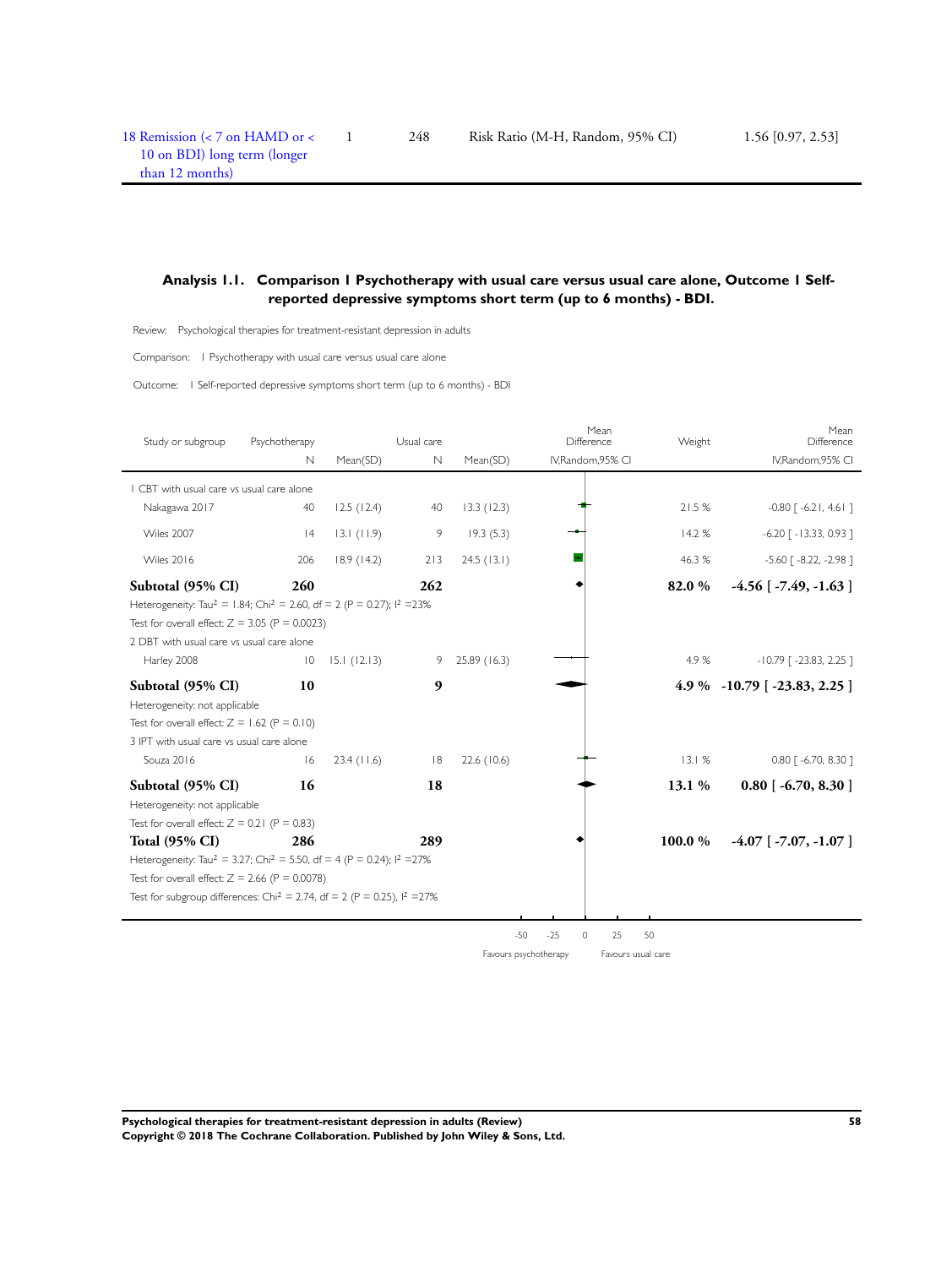### <span id="page-61-0"></span>**Analysis 1.2. Comparison 1 Psychotherapy with usual care versus usual care alone, Outcome 2 Selfreported depressive symptoms short term (up to 6 months) - PHQ-9.**

Review: Psychological therapies for treatment-resistant depression in adults

Comparison: 1 Psychotherapy with usual care versus usual care alone

Outcome: 2 Self-reported depressive symptoms short term (up to 6 months) - PHQ-9

| Study or subgroup                                                                              | Psychotherapy |                  | Usual care |                | Mean<br>Difference                  | Weight  | Mean<br>Difference             |
|------------------------------------------------------------------------------------------------|---------------|------------------|------------|----------------|-------------------------------------|---------|--------------------------------|
|                                                                                                | N             | Mean(SD)         | N          | Mean(SD)       | IV, Random, 95% CI                  |         | IV, Random, 95% CI             |
| ISTDP with usual care vs usual care alone                                                      |               |                  |            |                |                                     |         |                                |
| Town 2017                                                                                      |               | 30 9.84 (8.4626) | 30         | 17.09 (7.7931) |                                     | 38.9%   | $-7.25$ [ $-11.37, -3.13$ ]    |
| Subtotal (95% CI)                                                                              | 30            |                  | 30         |                |                                     |         | $38.9\%$ -7.25 [-11.37, -3.13] |
| Heterogeneity: not applicable                                                                  |               |                  |            |                |                                     |         |                                |
| Test for overall effect: $Z = 3.45$ (P = 0.00056)                                              |               |                  |            |                |                                     |         |                                |
| 2 CBT with usual care vs usual care alone                                                      |               |                  |            |                |                                     |         |                                |
| <b>Wiles 2016</b>                                                                              | 209           | 9.5(6.7)         | 213        | 12.5(6.6)      |                                     | 61.1%   | $-3.00$ [ $-4.27$ , $-1.73$ ]  |
| Subtotal (95% CI)                                                                              | 209           |                  | 213        |                |                                     | 61.1 %  | $-3.00$ [ $-4.27$ , $-1.73$ ]  |
| Heterogeneity: not applicable                                                                  |               |                  |            |                |                                     |         |                                |
| Test for overall effect: $Z = 4.63$ (P < 0.00001)                                              |               |                  |            |                |                                     |         |                                |
| <b>Total (95% CI)</b>                                                                          | 239           |                  | 243        |                |                                     | 100.0 % | $-4.66$ [ $-8.72$ , $-0.59$ ]  |
| Heterogeneity: Tau <sup>2</sup> = 6.62; Chi <sup>2</sup> = 3.74, df = 1 (P = 0.05); $l^2$ =73% |               |                  |            |                |                                     |         |                                |
| Test for overall effect: $Z = 2.25$ (P = 0.025)                                                |               |                  |            |                |                                     |         |                                |
| Test for subgroup differences: Chi <sup>2</sup> = 3.74, df = 1 (P = 0.05), $1^2$ =73%          |               |                  |            |                |                                     |         |                                |
|                                                                                                |               |                  |            |                |                                     |         |                                |
|                                                                                                |               |                  |            | $-20$          | $-10$<br>$\Omega$<br>$\overline{0}$ | 20      |                                |

Favours psychotherapy Favours usual care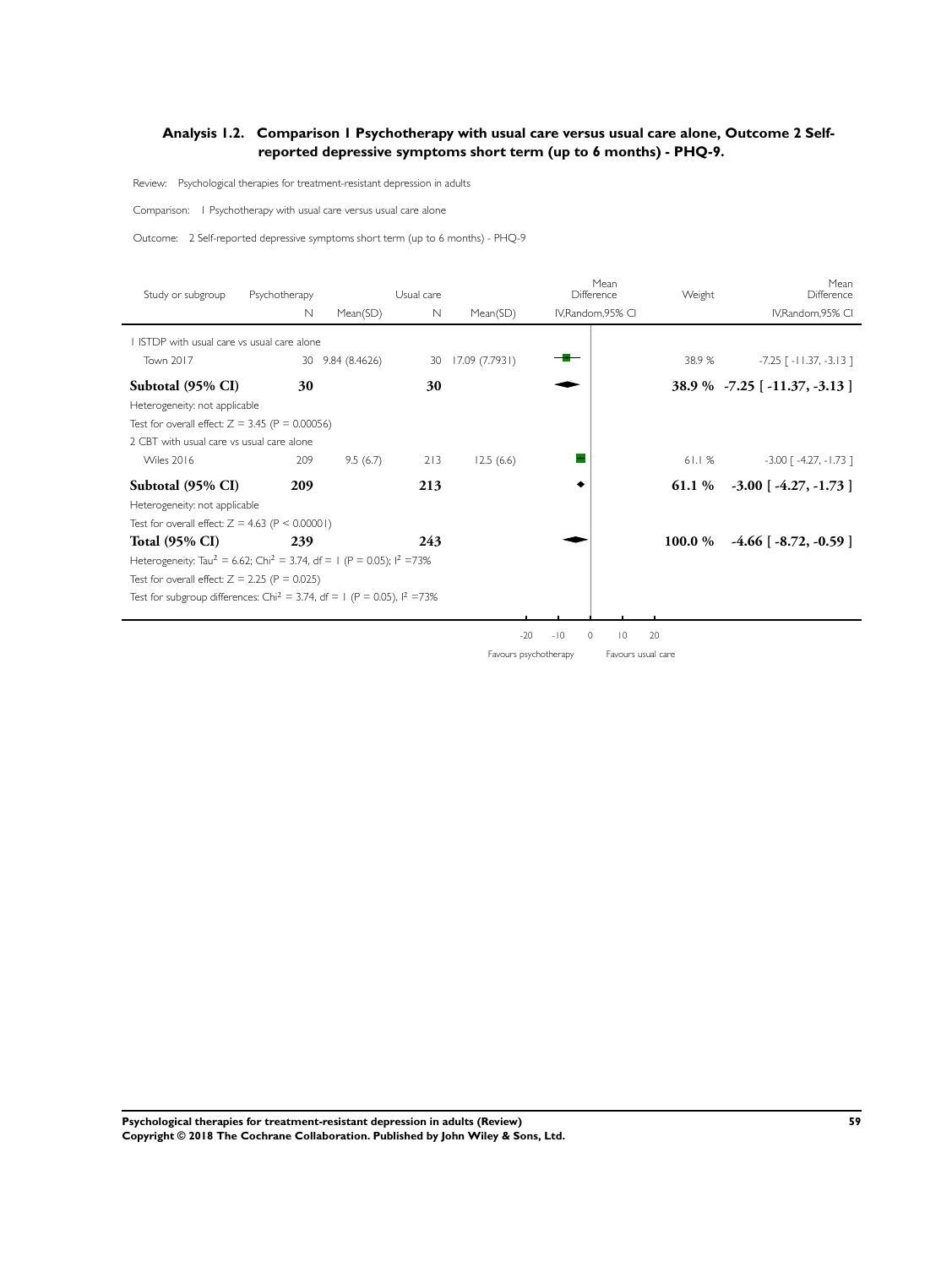### <span id="page-62-0"></span>**Analysis 1.3. Comparison 1 Psychotherapy with usual care versus usual care alone, Outcome 3 Selfreported depressive symptoms short term (up to 6 months) - SMD (BDI & PHQ-9).**

Review: Psychological therapies for treatment-resistant depression in adults

Comparison: 1 Psychotherapy with usual care versus usual care alone

Outcome: 3 Self-reported depressive symptoms short term (up to 6 months) - SMD (BDI % PHQ-9)

|                                                                                                                                                    |                    |                  |                            |                | Std.<br>Mean                              |                | Std.<br>Mean                          |
|----------------------------------------------------------------------------------------------------------------------------------------------------|--------------------|------------------|----------------------------|----------------|-------------------------------------------|----------------|---------------------------------------|
| Study or subgroup                                                                                                                                  | Psychotherapy<br>N | Mean(SD)         | Usual care<br>$\mathsf{N}$ | Mean(SD)       | Difference<br>IV,Random,95% CI            | Weight         | Difference<br>IV,Random,95% CI        |
|                                                                                                                                                    |                    |                  |                            |                |                                           |                |                                       |
| I CBT with usual care vs usual care alone<br>Nakagawa 2017                                                                                         | 40                 | 12.5(12.4)       | 40                         | 13.3(12.3)     |                                           | 20.3 %         | $-0.06$ $\lceil -0.50, 0.37 \rceil$   |
|                                                                                                                                                    |                    |                  |                            |                |                                           |                |                                       |
| Wiles 2007                                                                                                                                         | 4                  | 13.1(11.9)       | 9                          | 19.3(5.3)      |                                           | 7.7%           | $-0.60$ $\lceil -1.46, 0.26 \rceil$   |
| <b>Wiles 2016</b>                                                                                                                                  | 206                | 18.9(14.2)       | 213                        | $24.5$ (13.1)  |                                           | 38.2 %         | $-0.4$   $\lceil -0.60, -0.22 \rceil$ |
| Subtotal (95% CI)                                                                                                                                  | 260                |                  | 262                        |                |                                           |                | $66.1\% -0.35$ [ -0.56, -0.13 ]       |
| Heterogeneity: Tau <sup>2</sup> = 0.01; Chi <sup>2</sup> = 2.31, df = 2 (P = 0.32); $1^2$ = 13%                                                    |                    |                  |                            |                |                                           |                |                                       |
| Test for overall effect: $Z = 3.13$ (P = 0.0017)                                                                                                   |                    |                  |                            |                |                                           |                |                                       |
| 2 DBT with usual care vs usual care alone<br>Harley 2008                                                                                           | $\overline{10}$    | 15.1(12.13)      | 9                          | 25.89 (16.3)   |                                           | 6.6 %          | $-0.72$ [ $-1.66$ , 0.21]             |
|                                                                                                                                                    |                    |                  |                            |                |                                           |                |                                       |
| Subtotal (95% CI)                                                                                                                                  | 10                 |                  | 9                          |                |                                           | 6.6 %          | $-0.72$ [ $-1.66$ , 0.21 ]            |
| Heterogeneity: not applicable<br>Test for overall effect: $Z = 1.51$ (P = 0.13)                                                                    |                    |                  |                            |                |                                           |                |                                       |
| 3 IPT with usual care vs usual care alone                                                                                                          |                    |                  |                            |                |                                           |                |                                       |
| Souza 2016                                                                                                                                         | 16                 | $23.4$ (11.6)    | 8                          | 22.6(10.6)     |                                           | 11.3%          | $0.07$ $\lceil -0.60, 0.74 \rceil$    |
| Subtotal (95% CI)                                                                                                                                  | 16                 |                  | 18                         |                |                                           | 11.3 %         | $0.07$ [ -0.60, 0.74 ]                |
| Heterogeneity: not applicable                                                                                                                      |                    |                  |                            |                |                                           |                |                                       |
| Test for overall effect: $Z = 0.21$ (P = 0.84)                                                                                                     |                    |                  |                            |                |                                           |                |                                       |
| 4 ISTDP with usual care vs usual care alone                                                                                                        |                    |                  |                            |                |                                           |                |                                       |
| Town 2017                                                                                                                                          |                    | 30 9.84 (8.4626) | 30                         | 17.09 (7.7931) |                                           | 15.9%          | $-0.88$ [ $-1.41$ , $-0.35$ ]         |
| Subtotal (95% CI)                                                                                                                                  | 30                 |                  | 30                         |                |                                           |                | $15.9\% -0.88$ [ -1.41, -0.35 ]       |
| Heterogeneity: not applicable                                                                                                                      |                    |                  |                            |                |                                           |                |                                       |
| Test for overall effect: $Z = 3.24$ (P = 0.0012)                                                                                                   |                    |                  |                            |                |                                           |                |                                       |
| <b>Total (95% CI)</b>                                                                                                                              | 316                |                  | 319                        |                |                                           |                | $100.0\%$ -0.40 [ -0.65, -0.14 ]      |
| Heterogeneity: Tau <sup>2</sup> = 0.04; Chi <sup>2</sup> = 7.93, df = 5 (P = 0.16); $1^2$ =37%<br>Test for overall effect: $Z = 2.99$ (P = 0.0028) |                    |                  |                            |                |                                           |                |                                       |
| Test for subgroup differences: Chi <sup>2</sup> = 5.68, df = 3 (P = 0.13), $1^2$ =47%                                                              |                    |                  |                            |                |                                           |                |                                       |
|                                                                                                                                                    |                    |                  |                            |                |                                           |                |                                       |
|                                                                                                                                                    |                    |                  |                            |                | $\overline{2}$<br>$-2$<br>$\circ$<br>$-4$ | $\overline{4}$ |                                       |

Favours psychotherapy Favours usual care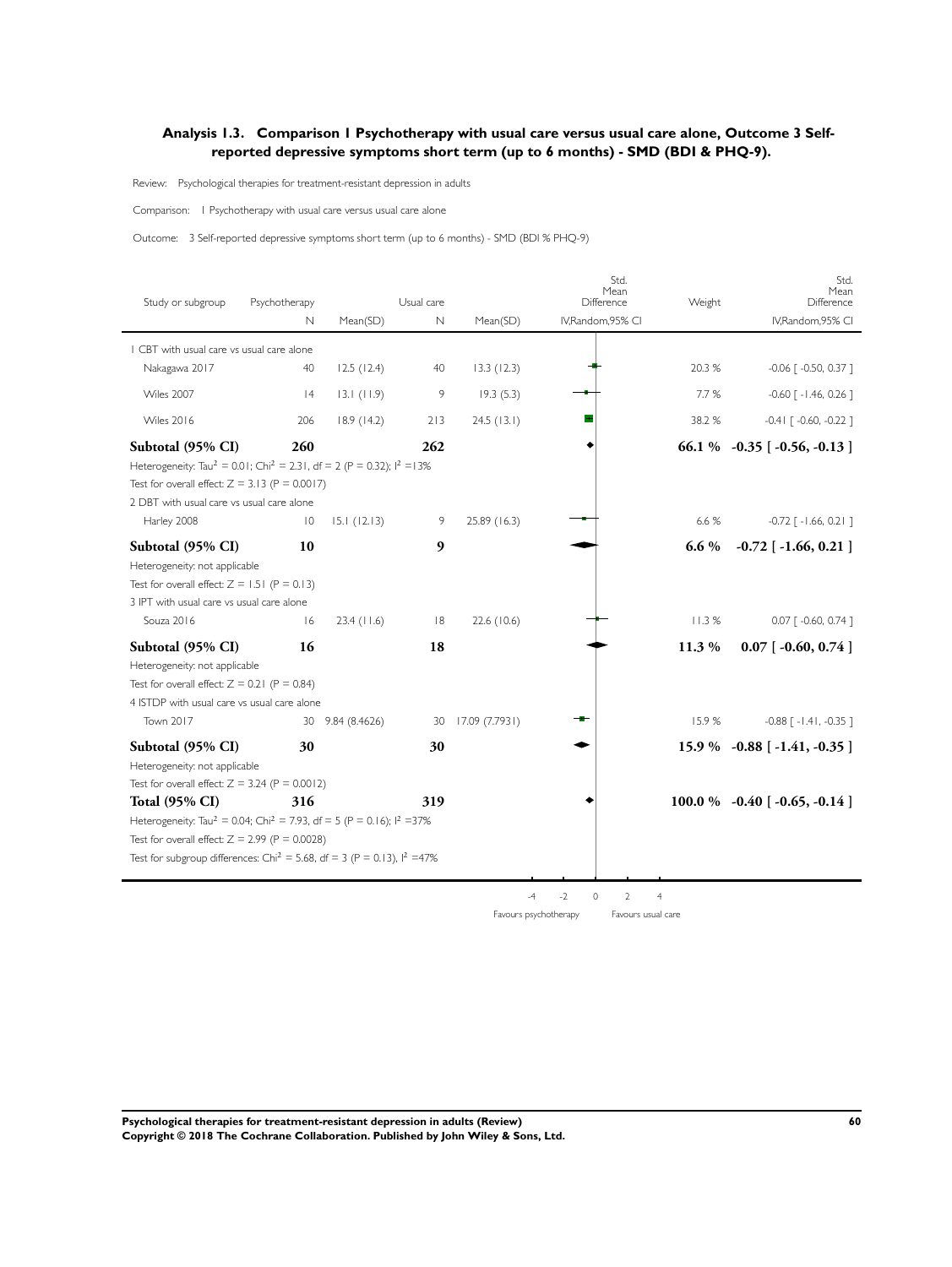### <span id="page-63-0"></span>**Analysis 1.4. Comparison 1 Psychotherapy with usual care versus usual care alone, Outcome 4 Clinicianrated depressive symptoms short term (up to 6 months) - HAMD.**

Review: Psychological therapies for treatment-resistant depression in adults

Comparison: 1 Psychotherapy with usual care versus usual care alone

Outcome: 4 Clinician-rated depressive symptoms short term (up to 6 months) - HAMD

| Study or subgroup                                                                               | Psychotherapy  |                   | Usual care   |                | Mean<br>Difference        | Weight               | Mean<br>Difference                     |
|-------------------------------------------------------------------------------------------------|----------------|-------------------|--------------|----------------|---------------------------|----------------------|----------------------------------------|
|                                                                                                 | N              | Mean(SD)          | $\mathsf{N}$ | Mean(SD)       | IV.Random.95% CI          |                      | IV.Random.95% CI                       |
| DBT with usual care vs usual care alone                                                         |                |                   |              |                |                           |                      |                                        |
| Harley 2008                                                                                     | $\overline{0}$ | 11.3(5.31)        | 9            | 17.11(6.23)    |                           | 17.0 %               | $-5.8$   $\lceil -11.04, -0.58 \rceil$ |
| Subtotal (95% CI)                                                                               | 10             |                   | 9            |                |                           |                      | $17.0\%$ -5.81 [-11.04, -0.58]         |
| Heterogeneity: not applicable                                                                   |                |                   |              |                |                           |                      |                                        |
| Test for overall effect: $Z = 2.18$ (P = 0.030)                                                 |                |                   |              |                |                           |                      |                                        |
| 2 IPT with usual care vs usual care alone                                                       |                |                   |              |                |                           |                      |                                        |
| Souza 2016                                                                                      | 16             | 14(6.4)           | 8            | 13.9(5.9)      |                           | 24.0 %               | $0.10$ $\lceil -4.05, 4.25 \rceil$     |
| Subtotal (95% CI)                                                                               | 16             |                   | 18           |                |                           | 24.0%                | $0.10$ [ -4.05, 4.25 ]                 |
| Heterogeneity: not applicable                                                                   |                |                   |              |                |                           |                      |                                        |
| Test for overall effect: $Z = 0.05$ (P = 0.96)                                                  |                |                   |              |                |                           |                      |                                        |
| 3 ISTDP with usual care vs usual care                                                           |                |                   |              |                |                           |                      |                                        |
| <b>Town 2017</b>                                                                                |                | 30 12.9 (13.1224) | 30           | 18.74 (7.3379) |                           | 16.3%                | $-5.84$ [ $-11.22$ , $-0.46$ ]         |
| Subtotal (95% CI)                                                                               | 30             |                   | 30           |                |                           |                      | $16.3 \%$ -5.84 [-11.22, -0.46]        |
| Heterogeneity: not applicable                                                                   |                |                   |              |                |                           |                      |                                        |
| Test for overall effect: $Z = 2.13$ (P = 0.033)                                                 |                |                   |              |                |                           |                      |                                        |
| 4 CBT with usual care vs usual care alone                                                       |                |                   |              |                |                           |                      |                                        |
| Nakagawa 2017                                                                                   | 40             | 6.1(4.5)          | 40           | 9.3(6.9)       |                           | 42.7%                | $-3.20$ [ $-5.75$ , $-0.65$ ]          |
| Subtotal (95% CI)                                                                               | 40             |                   | 40           |                |                           | 42.7%                | $-3.20$ [ $-5.75$ , $-0.65$ ]          |
| Heterogeneity: not applicable                                                                   |                |                   |              |                |                           |                      |                                        |
| Test for overall effect: $Z = 2.46$ (P = 0.014)                                                 |                |                   |              |                |                           |                      |                                        |
| <b>Total (95% CI)</b>                                                                           | 96             |                   | 97           |                |                           | 100.0 %              | $-3.28$ [ $-5.71, -0.85$ ]             |
| Heterogeneity: Tau <sup>2</sup> = 1.90; Chi <sup>2</sup> = 4.30, df = 3 (P = 0.23); $1^2$ = 30% |                |                   |              |                |                           |                      |                                        |
| Test for overall effect: $Z = 2.65$ (P = 0.0081)                                                |                |                   |              |                |                           |                      |                                        |
| Test for subgroup differences: Chi <sup>2</sup> = 4.30, df = 3 (P = 0.23), $1^2$ = 30%          |                |                   |              |                |                           |                      |                                        |
|                                                                                                 |                |                   |              |                |                           |                      |                                        |
|                                                                                                 |                |                   |              |                | $-5$<br>$-10$<br>$\Omega$ | $\overline{10}$<br>5 |                                        |
|                                                                                                 |                |                   |              |                | Favours psychotherapy     | Favours usual care   |                                        |

**Psychological therapies for treatment-resistant depression in adults (Review) 61 Copyright © 2018 The Cochrane Collaboration. Published by John Wiley & Sons, Ltd.**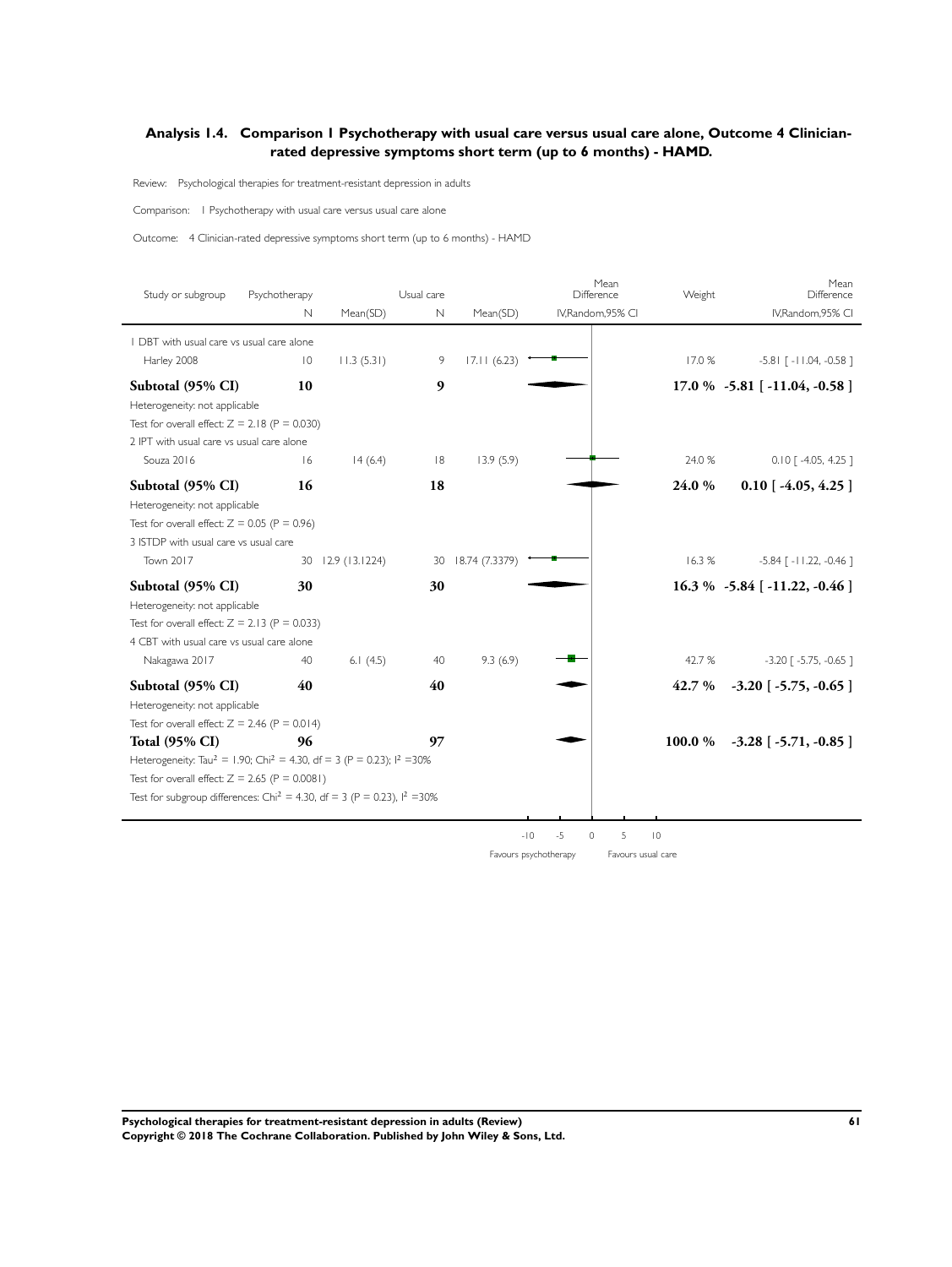### <span id="page-64-0"></span>**Analysis 1.5. Comparison 1 Psychotherapy with usual care versus usual care alone, Outcome 5 Selfreported depressive symptoms medium term (7 to 12 months) - BDI.**

Review: Psychological therapies for treatment-resistant depression in adults

Comparison: 1 Psychotherapy with usual care versus usual care alone

Outcome: 5 Self-reported depressive symptoms medium term (7 to 12 months) - BDI

| Study or subgroup                                                                              | Psychotherapy |               | Usual care  |            | Mean<br>Difference       |                     | Weight  | Mean<br>Difference                  |
|------------------------------------------------------------------------------------------------|---------------|---------------|-------------|------------|--------------------------|---------------------|---------|-------------------------------------|
|                                                                                                | $\mathbb N$   | Mean(SD)      | $\mathbb N$ | Mean(SD)   | IV, Random, 95% CI       |                     |         | IV, Random, 95% CI                  |
| CBT with usual care vs usual care alone                                                        |               |               |             |            |                          |                     |         |                                     |
| Nakagawa 2017                                                                                  | 40            | $12.5$ (12.1) | 40          | 13(14)     |                          |                     | 30.9 %  | $-0.50$ $\lceil -6.23, 5.23 \rceil$ |
| <b>Wiles 2016</b>                                                                              | 197           | 17(14)        | 198         | 21.7(12.9) |                          |                     | 69.1%   | $-4.70$ [ $-7.36$ , $-2.04$ ]       |
| <b>Total (95% CI)</b>                                                                          | 237           |               | 238         |            |                          |                     | 100.0 % | $-3.40$ [ $-7.21$ , 0.40 ]          |
| Heterogeneity: Tau <sup>2</sup> = 3.62; Chi <sup>2</sup> = 1.70, df = 1 (P = 0.19); $1^2$ =41% |               |               |             |            |                          |                     |         |                                     |
| Test for overall effect: $Z = 1.75$ (P = 0.080)                                                |               |               |             |            |                          |                     |         |                                     |
| Test for subgroup differences: Not applicable                                                  |               |               |             |            |                          |                     |         |                                     |
|                                                                                                |               |               |             |            |                          |                     |         |                                     |
|                                                                                                |               |               |             |            | $-5$<br>$-10$<br>$\circ$ | 5<br>$\overline{0}$ |         |                                     |
|                                                                                                |               |               |             |            | Favours psychotherapy    | Favours usual care  |         |                                     |

### **Analysis 1.6. Comparison 1 Psychotherapy with usual care versus usual care alone, Outcome 6 Selfreported depressive symptoms medium term (7 to 12 months) - PHQ-9.**

Review: Psychological therapies for treatment-resistant depression in adults

Comparison: 1 Psychotherapy with usual care versus usual care alone

Outcome: 6 Self-reported depressive symptoms medium term (7 to 12 months) - PHQ-9

| Study or subgroup                                | Psychotherapy |          | Usual care |           | Mean<br>Difference                | Weight             | Mean<br>Difference            |
|--------------------------------------------------|---------------|----------|------------|-----------|-----------------------------------|--------------------|-------------------------------|
|                                                  | $\mathbb N$   | Mean(SD) | N          | Mean(SD)  | IV.Random.95% CI                  |                    | IV.Random.95% CI              |
| <b>Wiles 2016</b>                                | 197           | 9(7)     | 198        | 10.9(6.4) |                                   | 100.0%             | $-1.90$ [ $-3.22$ , $-0.58$ ] |
| <b>Total (95% CI)</b>                            | 197           |          | 198        |           |                                   | 100.0 %            | $-1.90$ [ $-3.22$ , $-0.58$ ] |
| Heterogeneity: not applicable                    |               |          |            |           |                                   |                    |                               |
| Test for overall effect: $Z = 2.81$ (P = 0.0049) |               |          |            |           |                                   |                    |                               |
| Test for subgroup differences: Not applicable    |               |          |            |           |                                   |                    |                               |
|                                                  |               |          |            |           |                                   |                    |                               |
|                                                  |               |          |            |           | 50<br>$-100$<br>$-50$<br>$\Omega$ | 100                |                               |
|                                                  |               |          |            |           | Favours psychotherapy             | Favours usual care |                               |

**Psychological therapies for treatment-resistant depression in adults (Review) 62**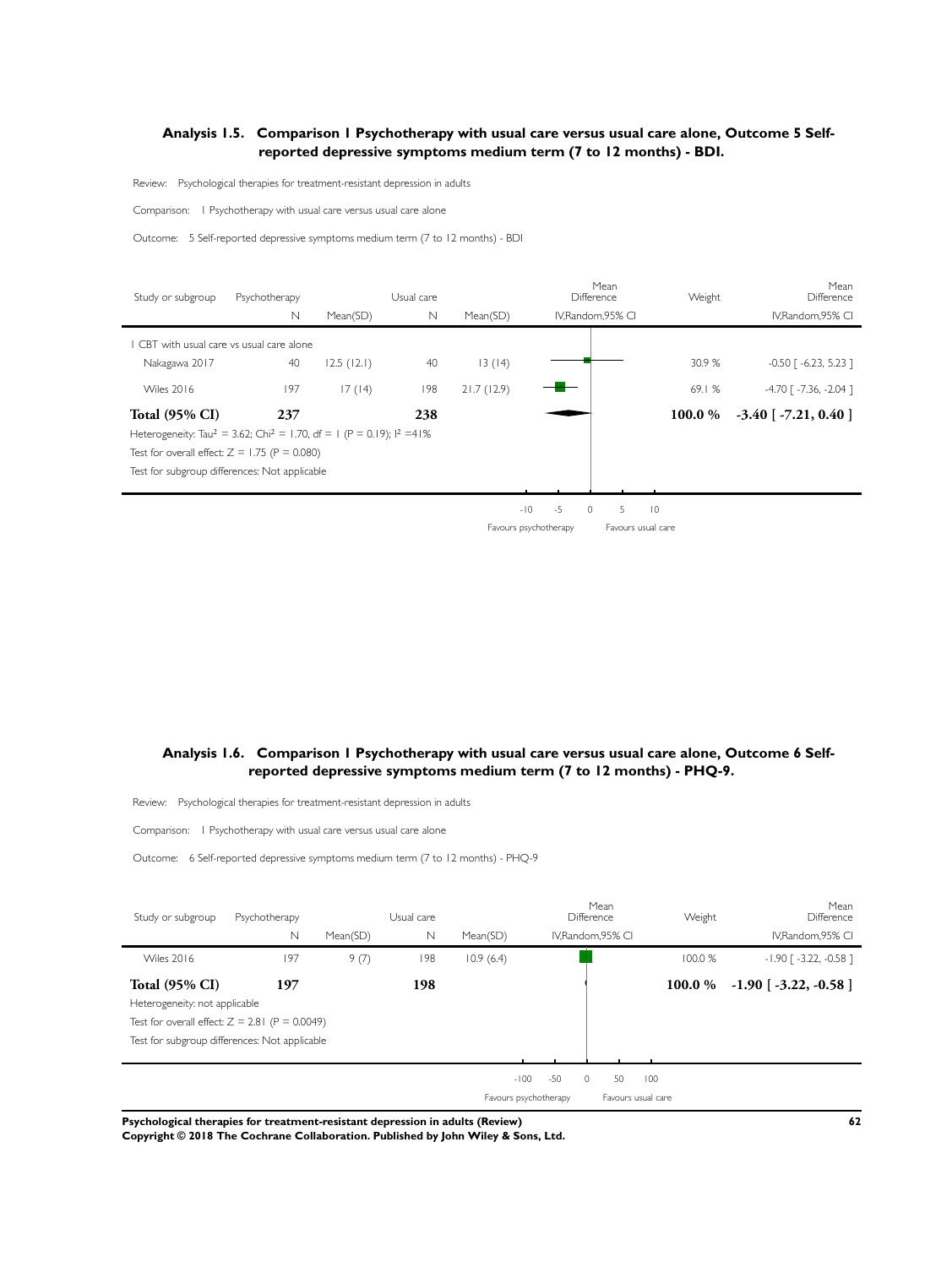### <span id="page-65-0"></span>**Analysis 1.7. Comparison 1 Psychotherapy with usual care versus usual care alone, Outcome 7 Clinicianrated depressive symptoms medium term (7 to 12 months) - HAMD.**

Review: Psychological therapies for treatment-resistant depression in adults

Comparison: 1 Psychotherapy with usual care versus usual care alone

Outcome: 7 Clinician-rated depressive symptoms medium term (7 to 12 months) - HAMD

| Study or subgroup                                | Psychotherapy |          | Usual care  |               |                           | Mean<br>Difference | Weight         | Mean<br><b>Difference</b>     |
|--------------------------------------------------|---------------|----------|-------------|---------------|---------------------------|--------------------|----------------|-------------------------------|
|                                                  | $\mathbb N$   | Mean(SD) | $\mathbb N$ | Mean(SD)      |                           | IV, Random, 95% CI |                | IV, Random, 95% CI            |
| CBT with usual care vs usual care alone          |               |          |             |               |                           |                    |                |                               |
| Nakagawa 2017                                    | 40            | 5.4(5.9) | 40          | (8.4)<br> 0.1 |                           |                    | 100.0 %        | $-4.70$ [ $-7.88$ , $-1.52$ ] |
| <b>Total (95% CI)</b>                            | 40            |          | 40          |               |                           |                    | 100.0 %        | $-4.70$ [ $-7.88$ , $-1.52$ ] |
| Heterogeneity: not applicable                    |               |          |             |               |                           |                    |                |                               |
| Test for overall effect: $Z = 2.90$ (P = 0.0038) |               |          |             |               |                           |                    |                |                               |
| Test for subgroup differences: Not applicable    |               |          |             |               |                           |                    |                |                               |
|                                                  |               |          |             |               |                           |                    |                |                               |
|                                                  |               |          |             |               | $-5$<br>$-10$<br>$\Omega$ | 5                  | $\overline{0}$ |                               |
|                                                  |               |          |             |               | Favours psychotherapy     | Favours usual care |                |                               |

**Psychological therapies for treatment-resistant depression in adults (Review) 63 Copyright © 2018 The Cochrane Collaboration. Published by John Wiley & Sons, Ltd.**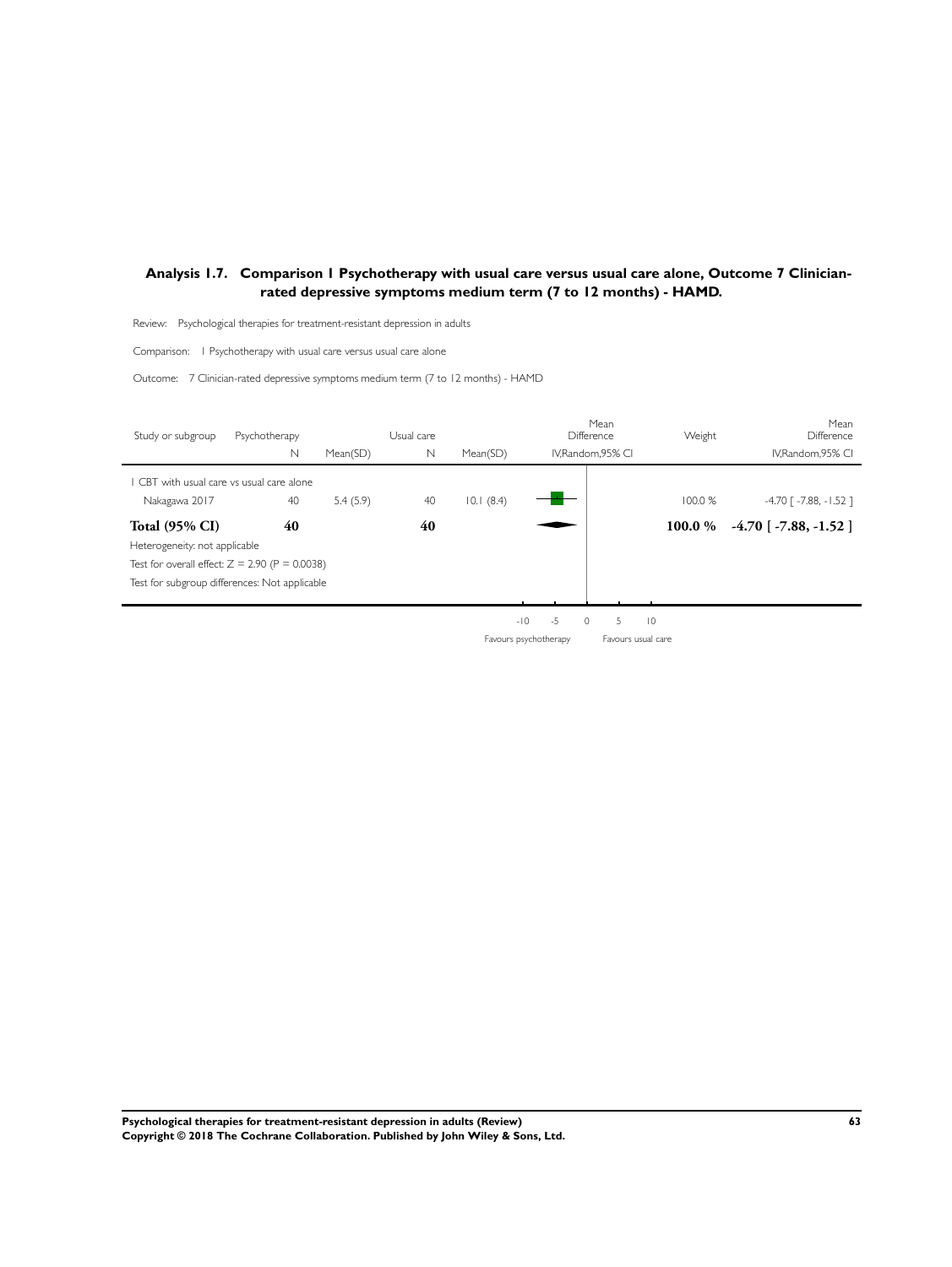### <span id="page-66-0"></span>**Analysis 1.8. Comparison 1 Psychotherapy with usual care versus usual care alone, Outcome 8 Selfreported depressive symptoms long term (longer than 12 months) - BDI.**

Review: Psychological therapies for treatment-resistant depression in adults

Comparison: 1 Psychotherapy with usual care versus usual care alone

J.

Outcome: 8 Self-reported depressive symptoms long term (longer than 12 months) - BDI

| Study or subgroup                               | Psychotherapy |            | Usual care |            |                       | Mean<br>Difference |                    | Weight  | Mean<br><b>Difference</b>     |
|-------------------------------------------------|---------------|------------|------------|------------|-----------------------|--------------------|--------------------|---------|-------------------------------|
|                                                 | N             | Mean(SD)   | N          | Mean(SD)   |                       | IV, Random, 95% CI |                    |         | IV, Random, 95% CI            |
| <b>Wiles 2016</b>                               | 136           | 19.2(13.8) | 12         | 23.4(13.2) |                       |                    |                    | 100.0%  | $-4.20$ [ $-7.57$ , $-0.83$ ] |
| <b>Total (95% CI)</b>                           | 136           |            | 112        |            |                       |                    |                    | 100.0 % | $-4.20$ [ $-7.57$ , $-0.83$ ] |
| Heterogeneity: not applicable                   |               |            |            |            |                       |                    |                    |         |                               |
| Test for overall effect: $Z = 2.44$ (P = 0.015) |               |            |            |            |                       |                    |                    |         |                               |
| Test for subgroup differences: Not applicable   |               |            |            |            |                       |                    |                    |         |                               |
|                                                 |               |            |            |            |                       |                    |                    |         |                               |
|                                                 |               |            |            |            | $-50$<br>$-100$       | $\Omega$           | 50                 | 100     |                               |
|                                                 |               |            |            |            | Favours psychotherapy |                    | Favours usual care |         |                               |

### **Analysis 1.9. Comparison 1 Psychotherapy with usual care versus usual care alone, Outcome 9 Selfreported depressive symptoms long term (longer than 12 months) - PHQ-9.**

Review: Psychological therapies for treatment-resistant depression in adults

Comparison: 1 Psychotherapy with usual care versus usual care alone

Outcome: 9 Self-reported depressive symptoms long term (longer than 12 months) - PHQ-9

| Study or subgroup                               | Psychotherapy |          | Usual care  |           |                       |       | Mean<br>Difference |                    | Weight  | Mean<br>Difference         |
|-------------------------------------------------|---------------|----------|-------------|-----------|-----------------------|-------|--------------------|--------------------|---------|----------------------------|
|                                                 | N             | Mean(SD) | $\mathbb N$ | Mean(SD)  |                       |       | IV, Random, 95% CI |                    |         | IV, Random, 95% CI         |
| <b>Wiles 2016</b>                               | 126           | 9.5(7.1) | 126         | 11.1(6.3) |                       |       |                    |                    | 100.0%  | $-1.60$ $[-3.26, 0.06]$    |
| <b>Total (95% CI)</b>                           | 126           |          | 126         |           |                       |       |                    |                    | 100.0 % | $-1.60$ [ $-3.26$ , 0.06 ] |
| Heterogeneity: not applicable                   |               |          |             |           |                       |       |                    |                    |         |                            |
| Test for overall effect: $Z = 1.89$ (P = 0.058) |               |          |             |           |                       |       |                    |                    |         |                            |
| Test for subgroup differences: Not applicable   |               |          |             |           |                       |       |                    |                    |         |                            |
|                                                 |               |          |             |           |                       |       |                    |                    |         |                            |
|                                                 |               |          |             |           | $-100$                | $-50$ | 50<br>$\circ$      | 100                |         |                            |
|                                                 |               |          |             |           | Favours psychotherapy |       |                    | Favours usual care |         |                            |

**Psychological therapies for treatment-resistant depression in adults (Review) 64 Copyright © 2018 The Cochrane Collaboration. Published by John Wiley & Sons, Ltd.**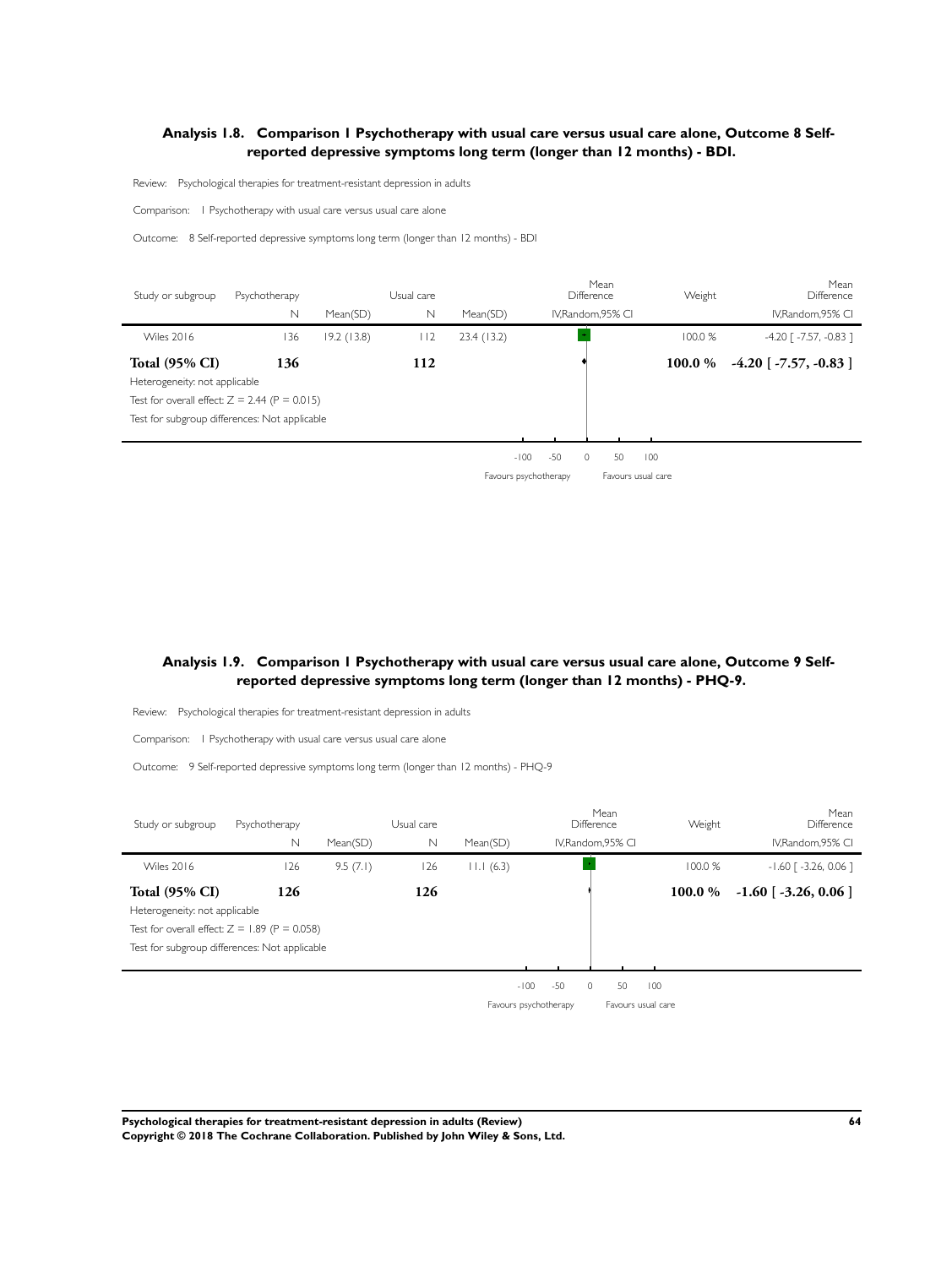### <span id="page-67-0"></span>**Analysis 1.10. Comparison 1 Psychotherapy with usual care versus usual care alone, Outcome 10 Dropout short term (up to 6 months).**

Review: Psychological therapies for treatment-resistant depression in adults

Comparison: 1 Psychotherapy with usual care versus usual care alone

Outcome: 10 Dropout short term (up to 6 months)

| Study or subgroup                                                                                        | Psychotherapy | Usual care | <b>Risk Ratio</b><br>$M -$                                       | Weight  | <b>Risk Ratio</b><br>$M -$ |
|----------------------------------------------------------------------------------------------------------|---------------|------------|------------------------------------------------------------------|---------|----------------------------|
|                                                                                                          | n/N           | n/N        | H,Random,95%<br>CI                                               |         | H,Random,95%<br>CI         |
| I CBT with usual care vs usual care alone                                                                |               |            |                                                                  |         |                            |
| Nakagawa 2017                                                                                            | 2/40          | 2/40       |                                                                  | 4.0 %   | $1.00$ $[0.15, 6.76]$      |
| Wiles 2007                                                                                               | 0/14          | 2/11       |                                                                  | 1.7%    | $0.16$ $[0.01, 3.03]$      |
| Wiles 2016                                                                                               | 28/234        | 37/235     |                                                                  | 69.9%   | $0.76$ $[0.48, 1.20]$      |
| Subtotal (95% CI)                                                                                        | 288           | 286        |                                                                  | 75.5 %  | $0.74$ [ $0.48$ , 1.16 ]   |
| Total events: 30 (Psychotherapy), 41 (Usual care)                                                        |               |            |                                                                  |         |                            |
| Heterogeneity: Tau <sup>2</sup> = 0.0; Chi <sup>2</sup> = 1.16, df = 2 (P = 0.56); l <sup>2</sup> = 0.0% |               |            |                                                                  |         |                            |
| Test for overall effect: $Z = 1.32$ (P = 0.19)                                                           |               |            |                                                                  |         |                            |
| 2 IPT with usual care vs usual care alone                                                                |               |            |                                                                  |         |                            |
| Souza 2016                                                                                               | 3/17          | 6/23       |                                                                  | 9.5%    | $0.68$ $[0.20, 2.33]$      |
| Subtotal (95% CI)                                                                                        | 17            | 23         |                                                                  | 9.5%    | $0.68$ [ 0.20, 2.33 ]      |
| Total events: 3 (Psychotherapy), 6 (Usual care)                                                          |               |            |                                                                  |         |                            |
| Heterogeneity: not applicable                                                                            |               |            |                                                                  |         |                            |
| Test for overall effect: $Z = 0.62$ (P = 0.54)                                                           |               |            |                                                                  |         |                            |
| 3 DBT with usual care vs usual care alone                                                                |               |            |                                                                  |         |                            |
| Harley 2008                                                                                              | 3/13          | 2/11       |                                                                  | 5.7 %   | $1.27$ $[0.26, 6.28]$      |
| Subtotal (95% CI)                                                                                        | 13            | 11         |                                                                  | 5.7 %   | $1.27$ [ 0.26, 6.28 ]      |
| Total events: 3 (Psychotherapy), 2 (Usual care)                                                          |               |            |                                                                  |         |                            |
| Heterogeneity: not applicable                                                                            |               |            |                                                                  |         |                            |
| Test for overall effect: $Z = 0.29$ (P = 0.77)                                                           |               |            |                                                                  |         |                            |
| 4 ISTDP with usual care vs usual care alone                                                              |               |            |                                                                  |         |                            |
| Town 2017                                                                                                | 7/30          | 3/30       |                                                                  | 9.2%    | $2.33$ $[0.67, 8.18]$      |
| Subtotal (95% CI)                                                                                        | 30            | 30         |                                                                  | $9.2\%$ | $2.33$ [ 0.67, 8.18 ]      |
| Total events: 7 (Psychotherapy), 3 (Usual care)                                                          |               |            |                                                                  |         |                            |
| Heterogeneity: not applicable                                                                            |               |            |                                                                  |         |                            |
| Test for overall effect: $Z = 1.32$ (P = 0.19)                                                           |               |            |                                                                  |         |                            |
| <b>Total (95% CI)</b>                                                                                    | 348           | 350        |                                                                  | 100.0%  | $0.85$ [ $0.58$ , $1.24$ ] |
| Total events: 43 (Psychotherapy), 52 (Usual care)                                                        |               |            |                                                                  |         |                            |
| Heterogeneity: Tau <sup>2</sup> = 0.0; Chi <sup>2</sup> = 4.36, df = 5 (P = 0.50); l <sup>2</sup> = 0.0% |               |            |                                                                  |         |                            |
| Test for overall effect: $Z = 0.86$ (P = 0.39)                                                           |               |            |                                                                  |         |                            |
| Test for subgroup differences: Chi <sup>2</sup> = 3.21, df = 3 (P = 0.36), $1^2$ =7%                     |               |            |                                                                  |         |                            |
|                                                                                                          |               |            |                                                                  |         |                            |
|                                                                                                          |               |            | 0.1<br>0.01<br>$\overline{0}$<br>100<br>$\overline{\phantom{a}}$ |         |                            |

Favours psychotherapy Favours usual care

**Psychological therapies for treatment-resistant depression in adults (Review) 65 Copyright © 2018 The Cochrane Collaboration. Published by John Wiley & Sons, Ltd.**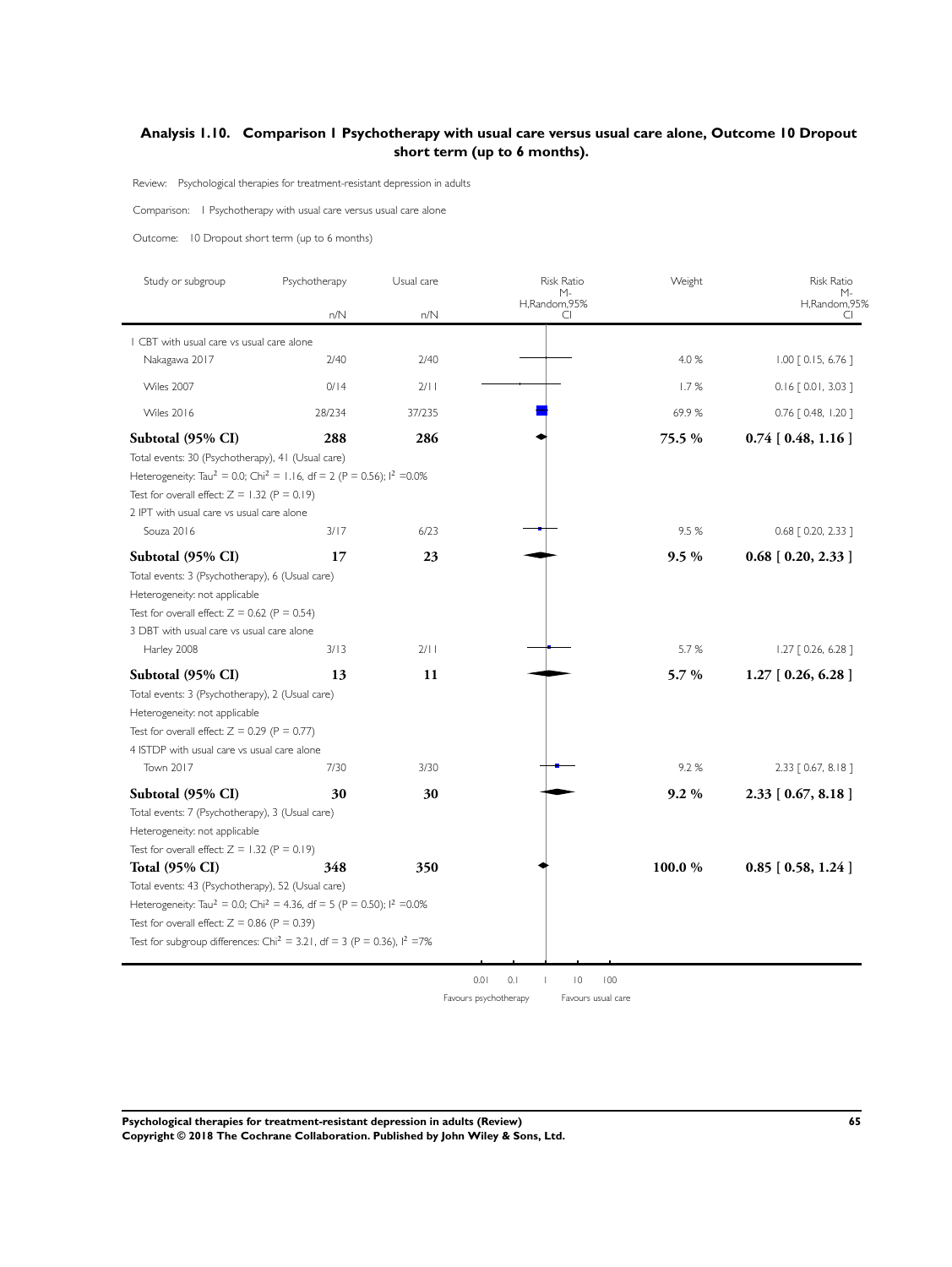### **Analysis 1.11. Comparison 1 Psychotherapy with usual care versus usual care alone, Outcome 11 Dropout medium term (7 to 12 months).**

Review: Psychological therapies for treatment-resistant depression in adults

Comparison: 1 Psychotherapy with usual care versus usual care alone

Outcome: 11 Dropout medium term (7 to 12 months)

| Study or subgroup                                 | Psychotherapy                                                                                            | Usual care | <b>Risk Ratio</b><br>$M -$                  | Weight | <b>Risk Ratio</b><br>$M -$ |
|---------------------------------------------------|----------------------------------------------------------------------------------------------------------|------------|---------------------------------------------|--------|----------------------------|
|                                                   | n/N                                                                                                      | n/N        | H,Random,95%<br>CI                          |        | H,Random,95%               |
| CBT with usual care vs usual care alone           |                                                                                                          |            |                                             |        |                            |
| Nakagawa 2017                                     | 3/40                                                                                                     | 4/40       |                                             | 7.9%   | $0.75$ $[0.18, 3.14]$      |
| <b>Wiles 2016</b>                                 | 37/234                                                                                                   | 37/235     |                                             | 92.1%  | $1.00$ $[0.66, 1.53]$      |
| <b>Total (95% CI)</b>                             | 274                                                                                                      | 275        |                                             | 100.0% | $0.98$ [ 0.66, 1.47 ]      |
| Total events: 40 (Psychotherapy), 41 (Usual care) |                                                                                                          |            |                                             |        |                            |
|                                                   | Heterogeneity: Tau <sup>2</sup> = 0.0; Chi <sup>2</sup> = 0.15, df = 1 (P = 0.70); l <sup>2</sup> = 0.0% |            |                                             |        |                            |
| Test for overall effect: $Z = 0.09$ (P = 0.93)    |                                                                                                          |            |                                             |        |                            |
| Test for subgroup differences: Not applicable     |                                                                                                          |            |                                             |        |                            |
|                                                   |                                                                                                          |            |                                             |        |                            |
|                                                   |                                                                                                          |            | 0.1<br>0.01<br>100<br>$\overline{10}$       |        |                            |
|                                                   |                                                                                                          |            | Favours psychotherapy<br>Favours usual care |        |                            |

**Psychological therapies for treatment-resistant depression in adults (Review) 66 Copyright © 2018 The Cochrane Collaboration. Published by John Wiley & Sons, Ltd.**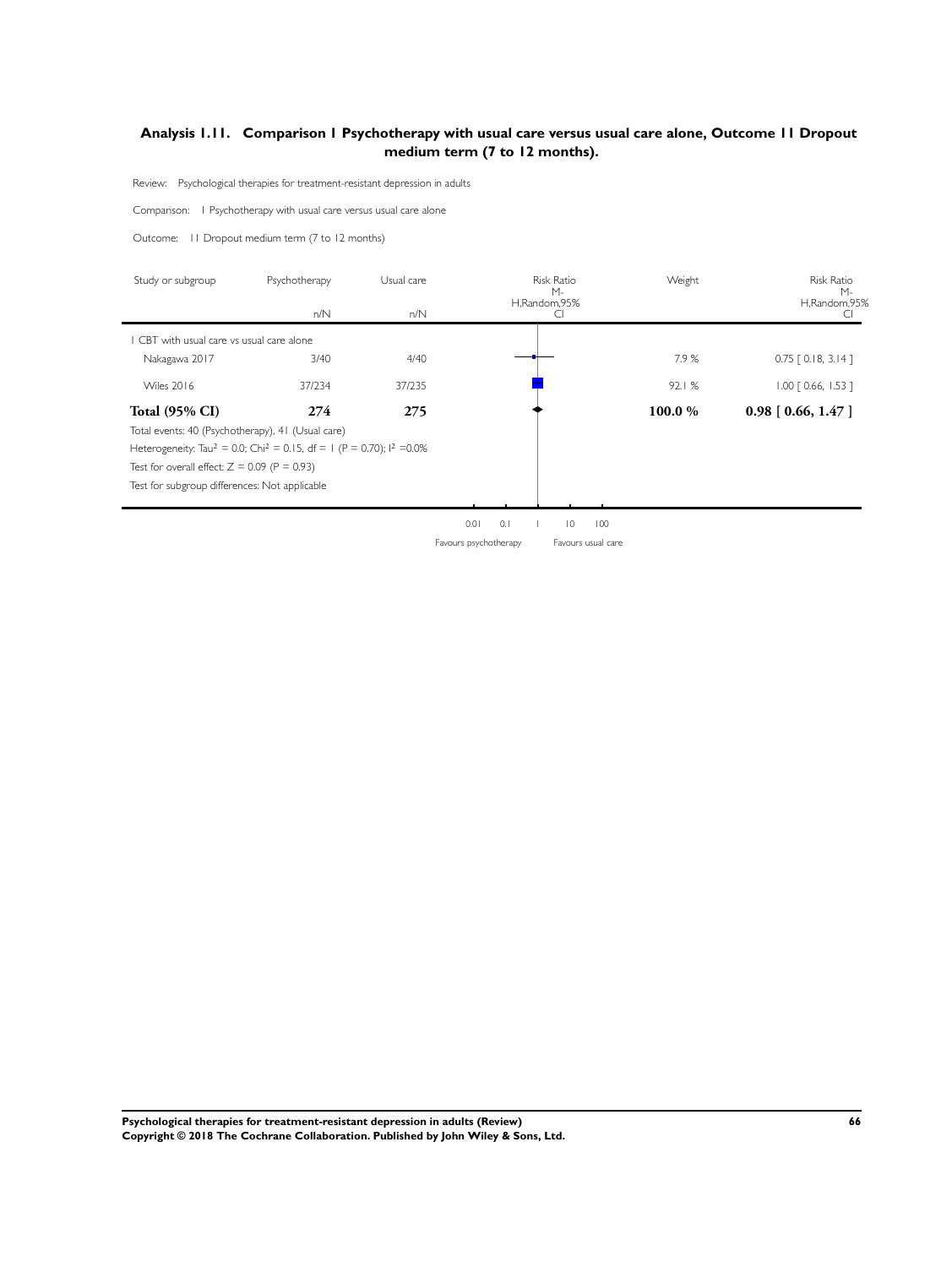### <span id="page-69-0"></span>**Analysis 1.12. Comparison 1 Psychotherapy with usual care versus usual care alone, Outcome 12 Dropout long term (longer than 12 months).**

Review: Psychological therapies for treatment-resistant depression in adults

Comparison: 1 Psychotherapy with usual care versus usual care alone

Outcome: 12 Dropout long term (longer than 12 months)

| Study or subgroup                               | Psychotherapy                                      | Usual care |                       | Risk Ratio<br>$M -$ | Weight  | Risk Ratio<br>$M -$   |
|-------------------------------------------------|----------------------------------------------------|------------|-----------------------|---------------------|---------|-----------------------|
|                                                 | n/N                                                | n/N        | H,Random,95%          | U                   |         | H,Random,95%          |
| <b>Wiles 2016</b>                               | 98/234                                             | 123/235    |                       |                     | 100.0 % | $0.80$ $[0.66, 0.97]$ |
| Total $(95\% \text{ CI})$                       | 234                                                | 235        |                       |                     | 100.0%  | $0.80$ [ 0.66, 0.97 ] |
|                                                 | Total events: 98 (Psychotherapy), 123 (Usual care) |            |                       |                     |         |                       |
| Heterogeneity: not applicable                   |                                                    |            |                       |                     |         |                       |
| Test for overall effect: $Z = 2.25$ (P = 0.024) |                                                    |            |                       |                     |         |                       |
| Test for subgroup differences: Not applicable   |                                                    |            |                       |                     |         |                       |
|                                                 |                                                    |            |                       |                     |         |                       |
|                                                 |                                                    |            | 0.1<br>0.01           | $ 0\rangle$<br>100  |         |                       |
|                                                 |                                                    |            | Favours psychotherapy | Favours usual care  |         |                       |

**Psychological therapies for treatment-resistant depression in adults (Review) 67 Copyright © 2018 The Cochrane Collaboration. Published by John Wiley & Sons, Ltd.**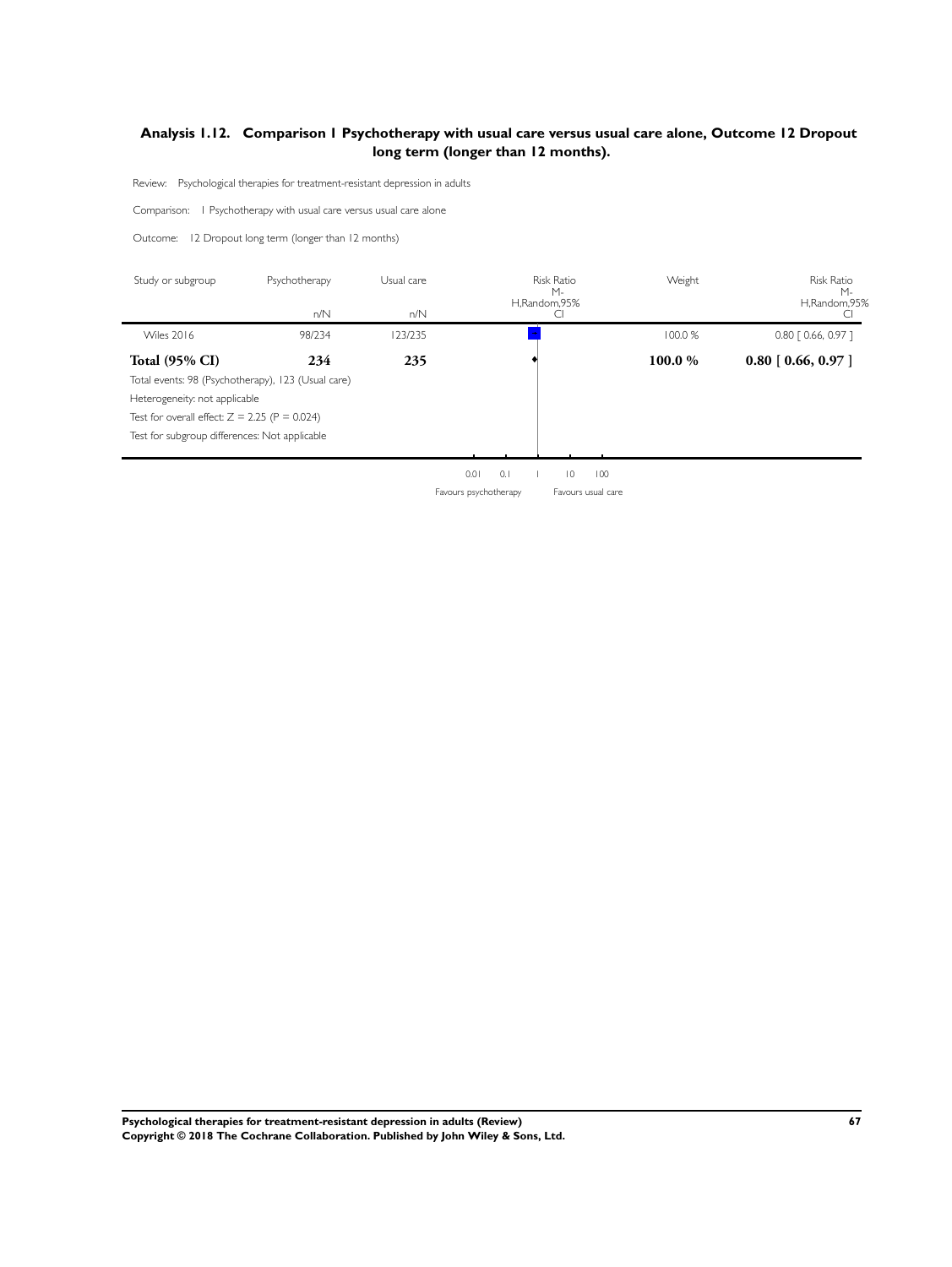### <span id="page-70-0"></span>**Analysis 1.13. Comparison 1 Psychotherapy with usual care versus usual care alone, Outcome 13 Response (50% reduction in depressive symptoms from baseline) short term (up to 6 months).**

Review: Psychological therapies for treatment-resistant depression in adults

Comparison: 1 Psychotherapy with usual care versus usual care alone

Outcome: 13 Response (50% reduction in depressive symptoms from baseline) short term (up to 6 months)

| Study or subgroup                                | Psychotherapy                                                                                            | Usual care | <b>Risk Ratio</b><br>$M -$<br>H,Random,95%<br>CI |                  | Weight | <b>Risk Ratio</b><br>$M -$<br>H,Random,95% |
|--------------------------------------------------|----------------------------------------------------------------------------------------------------------|------------|--------------------------------------------------|------------------|--------|--------------------------------------------|
|                                                  | n/N                                                                                                      | n/N        |                                                  |                  |        |                                            |
| Nakagawa 2017                                    | 34/40                                                                                                    | 24/40      |                                                  |                  | 43.7 % | $1.42$ [ $1.07$ , $1.88$ ]                 |
| Souza 2016                                       | 6/16                                                                                                     | 4/18       |                                                  |                  | 11.3%  | 1.69 [ 0.58, 4.92 ]                        |
| Wiles 2007                                       | 8/14                                                                                                     | O/9        |                                                  |                  | 2.1%   | 11.33 [0.73, 175.10]                       |
| <b>Wiles 2016</b>                                | 95/206                                                                                                   | 46/213     |                                                  | H                | 42.9%  | 2.14 [ 1.59, 2.87 ]                        |
| <b>Total (95% CI)</b>                            | 276                                                                                                      | 280        |                                                  |                  | 100.0% | $1.80$ [ $1.20$ , $2.69$ ]                 |
|                                                  | Total events: 143 (Psychotherapy), 74 (Usual care)                                                       |            |                                                  |                  |        |                                            |
|                                                  | Heterogeneity: Tau <sup>2</sup> = 0.08; Chi <sup>2</sup> = 6.90, df = 3 (P = 0.08); l <sup>2</sup> = 57% |            |                                                  |                  |        |                                            |
| Test for overall effect: $Z = 2.85$ (P = 0.0043) |                                                                                                          |            |                                                  |                  |        |                                            |
| Test for subgroup differences: Not applicable    |                                                                                                          |            |                                                  |                  |        |                                            |
|                                                  |                                                                                                          |            |                                                  |                  |        |                                            |
|                                                  |                                                                                                          |            | 0.01                                             | 0.1<br>10<br>100 |        |                                            |

Favours psychotherapy Favours usual care

**Psychological therapies for treatment-resistant depression in adults (Review) 68 Copyright © 2018 The Cochrane Collaboration. Published by John Wiley & Sons, Ltd.**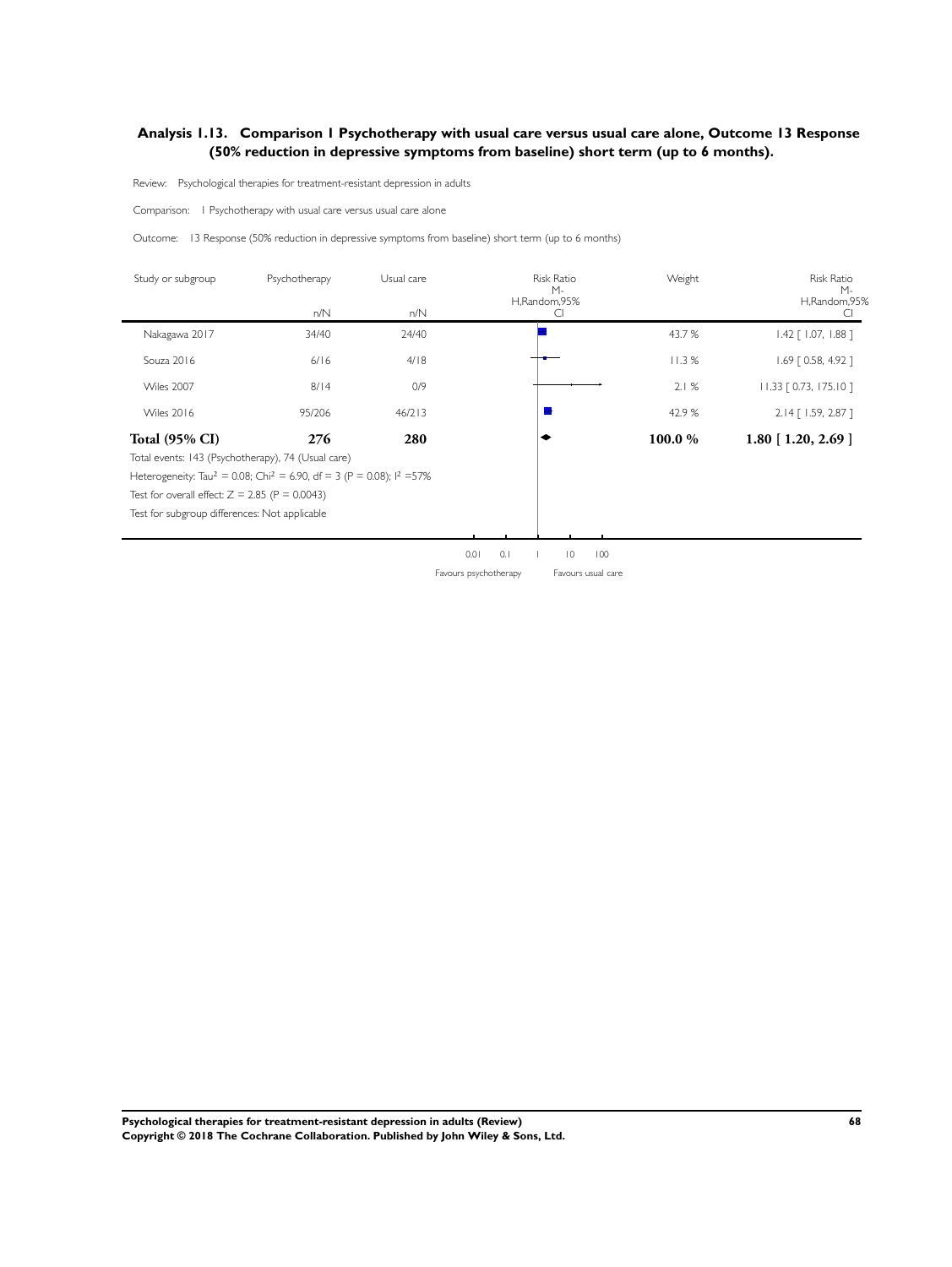### <span id="page-71-0"></span>**Analysis 1.14. Comparison 1 Psychotherapy with usual care versus usual care alone, Outcome 14 Response (50% reduction in depressive symptoms from baseline)medium term (7 to 12 months).**

Review: Psychological therapies for treatment-resistant depression in adults

Comparison: 1 Psychotherapy with usual care versus usual care alone

Outcome: 14 Response (50% reduction in depressive symptoms from baseline)medium term (7 to 12 months)

| Study or subgroup                                  | Psychotherapy                                                                                   | Usual care | <b>Risk Ratio</b><br>$M -$<br>H,Random,95% |                       | Weight | <b>Risk Ratio</b><br>$M -$ |
|----------------------------------------------------|-------------------------------------------------------------------------------------------------|------------|--------------------------------------------|-----------------------|--------|----------------------------|
|                                                    | n/N                                                                                             | n/N        |                                            | CI                    |        | H,Random,95%               |
| Nakagawa 2017                                      | 33/40                                                                                           | 20/40      |                                            | H                     | 33.4 % | $1.65$ [ $1.17$ , 2.32 ]   |
| <b>Wiles 2016</b>                                  | 109/197                                                                                         | 62/198     |                                            |                       | 66.6%  | $1.77$ [ $1.39$ , 2.25 ]   |
| <b>Total (95% CI)</b>                              | 237                                                                                             | 238        |                                            | ٠                     | 100.0% | $1.73$ [ $1.42$ , $2.10$ ] |
| Total events: 142 (Psychotherapy), 82 (Usual care) |                                                                                                 |            |                                            |                       |        |                            |
|                                                    | Heterogeneity: Tau <sup>2</sup> = 0.0; Chi <sup>2</sup> = 0.11, df = 1 (P = 0.74); $1^2$ = 0.0% |            |                                            |                       |        |                            |
| Test for overall effect: $Z = 5.43$ (P < 0.00001)  |                                                                                                 |            |                                            |                       |        |                            |
| Test for subgroup differences: Not applicable      |                                                                                                 |            |                                            |                       |        |                            |
|                                                    |                                                                                                 |            |                                            |                       |        |                            |
|                                                    |                                                                                                 |            | 0.1<br>0.01                                | 100<br>$\overline{0}$ |        |                            |
|                                                    |                                                                                                 |            | Favours psychotherapy                      | Favours usual care    |        |                            |

### **Analysis 1.15. Comparison 1 Psychotherapy with usual care versus usual care alone, Outcome 15 Response (50% reduction in depressive symptoms from baseline) long term (longer than 12 months).**

Review: Psychological therapies for treatment-resistant depression in adults

Comparison: 1 Psychotherapy with usual care versus usual care alone

Outcome: 15 Response (50% reduction in depressive symptoms from baseline) long term (longer than 12 months)

| Study or subgroup                                 | Psychotherapy | Usual care | <b>Risk Ratio</b><br>M- |                       | Weight  | <b>Risk Ratio</b><br>$M -$ |
|---------------------------------------------------|---------------|------------|-------------------------|-----------------------|---------|----------------------------|
|                                                   | n/N           | n/N        |                         | H,Random,95%          |         | H,Random,95%               |
| <b>Wiles 2016</b>                                 | 59/136        | 30/112     |                         |                       | 100.0 % | $1.62$ [ $1.13$ , 2.32 ]   |
| <b>Total (95% CI)</b>                             | 136           | 112        |                         |                       | 100.0%  | $1.62$ [ 1.13, 2.32 ]      |
| Total events: 59 (Psychotherapy), 30 (Usual care) |               |            |                         |                       |         |                            |
| Heterogeneity: not applicable                     |               |            |                         |                       |         |                            |
| Test for overall effect: $Z = 2.61$ (P = 0.0089)  |               |            |                         |                       |         |                            |
| Test for subgroup differences: Not applicable     |               |            |                         |                       |         |                            |
|                                                   |               |            |                         |                       |         |                            |
|                                                   |               |            | 0.01<br>0.1             | $\overline{0}$<br>100 |         |                            |
|                                                   |               |            | Favours psychotherapy   | Favours usual care    |         |                            |

**Psychological therapies for treatment-resistant depression in adults (Review) 69**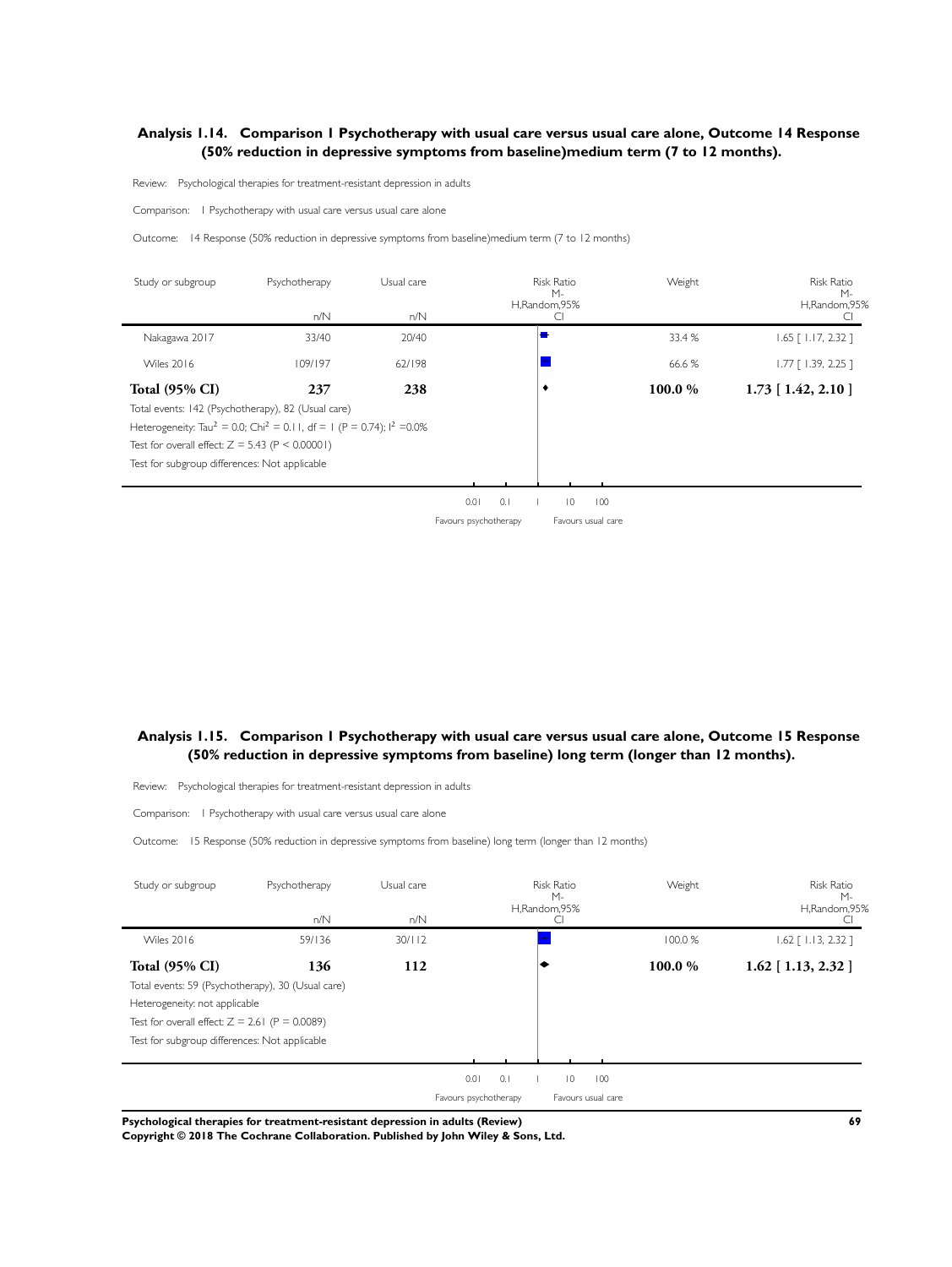## **Analysis 1.16. Comparison 1 Psychotherapy with usual care versus usual care alone, Outcome 16 Remission (< 7 on HAMD or < 10 on BDI) short term (up to 6 months).**

Review: Psychological therapies for treatment-resistant depression in adults

Comparison: 1 Psychotherapy with usual care versus usual care alone

j.

Outcome: 16 Remission (< 7 on HAMD or < 10 on BDI) short term (up to 6 months)

| Study or subgroup                                                                                        | Psychotherapy | Usual care |                       |                    | <b>Risk Ratio</b>     | Weight | <b>Risk Ratio</b>        |
|----------------------------------------------------------------------------------------------------------|---------------|------------|-----------------------|--------------------|-----------------------|--------|--------------------------|
|                                                                                                          | n/N           | n/N        |                       | IV, Random, 95% CI |                       |        | IV, Random, 95% CI       |
| Harley 2008                                                                                              | 3/10          | O/9        |                       |                    |                       | 0.9%   | 6.36 [ 0.37, 108.56 ]    |
| Nakagawa 2017                                                                                            | 28/40         | 16/40      |                       |                    |                       | 40.6 % | $1.75$ $[$ 1.14, 2.69 ]  |
| Souza 2016                                                                                               | 5/16          | 3/18       |                       |                    |                       | 4.7 %  | $1.88$ $[0.53, 6.63]$    |
| Town 2017                                                                                                | 11/30         | 1/30       |                       |                    |                       | 1.9%   | $11.00$ [ 1.51, 79.96 ]  |
| Wiles 2007                                                                                               | 6/14          | 1/9        |                       |                    |                       | 2.0 %  | 3.86   0.55, 26.96 ]     |
| <b>Wiles 2016</b>                                                                                        | 57/206        | 32/213     |                       |                    |                       | 49.9%  | $1.84$ [ $1.25$ , 2.72 ] |
| <b>Total (95% CI)</b>                                                                                    | 316           | 319        |                       |                    |                       | 100.0% | $1.92$ [ 1.46, 2.52 ]    |
| Total events: 110 (Psychotherapy), 53 (Usual care)                                                       |               |            |                       |                    |                       |        |                          |
| Heterogeneity: Tau <sup>2</sup> = 0.0; Chi <sup>2</sup> = 4.38, df = 5 (P = 0.50); l <sup>2</sup> = 0.0% |               |            |                       |                    |                       |        |                          |
| Test for overall effect: $Z = 4.66$ (P < 0.00001)                                                        |               |            |                       |                    |                       |        |                          |
| Test for subgroup differences: Not applicable                                                            |               |            |                       |                    |                       |        |                          |
|                                                                                                          |               |            |                       |                    |                       |        |                          |
|                                                                                                          |               |            | 0.01                  | 0.1                | $\overline{0}$<br>100 |        |                          |
|                                                                                                          |               |            | Favours psychotherapy |                    | Favours usual care    |        |                          |

**Psychological therapies for treatment-resistant depression in adults (Review) 70 Copyright © 2018 The Cochrane Collaboration. Published by John Wiley & Sons, Ltd.**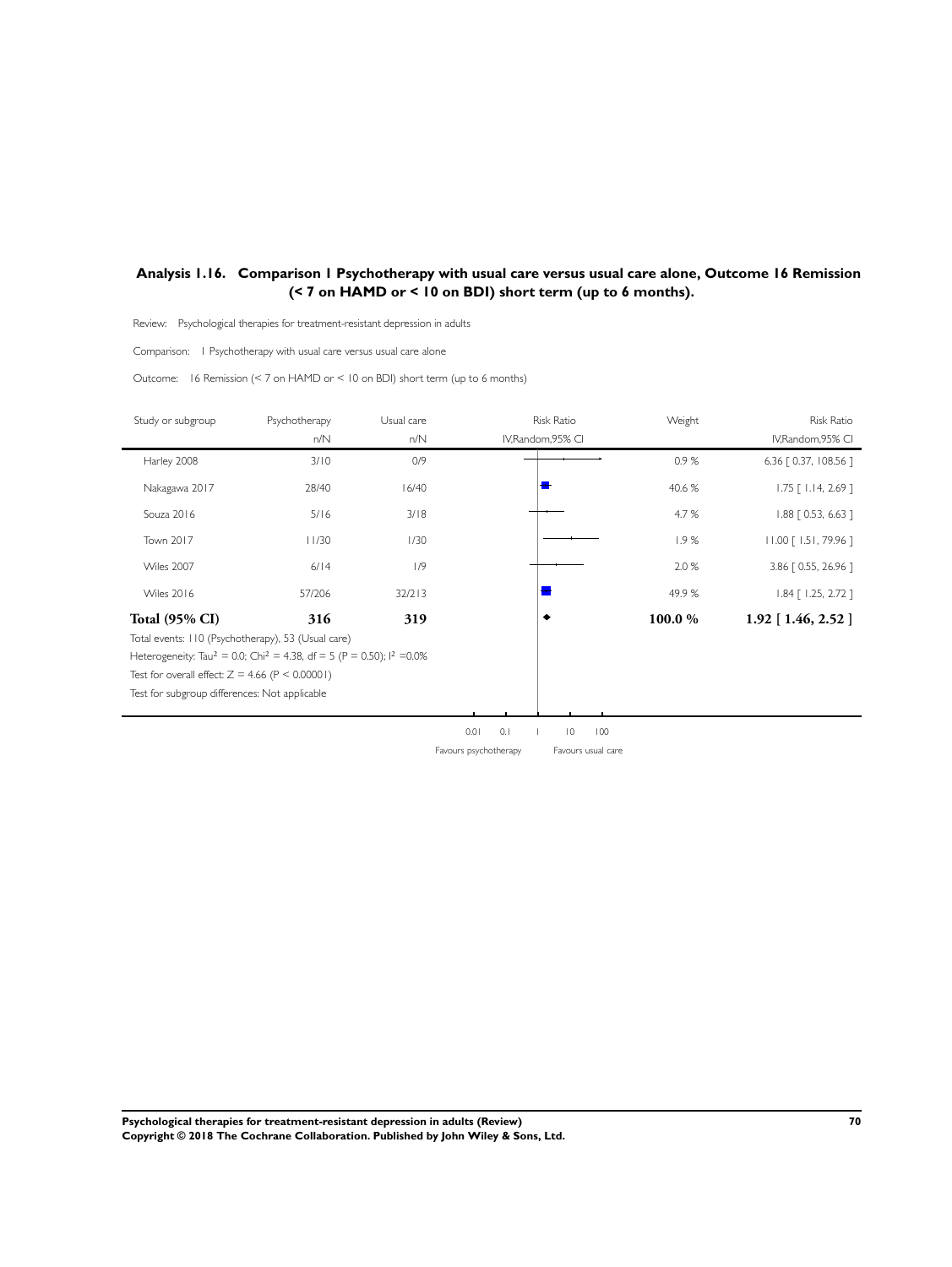## **Analysis 1.17. Comparison 1 Psychotherapy with usual care versus usual care alone, Outcome 17 Remission (< 7 on HAMD or < 10 on BDI) medium term (7 to 12 months).**

Review: Psychological therapies for treatment-resistant depression in adults

Comparison: 1 Psychotherapy with usual care versus usual care alone

Outcome: 17 Remission (< 7 on HAMD or < 10 on BDI) medium term (7 to 12 months)

| Study or subgroup                                  | Psychotherapy                                                                                            | Usual care |                       | <b>Risk Ratio</b><br>$M -$ | Weight | <b>Risk Ratio</b><br>$M -$ |
|----------------------------------------------------|----------------------------------------------------------------------------------------------------------|------------|-----------------------|----------------------------|--------|----------------------------|
|                                                    | n/N                                                                                                      | n/N        |                       | H,Random,95%<br>CI         |        | H,Random,95%               |
| Nakagawa 2017                                      | 29/40                                                                                                    | 17/40      |                       | H                          | 41.3%  | $1.71$ $[$ 1.13, 2.56 ]    |
| <b>Wiles 2016</b>                                  | 78/197                                                                                                   | 36/198     |                       | $\overline{\phantom{a}}$   | 58.7%  | 2.18 [ 1.55, 3.07 ]        |
| <b>Total (95% CI)</b>                              | 237                                                                                                      | 238        |                       | ٠                          | 100.0% | $1.97$ [ 1.51, 2.56 ]      |
| Total events: 107 (Psychotherapy), 53 (Usual care) |                                                                                                          |            |                       |                            |        |                            |
|                                                    | Heterogeneity: Tau <sup>2</sup> = 0.0; Chi <sup>2</sup> = 0.85, df = 1 (P = 0.36); l <sup>2</sup> = 0.0% |            |                       |                            |        |                            |
| Test for overall effect: $Z = 5.07$ (P < 0.00001)  |                                                                                                          |            |                       |                            |        |                            |
| Test for subgroup differences: Not applicable      |                                                                                                          |            |                       |                            |        |                            |
|                                                    |                                                                                                          |            |                       |                            |        |                            |
|                                                    |                                                                                                          |            | 0.1<br>0.01           | $\overline{0}$<br>100      |        |                            |
|                                                    |                                                                                                          |            | Favours psychotherapy | Favours usual care         |        |                            |

#### **Analysis 1.18. Comparison 1 Psychotherapy with usual care versus usual care alone, Outcome 18 Remission (< 7 on HAMD or < 10 on BDI) long term (longer than 12 months).**

Review: Psychological therapies for treatment-resistant depression in adults

Comparison: 1 Psychotherapy with usual care versus usual care alone

Outcome: 18 Remission (< 7 on HAMD or < 10 on BDI) long term (longer than 12 months)

| Study or subgroup                                 | Psychotherapy | Usual care | Risk Ratio<br>$M -$                         | Weight  | Risk Ratio<br>$M -$   |
|---------------------------------------------------|---------------|------------|---------------------------------------------|---------|-----------------------|
|                                                   | n/N           | n/N        | H,Random,95%<br>G                           |         | H,Random,95%          |
| <b>Wiles 2016</b>                                 | 38/136        | 20/112     |                                             | 100.0 % | $1.56$ $[0.97, 2.53]$ |
| <b>Total (95% CI)</b>                             | 136           | 112        |                                             | 100.0%  | $1.56$ [ 0.97, 2.53 ] |
| Total events: 38 (Psychotherapy), 20 (Usual care) |               |            |                                             |         |                       |
| Heterogeneity: not applicable                     |               |            |                                             |         |                       |
| Test for overall effect: $Z = 1.83$ (P = 0.068)   |               |            |                                             |         |                       |
| Test for subgroup differences: Not applicable     |               |            |                                             |         |                       |
|                                                   |               |            |                                             |         |                       |
|                                                   |               |            | 0.01<br>0.1<br>$\overline{0}$<br>100        |         |                       |
|                                                   |               |            | Favours psychotherapy<br>Favours usual care |         |                       |

**Psychological therapies for treatment-resistant depression in adults (Review) 71**

**Copyright © 2018 The Cochrane Collaboration. Published by John Wiley & Sons, Ltd.**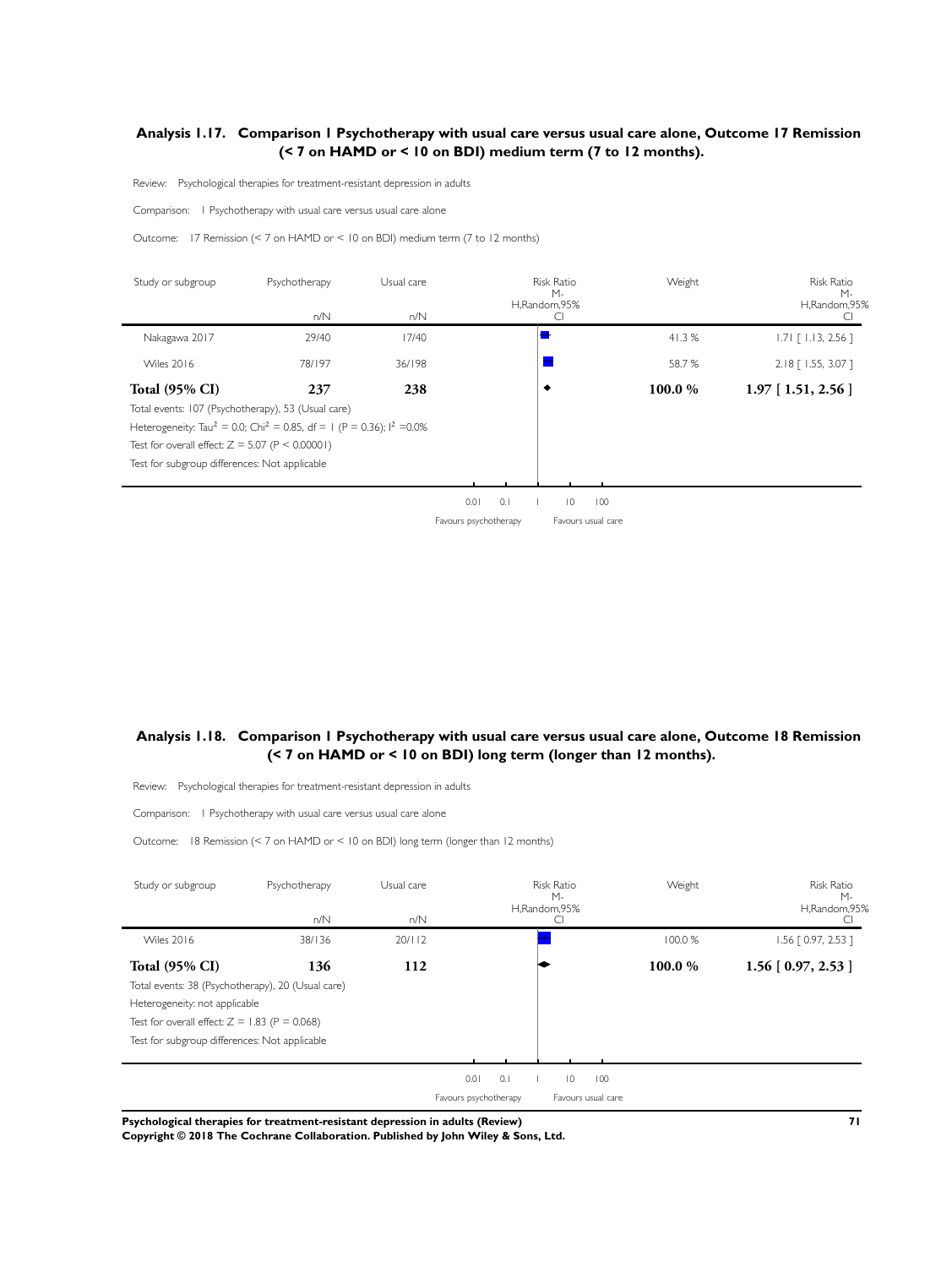# **A D D I T I O N A L T A B L E S**

| Study ID         | Total N randomised | Follow-up<br>time<br>months | point, Reason for dropout given Reason for dropout given<br>in Intervention group (psy- in control group (usual care<br>chotherapy as an adjunct to alone)<br>usual care) |                                                                                            |
|------------------|--------------------|-----------------------------|---------------------------------------------------------------------------------------------------------------------------------------------------------------------------|--------------------------------------------------------------------------------------------|
| Harley 2008      | 24                 | 4                           | care; 1 work schedule con-<br>flict; 1 decided group was<br>not a good fit                                                                                                | 1 difficulty finding child 1 moved; 1 medical problem                                      |
| Wiles 2016       | 469                | 6                           | 25 not followed up<br>14 withdrew from study<br>6 lost to follow-up<br>4 unable to contact<br>1 died                                                                      | 22 not followed up<br>13 withdrew from study<br>6 lost to follow-up<br>3 unable to contact |
|                  |                    | 12                          | 36 not followed up<br>17 withdrew from study<br>17 lost to follow-up<br>2 died                                                                                            | 37 not followed up<br>15 withdrew from study<br>22 lost to follow-up                       |
| Wiles 2007       | 25                 | 4                           | <b>NA</b>                                                                                                                                                                 | 2 lost to follow-up                                                                        |
| Nakagawa 2017    | 80                 | 6                           | 1 not contactable; 1 pa- 1 not contactable; patient<br>tient discontinued because<br>of lumbago                                                                           | discontinued owing to fam-<br>ily health problem                                           |
|                  |                    | 12                          | 1 not contactable                                                                                                                                                         | 1 not contactable; 1 died                                                                  |
| <b>Town 2017</b> | 60                 | 6                           | 2 did not start therapy; 3 not 3 not contactable<br>contactable; 2 withdrew                                                                                               |                                                                                            |

## **Table 1. Psychotherapy with usual care versus usual care alone - reasons for dropout**

N: number

NA: not available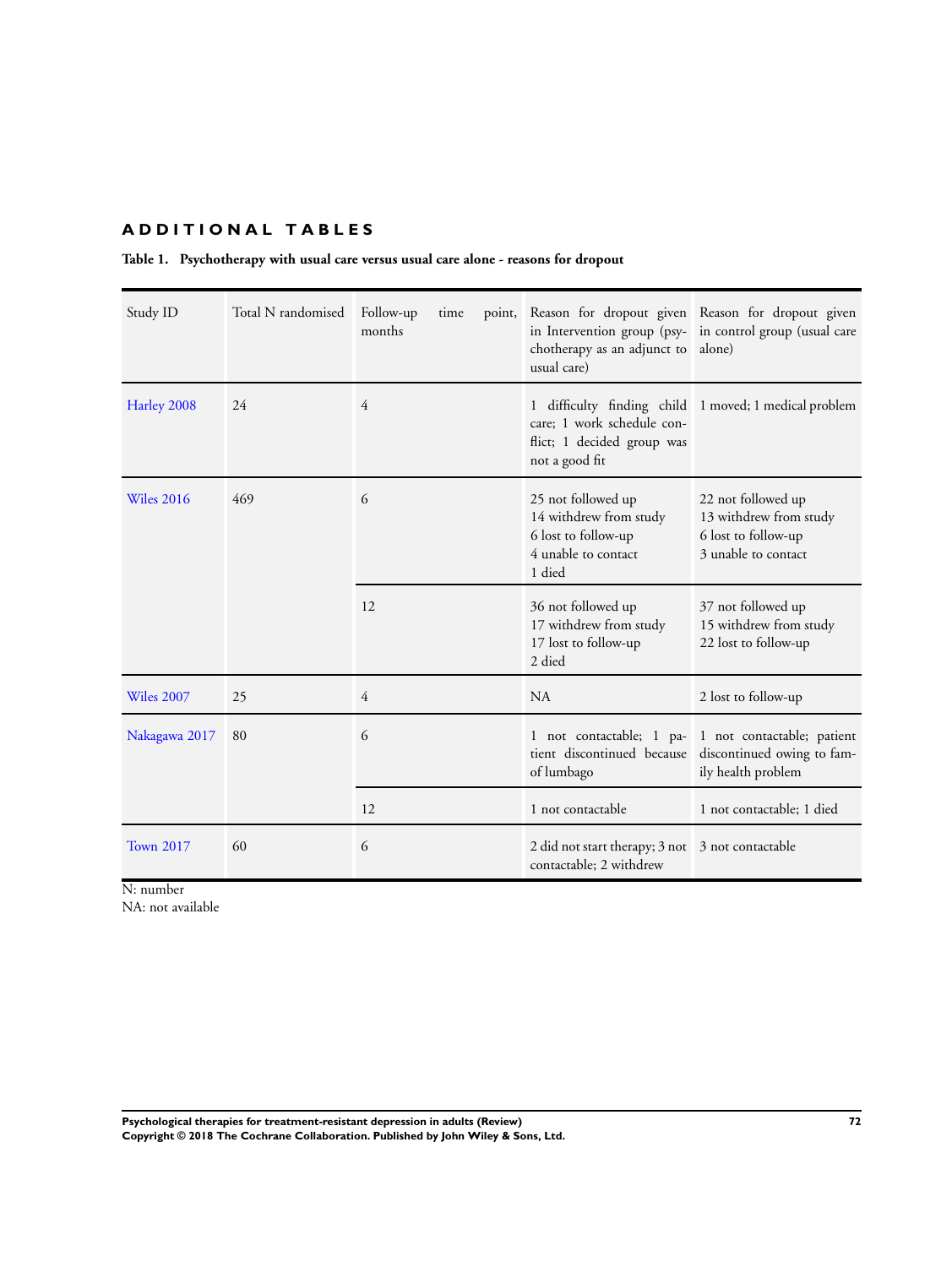|  | Table 2. Psychotherapy with usual care versus usual care alone for social functioning |  |  |  |  |  |  |
|--|---------------------------------------------------------------------------------------|--|--|--|--|--|--|
|--|---------------------------------------------------------------------------------------|--|--|--|--|--|--|

| Study ID       | Measure                                  | N<br>psy-<br>chother-<br>$app +$<br>usual care | psych<br>$+$<br>usual care | Final mean SD psych +<br>usual care | N<br>usual care | Final mean<br>usual care | <b>SD</b><br>usual care | Effect size<br>(Cohen's<br>$D)^a$ | Signif-<br>icance (as<br>reported in<br>the study) |
|----------------|------------------------------------------|------------------------------------------------|----------------------------|-------------------------------------|-----------------|--------------------------|-------------------------|-----------------------------------|----------------------------------------------------|
| Harley<br>2008 | SAS work $^b$                            | 10                                             | 65.7                       | 19.27                               | $\mathfrak{g}$  | 69.56                    | 17.66                   | 1.60                              | P < 0.05                                           |
| Harley<br>2008 | LIFE work 10<br>$\boldsymbol{b}$         |                                                | 2.7                        | 1.34                                | 9               | 3.11                     | 1.69                    | 0.56                              | Not signif-<br>icant                               |
| Harley<br>2008 | SAS social 10<br>or leisure <sup>b</sup> |                                                | 64.30                      | 12.91                               | 9               | 72.56                    | 16.21                   | 0.77                              | Not signif-<br>icant                               |
| Harley<br>2008 | <b>LIFE</b><br>recreation $^b$           | 10                                             | 2.7                        | 1.06                                | 9               | 3                        | 1.19                    | 0.49                              | Not signif-<br>icant                               |
| Harley<br>2008 | LIFE satis-<br>faction <sup>b</sup>      | 10                                             | 2.7                        | 0.95                                | 9               | 3.33                     | 1.19                    | 1.12                              | P < 0.05                                           |
| Harley<br>2008 | SOS- $10c$                               | 10                                             | 35.3                       | 13.12                               | 9               | 21.56                    | 11.09                   | 1.18                              | P < 0.05                                           |

N: number

P: P value

SD: standard deviation

<sup>*a*</sup> Cohen's  $D > 0.5$  is moderate effect and  $> 0.8$  is large effect.

 $b$ SAS-SR and LIFE-RIFT (SAS work/social recreational, LIFE work/recreation/satisfaction): Lower scores are healthier.

<sup>c</sup>Schwartz Outcome Scale-10 (SOS-10): Higher scores are healthier.

## **Table 3. Psychotherapy with usual care versus usual care alone for quality of life**

| Study ID   | Measure                              | Time point<br>(months) | N<br>psychotherapy<br>$+$<br>usual care | N<br>usual care | Mean<br>difference | 95% CI lower | 95% CI upper |
|------------|--------------------------------------|------------------------|-----------------------------------------|-----------------|--------------------|--------------|--------------|
| Wiles 2007 | Unpublished<br>$\text{tool}^a$       | $4\overline{4}$        | 14                                      | 9               | 1.20               | $-1.61$      | 4.01         |
| Wiles 2016 | $SF-12$ mental 6<br>$\boldsymbol{b}$ |                        | 201                                     | 209             | 6                  | 3.5          | 8.2          |
| Wiles 2016 | SF-12 mental 12<br>$\boldsymbol{b}$  |                        | 194                                     | 195             | 4.1                | 1.6          | 6.7          |

**Psychological therapies for treatment-resistant depression in adults (Review) 73 Copyright © 2018 The Cochrane Collaboration. Published by John Wiley & Sons, Ltd.**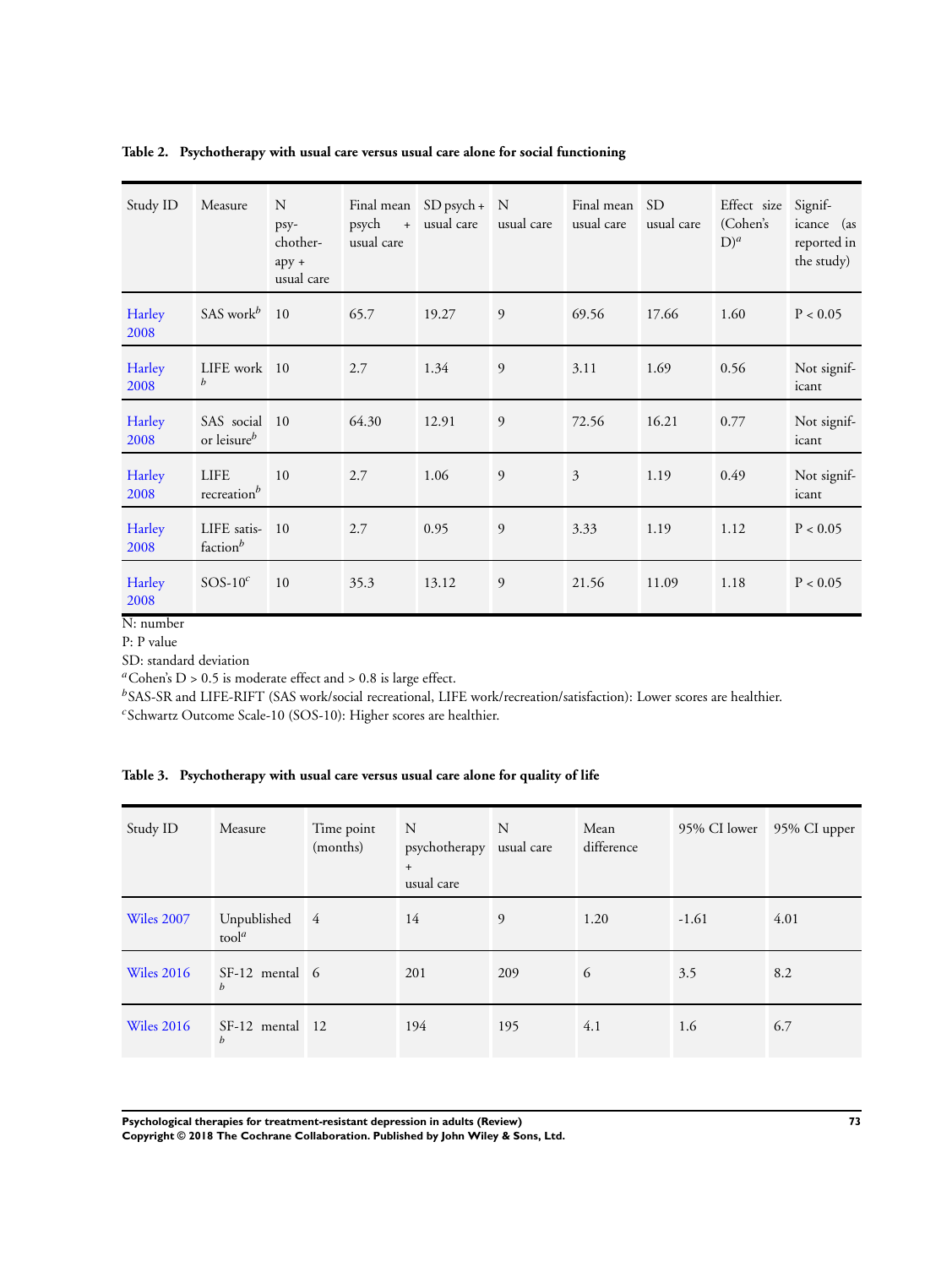| Wiles 2016        | SF-12 mental 46<br>b                 |                | 132 | 110 | 3.5     | 0.7     | 6.3            |
|-------------------|--------------------------------------|----------------|-----|-----|---------|---------|----------------|
| Wiles 2016        | $SF-12$ physi- 6<br>$cal{c}$         |                | 201 | 209 | $-1.7$  | $-3.4$  | 0.02           |
| Wiles 2016        | $SF-12$ physi- 12<br>$cal{c}$        |                | 194 | 195 | 0.3     | $-1.4$  | $\overline{2}$ |
| Wiles 2016        | $SF-12$ physi- 46<br>$cal{C}$        |                | 132 | 110 | 0.9     | $-2$    | 3.7            |
| Souza 2016        | WHOQOL<br>overall QOL <sup>c</sup>   | $\overline{6}$ | 16  | 18  | 0.80    | $-2.67$ | 4.27           |
| <b>Souza 2016</b> | WHOQOL<br>physical <sup>c</sup>      | 6              | 16  | 18  | 7.10    | $-3.04$ | 17.24          |
| <b>Souza 2016</b> | WHOQOL<br>psychological <sup>c</sup> | $\overline{6}$ | 16  | 18  | 3.00    | $-8.51$ | 14.51          |
| Souza 2016        | WHOQOL<br>social <sup>c</sup>        | 6              | 16  | 18  | 6.50    | $-6.71$ | 19.71          |
| Nakagawa<br>2017  | SF-36 mental 6<br>b                  |                | 40  | 40  | $-2.32$ | $-7.25$ | 2.6            |
| Nakagawa<br>2017  | SF-36 mental 12<br>$\boldsymbol{b}$  |                | 40  | 40  | $-1.27$ | $-6.26$ | 3.71           |
| Nakagawa<br>2017  | SF-36 physi- 6<br>$cal{C}$           |                | 40  | 40  | $-1.17$ | $-6.46$ | 3.81           |
| Nakagawa<br>2017  | SF-36 physi- 12<br>$cal{C}$          |                | 40  | 40  | 0.95    | $-4.4$  | 6.82           |

**Table 3. Psychotherapy with usual care versus usual care alone for quality of life** (*Continued)*

CI: confidence interval

N: number

<sup>a</sup>A 6-item instrument (unpublished) on which one could score between zero and 12: lower scores denote poorer QOL

 $b$ SF physical/mental: Higher score denotes better quality of life

<sup>c</sup>WHOQOL: Higher scores denote higher quality of life.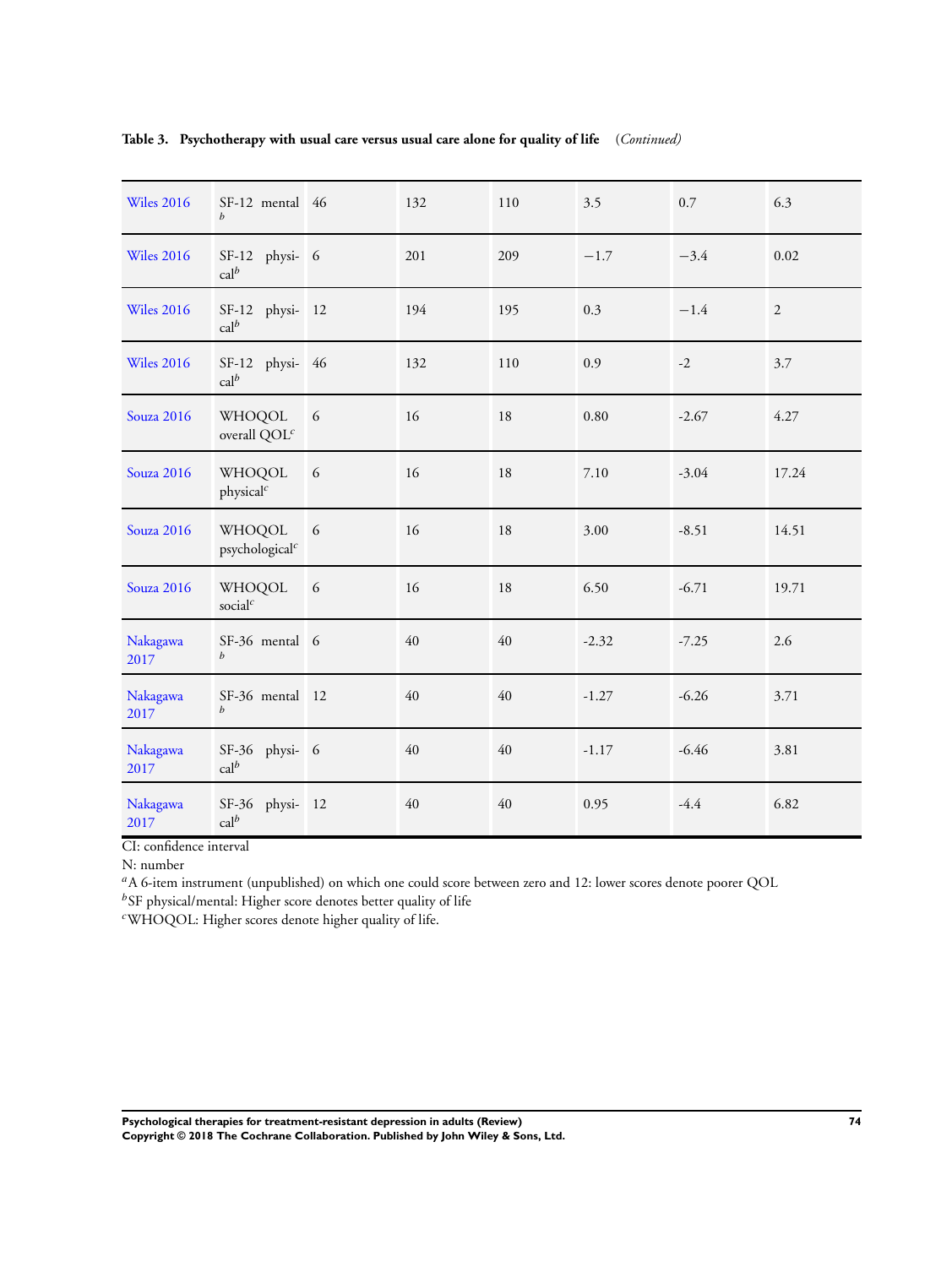| Study ID         | Outcome                            | Measure                                                          | Time<br>point,<br>months | N<br>psy-<br>chother-<br>apy +<br>usual care | N<br>psy-<br>chother-<br>$app +$<br>usual care<br>with out-<br>come | $\%$         | N usual care | N usual care %<br>with outcome |     |
|------------------|------------------------------------|------------------------------------------------------------------|--------------------------|----------------------------------------------|---------------------------------------------------------------------|--------------|--------------|--------------------------------|-----|
| Nakagawa<br>2017 | Serious ad-<br>verse event         | Hospital-<br>isation due<br>to depres-<br>sion exac-<br>erbation | 12                       | 40                                           | $\mathbf{0}$                                                        | $\mathbf{0}$ | 40           | $\overline{2}$                 | 5   |
| Nakagawa<br>2017 | Serious ad- Suicide<br>verse event |                                                                  | 6                        | 40                                           | $\mathbf{0}$                                                        | $\mathbf{0}$ | 40           | $\mathbf{1}$                   | 2.5 |
| Town<br>2017     | Adverse<br>event                   | Increases<br>in depres-<br>sive symp-<br>toms                    | 6                        | 30                                           | $\mathbf{0}$                                                        | $\mathbf{0}$ | 30           | 2                              | 6   |

#### **Table 4. Psychotherapy with usual care versus usual care alone for serious adverse events**

N: number

## **A P P E N D I C E S**

## **Appendix 1. Search strategy**

#### **1 MEDLINE search strategy**

Database: Ovid MEDLINE(R) Epub Ahead of Print, In-Process & Other Non-Indexed Citations, Ovid MEDLINE(R) Daily and Ovid MEDLINE(R) <1946 to Present>

1 Depressive Disorder, Treatment-Resistant/ (726)

2 (depress\* and ((antidepress\* or SSRI\* or SNRI\* or (serotonin adj3 (uptake or reuptake or re-uptake)) or medication\* or psychotropic or treatment\* or respon\*) adj2 fail\*)).ti,ab,kf. (1488)

3 (depress\* and ((antidepress\* or SSRI\* or SNRI\* or (serotonin adj3 (uptake or reuptake or re-uptake)) or psychotropic medication\* or treatment\*) adj2 ("no respon\*" or "not respon\*" or nonrespon\* or non-respon\* or unrespon\*))).ti,ab,kf. (561)

4 (depress\* adj3 (refractor\* or resistan\* or chronic\* or persist\*)).ti,ab,kf. (10275)

5 (depress\* adj3 (relaps\* or recurr\*)).ti,kf. (1201)

6 (depress\* and (augment\* or potentiat\*)).mp. (14786)

7 or/1-6 (26920)

8 randomized controlled trial.pt. or exp randomized controlled trial/ or exp Randomized Controlled Trials as Topic/ (570582) 9 controlled clinical trial.pt. (94063)

10 (RCT or randomi#ed or at random or (random\* adj3 (assign\* or allocat\* or divide\* or division or number\*))).ti,ab,kf. (645282)

**Psychological therapies for treatment-resistant depression in adults (Review) 75 Copyright © 2018 The Cochrane Collaboration. Published by John Wiley & Sons, Ltd.**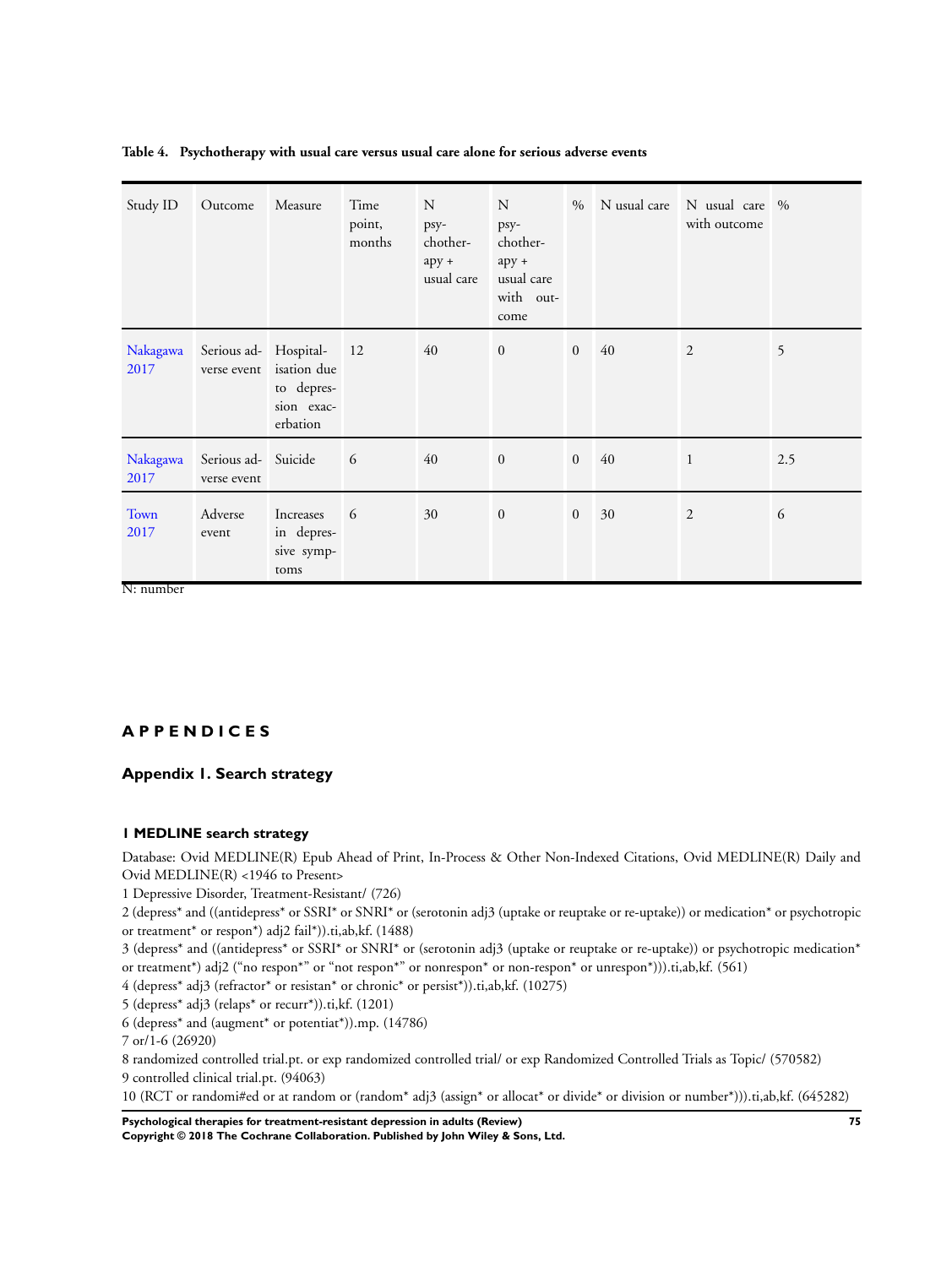11 ((placebo or sham or mock or fake or dummy) and (control\* or group?)).ti,ab,kf. (211689) 12 double-blind\*.ti,ab,kf,hw. (185041) 13 trial.ti. (181076) 14 ((cluster or crossover\* or cross-over\*) adj3 (random\* or trial or study or control\* or group?)).ti,ab,kf. (62904) 15 or/8-14 (1056236) 16 7 and 15 (3636) 17 letter/ (970850) 18 editorial/ (439091) 19 news/ (183195) 20 exp historical article/ (382466) 21 Anecdotes as topic/ (4929) 22 comment/ (690728) 23 case report/ (1883468) 24 (letter or comment\*).ti. (123606) 25 exp animals/ not humans/ (4399234) 26 exp Animals, Laboratory/ (798339) 27 exp Animal Experimentation/ not (exp human experimentation/ or humans/) (4881) 28 exp Models, Animal/ (492528) 29 exp rodentia/ (2975987) 30 (rat or rats or mouse or mice or rodent\*).ti. (1264597) 31 or/17-30 (8908789) 32 16 not 31 (3273) 33 (2016\* or 2017\*).yr,dc,ed,ep. (2581993) 34 (in-data-review or in-process or publisher).st. (1331518) 35 33 or 34 (2894741) 36 32 and 35 (553)

#### **2 Embase search strategy**

1 treatment resistant depression/

2 (depress\* and ((antidepress\* or SSRI\* or SNRI\* or (serotonin adj3 (uptake or reuptake or re-uptake)) or medication\* or psychotropic or treatment\* or respon\*) adj2 fail\*)).ti,ab,kf.

3 (depress\* and ((antidepress\* or SSRI\* or SNRI\* or (serotonin adj3 (uptake or reuptake or re-uptake)) or psychotropic medication\* or treatment\*) adj2 ("no respon\*" or "not respon\*" or nonrespon\* or non-respon\* or unrespon\*))).ti,ab,kf.

4 (depress\* adj3 (refractor\* or resistan\* or chronic\* or persist\*)).ti,ab,kf.

5 (depress\* adj3 (relaps\* or recurr\*)).ti,kf.

6 (depress\* and (augment\* or potentiat\*)).mp.

7 or/1-6

8 randomized controlled trial/ or "randomized controlled trial (topic)"/

9 crossover procedure/

10 "double blind procedure"/

11 "single-blind procedure"/

12 (RCT or randomi#ed or at random or (random\* adj3 (assign\* or allocat\* or divide\* or division or number\*))).ti,ab,kf. 13 trial.ti.

14 ((cluster or crossover\* or cross-over\*) adj3 (random\* or trial or study or control\* or group?)).ti,ab,kf.

15 double-blind\*.ti,ab.

16 ((placebo or sham or mock or fake or dummy) and (control\* or group?)).ti,ab,kf.

17 or/8-16

18 7 and 17

19 letter.pt. or letter/

20 note.pt.

21 editorial.pt.

22 case report/ or case study/

**Psychological therapies for treatment-resistant depression in adults (Review) 76 Copyright © 2018 The Cochrane Collaboration. Published by John Wiley & Sons, Ltd.**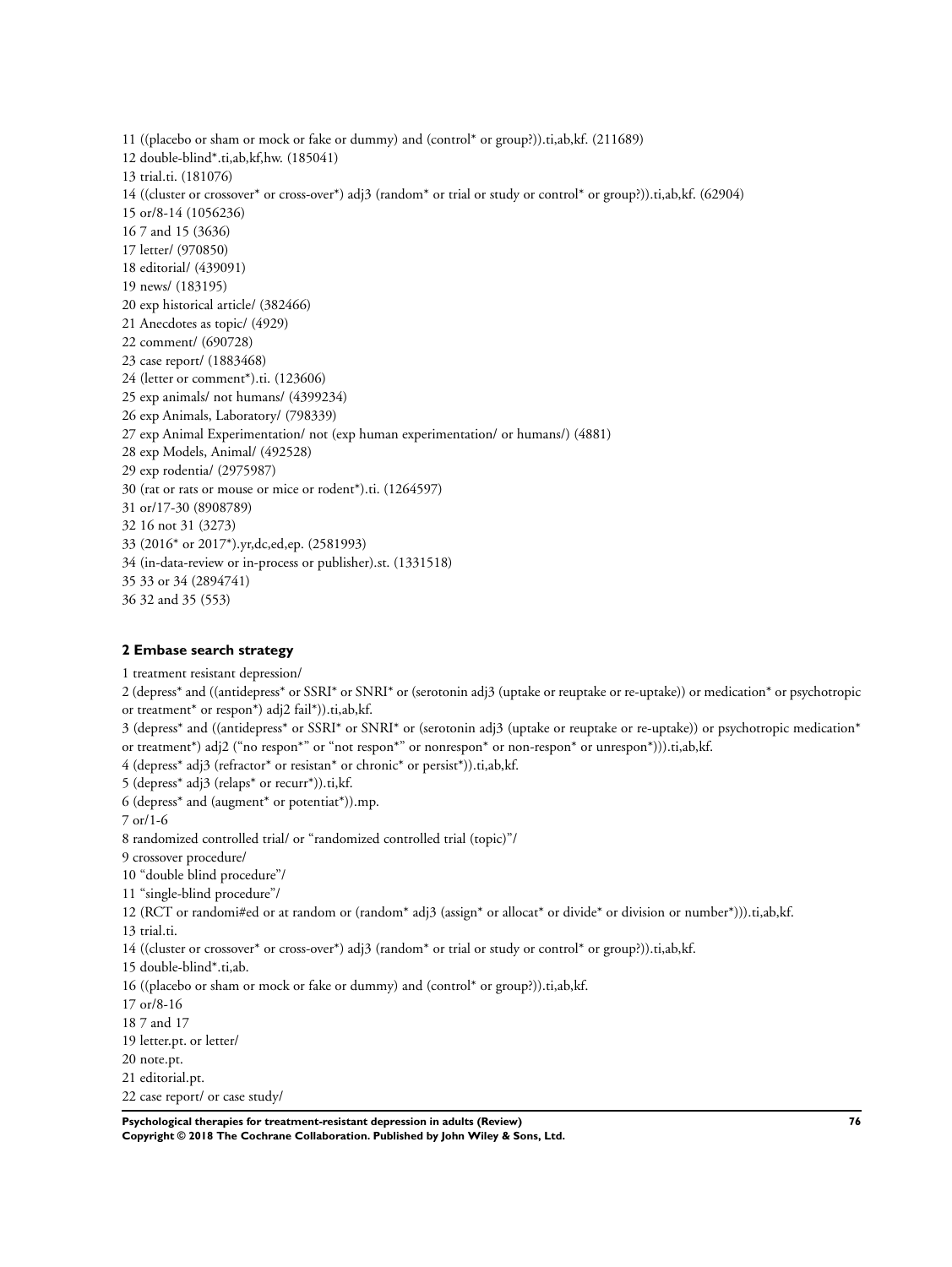23 (letter or comment\*).ti. 24 exp animal/ not human/ 25 nonhuman/ 26 exp experimental animal/ 27 exp animal experiment/ 28 exp animal model/ 29 exp rodent/ 30 (rat or rats or mouse or mice or rodent\*).ti. 31 or/19-30 32 18 not 31

## **3 PsycINFO search strategy**

1 (depress\* and ((antidepress\* or SSRI\* or SNRI\* or (serotonin adj3 (uptake or reuptake or re-uptake)) or medication\* or psychotropic or treatment\* or respon\*) adj2 fail\*)).ti,ab,id.

2 (depress\* and ((antidepress\* or SSRI\* or SNRI\* or (serotonin adj3 (uptake or reuptake or re-uptake)) or psychotropic medication\* or treatment\*) adj2 ("no respon\*" or "not respon\*" or nonrespon\* or non-respon\* or unrespon\*))).ti,ab,id.

3 (depress\* adj3 (refractor\* or resistan\* or chronic\* or persist\*)).ti,ab,id.

4 (depress\* and (augment\* or potentiat\*)).mp.

5 treatment resistant depression/

6 (depress\* adj3 (relaps\* or recurr\*)).ti,id.

7 or/1-6

8 clinical trials/

9 (RCT or randomi#ed or at random or (random\* adj3 (assign\* or allocat\* or divide\* or division or number\*))).ti,ab,id.

10 double-blind\*.ti,ab,id,hw.

11 ((placebo or sham or mock or fake or dummy) and (control\* or group?)).ti,ab,id.

12 trial.ti.

13 ((cluster or crossover\* or cross-over\*) adj3 (random\* or trial or study or control\* or group?)).ti,ab,id.

14 or/8-13

15 7 and 14

16 (authored book or book or edited book).pt.

17 scientific communication/

18 case report/

19 (letter or comment\*).ti.

20 exp animals/ or animal models/

21 (rat or rats or mouse or mice or rodent\*).ti.

22 or/16-21

23 15 not 22

#### **4 CENTRAL search strategy**

#1MeSH descriptor: [Depressive Disorder, Treatment-Resistant] explode all trees

#2(depress\* and ((antidepress\* or SSRI\* or SNRI\* or (serotonin near/3 (uptake or reuptake or re-uptake)) or medication\* or psychotropic or treatment\* or respon\*) near/2 fail\*)):ti,ab,kw

#3(depress\* and ((antidepress\* or SSRI\* or SNRI\* or (serotonin near/3 (uptake or reuptake or re-uptake)) or "psychotropic medication" or "psychotropic medications" or treatment\*) near/2 ("no respon\*" or "not respon\*" or nonrespon\* or non-respon\* or unrespon\*))): ti,ab,kw

#4(depress\* near/3 (refractor\* or resistan\* or chronic\* or persist\*)):ti,ab,kw

#5(depress\* near/3 (relaps\* or recurr\*)):ti,kw

#6(depress\* and (augment\* or potentiat\*)):ti,ab,kw

#7#1 or #2 or #3 or #4 or #5 or #6

**Psychological therapies for treatment-resistant depression in adults (Review) 77 Copyright © 2018 The Cochrane Collaboration. Published by John Wiley & Sons, Ltd.**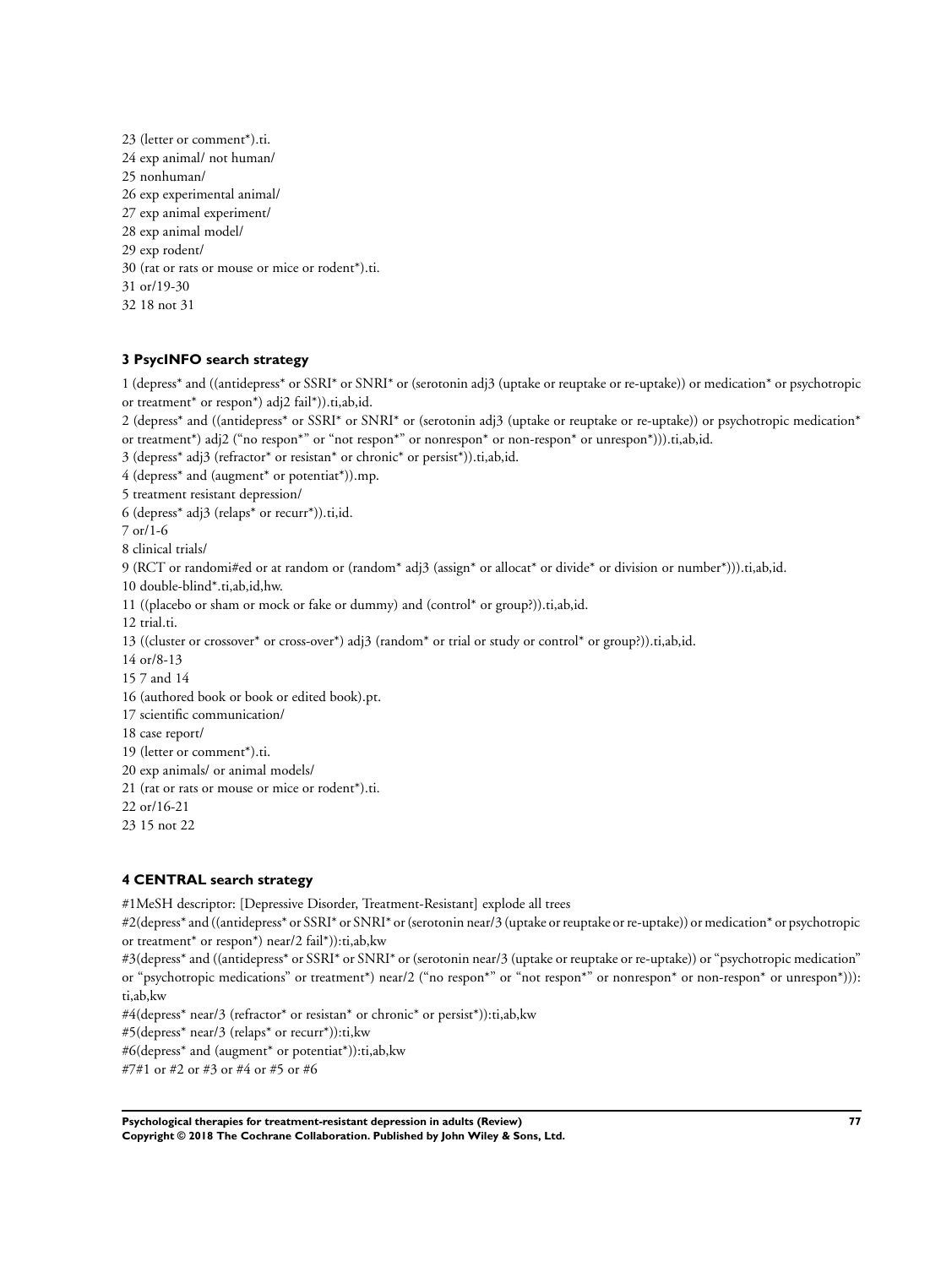#### **5 Web of Science search strategy**

**# 15** #11 not #14

**# 14** #13 OR #12

**# 13** TS=((animal\* near/2 experiment\*) or (animal\* near/2 model\*) or (animal\* near/2 laborator\*))

**# 12** TI= (rat or rats or mouse or mice or rodent\* or animal\* or comment\* or letter or "case study" or "case report" or anecdote\* or editorial\* or news )

**# 11** #10 AND #6

**# 10** #9 OR #8 OR #7

**# 9** TI= trial

**# 8** TS= (RCT or randomized or randomised or "at random" or (random\* near/3 (assign\* or allocat\* or divide\* or division or number\*))) **# 7** TS= ((controlled near/2 "clinical trial") or double-blind\* or ((placebo or sham or mock or fake or dummy) and (control\* or group? )) or ((cluster or crossover\* or cross-over\*) near/3 (random\* or trial or study or control\* or group?)))

**# 6** #5 OR #4 OR #3 OR #2 OR #1

**# 5** TS=(depress\* and (augment\* or potentiat\*))

**# 4** TS=(depress\* near/3 (relaps\* or recurr\*))

**# 3** TS=(depress\* near/3 (refractor\* or resistan\* or chronic\* or persist\*))

**# 2** TS=(depress\* and ((antidepress\* or SSRI\* or SNRI\* or (serotonin near/3 (uptake or reuptake or re-uptake)) or "psychotropic medication" or "psychotropic medications" or treatment\*) near/2 ("no respon\*" or "not respon\*" or nonrespon\* or non-respon\* or unrespon\*)))

**# 1** TS=((depress\* and ((antidepress\* or SSRI\* or SNRI\* or (serotonin near/3 (uptake or reuptake or re-uptake)) or medication\* or psychotropic or treatment\* or respon\*) near/2 fail\*)))

#### **6 Trial registry search strategy**

Types of Study=Interventional Condition 1= treatment resistant depression Condition 2= refractory depression Condition 3= recurrent depression Condition 4= chronic depression

**Search details for 2017 May updates**

| Component                        | Description                                                                                                                |
|----------------------------------|----------------------------------------------------------------------------------------------------------------------------|
| Review area                      | Treating treatment-resistantdepression                                                                                     |
| Objectives                       | To identify which pharmacological and/or psychological therapies are effective for treatment-<br>resistant depression      |
| Populations/aspect               | Adults with treatment-resistant depression                                                                                 |
| Interventions                    | Pharmacological and/or psychological therapies                                                                             |
| Study design                     | RCT/cluster/cross-over                                                                                                     |
| Exclusions                       | Animal studies/editorials/anecdotes/case reports/letters                                                                   |
| How the information was searched | Databases: MEDLINE, Premedline, Embase, Cochrane Library, PsycInfo, Web of Science<br>Language: all<br>Dates: 2016 to date |

**Psychological therapies for treatment-resistant depression in adults (Review) 78**

**Copyright © 2018 The Cochrane Collaboration. Published by John Wiley & Sons, Ltd.**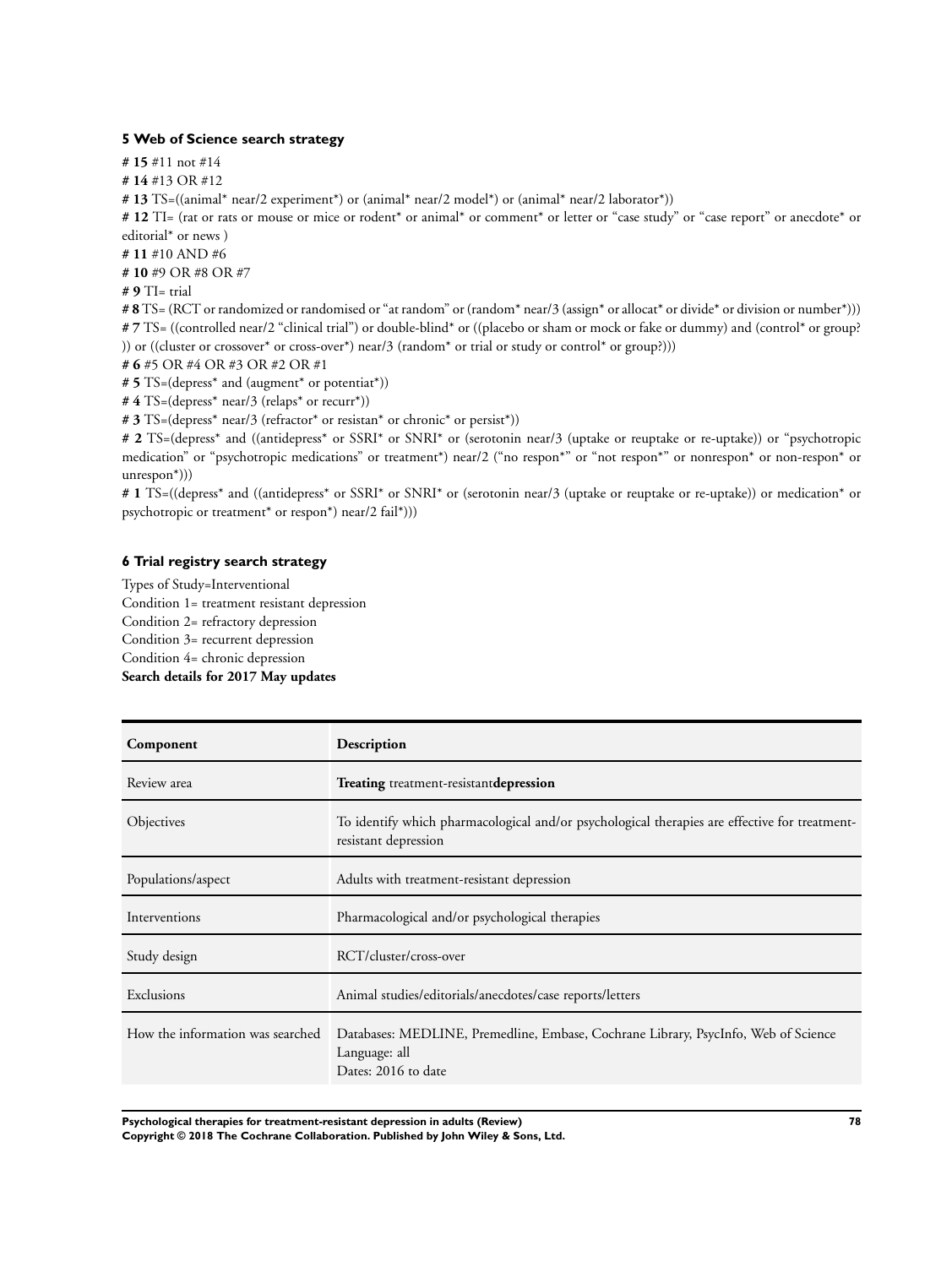(*Continued)*

| Date searched  | 16 May 2017                                                                                                                                                                                                                                                                                              |
|----------------|----------------------------------------------------------------------------------------------------------------------------------------------------------------------------------------------------------------------------------------------------------------------------------------------------------|
| Search results | $MEDLINE/Premediate = 553$<br>$Embase = 546$<br>Cochrane = $477$<br>$Ps$ ycInfo = 246<br>Web of Science = $673$<br>Total = $2495$<br>Total de-duplicated = 1309<br>With previously seen references removed = 1193<br>Trial registers search update June 2017 - 678 (clinicaltrials.gov.), 67 (WHO ICTRP) |

## **C O N T R I B U T I O N S O F A U T H O R S**

NW drafted the protocol, which was finalised following comments from all protocol authors. NW undertook abstract screening for the primary search, and PD and SI undertook update screening. All review authors contributed to extraction of data from papers included in the review. SI wrote the first draft of the review, which was commented upon by all review authors. NW is the guarantor of the review.

CW died in Spring 2018 and the living authors did not make substantive changes to the review beyond this author's contribution.

## **D E C L A R A T I O N S O F I N T E R E S T**

NW was the Chief Investigator of the National Institute for Health Research HTA-funded CoBalT trial (CBT as an adjunct to pharmacotherapy for TRD in primary care: ISRCTN38231611), and DK and GL were Principal Investigators. NW, DK, and GL are authors on two of the studies included in this review [\(Wiles 2007](#page-32-0); [Wiles 2016](#page-32-0)).

PD and SI have no conflicts to declare.

CW is deceased; declarations of interest published in the protocol: "CW has no conflicts to declare".

# **S O U R C E S O F S U P P O R T**

#### **Internal sources**

• Cochrane Common Mental Disorders Review Group, UK.